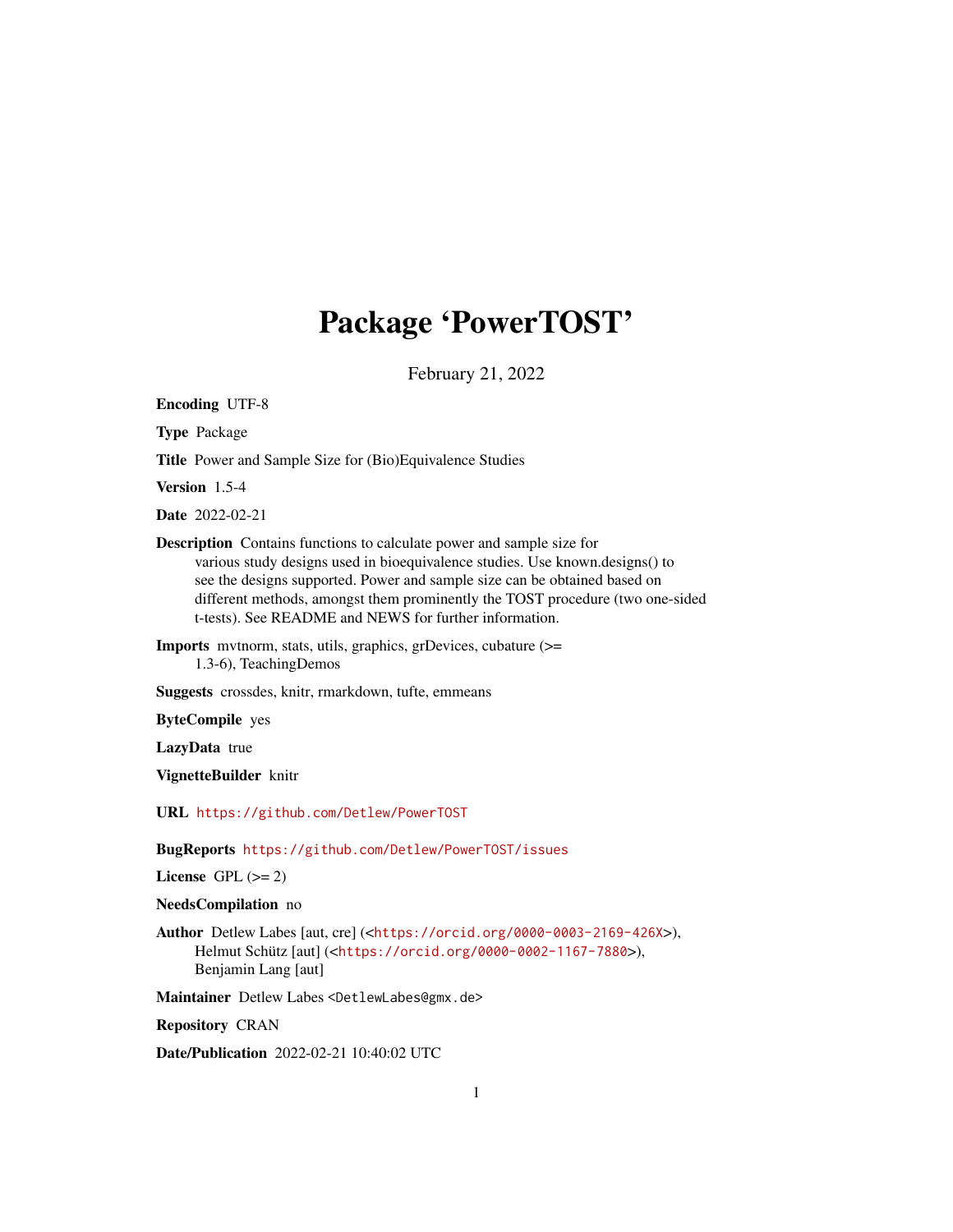# R topics documented:

|                           | 3              |
|---------------------------|----------------|
|                           | $\overline{4}$ |
|                           | 5              |
|                           | 7              |
|                           | 8              |
|                           | 9              |
|                           | 11             |
| CV2se+se2CV+CV2mse+mse2CV | 12             |
|                           | 13             |
|                           | 14             |
|                           | 16             |
|                           | 17             |
|                           | 19             |
|                           | 20             |
|                           | 21             |
|                           | 21             |
|                           | 25             |
|                           | 29             |
|                           | 33             |
|                           | 37             |
|                           | 38             |
|                           | 40             |
|                           | 41             |
|                           | 42             |
|                           | 45             |
|                           | 47             |
|                           | 50             |
|                           | 52             |
|                           | 54             |
|                           | 56             |
|                           | 59             |
|                           | 61             |
|                           | 63             |
|                           | 67             |
|                           | 70             |
|                           | 74             |
|                           | 77             |
|                           | 80             |
| power.TOST.sim            | 83             |
| pvalue.TOST               | 85             |
| reg const                 | 87             |
| sampleN.2TOST             | 89             |
|                           | 92             |
| sampleN.HVNTID            | 94             |
|                           | 97             |
| sampleN.NTID              | 99             |
|                           |                |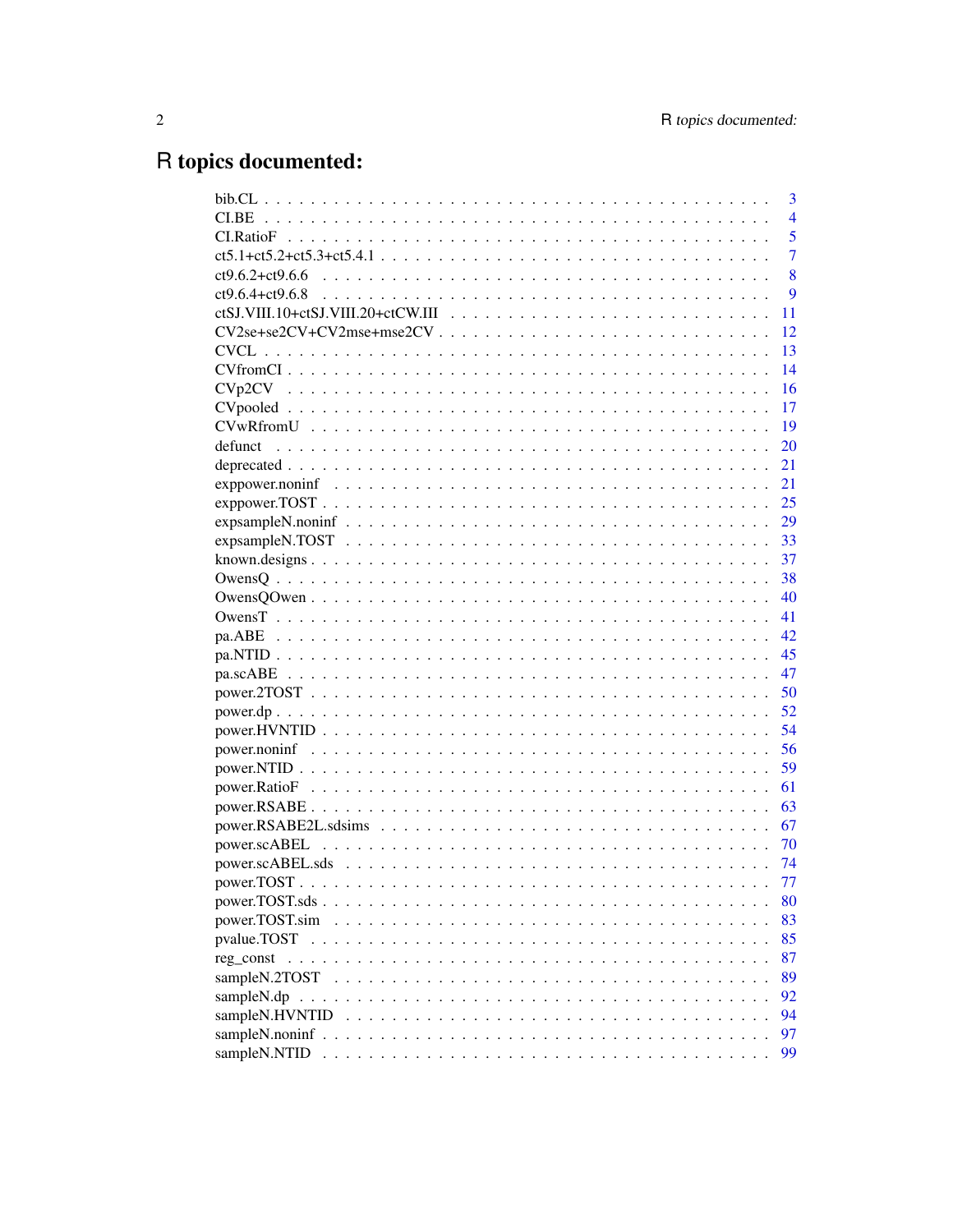#### <span id="page-2-0"></span>bib.CL 3

| Index | 133 |  |
|-------|-----|--|

bib.CL *Design matrices of period balanced incomplete block designs*

# Description

This function returns the 'design' matrix of incomplete block designs described by Chow & Liu. The design matrices were recoded  $1=R$ ,  $2=TI$ ,  $3=TZ$ , ...

# Usage

bib.CL(trt, p)

# Arguments

| trt | Number of treatments (3 to 5).            |
|-----|-------------------------------------------|
| p   | Number of periods $(2 \text{ to trt-1}).$ |

#### Value

Matrix containing the sequences in rows and periods in columns.

The entry (i, j) of the matrix corresponds to the treatment or dose (index) a subject within *i*-th sequence gets in the *j*-th period.

# Author(s)

D. Labes

# References

Chow SC, Liu JP. *Design and Analysis of Bioavailability and Bioequivalence Studies.* Boca Raton: CRC Press;  $3^{rd}$  edition 2009. Chapter 2.6.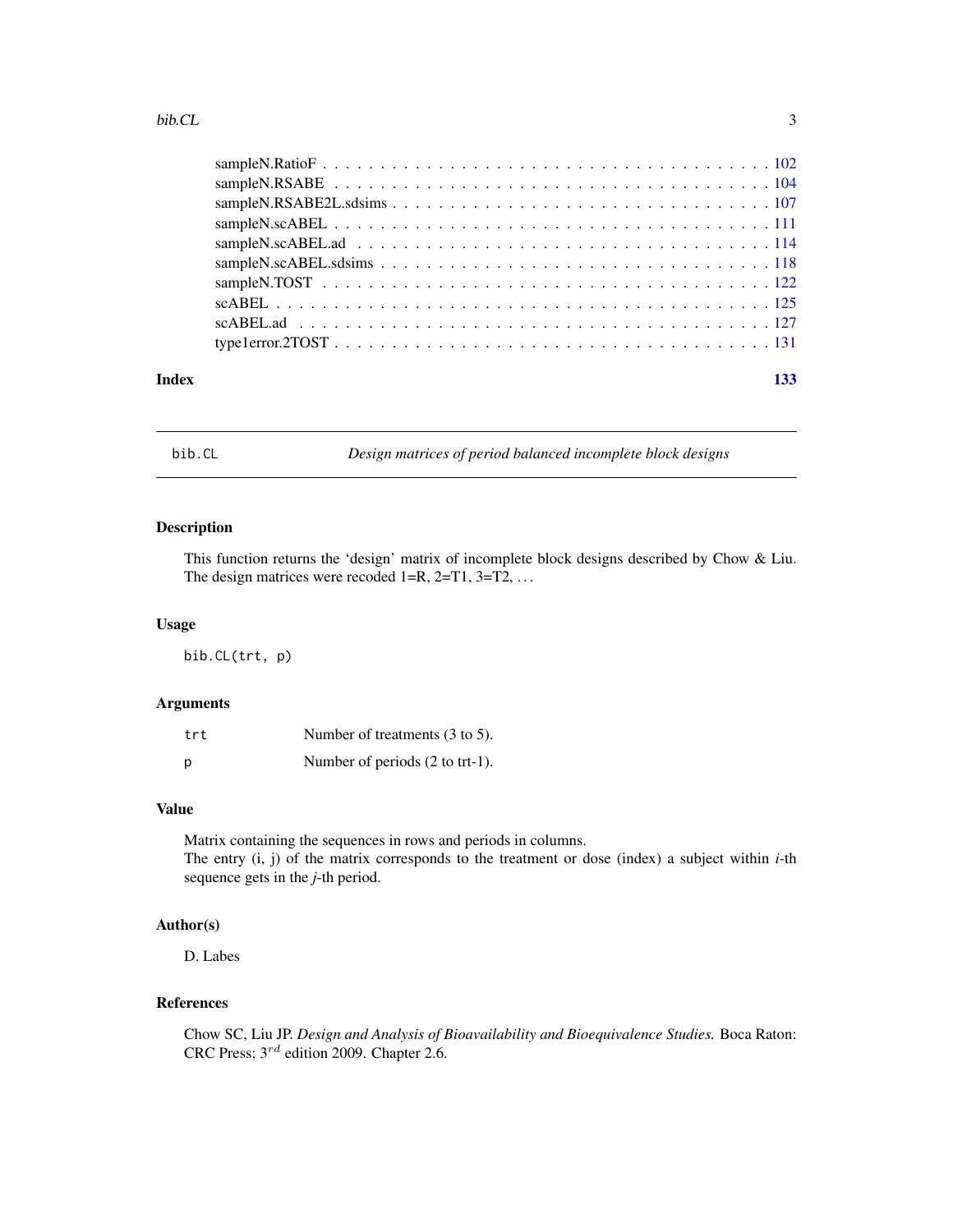# Examples

```
# 4 treatments/doses, 3 periods
bib.CL(4, 3)
# gives 4 sequences
# to see this in Chow & Liu's coding
tmt <- c("R", "T1", "T2", "T3")
matrix(tmt[bib.CL(4, 3)], ncol=3)
```
<span id="page-3-1"></span>

CI.BE *1–2\*alpha confidence interval given point estimate, CV, and n*

## Description

Utility function to calculate the  $1 - 2\alpha$  CI given point estimate, CV, and n for the various designs covered in this package.

# Usage

 $CI.BE(a1pha = 0.05, pe, CV, n, design = "2x2", robust = FALSE)$ 

# Arguments

| alpha  | Type I error probability, significance level. Defaults to 0.05.                                                                                                                                                                                                        |  |
|--------|------------------------------------------------------------------------------------------------------------------------------------------------------------------------------------------------------------------------------------------------------------------------|--|
| pe     | Point estimate (GMR).                                                                                                                                                                                                                                                  |  |
| CV     | Coefficient of variation as ratio (not percent).                                                                                                                                                                                                                       |  |
| n      | Total number of subjects if a scalar is given.<br>Number of subjects in (sequence) groups if given as vector.                                                                                                                                                          |  |
| design | Character string describing the study's design.<br>See known. designs () for designs covered in this package.                                                                                                                                                          |  |
| robust | Defaults to FALSE.<br>Setting to TRUE will use the degrees of freedom according to the 'robust' evalu-<br>ation (aka Senn's basic estimator). These degrees of freedom are calculated as<br>n-seg.<br>See known. designs () \$df2 for designs covered in this package. |  |

# Value

Returns the  $1 - 2\alpha$  confidence interval.

Returns a vector with named elements lower, upper if arguments pe and CV are scalars, else a matrix with columns lower, upper is returned.

<span id="page-3-0"></span>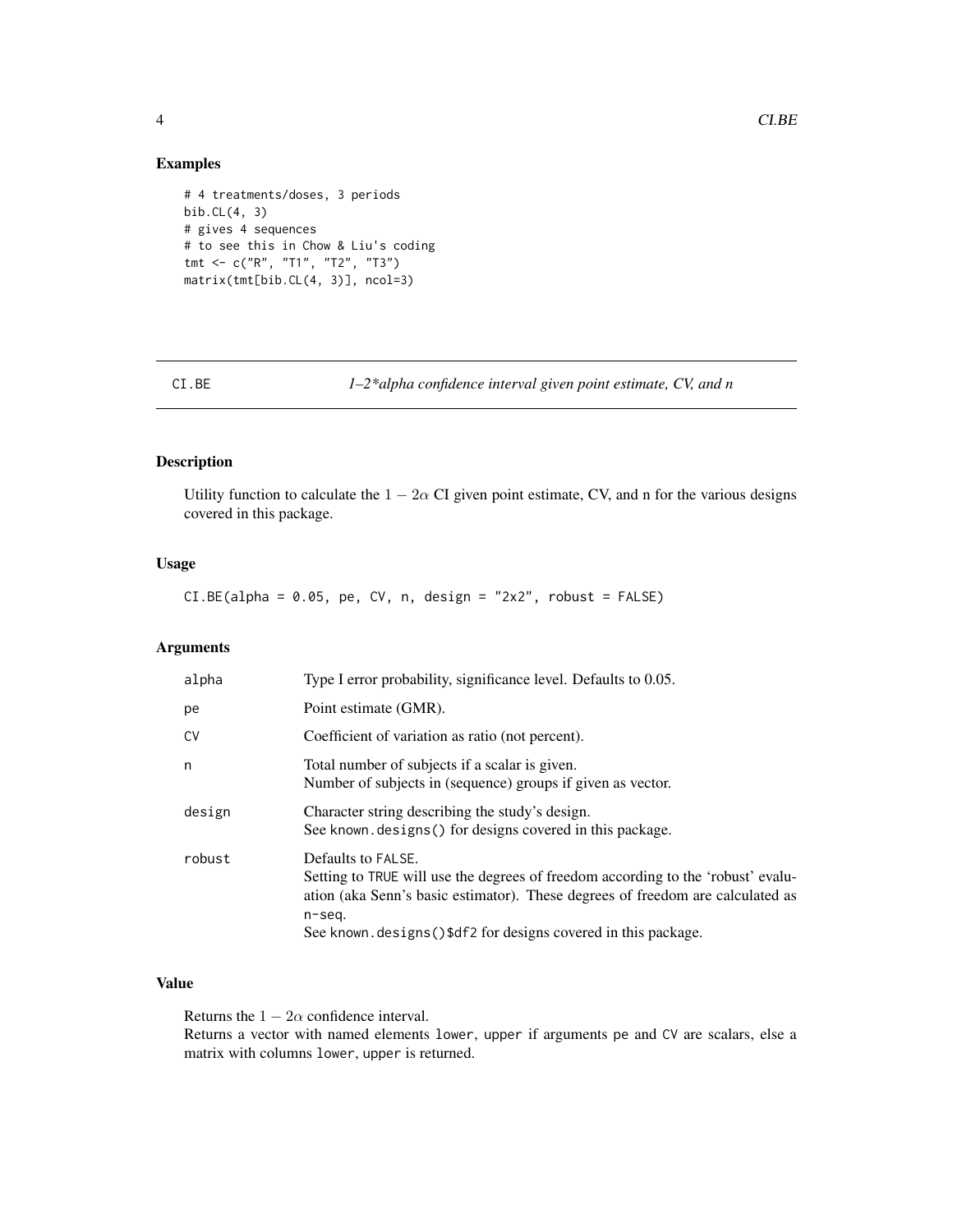#### <span id="page-4-0"></span>CI.RatioF 5

# Note

The function assumes an evaluation using log-transformed data.

The function assumes equal variances in case of design="parallel" and the higher order crossover designs.

The implemented formula covers balanced and unbalanced designs.

Whether the function vectorizes properly is not thoroughly tested.

# Author(s)

D. Labes

#### Examples

```
# 90% confidence interval for the 2x2 crossover
# n(total) = 24
CI.BE(pe = 0.95, CV = 0.3, n = 24)# should give
# lower upper
# 0.8213465 1.0988055
# same total number but unequal sequences
CI.BE(pe = 0.95, CV = 0.3, n = c(13, 11))# lower upper
# 0.8209294 1.0993637
```
CI.RatioF *1–2\*alpha Fieller CI given point estimate, CV (, CVb) and n*

#### Description

Utility function to calculate the  $1 - 2\alpha$  Fieller confidence interval given the point estimate, CV (, CVb), and n for the parallel group and  $2 \times 2$  crossover.

# Usage

```
CI.RatioF(alpha = 0.025, pe, CV, CVb, n, design = c("2x2", "parallel")
```

| alpha | Type I error probability, aka significance level.<br>Defaults here to 0.025 because this function is intended for studies with clinical<br>endpoints.                          |
|-------|--------------------------------------------------------------------------------------------------------------------------------------------------------------------------------|
| рe    | Point estimate of T/R ratio.                                                                                                                                                   |
| CV    | Coefficient of variation as ratio (not percent). In case of design="parallel"<br>this is the CV of the total variability, in case of design=" $2x2$ " the intra-subject<br>CV. |
| CVb   | CV of the between-subject variability. Only necessary for design= $"2x2"$ .                                                                                                    |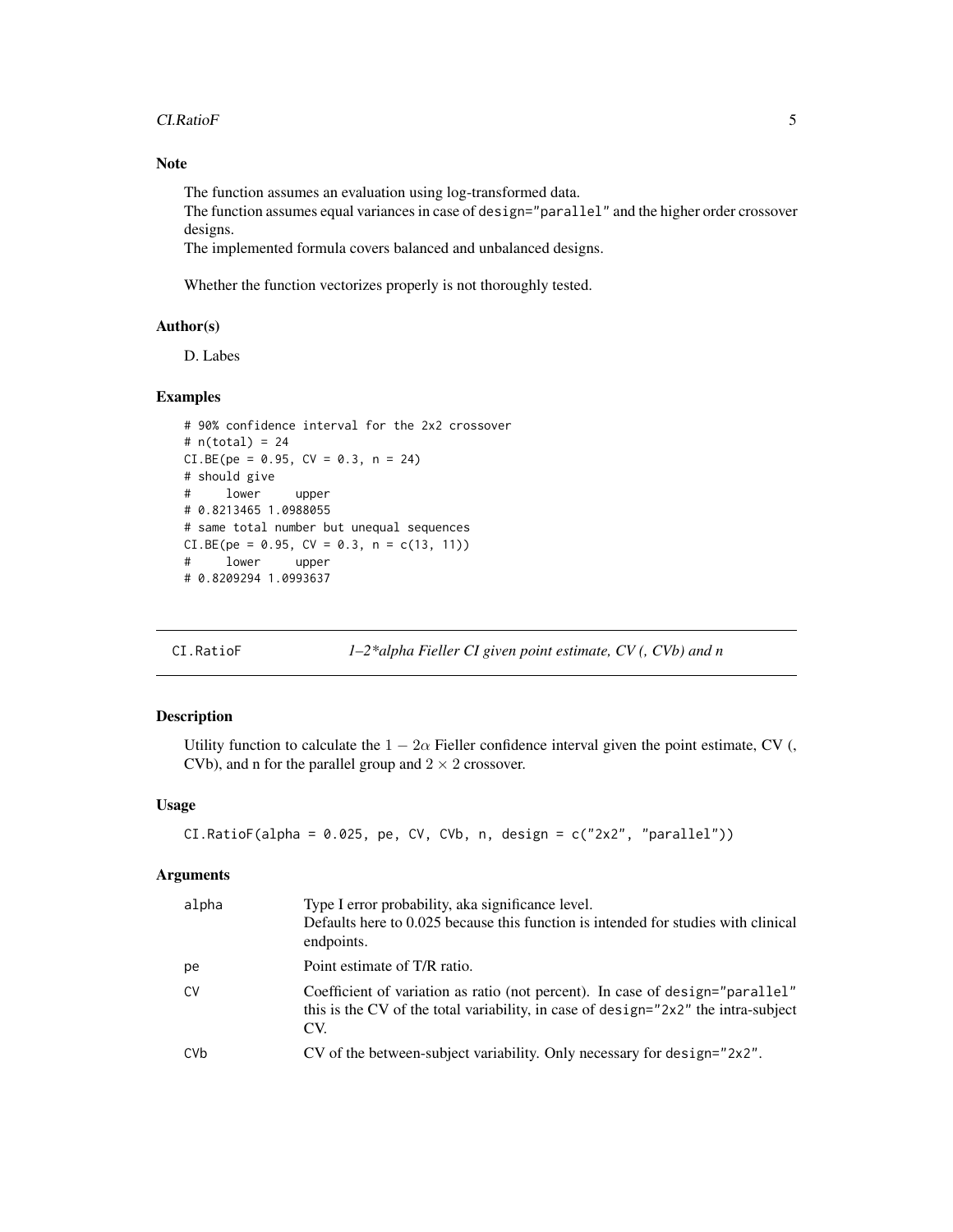| n      | Total number of subjects if a scalar is given.                                                                                    |
|--------|-----------------------------------------------------------------------------------------------------------------------------------|
|        | Number of subjects in (sequence) groups if given as vector.                                                                       |
| design | A character string describing the study design.<br>$design="parallel"$ or design=" $2x2"$ allowed for a parallel two-group design |
|        | or a classical TRIRT crossover design.                                                                                            |

# Details

The CV(within) and CVb(etween) in case of design="2x2" are obtainedvia an appropriate ANOVA from the error term and from the difference (MS(subject within sequence)-MS(error))/2.

#### Value

Returns the  $1 - 2\alpha$  confidence interval.

# Note

The function assumes an evaluation using un-transformed data. The function assumes equal variances in case of design="parallel". The formula implemented covers balanced and unbalanced designs.

Note that when the mean of the denominator of the ratio is close to zero, confidence intervals might be degenerated and are returned as NA. In such a case a warning is issued.

Whether the function vectorizes properly is not thoroughly tested.

This function is intended for studies with clinical endpoints. In such studies the 95% confidence intervals are usually used for equivalence testing. Therefore, alpha defaults here to 0.025 (see EMA 2000).

#### Author(s)

D. Labes

#### References

Locke CS. *An exact confidence interval from untransformed data for the ratio of two formulation means.* J Pharmacokin Biopharm. 1984;12(6):649–55. doi: [10.1007/BF01059558](https://doi.org/10.1007/BF01059558)

Hauschke D, Steinijans VW, Pigeot I. *Bioequivalence Studies in Drug Development.* Chichester: John Wiley; 2007. Chapter 10. doi: [10.1002/9780470094778.fmatter](https://doi.org/10.1002/9780470094778.fmatter)

European Medicines Agency, Committee for Proprietary Medicinal Products. *Points to consider on switching between superiority and non-inferiority.* London, 27 July 2000. [CPMP/EWP/482/99](https://www.ema.europa.eu/en/documents/scientific-guideline/points-consider-switching-between-superiority-non-inferiority_en.pdf)

#### See Also

[CI.BE](#page-3-1), [power.RatioF](#page-60-1)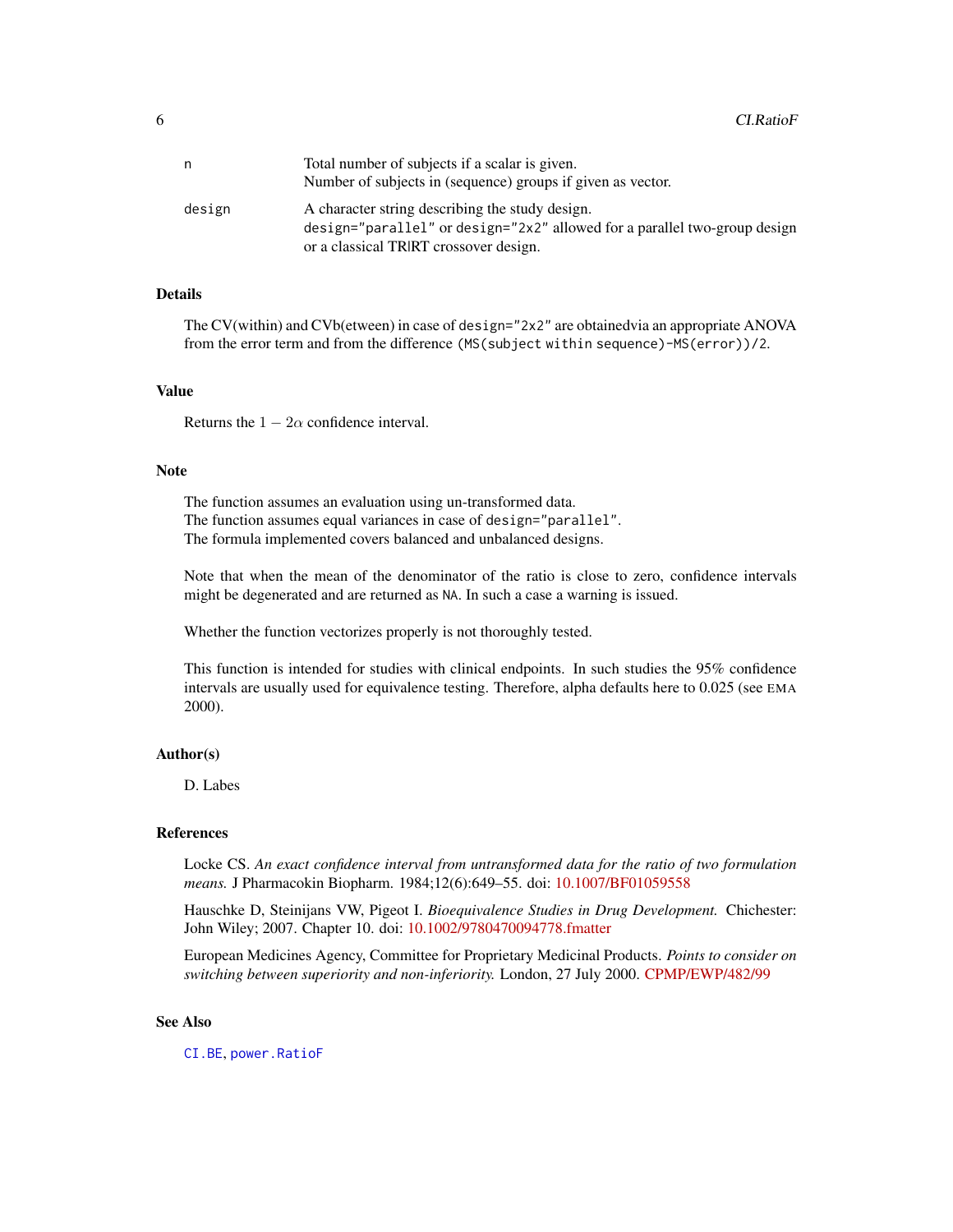# <span id="page-6-0"></span>Examples

# 95% Fieller CI for the 2x2 crossover  $CI.RatioF(pe = 0.95, CV = 0.3, CVb = 0.6, n = 32)$ 

ct5.1+ct5.2+ct5.3+ct5.4.1

*Sample Size Tables for the Classical 2x2 Crossover Design*

#### Description

These data.frames give sample size tables calculated with sampleN.TOST() for the 2×2 design.

# Details

The data.frames can be accessed by their names.

| data.frame | Description                                                                |
|------------|----------------------------------------------------------------------------|
| ct5.1      | Multiplicative model, theta $1=0.8$ , theta $2=1.25$ (1/theta1), exact     |
| ct5.2      | Multiplicative model, theta $1=0.75$ , theta $2=1.3333$ (1/theta1), exact  |
| ct5.3      | Multiplicative model, theta $1=0.9$ , theta $2=1.1111$ (1/theta1), exact   |
| ct5.4.1    | Additive model, theta1=-0.2, theta2=+0.2 (BE limits $0.80 - 1.20$ ), exact |
|            |                                                                            |

#### Note

Scripts for creation of these data.frames can be found in the /tests sub-directory of the package. Comparing the results of these scripts to the corresponding data.frames can be used for validation purposes.

#### Author(s)

PowerTOST

# Source

| Origin          | Details               |
|-----------------|-----------------------|
| Hauschke et al. | Table 5.1 (p 113–114) |
| Hauschke et al. | Table 5.2 (p 115–116) |
| Hauschke et al. | Table 5.3 (p 118)     |
| Chow & Liu      | Table 5.4.1 (p 158)   |
|                 |                       |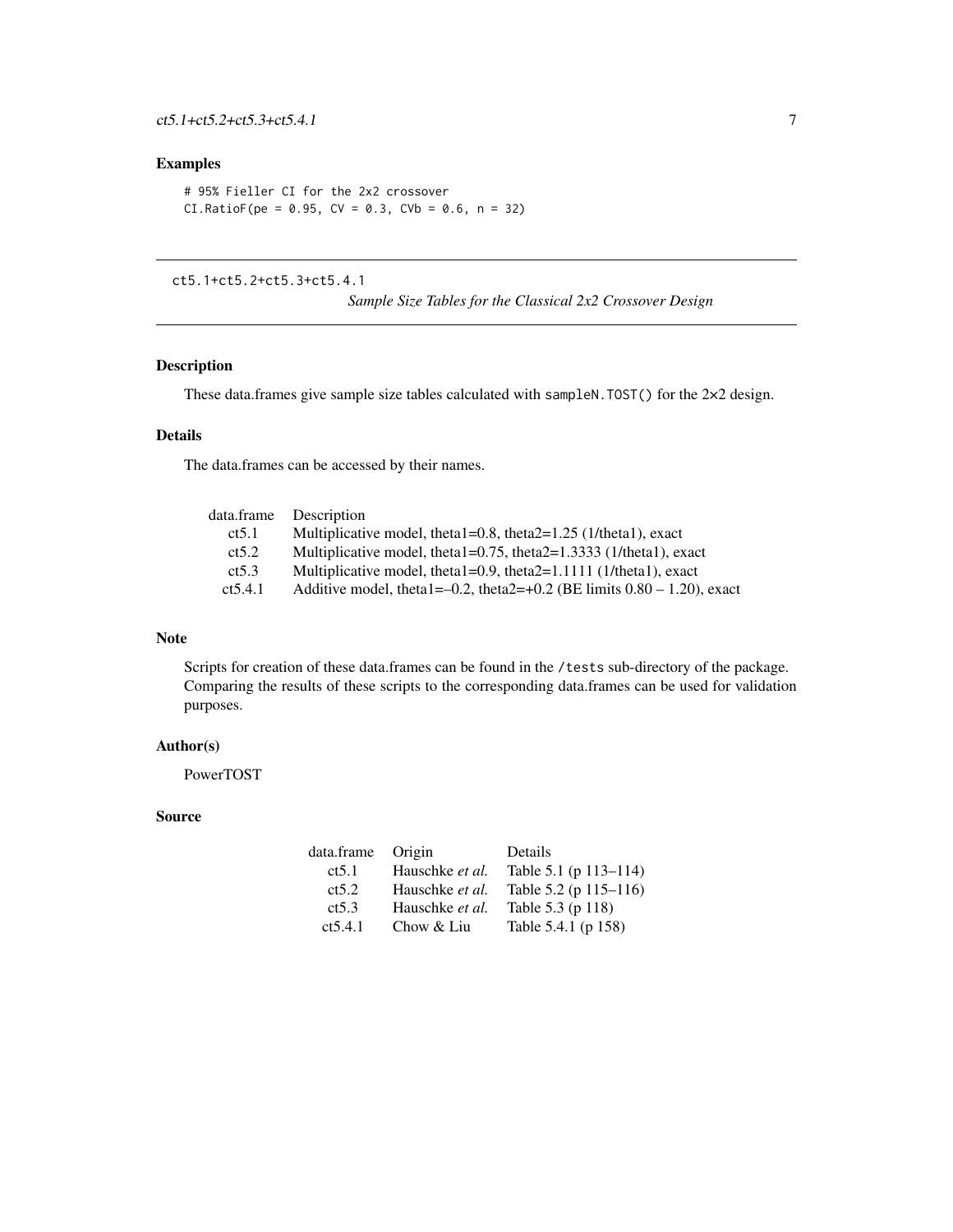#### References

Hauschke D, Steinijans VW, Pigeot I. *Bioequivalence Studies in Drug Development.* Chichester: John Wiley; 2007.

Chow SC, Liu JP. *Design and Analysis of Bioavailability and Bioequivalence Studies.* Boca Raton: CRC Press;  $3^{rd}$  edition 2009.

# Examples

ct5.1 ct5.2 ct5.3 ct5.4.1

ct9.6.2+ct9.6.6 *Sample Size Tables for the 2x2x3 Replicate Crossover Design*

# Description

These data.frames give sample size tables calculated with sampleN.TOST() for the 2×2×3 replicate crossover design (2-treatment 2-sequence 3-period design.

# Details

The data.frames can be accessed by their names.

|         | data.frame Description                                              |
|---------|---------------------------------------------------------------------|
| ct9.6.2 | Additive model, theta1=-0.2, theta2=+0.2 (BE limits $0.80 - 1.20$ ) |
|         | approximate power via shifted non-central <i>t</i> -distribution    |
| ct9.6.6 | Multiplicative model, theta $1=0.8$ , theta $2=1.25$ (1/theta1)     |
|         | approximate power via shifted non-central <i>t</i> -distribution    |

Attention! CV is se (standard error) of residuals.

#### Note

Scripts for creation of these data.frames can be found in the /tests sub-directory of the package. Comparing the results of these scripts to the corresponding data.frames can be used for validation purposes.

#### Author(s)

PowerTOST

#### Source

data.frame Origin Details

<span id="page-7-0"></span>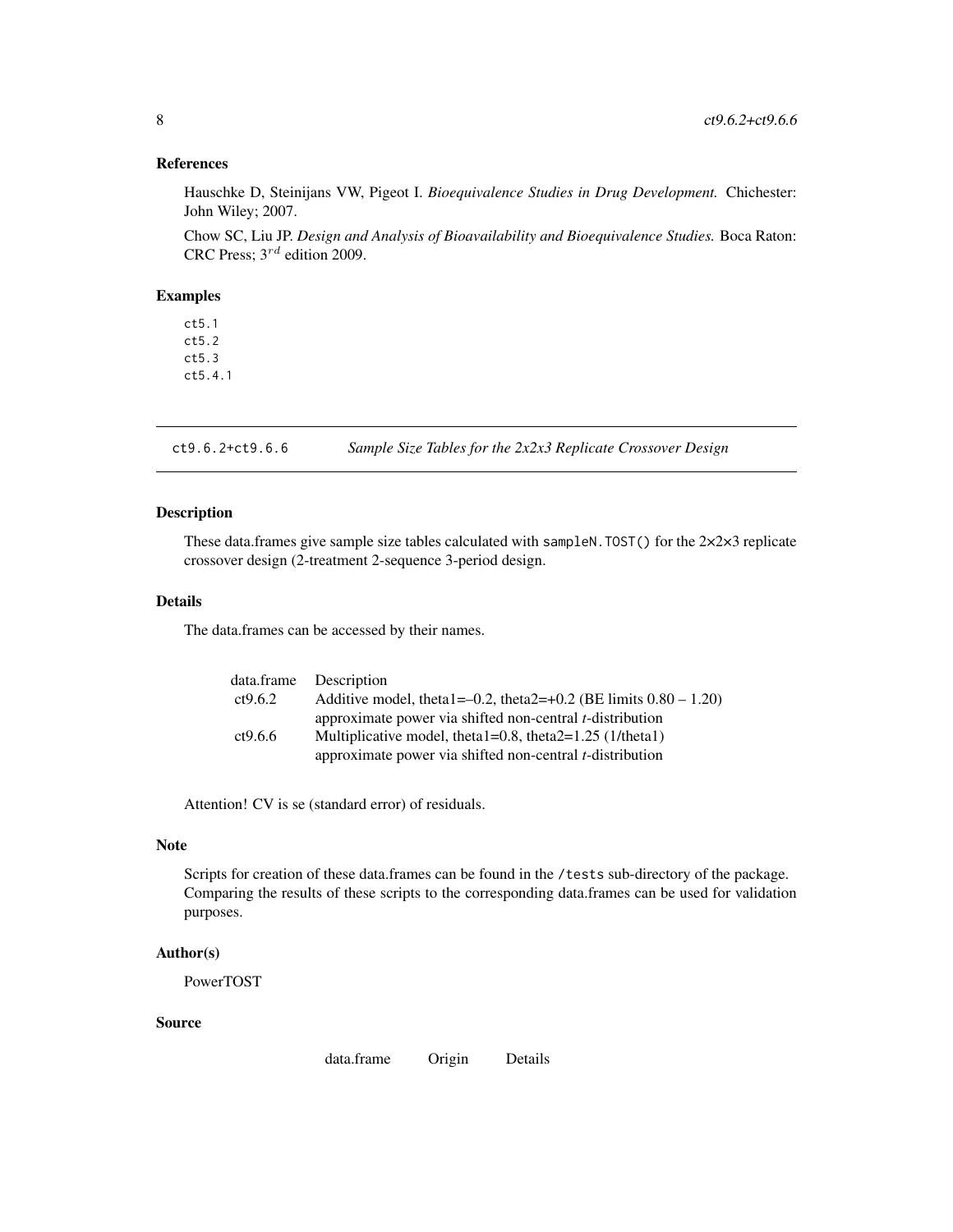| ct9.6.2 | Chow & Liu | Table 9.6.2 (p 292) |
|---------|------------|---------------------|
| ct9.6.6 | Chow & Liu | Table 9.6.6 (p 293) |

# <span id="page-8-0"></span>References

Chow SC, Liu JP. *Design and Analysis of Bioavailability and Bioequivalence Studies.* Boca Raton: CRC Press;  $3^{rd}$  edition 2009.

# Examples

ct9.6.2 ct9.6.6

ct9.6.4+ct9.6.8 *Sample Size Tables for the 2x4x4 Replicate Crossover Design*

# Description

These data.frames give sample size tables calculated with sampleN.TOST() for the 2×4×4 replicate crossover design (2-treatment 4-sequence 4-period design).

#### Details

The data.frames can be accessed by their names.

|         | data.frame Description                                              |
|---------|---------------------------------------------------------------------|
| ct9.6.4 | Additive model, theta1=-0.2, theta2=+0.2 (BE limits $0.80 - 1.20$ ) |
|         | approximate power via shifted non-central <i>t</i> -distribution    |
| ct9.6.8 | Multiplicative model, theta $1=0.8$ , theta $2=1.25$ (1/theta1)     |
|         | approximate power via shifted non-central $t$ -distribution         |

Attention! CV is se (standard error) of residuals.

#### Note

Scripts for creation of these data.frames can be found in the /tests sub-directory of the package. Comparing the results of these scripts to the corresponding data.frames can be used for validation purposes.

# Author(s)

PowerTOST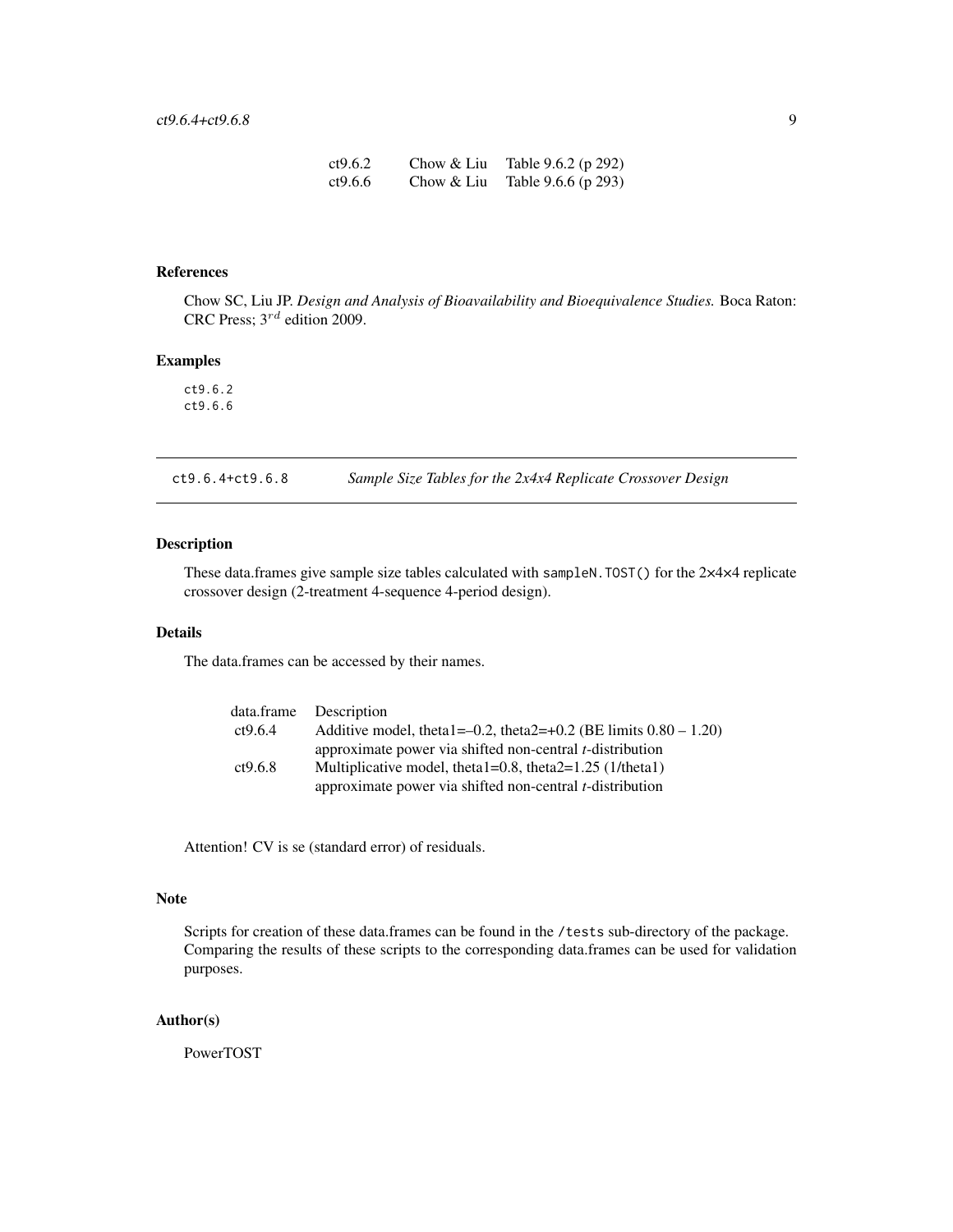10 ct9.6.4+ct9.6.8

Source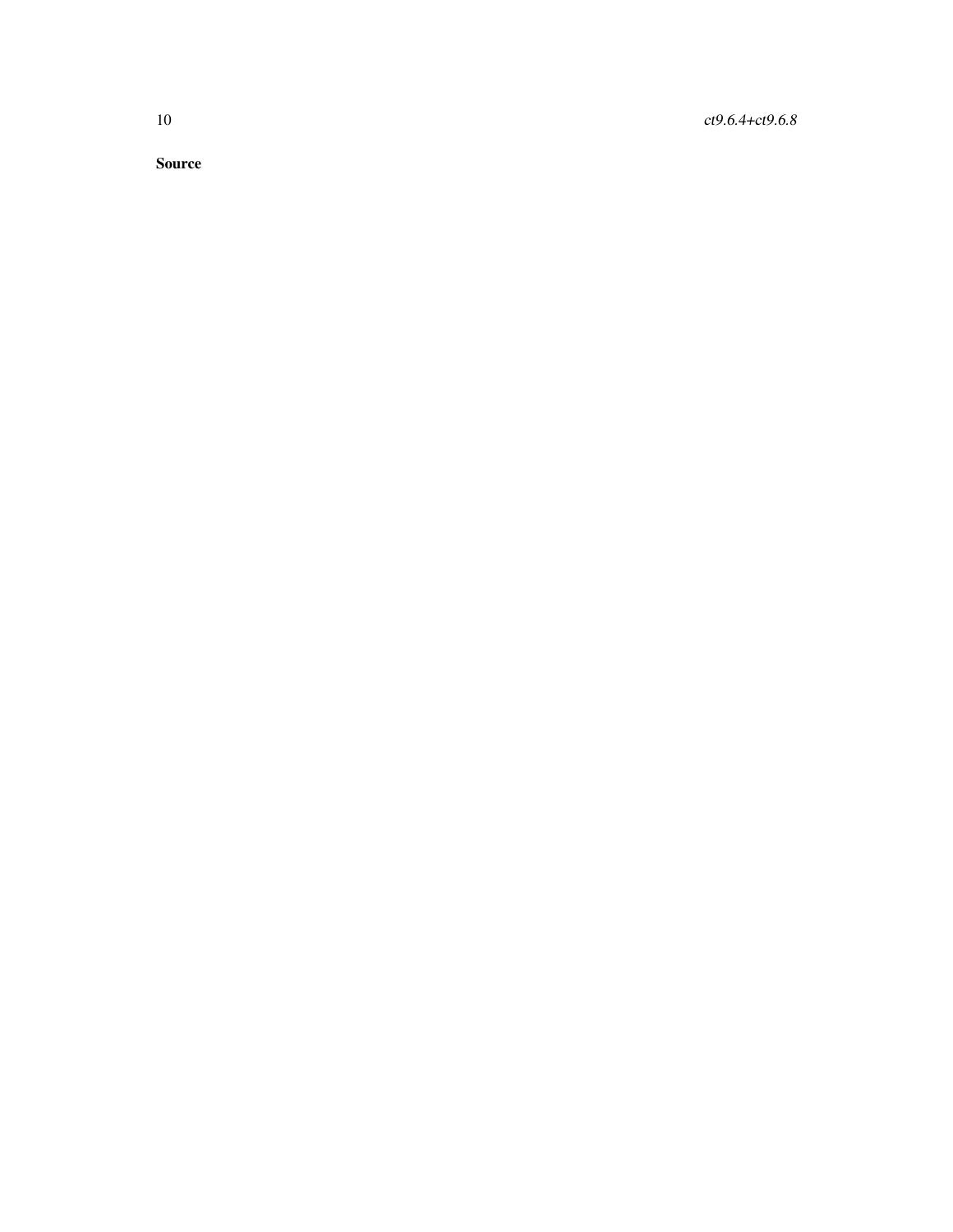<span id="page-10-0"></span>

| data.frame | Origin     | Details             |
|------------|------------|---------------------|
| ct9.6.4    | Chow & Liu | Table 9.6.4 (p 294) |
| ct9.6.8    | Chow & Liu | Table 9.6.8 (p 298) |

# References

Chow SC, Liu JP. *Design and Analysis of Bioavailability and Bioequivalence Studies.* Boca Raton: CRC Press;  $3^{rd}$  edition 2009.

#### Examples

ct9.6.4 ct9.6.8

ctSJ.VIII.10+ctSJ.VIII.20+ctCW.III *Sample Size Tables for the Parallel Group Design*

# Description

These data.frames give sample size tables calculated with sampleN.TOST() for the parallel group design (2 groups).

#### Details

The data.frames can be accessed by their names.

| data.frame   | Description                                                                      |
|--------------|----------------------------------------------------------------------------------|
| ctSJ.VIII.10 | Multiplicative model, theta1=0.9, theta2=1.1111 (1/theta1), target power= $90\%$ |
|              | approximate power via non-central $t$ -distribution                              |
| ctSJ.VIII.20 | Multiplicative model, theta1=0.8, theta2=1.25 (1/theta1), target power=90%       |
|              | approximate power via non-central <i>t</i> -distribution                         |
| ctCW.III     | Additive model, theta1=-0.2, theta2=+0.2 (BE limits $0.80 - 1.20$ ), exact       |

Attention! Julious gives sample size per group.

# Note

Scripts for creation of these data.frames can be found in the /tests sub-directory of the package. Comparing the results of these scripts to the corresponding data.frames can be used for validation purposes.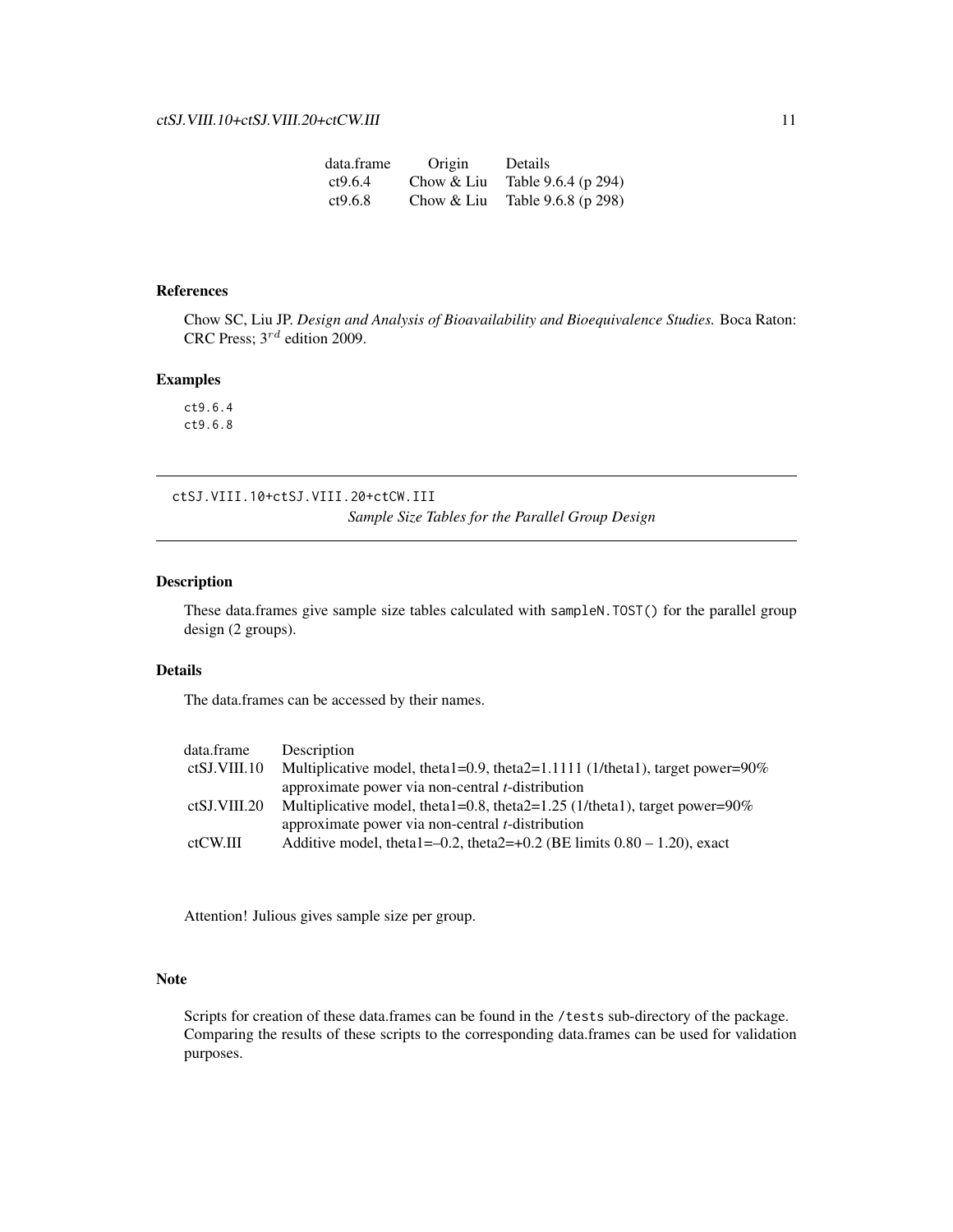# Author(s)

PowerTOST

#### Source

| data.frame   | Origin      | Details                                                        |
|--------------|-------------|----------------------------------------------------------------|
| ctSJ.VIII.10 | Julious     | Table VIII (p. 1972), column 'Level of bioequivalence $10\%$ ' |
| ctSJ.VIII.20 | Julious     | Table VIII (p. 1972), column 'Level of bioequivalence 20%'     |
| ctCW.III     | Chow & Wang | Table III $(p. 164)$                                           |

Seems the last reference is not very reliable (compare to the table in the paper).

#### References

Julious SA. *Tutorial in Biostatistics. Sample sizes for clinical trials with Normal data.* Stat Med. 2004;23(12):1921–86. doi: [10.1002/sim.1783](https://doi.org/10.1002/sim.1783)

Chow SC, Wang H. *On Sample Size Calculation in Bioequivalence Trials.* J Pharmacokinet Pharmacodyn. 2001;28(2):155–69. doi: [10.1023/A:1011503032353](https://doi.org/10.1023/A:1011503032353)

#### Examples

ctSJ.VIII.10 ctSJ.VIII.20 ctCW.III

CV2se+se2CV+CV2mse+mse2CV

*Helper functions*

# Description

Calculates the standard error or the mean squared error from a given CV and vice versa for lognormal data.

# Usage

CV2se(CV) se2CV(se) CV2mse(CV) mse2CV(mse)

| CV. | coefficient of variatio as ratio (not percent) |
|-----|------------------------------------------------|
| se. | standard error                                 |
| mse | mean squared error (aka residual variance)     |

<span id="page-11-0"></span>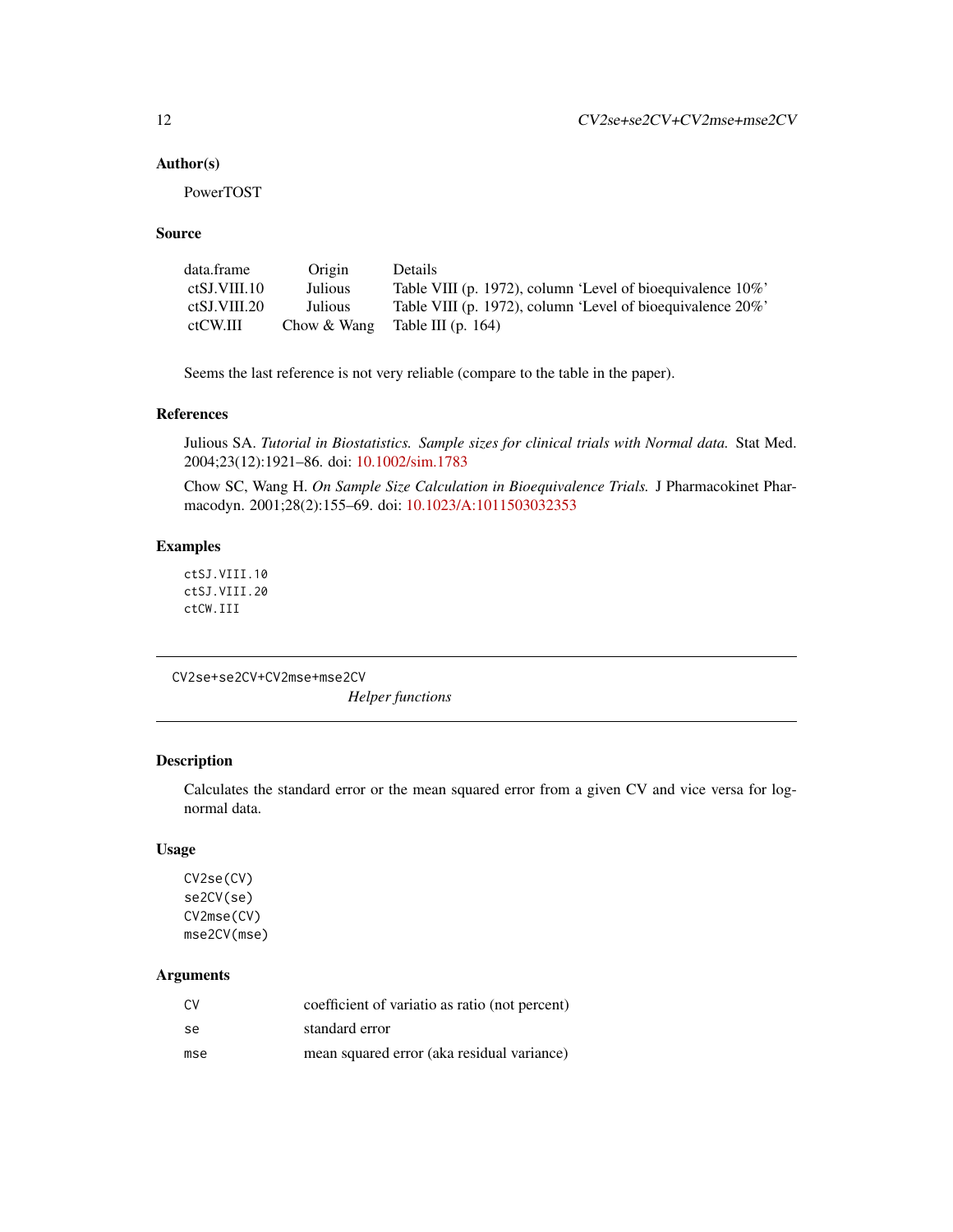<span id="page-12-0"></span> $CVCL$  and the set of the set of the set of the set of the set of the set of the set of the set of the set of the set of the set of the set of the set of the set of the set of the set of the set of the set of the set of th

# Value

```
Returns
se = \sqrt{\log(CV^2+1)}CV = sqrt(exp(se^2)-1)mse = log(CV^2+1)CV = sqrt(exp(mse)-1)
```
# Note

These functions were originally intended for internal use only but may be useful for others.

# Author(s)

D. Labes

# Examples

```
# these functions are one liners:
CV2se < - function(CV) return(sqrt(log(1.0 + CV^2)))
se2CV <- function(se) return(sqrt(exp(se^2)-1))
CV2se(0.3)
# should give:
# [1] 0.2935604
se2CV(0.2935604)
# [1] 0.3
```
CVCL *Confidence limits of a CV for log-normal data*

#### Description

The function calculates the 1 –  $\alpha$  confidence limits (either 1-sided or 2-sided) via the  $\chi^2$  distribution of the error variance the CV is based on.

#### Usage

CVCL(CV, df, side =  $c("upper", "lower", "2-sided"), alpha = 0.05)$ 

| C٧    | Coefficient of variation as ratio (not percent)                            |
|-------|----------------------------------------------------------------------------|
| df    | degrees of freedom of the CV (error variance)                              |
| side  | $\text{Side}(s)$ to calculate the confidence limits for, defaults to upper |
| alpha | Type I error probability, aka significance level                           |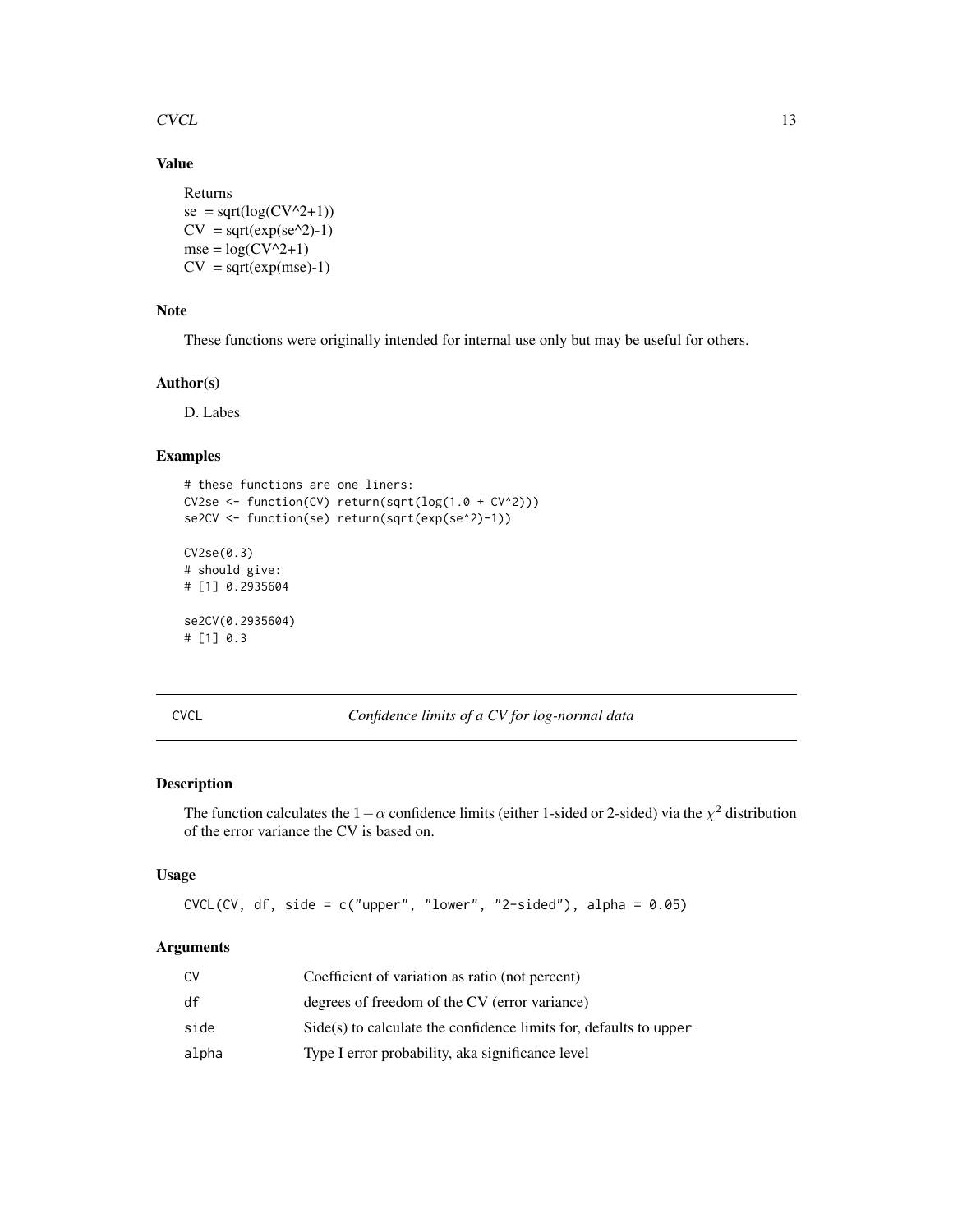# <span id="page-13-0"></span>Value

Numeric vector of the confidence limits named as lower CL and upper CL. In case of the one-sided upper confidence limit the lower  $CL$  is  $= 0$ . In case of the one-sided lower confidence limit the upper  $CL$  is  $=$  Inf.

# Author(s)

D. Labes

# Examples

```
# upper one-sided 95% CL of a CV=0.3
# from a study with df=22 (f.i. a 2x2 crossover with n=24)
# default side="upper" since not explicitly given
CVCL(0.3, df = 22)# should give:
# lower CL upper CL
# 0.0000000 0.4075525
```
<span id="page-13-1"></span>CVfromCI *CV from a given Confidence interval*

#### Description

Calculates the CV (coefficient of variation) from a known confidence interval of a BE study. Useful if no CV but the 90% CI was given in literature.

## Usage

```
CVfromCI(pe, lower, upper, n, design = "2x2", alpha = 0.05, robust = FALSE)
CI2CV(pe, lower, upper, n, design = "2x2", alpha = 0.05, robust = FALSE)
```

| pe     | Point estimate of the T/R ratio.<br>The pe may be missing. In that case it will be calculated as geometric mean<br>of lower and upper. |
|--------|----------------------------------------------------------------------------------------------------------------------------------------|
| lower  | Lower confidence limit of the BE ratio.                                                                                                |
| upper  | Upper confidence limit of the BE ratio.                                                                                                |
| n      | Total number of subjects under study if given as scalar.<br>Number of subjects in (sequence) groups if given as vector.                |
| design | Character string describing the study design.<br>See known. designs () for designs covered in this package.                            |
| alpha  | Error probability. Set it to $(1$ -confidence)/2 ( <i>i.e.</i> to 0.05 for the usual 90%<br>confidence intervals).                     |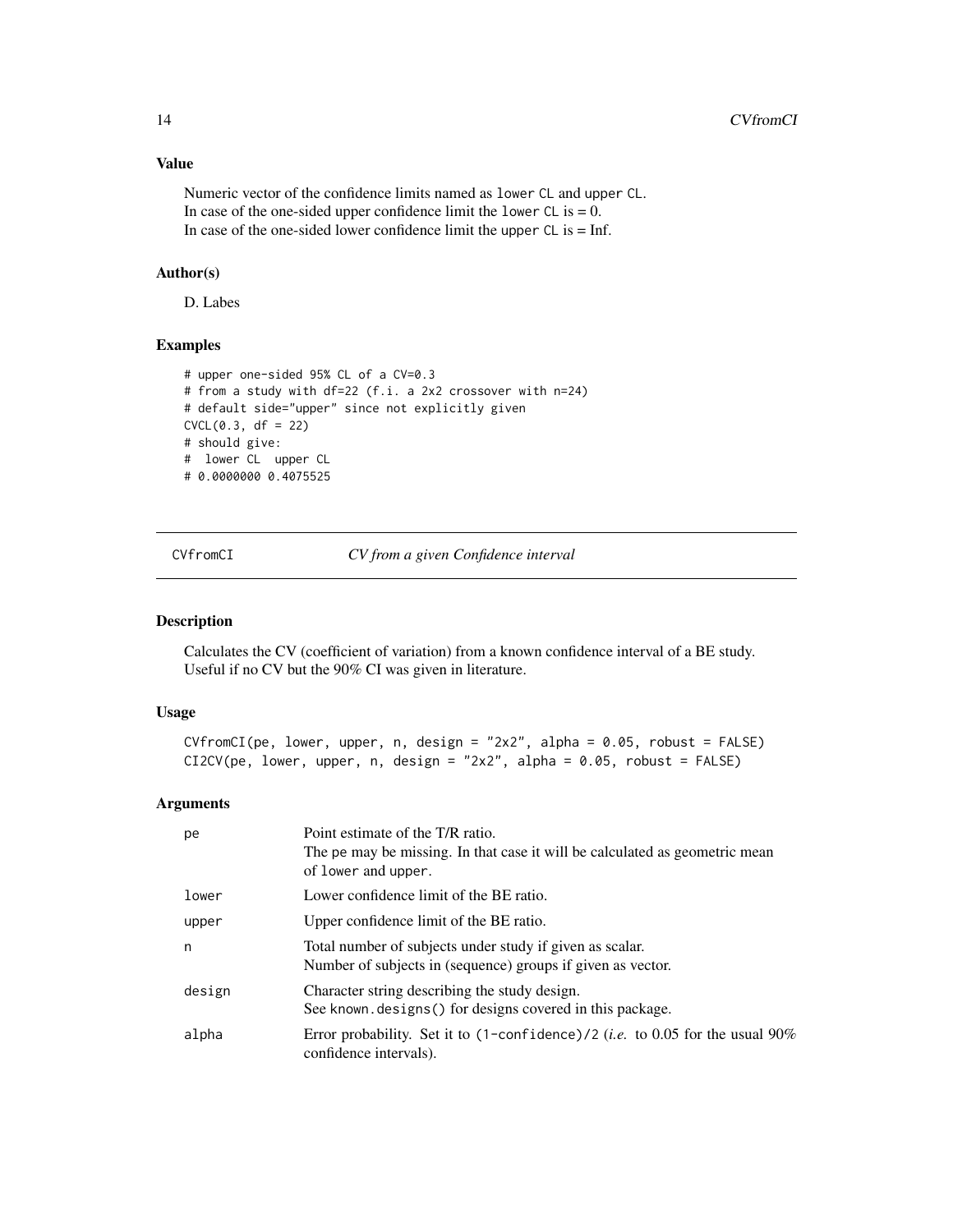#### CVfromCI 15

(df2 in known.designs()) will be used. This may be helpful if the CI was evaluated via a mixed model or via intra-subject contrasts (aka Senn's basic estimator).

# Details

See Helmut Schütz' [presentation](https://bebac.at/lectures/Bucharest2013WS1.pdf#page=26) for the algebra underlying this function.

#### Value

Numeric value of the CV as ratio.

used.

# Note

The calculations are based on the assumption of evaluation via log-transformed values. The calculations are further based on a common variance of Test and Reference treatments in replicate crossover studies or parallel group study, respectively.

In case of argument n given as n(total) and is not divisible by the number of (sequence) groups the total sample size is partitioned to the (sequence) groups to have small imbalance only. A message is given in such cases.

The estimated CV is conservative (*i.e.*, higher than actually observed) in case of unbalancedness.

CI2CV() is simply an alias to CVfromCI().

# Author(s)

Original by D. Labes with suggestions by H. Schütz. Reworked and adapted to unbalanced studies by B. Lang.

# References

Yuan J, Tong T, Tang M-L. *Sample Size Calculation for Bioequivalence Studies Assessing Drug Effect and Food Effect at the Same Time With a 3-Treatment Williams Design.* Regul Sci. 2013;47(2):242– 7. doi: [10.1177/2168479012474273](https://doi.org/10.1177/2168479012474273)

#### Examples

```
# Given a 90% confidence interval (without point estimate)
# from a classical 2x2 crossover with 22 subjects
CVfromCI(lower=0.91, upper=1.15, n=22, design="2x2")
# will give [1] 0.2279405, i.e a CV ~ 23%
#
# unbalanced 2x2 crossover study, but not reported as such
CI2CV(lower=0.89, upper=1.15, n=24)
# will give a CV \sim 26.3%
# unbalancedness accounted for
CI2CV(lower=0.89, upper=1.15, n=c(16,8))
```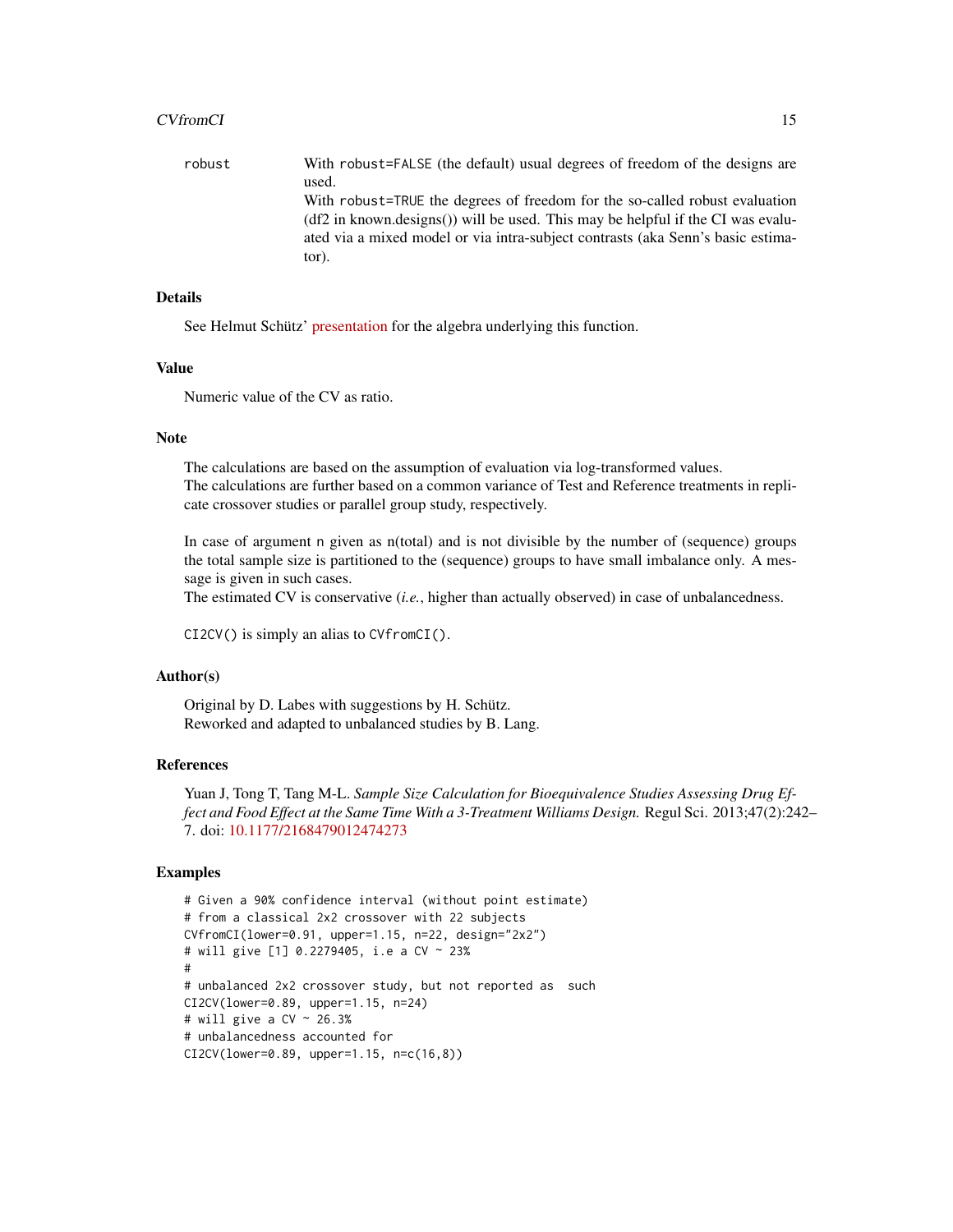```
# should give CV \sim 24.7%
```
CVp2CV *Decompose CV(T) and CV(R) from 'pooled' CV of T/R*

#### Description

Helper function to calculate CV(T) and CV(R) from a pooled CV(T/R) assuming a ratio of the intra-subject variances.

#### Usage

 $CVD2CV(CV, ratio = 1.5)$ 

#### Arguments

| CV    | 'pooled' CV of T and R (as ratio, not percent).        |
|-------|--------------------------------------------------------|
| ratio | Ratio of the intra-subject variances $s^2(1)/s^2(0)$ . |
|       | May be a vector.                                       |

# Details

In case of knowing only the CV(T/R) f.i. from an ordinary cross-over you can calculate the components CV(T) and CV(R) assuming a ratio of the intra-subject variances. The formula the function is based on:  $log(1.0 + CV^2) = (SWT^2 + SWR^2)/2$ Insert sWT^2 = ratio  $*$  sWR^2 and solve for sWR^2.

# Value

Returns a numeric vector of the CV values for Test and Reference if only one ratio is given. Returns a matrix with named columns CVwT and CVwR if ratio is given as vector.

#### Author(s)

D. Labes

#### Examples

```
CVp2CV(0.4, ratio=2)
# gives
# [1] 0.4677952 0.3225018
```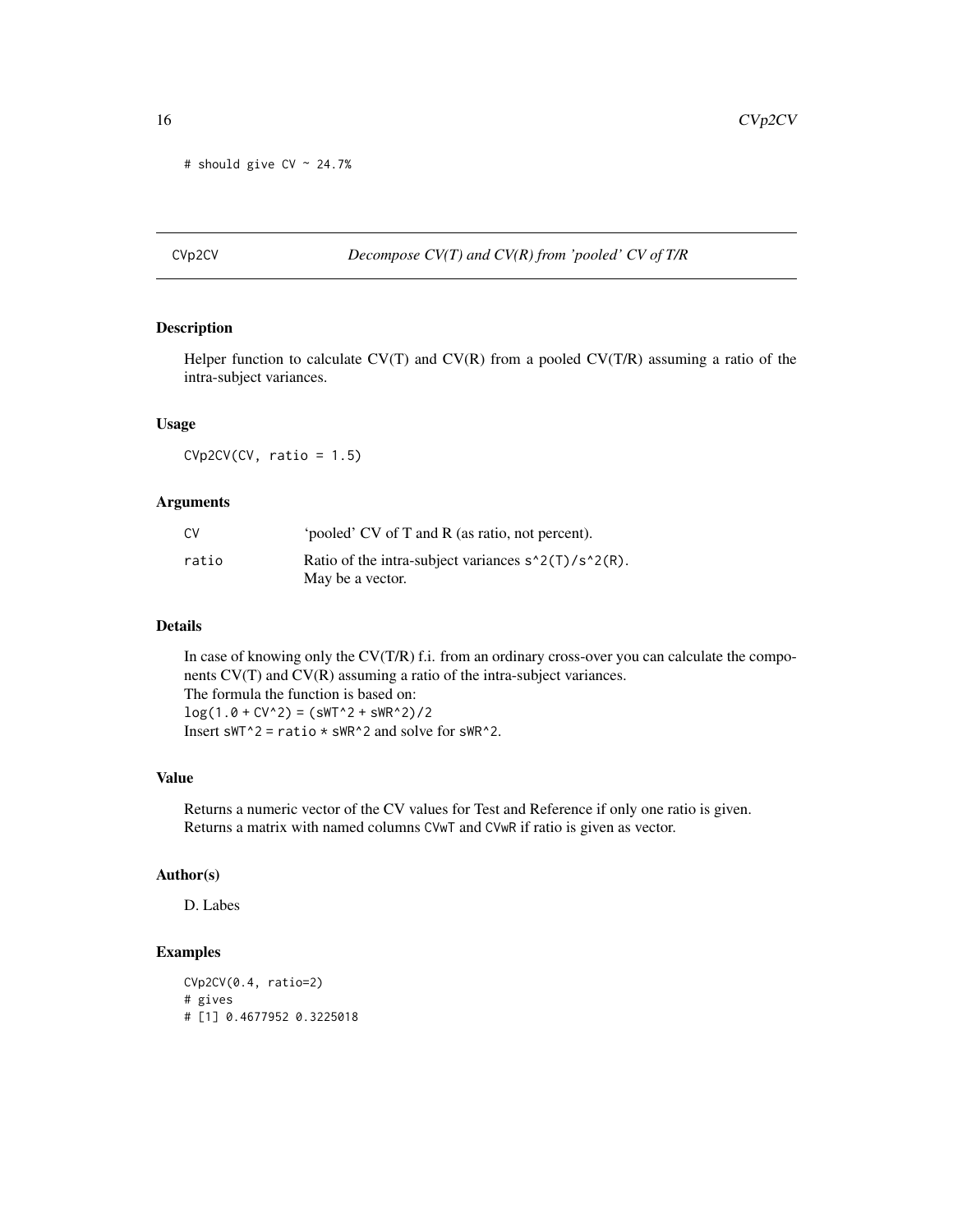<span id="page-16-0"></span>

# Description

This function pools CVs of several studies.

# Usage

```
CVpooled(CVdata, alpha = 0.2, logscale = TRUE, robust = FALSE)
## S3 method for class 'CVp'
print(x, digits = 4, verbose = FALSE, ...)
```
# Arguments

| CVdata   | A data.frame that must contain the columns CV, n and design where CV are the<br>error CVs from the studies, n the number of subjects and design is a character<br>string describing the study design.<br>See known.designs() for designs covered in this package.<br>If the design column is missing the classical $2 \times 2$ crossover is assumed for each<br>study. A message is displayed under that circumstances. |
|----------|--------------------------------------------------------------------------------------------------------------------------------------------------------------------------------------------------------------------------------------------------------------------------------------------------------------------------------------------------------------------------------------------------------------------------|
|          | A data. frame that contains the columns CV and giving the degrees of freedom<br>df directly is also accepted as CVdata.                                                                                                                                                                                                                                                                                                  |
| alpha    | Error probability for calculating an upper confidence limit of the pooled CV.<br>Recommended 0.2–0.25 for use in subsequent sample size estimation.<br>See f.i one of H. Schütz' presentations.                                                                                                                                                                                                                          |
| logscale | Should the calculations be done for log-transformed data? Defaults to TRUE.                                                                                                                                                                                                                                                                                                                                              |
| robust   | Defaults to FALSE.<br>Set to TRUE will use the degrees of freedom according to the 'robust' evaluation<br>(aka Senn' basic estimator). These dfs are calculated as n-seq.<br>They are also often more appropriate if the CV comes from a 'true' mixed effects<br>model evaluation (FDA model for average bioequivalence).<br>See known. designs()\$df2 for the designs covered in this package.                          |
| X        | An object of class "CVp".                                                                                                                                                                                                                                                                                                                                                                                                |
| digits   | Number of significant digits for the CV and the CL.                                                                                                                                                                                                                                                                                                                                                                      |
| verbose  | Defaults to FALSE. Prints only the pooled CV and df.<br>If set to TRUE the upper confidence limit is also printed.                                                                                                                                                                                                                                                                                                       |
|          | More args to print(). None used.                                                                                                                                                                                                                                                                                                                                                                                         |
|          |                                                                                                                                                                                                                                                                                                                                                                                                                          |

# Details

The pooled CV is obtained from the weighted average of the error variances obtained from the CVs of the single studies, weights are the degrees of freedom df.

If only n is given in the input CVdata, the dfs are calculated via the formulas given in known.designs().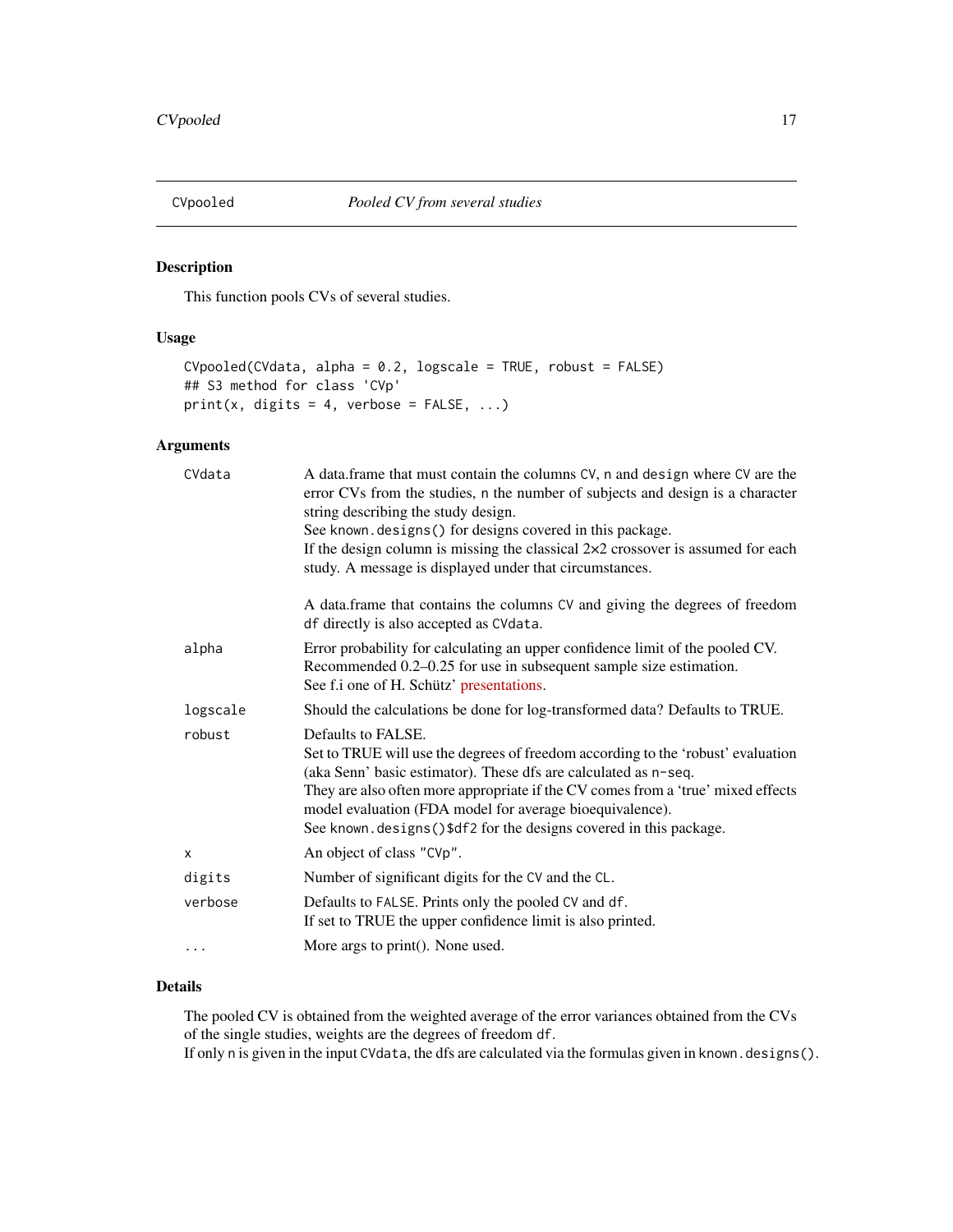If both n and df are given the df column precedes.

If logscale=TRUE the error variances are obtained via function CV2se(). Otherwise the pooled CV is obtained via pooling the CV^2.

#### Value

A list of class "CVp" with components

| CV      | value of the pooled CV                     |
|---------|--------------------------------------------|
| df      | pooled degrees of freedom                  |
| CVupper | upper confidence interval of the pooled CV |
| alpha   | input value                                |
|         |                                            |

The class "CVp" has a S3 methods print.CVp.

#### Warning

Pooling of CVs from parallel group and crossover designs does not make any sense. Also the function *does not* throw an error if you do so.

#### Note

The calculations for logscale=FALSE are not described in the references. They are implemented by analogy to the case via log-transformed data.

The calculations are based on a common variance of Test and Reference formulations in replicate crossover studies or a parallel group study, respectively.

#### Author(s)

D. Labes

# References

H. Schütz' [presentations](https://bebac.at/Lectures.htm) about sample size challenges.

Patterson S, Jones B. *Bioequivalence and Statistics in Clinical Pharmacology.* Boca Raton: Chapman & Hall / CRC Press;  $2^{nd}$  edition 2017. Chapter 5.7 "Determining Trial Size".

#### See Also

[known.designs](#page-36-1)[,CVfromCI](#page-13-1)

#### Examples

```
# some data:
# the values for AUC, study 1 and study 2 are Example 3 of H. Schuetz' presentation
CVs \leftarrow ("
PKmetric | CV | n |design| source
   AUC | 0.20 | 24 | 2x2 | study 1
   Cmax | 0.25 | 24 | 2x2 | study 1
```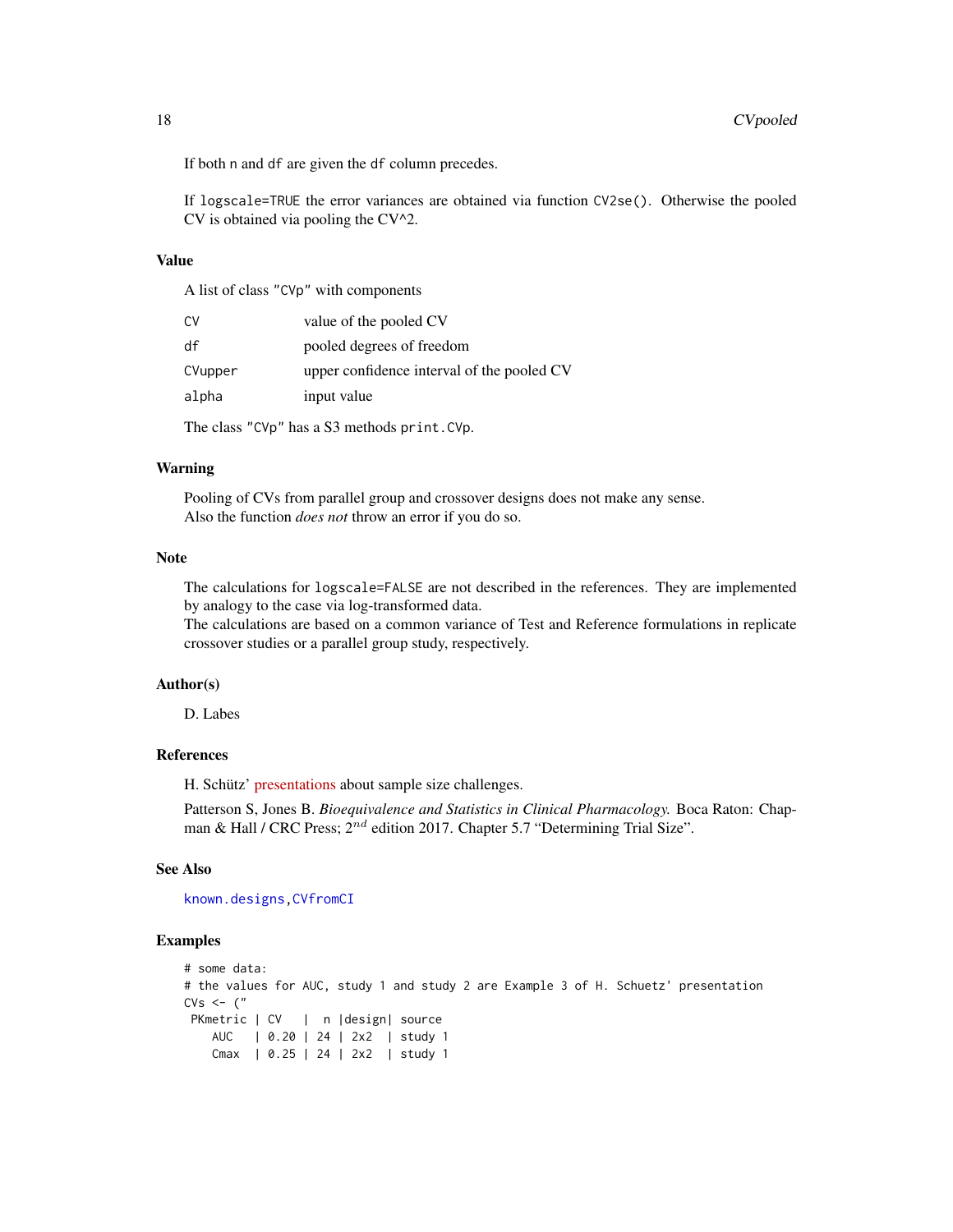#### <span id="page-18-0"></span> $CVwRfrom U$  19

```
AUC | 0.30 | 12 | 2x2 | study 2
    Cmax | 0.31 | 12 | 2x2 | study 2
    AUC | 0.25 | 12 | 2x2x4| study 3 (full replicate)
")
txtcon <- textConnection(CVs)
CVdata \leq read.table(txtcon, header = TRUE, sep = "|",
                    strip.white = TRUE, as.is = TRUE)
close(txtcon)
# evaluation of the AUC CVs
CVsAUC <- subset(CVdata, PKmetric == "AUC")
CVpooled(CVsAUC, alpha = 0.2, logscale = TRUE)
# df of the 'robust' evaluation
CVpooled(CVsAUC, alpha = 0.2, logscale = TRUE, robust = TRUE)
# print also the upper CL, data example 3
CVsAUC3 <- subset(CVsAUC,design != "2x2x4")
print(CVpooled(CVsAUC3, alpha = 0.2, robust = TRUE), digits = 3, verbose = TRUE)
# will give the output:
# Pooled CV = 0.235 with 32 degrees of freedom (robust dfs)
# Upper 80% confidence limit of CV = 0.266
#
# Combining CVs from studies evaluated by ANOVA (robust=FALSE) and
# by a mixed effects model (robust=TRUE). dfs have to be provided!
CVs \leftarrow ("CV | n |design| source | model | df
  0.212 | 24 | 2x2 | study 1 | fixed | 22
  0.157 | 27 | 3x3 | study 2 | fixed | 50
  0.148 | 27 | 3x3 | study 3 | mixed | 24
")
txtcon <- textConnection(CVs)
CVdata \leq read.table(txtcon, header = TRUE, sep = "|",
                     strip.white = TRUE, as.is = TRUE)
close(txtcon)
print(CVpooled(CVdata, alpha = 0.2), digits = 3, verbose = TRUE)
# will give the output:
# Pooled CV = 0.169 with 96 degrees of freedom
# Upper 80% confidence limit of CV = 0.181
```
CVwRfromU *CVwR from the upper expanded limit (ABEL)*

# Description

Calculates the intra-subject CV (coefficient of variation) of the reference from the upper expanded limit of a BE study (replicate design for ABEL). Useful if no  $CV_{wR}$  but the expanded limits were given.

#### Usage

```
CVwRfromU(U, regulator = "EMA")
U2CVwR(U, regulator = "EMA")
```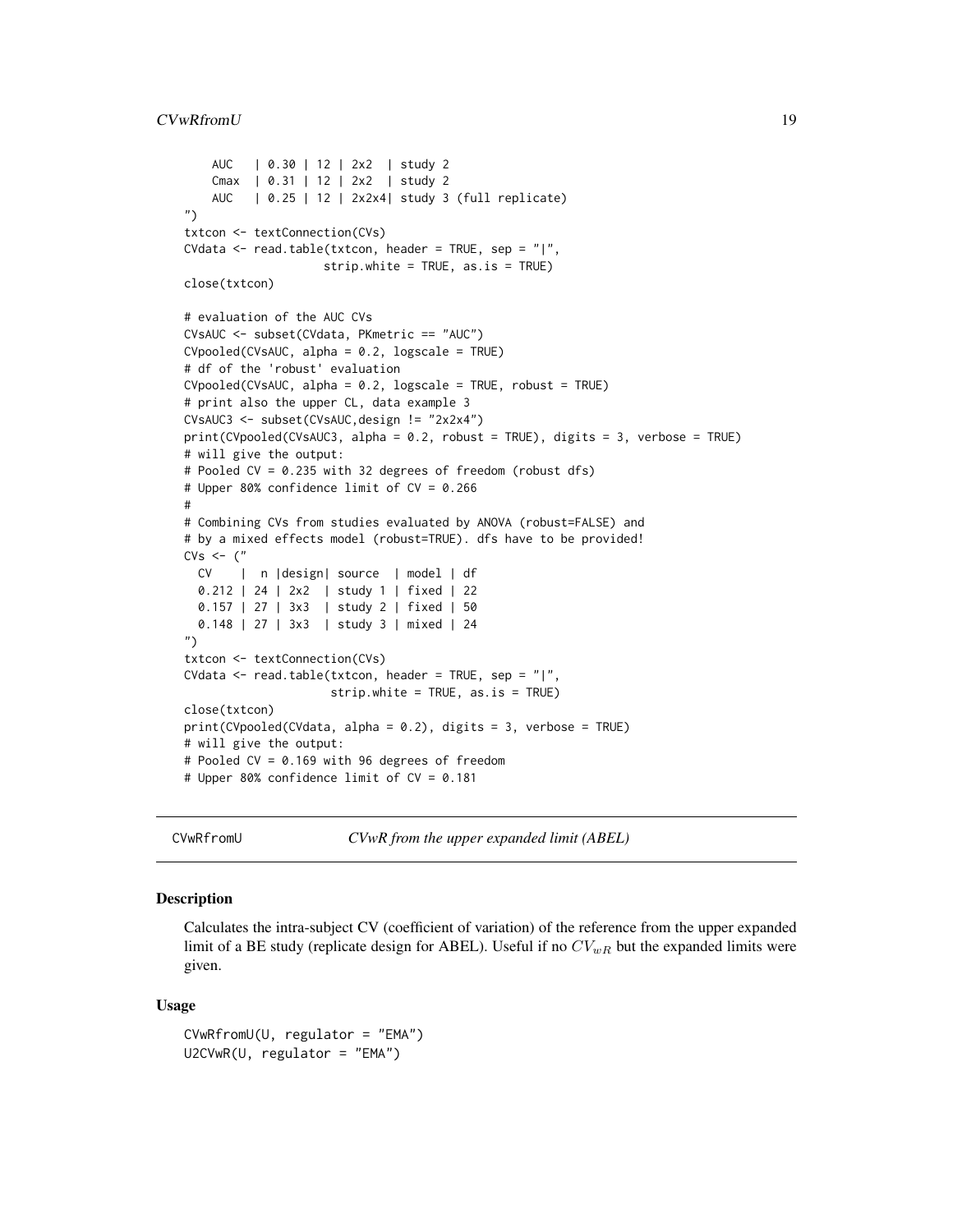#### <span id="page-19-0"></span>Arguments

| U         | Upper expanded limit.<br>Must be within {1.2500, 1.4319} if regulator="EMA" and within {1.2500,<br>$1.5000$ if regulator="HC".                       |
|-----------|------------------------------------------------------------------------------------------------------------------------------------------------------|
| regulator | Regulatory body's settings for expanding the BE acceptance limits, given as a<br>string from the choices "EMA" or "HC". Defaults to regulator="EMA". |

# Details

Only the upper expanded limit is supported since it offers one more significant digit than the lower expanded limit.

#### Value

Numeric value of the CVwR as ratio, where CVwR =  $sqrt(\log(U)/r\_{const})^2$ -1).

#### Note

U2CVwR() is simply an alias to CVwRfromU().

#### Author(s)

H. Schütz

#### Examples

```
# Given the upper expanded limit and using the defaults
CVwRfromU(U = 1.38)# should give [1] 0.44355, i.e., a CVwR ~ 44%
# Upper limit from a study according the Health Canada's rules
CVwRfromU(U = 1.48, regularor = "HC")# should give [1] 0.55214
```
defunct *Removed functions in PowerTOST*

# Description

Details about removed functions in PowerTOST.

#### Details

power.scABEL2 and sampleN.scABEL2 were deprecated in version 1.4.1. In power.scABEL and sampleN.scABEL the regulator component "est\_method" is used for switching between simulations based on the EMA's ANOVA evaluation or ISC evaluation, respectively. power.scABEL2 and sampleN.scABEL2 were removed in version 1.4.3.

power2.TOST was deprecated in version 1.2.6 since power.TOST was modified in order to handle unbalanced sequences. power2.TOST was removed in version in version 1.2.7.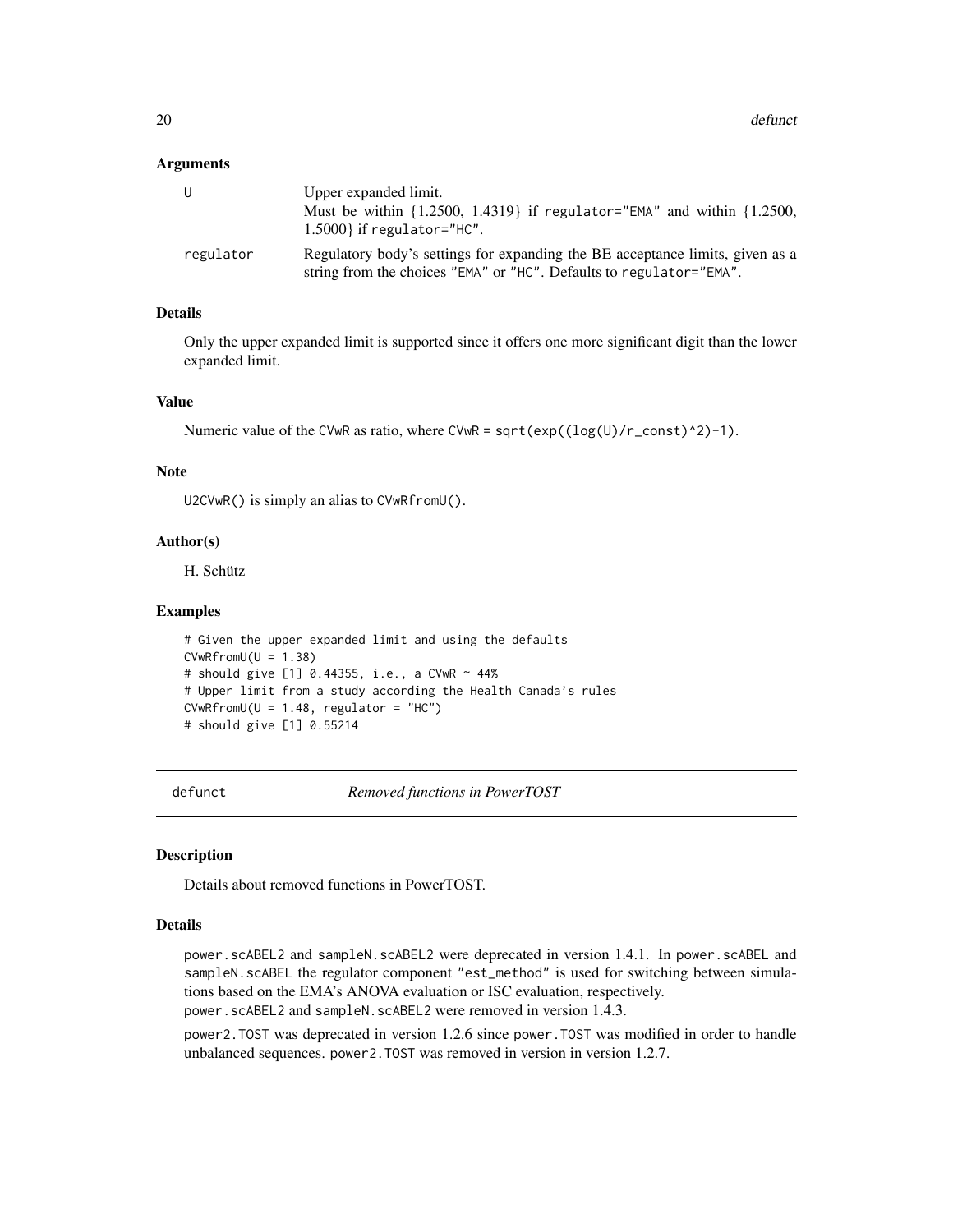#### <span id="page-20-0"></span>deprecated 21 and 22 and 22 and 22 and 22 and 22 and 22 and 23 and 23 and 23 and 23 and 24 and 25 and 26 and 26

# See Also

[power.TOST](#page-76-1), [power.scABEL](#page-69-1), [sampleN.scABEL](#page-110-1) for the new functions.

deprecated *Deprecated functions in PowerTOST*

#### Description

Details about deprecated functions in PowerTOST.

# Details

The functions power.NTIDFDA, sampleN.NTIDFDA, and pa.NTIDFDA were deprecated in version 1.5.4 and will be removed future versions.

#### See Also

[power.NTID](#page-58-1), [sampleN.NTID](#page-98-1), [pa.NTIDFDA](#page-44-1) for the new functions.

<span id="page-20-1"></span>exppower.noninf *Expected power of the non-inferiority test*

# Description

Calculates the so-called expected, *i.e.*, unconditional, power for a variety of study designs used in bioequivalence studies.

#### Usage

```
exppower.noninf(alpha = 0.025, logscale = TRUE, theta0, margin, CV, n,
                design = "2x2", robust = FALSE,
                prior.type = c("CV", "theta0", "both"), prior.parm = list(),
                method = c("exact", "approx"))
```

| alpha    | Significance level (one-sided). Defaults here to 0.025.                                      |
|----------|----------------------------------------------------------------------------------------------|
| logscale | Should the data be used on log-transformed or on original scale? TRUE (default)<br>or FALSE. |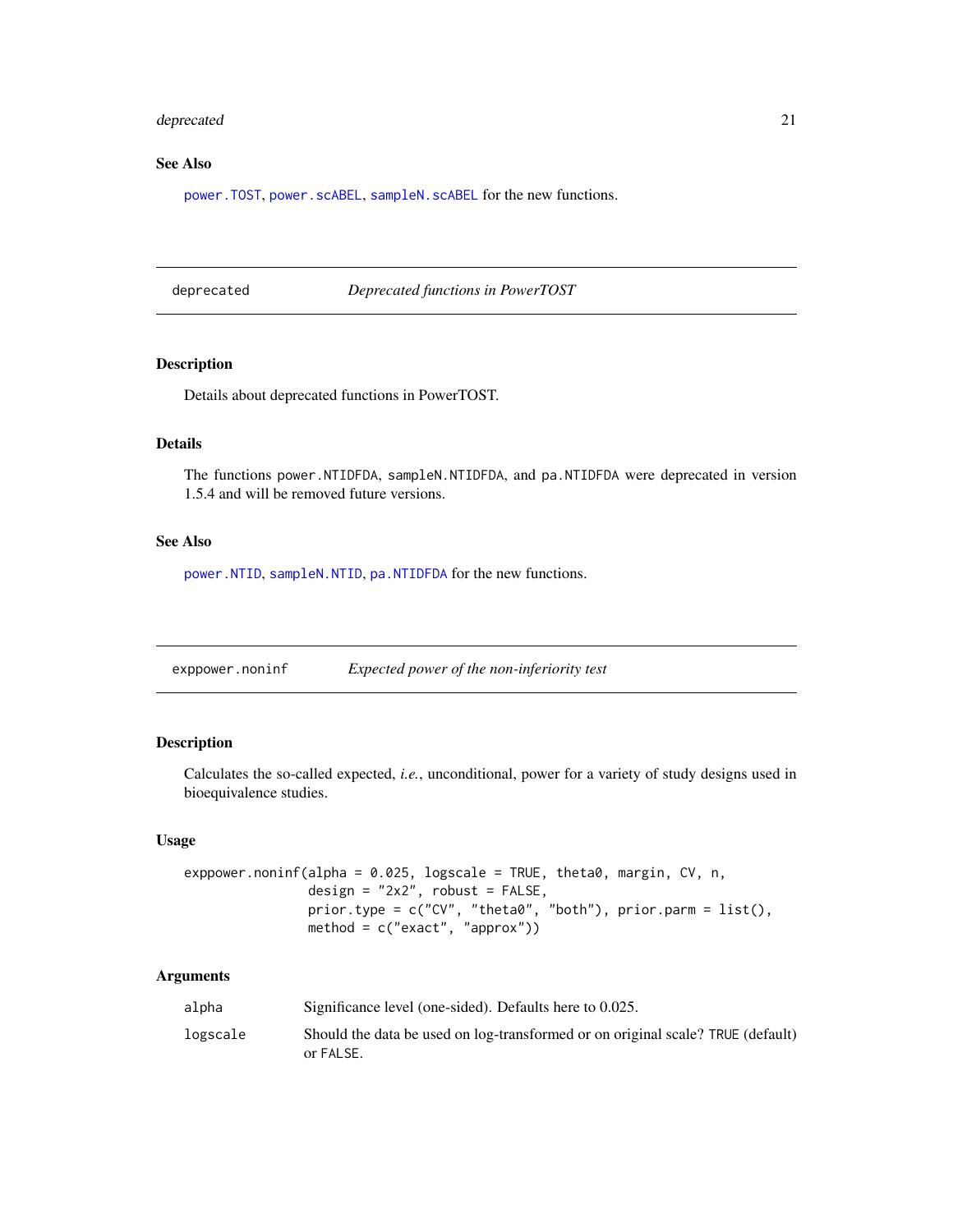| theta0     | Assumed 'true' (or 'observed' in case of prior.type != "CV") ratio or differ-<br>ence.                                                                                                                                                                                                                                                                                                                                                                                                                                                                                      |
|------------|-----------------------------------------------------------------------------------------------------------------------------------------------------------------------------------------------------------------------------------------------------------------------------------------------------------------------------------------------------------------------------------------------------------------------------------------------------------------------------------------------------------------------------------------------------------------------------|
|            | In case of logscale=TRUE it must be given as ratio T/R.<br>If logscale=FALSE, the difference in means. In this case, the difference may be<br>expressed in two ways: relative to the same (underlying) reference mean, i.e. as<br>$(T-R)/R = T/R - 1$ ; or as difference in means T-R. Note that in the former case<br>the units of margin and CV need also be given relative to the reference mean<br>(specified as ratio).<br>Defaults to 0.95 if logscale=TRUE or to -0.05 if logscale=FALSE                                                                             |
| margin     | Non-inferiority margin.<br>In case of logscale=TRUE it is given as ratio.<br>If logscale=FALSE, the limit may be expressed in two ways: difference of<br>means relative to the same (underlying) reference mean or in units of the dif-<br>ference of means. Note that in the former case the units of CV and theta0 need<br>also be given relative to the reference mean (specified as ratio).<br>Defaults to 0.8 if logscale=TRUE or to -0.2 if logscale=FALSE.                                                                                                           |
| <b>CV</b>  | In case of logscale=TRUE the (geometric) coefficient of variation given as ratio.<br>If logscale=FALSE the argument refers to (residual) standard deviation of the<br>response. In this case, standard deviation may be expressed two ways: relative<br>to a reference mean (specified as ratio sigma/muR), i.e. again as a coefficient of<br>variation; or untransformed, i.e. as standard deviation of the response. Note that<br>in the former case the units of the ta0, the ta1 and the ta2 need also be given<br>relative to the reference mean (specified as ratio). |
|            | In case of cross-over studies this is the within-subject CV, in case of a parallel-<br>group design the CV of the total variability.                                                                                                                                                                                                                                                                                                                                                                                                                                        |
| n          | Number of subjects under study.<br>Is total number if given as scalar, else number of subjects in the (sequence)<br>groups. In the latter case the length of n has to be equal to the number of (se-<br>quence) groups.                                                                                                                                                                                                                                                                                                                                                     |
| design     | Character string describing the study design. See known.designs() for designs<br>covered in this package.                                                                                                                                                                                                                                                                                                                                                                                                                                                                   |
| robust     | Defaults to FALSE. Set to TRUE will use the degrees of freedom according to the<br>'robust' evaluation (aka Senn's basic estimator). These degrees of freedom are<br>calculated as n-seq.<br>See known.designs()\$df2 for designs covered in this package.                                                                                                                                                                                                                                                                                                                  |
| prior.type | Specifies which parameter uncertainty should be accounted for. In case of<br>prior. type = "CV" (the default), only the uncertainty with respect to the CV<br>will be considered (i.e. the given treatment effect is assumed to be fix). In case<br>of prior. type = "theta0" only uncertainty with respect to the treatment ra-<br>tio/difference will be accounted for (i.e. the given CV is assumed to be fix).<br>In case of prior. type = "both" the power value will be unconditional with<br>respect to both the CV and theta0.                                      |
| prior.parm | A list of parameters expressing the prior information about the variability and/or<br>treatment effect. Possible components are df, SEM, m and design.<br>For $prior$ . type = " $CV$ " the degrees of freedom from the prior trial are required.                                                                                                                                                                                                                                                                                                                           |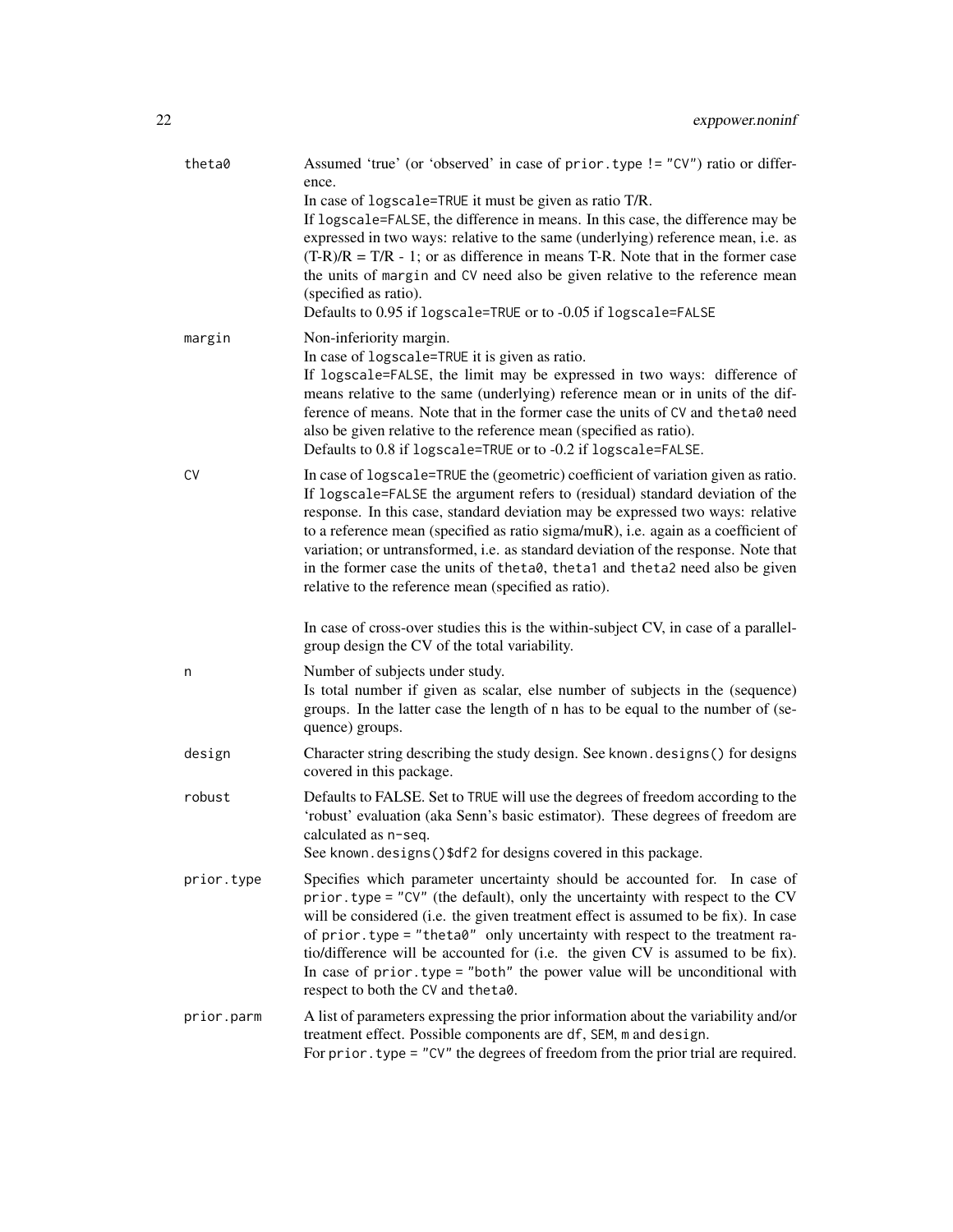|        | This information can be provided by specifying the single component of or the<br>combination consisting of m and design.<br>For $prior. type = "theta"$ the standard error of the treatment difference from<br>the prior trial is required. This information can be provided by specifying the<br>single component SEM or the combination consisting of m and design.<br>For prior type = "both" the degrees of freedom and the standard error of the<br>treatment difference are required. This information can be provided by speci-<br>fying the combination consisting of df and SEM or via the combination m and<br>design.<br>See 'Details' for a technical description on each component. |
|--------|--------------------------------------------------------------------------------------------------------------------------------------------------------------------------------------------------------------------------------------------------------------------------------------------------------------------------------------------------------------------------------------------------------------------------------------------------------------------------------------------------------------------------------------------------------------------------------------------------------------------------------------------------------------------------------------------------|
| method | Defaults to method="exact". In that case the expected power will be calculated<br>as expected value of the power with respect to the (prior) distribution of the re-<br>spective parameter(s).                                                                                                                                                                                                                                                                                                                                                                                                                                                                                                   |
|        | Set to method="approx" the expected power according to the approximate for-<br>mulas given in the book from Julious or in the Julious/Owen paper will be cal-<br>culated (using non-central t); this only affects prior $.pype = "CV"$ .                                                                                                                                                                                                                                                                                                                                                                                                                                                         |

#### Details

This function calculates the so-called expected power taking into account that usually the parameters (CV and/or theta0) are not known but *estimated* from a prior study with some uncertainty. The expected power is an unconditional power and can therefore be seen as probability for success. See references for further details.

The prior. parm argument is a list that can supply any of the following components:

- df Error degrees of freedom from the prior trial  $(>=4,$  maybe non-integer). df = Inf is allowed and for method = "exact" the result will then coincide with power.noninf $(...).$ Note: This corresponds to the df of both the CV and the difference of means.
- SEM Standard error of the difference of means from the prior trial; must always be on additive scale (*i.e.*, usually log-scale).
- m Number of subjects from prior trial. Specification is analogous to the main argument n.

design Study design of prior trial. Specification is analogous to the main argument design.

For prior.parm, the combination consisting of df and SEM requires a somewhat advanced knowledge of the prior trial (provided in the raw output from for example the software SAS, or may be obtained via [emmeans](#page-0-0) of package emmeans. However, it has the advantage that if there were missing data the exact degrees of freedom and standard error of the difference can be used, the former possibly being non-integer valued (*e.g.* if the Kenward-Roger method was used).

Details on argument prior.type:

- CV The expectation is calculated with respect to the Inverse-gamma distribution.
- theta0 The expectation is calculated with respect to the conditional distribution theta0  $\sigma^2 = s^2$ of the posteriori distribution of (theta $0, \sigma^2$ ) from the prior trial.
- both The expectation is calculated with respect to the posteriori distribution of (theta0,  $\sigma^2$ ) from the prior trial. Numerical calculation of the two-dimensional integral is performed via cubature::hcubature.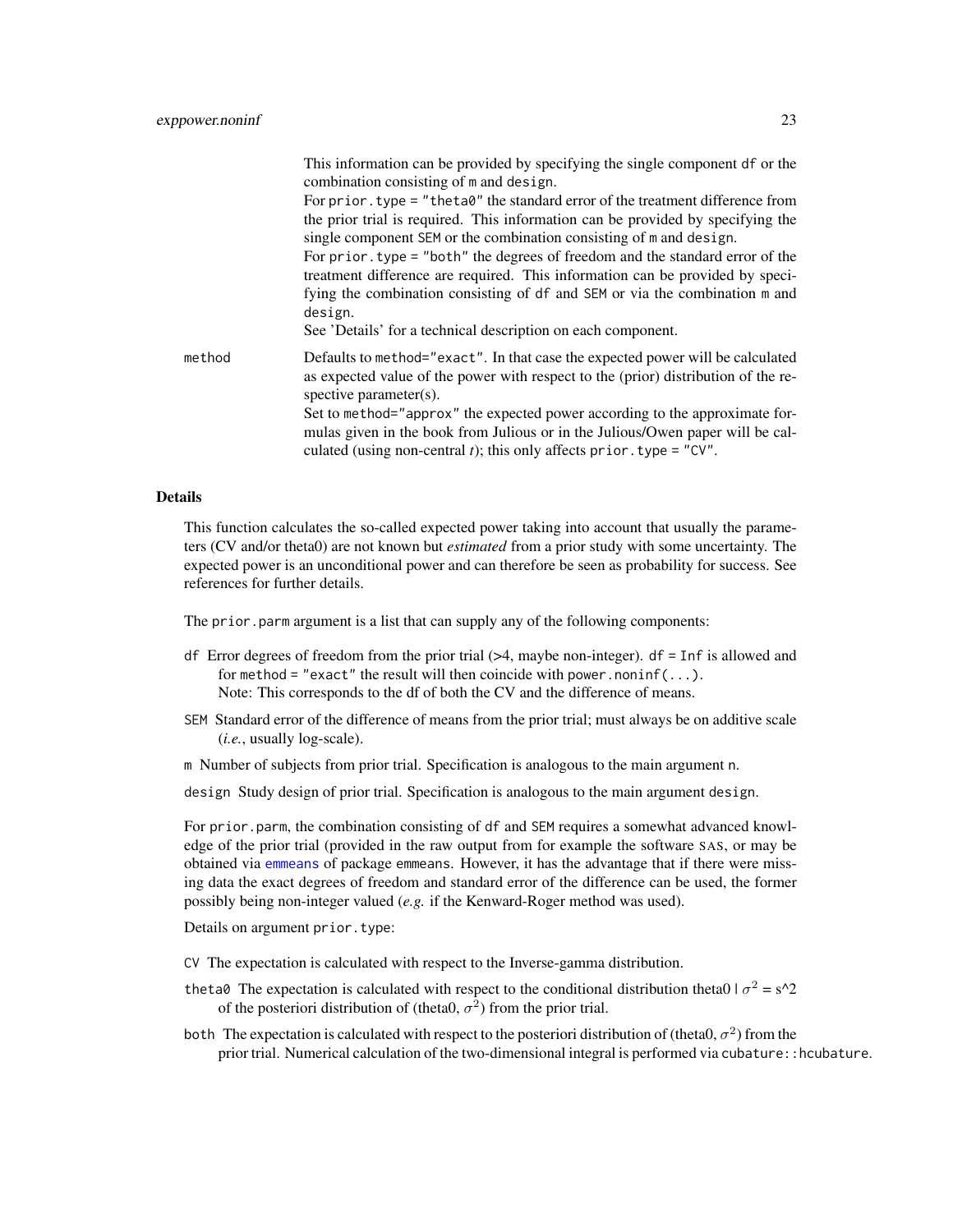#### Notes on the underlying hypotheses

If the supplied margin is  $\lt 0$  (logscale=FALSE) or  $\lt 1$  (logscale=TRUE), then it is assumed higher response values are better. The hypotheses are H0: theta $0 \le$  margin vs. H1: theta $0 \le$  margin where theta0 = mean(test)-mean(reference) if logscale=FALSE or H0:  $log(theta0) \leq log(margin)$  vs. H1:  $log(theta0) > log(margin)$ where theta0 = mean(test)/mean(reference) if logscale=TRUE. If the supplied margin is  $> 0$  (logscale=FALSE) or  $> 1$  (logscale=TRUE), then it is assumed lower

response values are better. The hypotheses are H0: theta $0 \ge$  margin vs. H1: theta $0 \le$  margin where theta0 = mean(test)-mean(reference) if logscale=FALSE or H0:  $log(theta0)$  >=  $log(margin)$  vs. H1:  $log(theta0)$  <  $log(margin)$ where theta0 = mean(test)/mean(reference) if logscale=TRUE. This latter case may also be considered as 'non-superiority'.

#### Value

Value of expected power according to the input.

#### Author(s)

B. Lang, D. Labes

# References

Grieve AP. *Confidence Intervals and Sample Sizes.* Biometrics. 1991;47:1597–603. doi: [10.2307/](https://doi.org/10.2307/2532411) [2532411](https://doi.org/10.2307/2532411)

O'Hagan, Stevens, JW, Campell MJ. *Assurance in Clinical Trial Design.* Pharm Stat. 2005;4:187– 201. doi: [10.1002/pst.175](https://doi.org/10.1002/pst.175)

Julious SA, Owen RJ. *Sample size calculations for clinical studies allowing for uncertainty in variance.* Pharm Stat. 2006;5:29–37. doi: [10.1002/pst.197](https://doi.org/10.1002/pst.197)

Julious SA. *Sample sizes for Clinical Trials.* Boca Raton: CRC Press / Chapman & Hall; 2010.

Bertsche A, Nehmitz G, Beyersmann J, Grieve AP. *The predictive distribution of the residual variability in the linear-fixed effects model for clinical cross-over trials.* Biom J. 2016;58(4):797–809. doi: [10.1002/bimj.201500245](https://doi.org/10.1002/bimj.201500245)

Box GEP, Tiao GC. *Bayesian Inference in Statistical Analysis.* Boston: Addison-Wesley; 1992.

Held L, Sabanes Bove D. *Applied Statistical Inference. Likelihood and Bayes.* Berlin, Heidelberg: Springer; 2014. doi: [10.1007/9783642378874](https://doi.org/10.1007/978-3-642-37887-4)

Senn S. *Cross-over Trials in Clinical Research*. Chichester: John Wiley & Sons; 2<sup>nd</sup> edition 2002.

Zierhut ML, Bycott P, Gibbs MA, Smith BP, Vicini P. *Ignorance is not bliss: Statistical power is not probability of trial success.* Clin Pharmacol Ther. 2015;99:356–9. doi: [10.1002/cpt.257](https://doi.org/10.1002/cpt.257)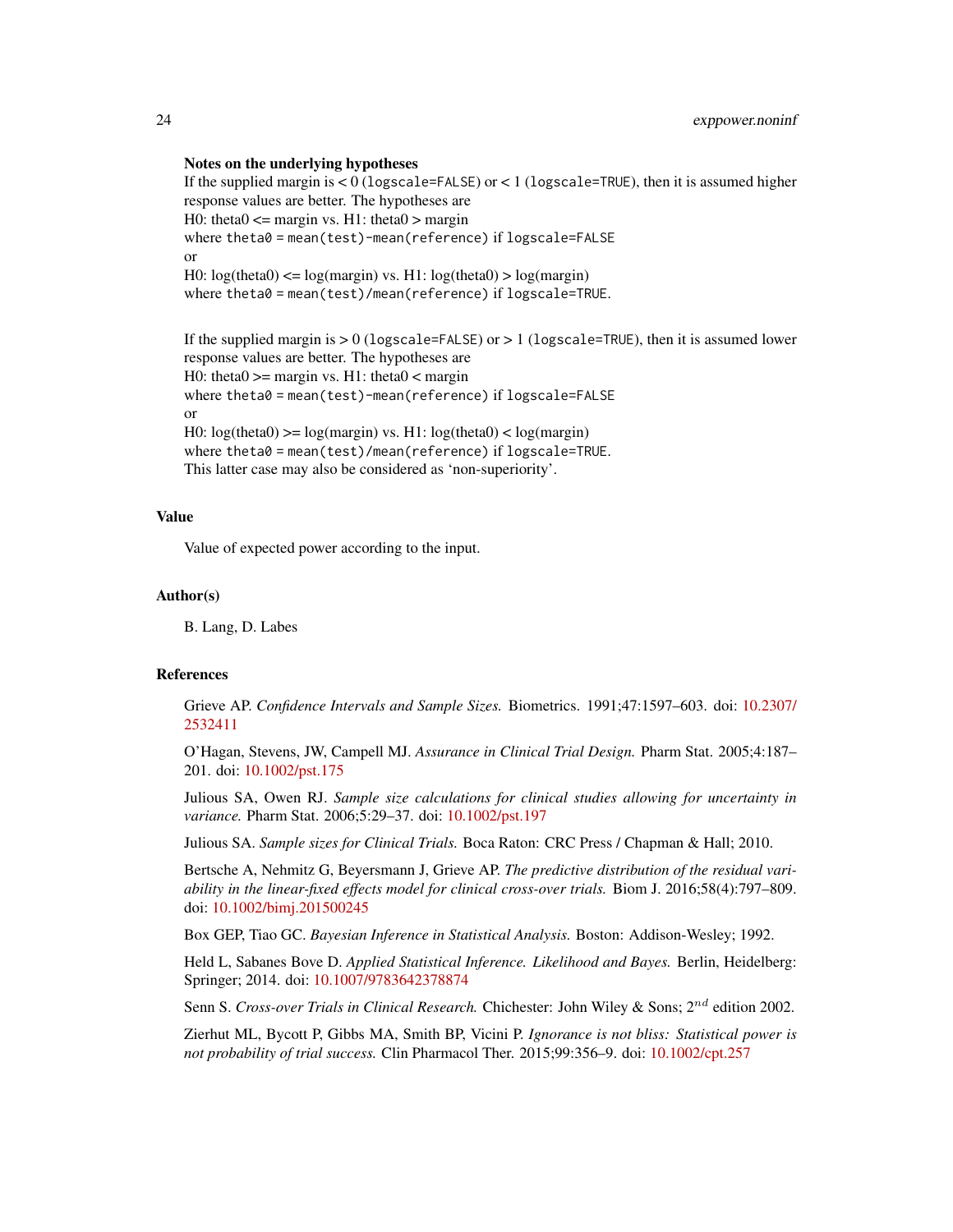# <span id="page-24-0"></span>exppower.TOST 25

#### See Also

[expsampleN.noninf](#page-28-1)[,power.noninf](#page-55-1)

#### Examples

```
# Expected power for non-inferiority test for a 2x2 crossover
# with 40 subjects. CV 30% known from a pilot 2x2 study with
# 12 subjects
# using all the defaults for other parameters (theta0 carved in stone)
# should give: [1] 0.6761068
exppower.noninf(CV = 0.3, n = 40, prior.parm = list(df = 12-2))
# or equivalently
exppower.noninf(CV = 0.3, n = 40, prior.parm = list(m = 12, design = "2x2"))
# May be also calculated via exppower.TOST() after setting upper acceptance limit
# to Inf and alpha=0.025
exppower.TOST(CV = 0.3, n = 40, prior.parm = list(df = 10), theta2 = Inf, alpha=0.025)
# In contrast: Julious approximation
exppower.noninf(CV = 0.3, n = 40, prior.parm = list(df = 10), method = "approx")
# should give: [1] 0.6751358
# Compare this to the usual (conditional) power (CV known, "carved in stone")
power.noninf(CV = 0.3, n = 40)
# should give: [1] 0.7228685
# same as if setting df = Inf in function exppower.noninf()
exppower.noninf(CV = 0.3, n = 40, prior.parm = list(df = Inf))
# Expected power for a 2x2 crossover with 40 subjects
# CV 30% and theta0 = 0.95 known from a pilot 2x2 study with 12 subjects
# using uncertainty with respect to both CV and theta0
exppower.noninf(CV = 0.3, theta0 = 0.95, n = 40,
                prior.parm = list(m = 12, design = "2x2"), prior.type = "both")
# should give a decrease of expected power to 0.5982852
```
<span id="page-24-1"></span>exppower.TOST *Expected power of the TOST procedure*

#### Description

Calculates the so-called expected, *i.e.*, unconditional, power for a variety of study designs used in bioequivalence studies.

#### Usage

```
exppower.TOST(alpha = 0.05, logscale = TRUE, theta0, theta1, theta2,
             CV, n, design = "2x2", robust = FALSE,
              prior.type = c("CV", "theta0", "both"), prior.parm = list(),
             method = c("exact", "approx"))
```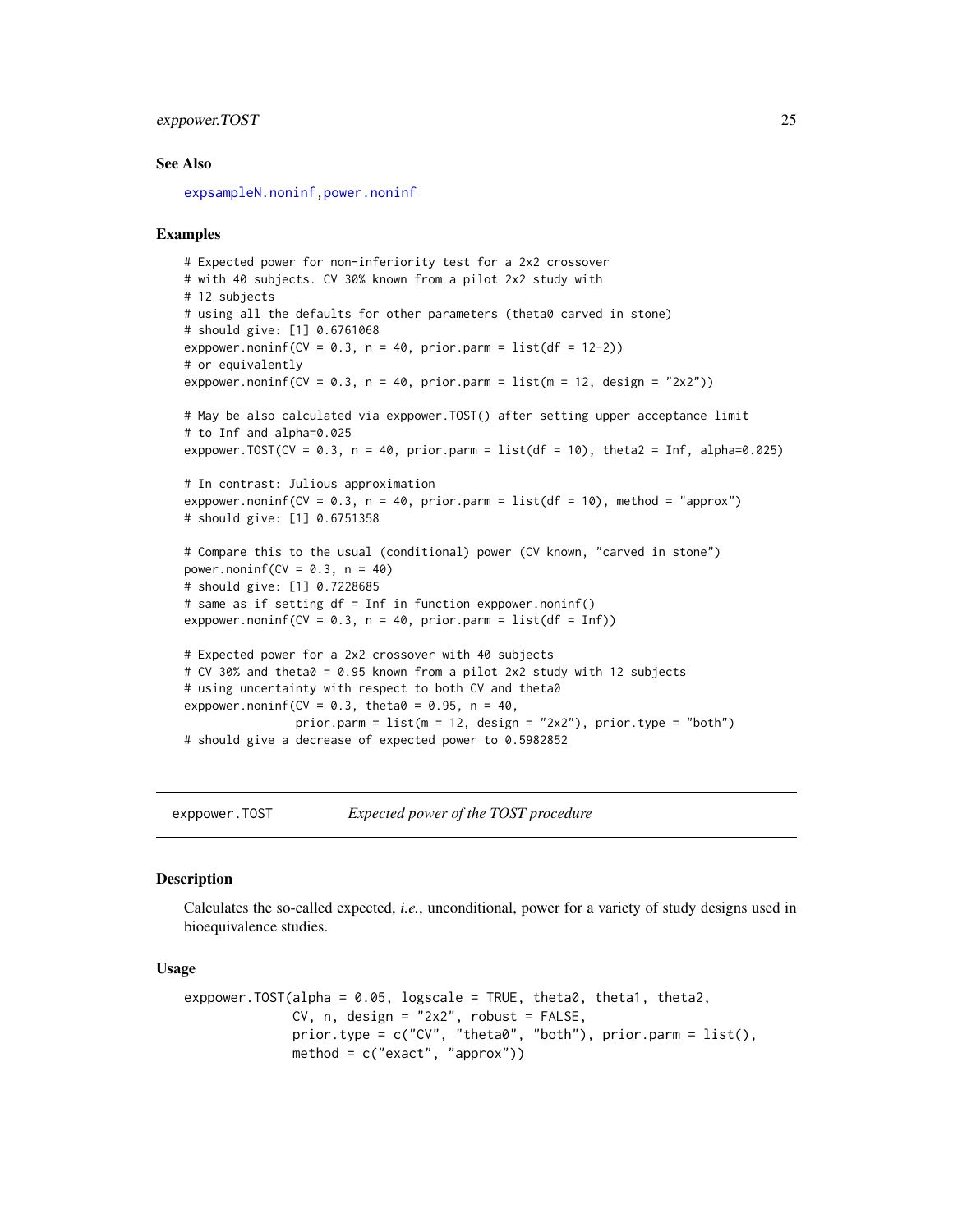| alpha    | Significance level (one-sided). Commonly set to 0.05.                                                                                                                                                                                                                                                                                                                                                                                                                                                                                                                                              |
|----------|----------------------------------------------------------------------------------------------------------------------------------------------------------------------------------------------------------------------------------------------------------------------------------------------------------------------------------------------------------------------------------------------------------------------------------------------------------------------------------------------------------------------------------------------------------------------------------------------------|
| logscale | Should the data be used on log-transformed or on original scale? TRUE (default)<br>or FALSE.                                                                                                                                                                                                                                                                                                                                                                                                                                                                                                       |
| theta0   | Assumed 'true' (or 'observed' in case of prior.type != "CV") ratio or differ-<br>ence.<br>In case of logscale=TRUE it must be given as ratio T/R.<br>If logscale=FALSE, the difference in means. In this case, the difference may be<br>expressed in two ways: relative to the same (underlying) reference mean, i.e. as<br>$(T-R)/R = T/R - 1$ ; or as difference in means T-R. Note that in the former case<br>the units of CV, the ta1 and the ta2 need also be given relative to the reference<br>mean (specified as ratio).<br>Defaults to 0.95 if logscale=TRUE or to 0.05 if logscale=FALSE |
| theta1   | Lower (bio-)equivalence limit.<br>In case of logscale=TRUE it is given as ratio.<br>If logscale=FALSE, the limit may be expressed in two ways: difference of<br>means relative to the same (underlying) reference mean or in units of the dif-<br>ference of means. Note that in the former case the units of CV, the ta0 and<br>theta2 need also be given relative to the reference mean (specified as ratio).<br>Defaults to 0.8 if logscale=TRUE or to -0.2 if logscale=FALSE.                                                                                                                  |
| theta2   | Upper (bio-)equivalence limit.<br>In case of logscale=TRUE it is given as ratio. If logscale=FALSE, the limit may<br>be expressed in two ways: difference of means relative to the same (underlying)<br>reference mean or in units of the difference of means. Note that in the former<br>case the units of CV, the ta0 and the ta1 need also be given relative to the refer-<br>ence mean (specified as ratio).<br>If not given, theta2 will be calculated as 1/theta1 if logscale=TRUE or as<br>-theta1 if logscale=FALSE.                                                                       |
| CV       | In case of logscale=TRUE the (geometric) coefficient of variation given as ratio.<br>If logscale=FALSE the argument refers to (residual) standard deviation of the<br>response. In this case, standard deviation may be expressed two ways: relative<br>to a reference mean (specified as ratio sigma/muR), i.e. again as a coefficient of<br>variation; or untransformed, i.e. as standard deviation of the response. Note that<br>in the former case the units of theta0, theta1 and theta2 need also be given<br>relative to the reference mean (specified as ratio).                           |
|          | In case of cross-over studies this is the within-subject CV, in case of a parallel-<br>group design the CV of the total variability.                                                                                                                                                                                                                                                                                                                                                                                                                                                               |
| n        | Number of subjects under study.<br>Is total number if given as scalar, else number of subjects in the (sequence)<br>groups. In the latter case the length of n has to be equal to the number of (se-<br>quence) groups.                                                                                                                                                                                                                                                                                                                                                                            |
| design   | Character string describing the study design. See known.designs for designs<br>covered in this package.                                                                                                                                                                                                                                                                                                                                                                                                                                                                                            |
| robust   | Defaults to FALSE. Set to TRUE will use the degrees of freedom according to<br>the 'robust' evaluation (aka Senn's basic estimator). These df are calculated as                                                                                                                                                                                                                                                                                                                                                                                                                                    |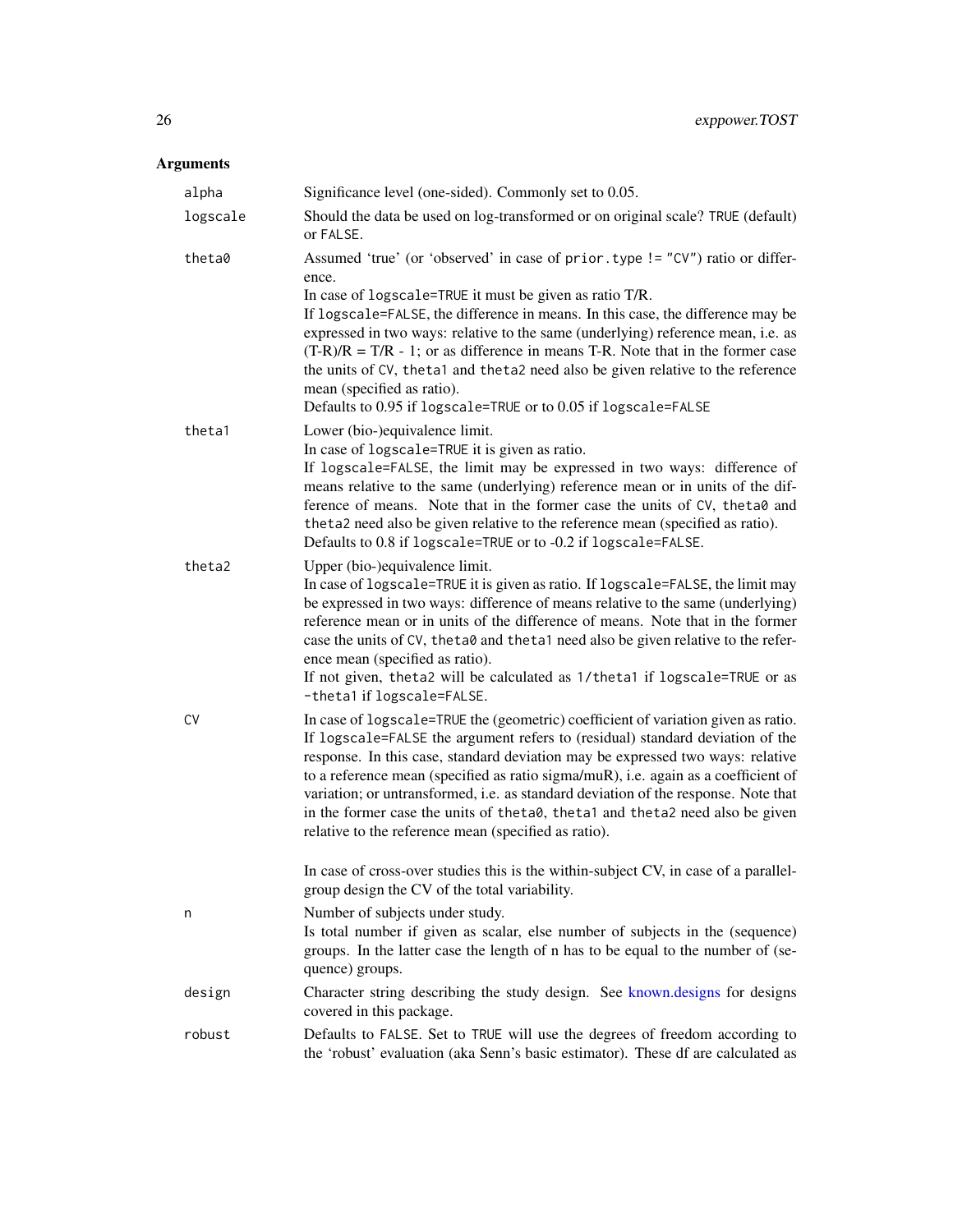n-seq. See known.designs()\$df2 for designs covered in this package. prior.type Specifies which parameter uncertainty should be accounted for. In case of prior. type = "CV" (the default), only the uncertainty with respect to the CV will be considered (i.e. the given treatment effect is assumed to be fix). In case of prior.type = "theta0" only uncertainty with respect to the treatment ratio/difference will be accounted for (i.e. the given CV is assumed to be fix). In case of prior.type = "both" the power value will be unconditional with respect to both the CV and theta0. prior.parm A list of parameters expressing the prior information about the variability and/or treatment effect. Possible components are df, SEM, m and design. For prior. type = "CV" the degrees of freedom from the prior trial are required. This information can be provided by specifying the single component df or the combination consisting of m and design. For prior.type = "theta0" the standard error of the treatment difference from the prior trial is required. This information can be provided by specifying the single component SEM or the combination consisting of m and design. For prior.type = "both" the degrees of freedom and the standard error of the treatment difference are required. This information can be provided by specifying the combination consisting of df and SEM or via the combination m and design. See 'Details' for a technical description on each component. method Defaults to method="exact". In that case the expected power will be calculated as expected value of the power with respect to the (prior) distribution of the respective parameter(s). Set to method="approx" the expected power according to the approximate formulas given in the book from Julious or in the Julious/Owen paper will be calculated (using non-central  $t$ ); this only affects prior.type = "CV".

# Details

This function calculates the so-called expected power taking into account that usually the parameters (CV and/or theta0) are not known but estimated from a prior study with some uncertainty. The expected power is an unconditional power and can therefore be seen as probability for success. See references for further details.

The prior. parm argument is a list that can supply any of the following components:

- df Error degrees of freedom from the prior trial  $(>= 4,$  maybe non-integer). df = Inf is allowed and for method = "exact" the result will then coincide with power.  $TOST(\ldots)$ . Note: This corresponds to the df of both the CV and the difference of means.
- SEM Standard error of the difference of means from the prior trial; must always be on additive scale (*i.e.*, usually log-scale).
- m Number of subjects from prior trial. Specification is analogous to the main argument n.

design Study design of prior trial. Specification is analogous to the main argument design.

For prior.parm, the combination consisting of df and SEM requires a somewhat advanced knowledge of the prior trial (provided in the raw output from for example the software SAS, or may be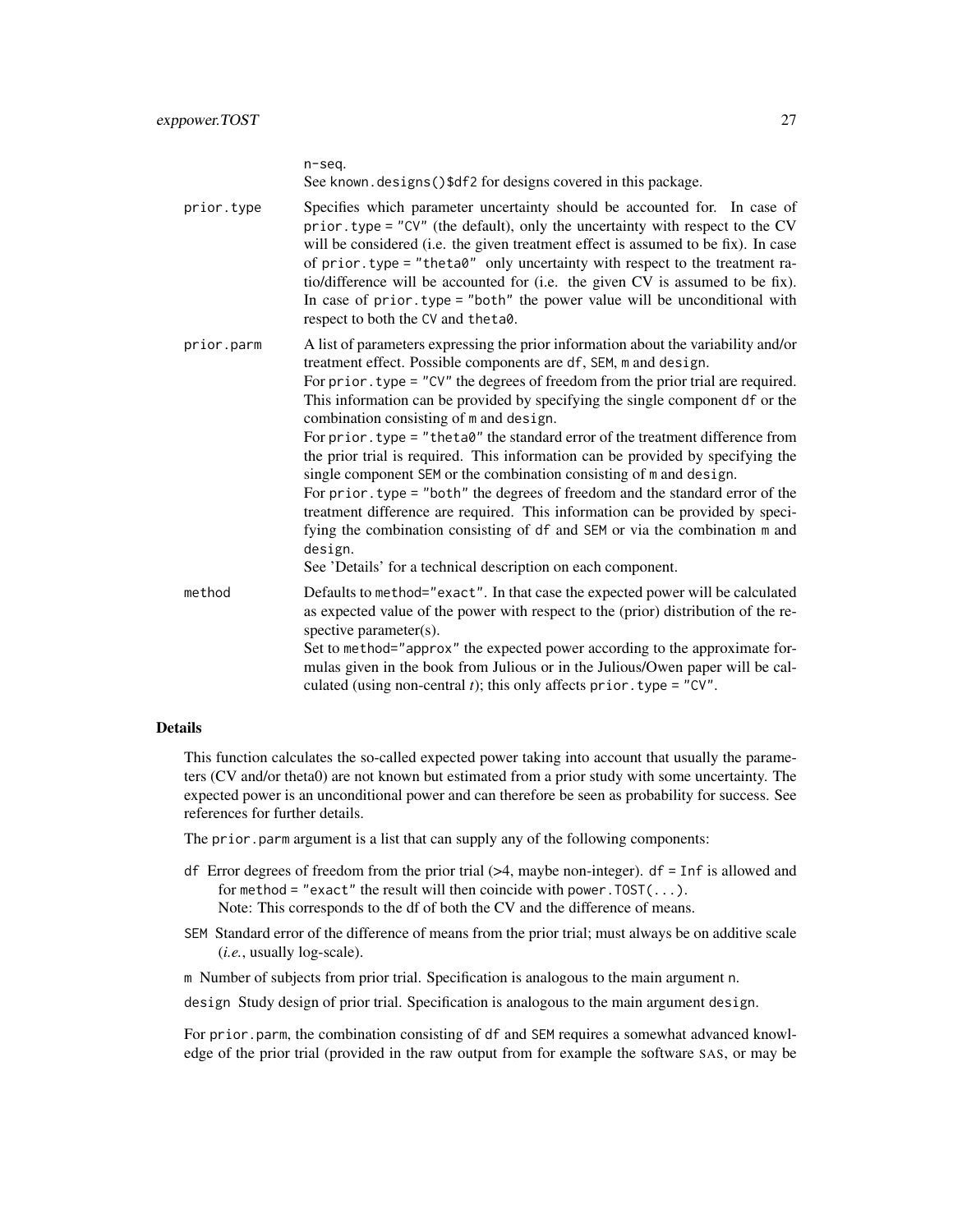obtained via [emmeans](#page-0-0) of package emmeans. However, it has the advantage that if there were missing data the exact degrees of freedom and standard error of the difference can be used, the former possibly being non-integer valued (*e.g.*, if the Kenward-Roger method was used).

Details on argument prior.type:

- CV The expectation is calculated with respect to the Inverse-gamma distribution.
- theta0 The expectation is calculated with respect to the conditional distribution theta0  $\sigma^2 = s^2$ of the posteriori distribution of (theta $0, \sigma^2$ ) from the prior trial.
- both The expectation is calculated with respect to the posteriori distribution of (theta0,  $\sigma^2$ ) from the prior trial. Numerical calculation of the two-dimensional integral is performed via [hcubature](#page-0-0).

### Value

Value of expected power according to the input.

#### Author(s)

B. Lang (thanks to G. Nehmiz for the helpful discussions), D. Labes

#### References

Grieve AP. *Confidence Intervals and Sample Sizes.* Biometrics. 1991;47:1597–603. doi: [10.2307/](https://doi.org/10.2307/2532411) [2532411](https://doi.org/10.2307/2532411)

O'Hagan, Stevens, JW, Campell MJ. *Assurance in Clinical Trial Design.* Pharm Stat. 2005;4:187– 201. doi: [10.1002/pst.175](https://doi.org/10.1002/pst.175)

Julious SA, Owen RJ. *Sample size calculations for clinical studies allowing for uncertainty in variance.* Pharm Stat. 2006;5:29–37. doi: [10.1002/pst.197](https://doi.org/10.1002/pst.197)

Julious SA. *Sample sizes for Clinical Trials.* Boca Raton: CRC Press / Chapman & Hall; 2010.

Bertsche A, Nehmitz G, Beyersmann J, Grieve AP. *The predictive distribution of the residual variability in the linear-fixed effects model for clinical cross-over trials.* Biom J. 2016;58(4):797–809. doi: [10.1002/bimj.201500245](https://doi.org/10.1002/bimj.201500245)

Box GEP, Tiao GC. *Bayesian Inference in Statistical Analysis.* Boston: Addison-Wesley; 1992.

Held L, Sabanes Bove D. *Applied Statistical Inference. Likelihood and Bayes.* Berlin, Heidelberg: Springer; 2014. doi: [10.1007/9783642378874](https://doi.org/10.1007/978-3-642-37887-4)

Senn S. *Cross-over Trials in Clinical Research*. Chichester: John Wiley & Sons; 2<sup>nd</sup> edition 2002.

Zierhut ML, Bycott P, Gibbs MA, Smith BP, Vicini P. *Ignorance is not bliss: Statistical power is not probability of trial success.* Clin Pharmacol Ther. 2015;99:356–9. doi: [10.1002/cpt.257](https://doi.org/10.1002/cpt.257)

#### See Also

[expsampleN.TOST](#page-32-1)[,power.TOST](#page-76-1)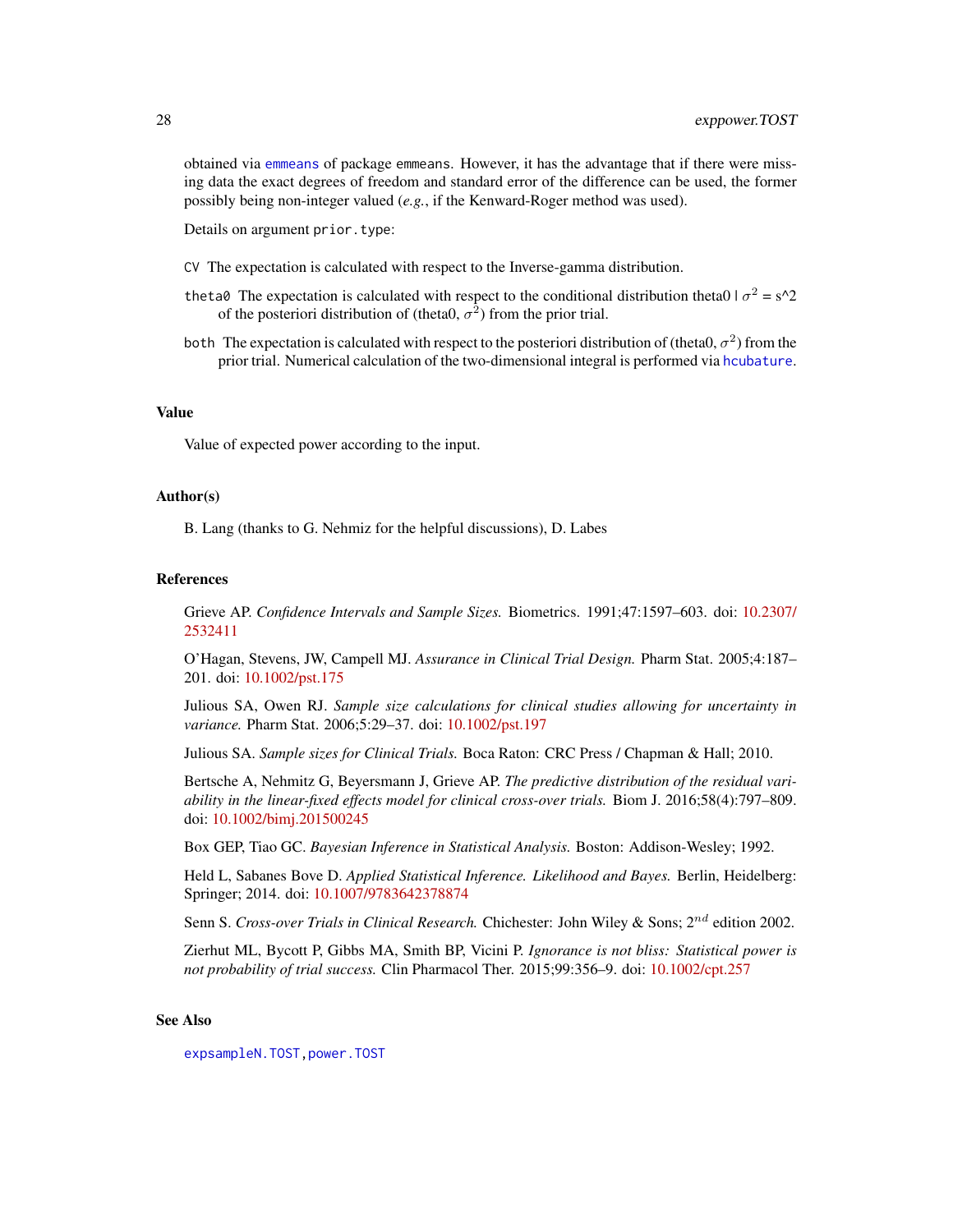### <span id="page-28-0"></span>expsampleN.noninf 29

#### Examples

```
# Expected power for a 2x2 crossover with 40 subjects
# CV 30% known from a pilot 2x2 study with 12 subjects
# using all the defaults for other parameters (theta0 carved in stone)
exppower.TOST(CV = 0.3, n = 40, prior.parm = list(df = 12-2))# should give: [1] 0.7365519
# or equivalently
exppower.TOST(CV = 0.3, n = 40, prior.parm = list(m = 12, design = "2x2"))
# In contrast: Julious approximation
exppower.TOST(CV = 0.3, n = 40, prior.parm = list(df = 10), method = "approx")
# should give: [1] 0.7359771
# Compare this to the usual (conditional) power (CV known, "carved in stone")
power.TOST(CV = 0.3, n = 40)
# should give: [1] 0.8158453
# same as if setting df = Inf in function exppower.TOST()
exppower.TOST(CV = 0.3, n = 40, prior.parm = list(df = Inf))
# Expected power for a 2x2 crossover with 40 subjects
# CV 30% and theta0 = 0.95 known from a pilot 2x2 study with 12 subjects
# using uncertainty with respect to both CV and theta0
exppower.TOST(CV = 0.3, theta0 = 0.95, n = 40,
              prior.parm = list(m = 12, design = "2x2"), prior.type = "both")
# should give [1] 0.5114685
```
<span id="page-28-1"></span>expsampleN.noninf *Sample size based on expected power for the non-inferiority test*

## Description

Estimates the sample size based on the expected power for a variety of designs used in bioequivalence studies. See [known.designs](#page-36-1) for the study designs covered.

#### Usage

```
expsampleN.noninf(alpha = 0.025, targetpower = 0.8, logscale = TRUE,
                  theta0, margin, CV, design = "2x2", robust = FALSE,
                  prior.type = c("CV", "theta0", "both"), prior.parm = list(),method = c("exact", "approx"), print = TRUE, details)
```

| alpha       | Significance level (one-sided). Defaults here to 0.025.                                           |
|-------------|---------------------------------------------------------------------------------------------------|
| targetpower | Power to achieve at least. Must be $>0$ and $<1$ . Typical values are 0.8 or 0.9.                 |
| logscale    | Should the data used on log-transformed or on original scale? TRUE or FALSE.<br>Defaults to TRUE. |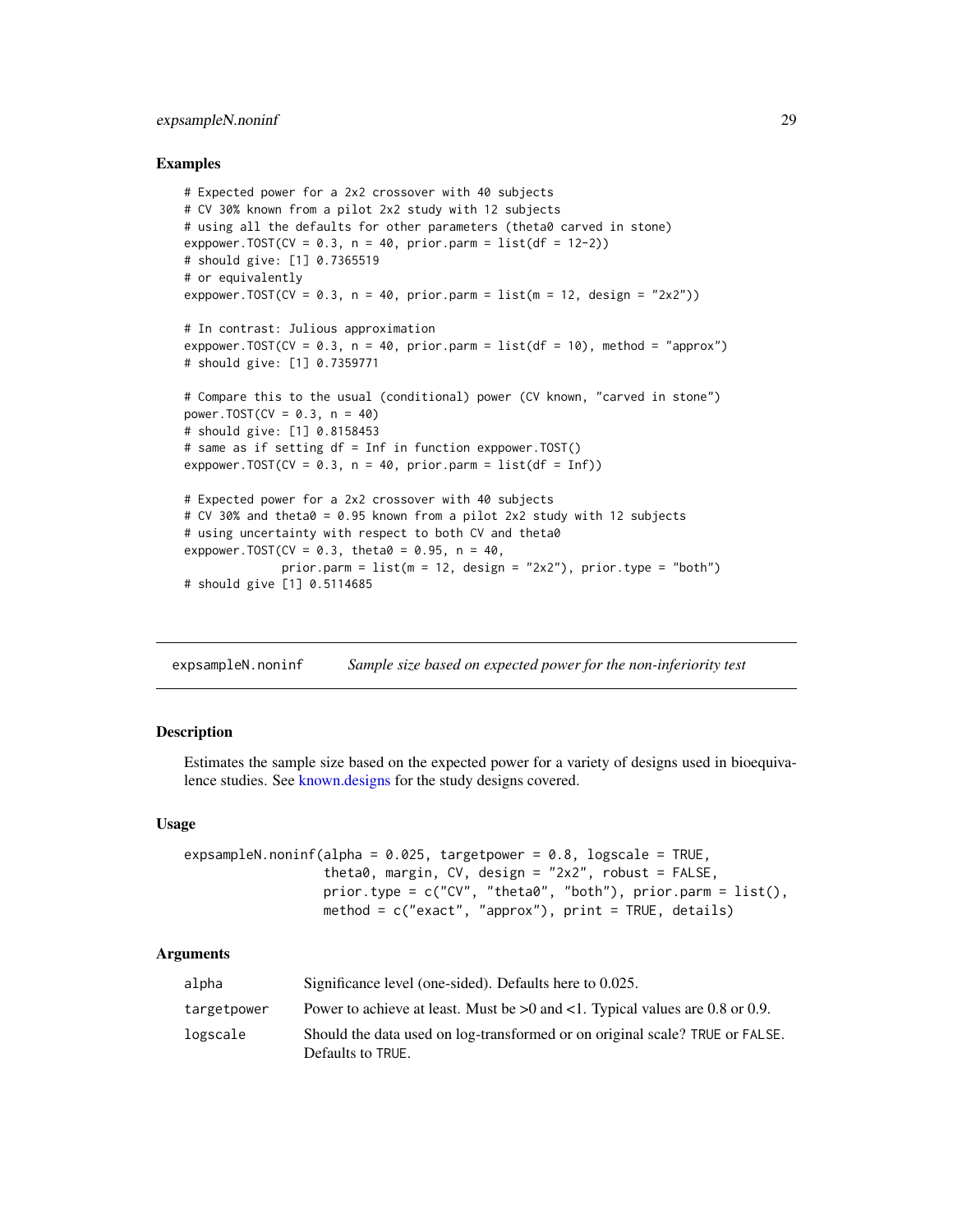| theta0     | Assumed 'true' (or 'observed' in case of prior.type != "CV") ratio or differ-<br>ence.                                                                                                                                                                                                                                                                                                                                                                                                                                                                                   |
|------------|--------------------------------------------------------------------------------------------------------------------------------------------------------------------------------------------------------------------------------------------------------------------------------------------------------------------------------------------------------------------------------------------------------------------------------------------------------------------------------------------------------------------------------------------------------------------------|
|            | In case of logscale=TRUE it must be given as ratio T/R.<br>If logscale=FALSE, the difference in means. In this case, the difference may be<br>expressed in two ways: relative to the same (underlying) reference mean, i.e. as<br>$(T-R)/R = T/R - 1$ ; or as difference in means T-R. Note that in the former case<br>the units of margin and CV need also be given relative to the reference mean<br>(specified as ratio).<br>Defaults to 0.95 if logscale=TRUE or to -0.05 if logscale=FALSE                                                                          |
| margin     | Non-inferiority margin.<br>In case of logscale=TRUE it is given as ratio.<br>If logscale=FALSE, the limit may be expressed in two ways: difference of<br>means relative to the same (underlying) reference mean or in units of the dif-<br>ference of means. Note that in the former case the units of CV and theta0 need<br>also be given relative to the reference mean (specified as ratio).<br>Defaults to 0.8 if logscale=TRUE or to -0.2 if logscale=FALSE.                                                                                                        |
| <b>CV</b>  | In case of logscale=TRUE the (geometric) coefficient of variation given as ratio.<br>If logscale=FALSE the argument refers to (residual) standard deviation of the<br>response. In this case, standard deviation may be expressed two ways: relative<br>to a reference mean (specified as ratio sigma/muR), i.e. again as a coefficient of<br>variation; or untransformed, i.e. as standard deviation of the response. Note that<br>in the former case the units of theta0, theta1 and theta2 need also be given<br>relative to the reference mean (specified as ratio). |
|            | If prior.type="CV" may be given as vector: The CVs are then pooled (as a<br>weighted mean with their degrees of freedoms as weights).                                                                                                                                                                                                                                                                                                                                                                                                                                    |
|            | In case of cross-over studies this is the within-subject CV, in case of a parallel-<br>group design the CV of the total variability.                                                                                                                                                                                                                                                                                                                                                                                                                                     |
| design     | Character string describing the study design.<br>See known.designs() for designs covered in this package.                                                                                                                                                                                                                                                                                                                                                                                                                                                                |
| robust     | Defaults to FALSE. With that value the usual degrees of freedom will be used.<br>Setting to TRUE will use the degrees of freedom according to the 'robust' evalu-<br>ation (aka Senn's basic estimator). These df are calculated as n-seq.<br>See known.designs() for designs covered in this package.                                                                                                                                                                                                                                                                   |
| prior.type | Specifies which parameter uncertainty should be accounted for. In case of<br>prior.type="CV" (the default), only the uncertainty with respect to the CV<br>will be considered $(i.e.,$ the given treatment effect is assumed to be fix). In<br>case of prior.type="theta0" only uncertainty with respect to the treatment<br>ratio/difference will be accounted for $(i.e.,$ the given CV is assumed to be fix).<br>In case of prior. type="both" the power value will be unconditional with re-<br>spect to both the CV and theta0.                                     |
| prior.parm | A list of parameters expressing the prior information about the variability and/or<br>treatment effect. Possible components are df, SEM, m, design.<br>For prior.type="CV" the degrees of freedom from the prior trial are required.<br>This information can be provided by specifying the single componentdf or the<br>combination consisting of m and design.                                                                                                                                                                                                          |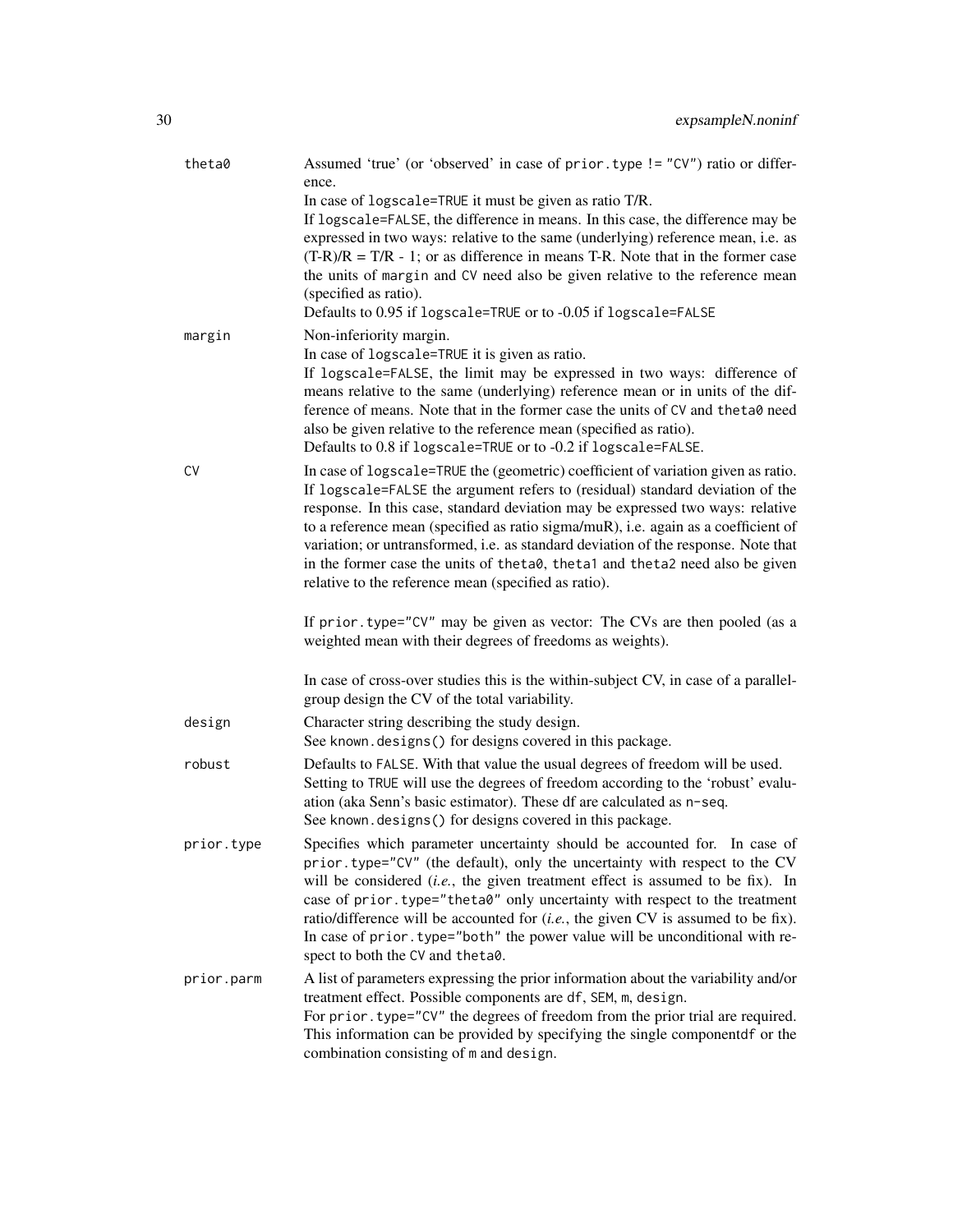|         | For $prior$ . type = "theta $0$ " the standard error of the treatment difference from<br>the prior trial is required. This information can be provided by specifying the<br>single component SEM or the combination consisting of m and design.<br>For prior type = "both" the degrees of freedom and the standard error of the<br>treatment difference are required. This information can be provided by speci-<br>fying the combination consisting of df and SEM or via the combination m and<br>design.<br>See section 'Details' for a technical description of each component. |
|---------|------------------------------------------------------------------------------------------------------------------------------------------------------------------------------------------------------------------------------------------------------------------------------------------------------------------------------------------------------------------------------------------------------------------------------------------------------------------------------------------------------------------------------------------------------------------------------------|
| method  | Defaults to method="exact". In that case the expected power will be calculated<br>as expected value of the power with respect to the (prior) distribution of the re-<br>spective parameter $(s)$ .<br>Set to method="approx" the expected power according to the approximate for-<br>mulas given by Julious or Julious & Owen will be calculated (using the non-<br>central $t$ ); this only affects prior. type = "CV".                                                                                                                                                           |
| print   | If TRUE (default) the function prints its results.<br>If FALSE only a data frame with the results will be returned.                                                                                                                                                                                                                                                                                                                                                                                                                                                                |
| details | If TRUE the design characteristics and the steps during sample size calculations<br>will be shown.<br>If not specified, the default value is FALSE for prior. type != "both" and TRUE<br>otherwise.                                                                                                                                                                                                                                                                                                                                                                                |

# **Details**

The sample size is estimated based on iterative evaluation of expected power. The starting value of the sample size search is taken from a large sample approximation if prior.type="CV". Else an empirical start value is obtained. Note that in case of prior.type="both" the calculation may still take several seconds.

Note also that the expected power is always bounded above by the so-called probability of technical success (PTS) which may be a value less than 1.Therefore, it may be possible that it is either not possible to calculate the required sample size at all or that the sample size gets very large if the given targetpower is less but close to the PTS.

#### Notes on the underlying hypotheses

If the supplied margin is < 0 (logscale=FALSE) or < 1 (logscale=TRUE), then it is assumed *higher* response values are better. The hypotheses are H0: theta $0 \le$  margin H1: theta $0 >$  margin where theta0 = mean(test)-mean(reference) if logscale=FALSE or H0:  $log(theta0) \leq log(margin)$ H1:  $log(theta0) > log(margin)$ where theta0 = mean(test)/mean(reference) if logscale=TRUE.

```
If the supplied margin is > 0 (logscale=FALSE) or > 1 (logscale=TRUE), then it is assumed lower
response values are better. The hypotheses are
H0: theta0 \ge margin
H1: theta0 < margin
```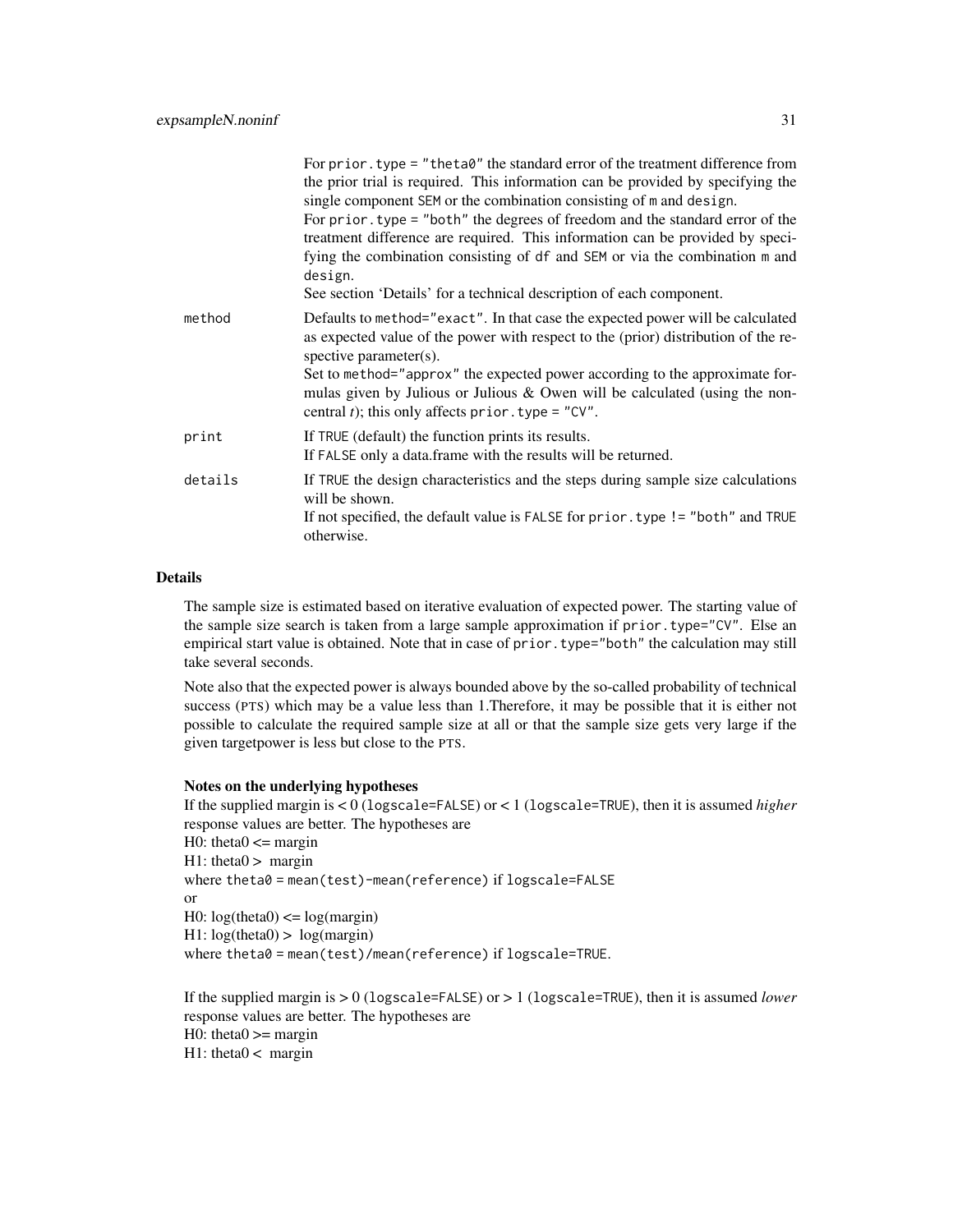```
where theta0 = mean(test)-mean(reference) if logscale=FALSE
or
H0: log(theta0) \geq log(maxgin)H1: log(theta0) < log(margin)where theta0 = mean(test)/mean(reference) if logscale=TRUE.
This latter case may also be considered as 'non-superiority'.
```
#### Value

A data.frame with the input values and the result of the sample size estimation. The Sample size column contains the *total* sample size in case of all designs implemented.

#### Author(s)

B. Lang, D. Labes

#### References

Grieve AP. *Confidence Intervals and Sample Sizes.* Biometrics. 1991;47:1597–603. doi: [10.2307/](https://doi.org/10.2307/2532411) [2532411](https://doi.org/10.2307/2532411)

O'Hagan, Stevens, JW, Campell MJ. *Assurance in Clinical Trial Design.* Pharm Stat. 2005;4:187– 201. doi: [10.1002/pst.175](https://doi.org/10.1002/pst.175)

Julious SA, Owen RJ. *Sample size calculations for clinical studies allowing for uncertainty in variance.* Pharm Stat. 2006;5:29–37. doi: [10.1002/pst.197](https://doi.org/10.1002/pst.197)

Julious SA. *Sample sizes for Clinical Trials.* Boca Raton: CRC Press; 2010.

Bertsche A, Nehmitz G, Beyersmann J, Grieve AP. *The predictive distribution of the residual variability in the linear-fixed effects model for clinical cross-over trials.* Biom J. 2016;58(4):797–809. doi: [10.1002/bimj.201500245](https://doi.org/10.1002/bimj.201500245)

Box GEP, Tiao GC. *Bayesian Inference in Statistical Analysis.* Boston: Addison-Wesley; 1992.

Held L, Sabanes Bove D. *Applied Statistical Inference. Likelihood and Bayes.* Berlin, Heidelberg: Springer; 2014. doi: [10.1007/9783642378874](https://doi.org/10.1007/978-3-642-37887-4)

Senn S. *Cross-over Trials in Clinical Research*. Chichester: John Wiley & Sons; 2<sup>nd</sup> edition 2002.

Zierhut ML, Bycott P, Gibbs MA, Smith BP, Vicini P. *Ignorance is not bliss: Statistical power is not probability of trial success.* Clin Pharmacol Ther. 2015;99:356–9. doi: [10.1002/cpt.257](https://doi.org/10.1002/cpt.257)

#### See Also

[exppower.noninf](#page-20-1)[,known.designs,](#page-36-1)[sampleN.noninf](#page-96-1)

## Examples

```
# Classical 2x2 cross-over, target power = 80%,
# assumed true ratio = 95\%, margin = 0.8,
# intra-subject CV=30% estimated from prior 2x2 trial
# with m = 12 subjects
expsampleN.noninf(theta0 = 0.95, margin = 0.8, CV = 0.3, design = "2x2",
                 prior.parm = list(m = 12, design = "2x2")# gives n = 58 with achieved expected power 0.809148
```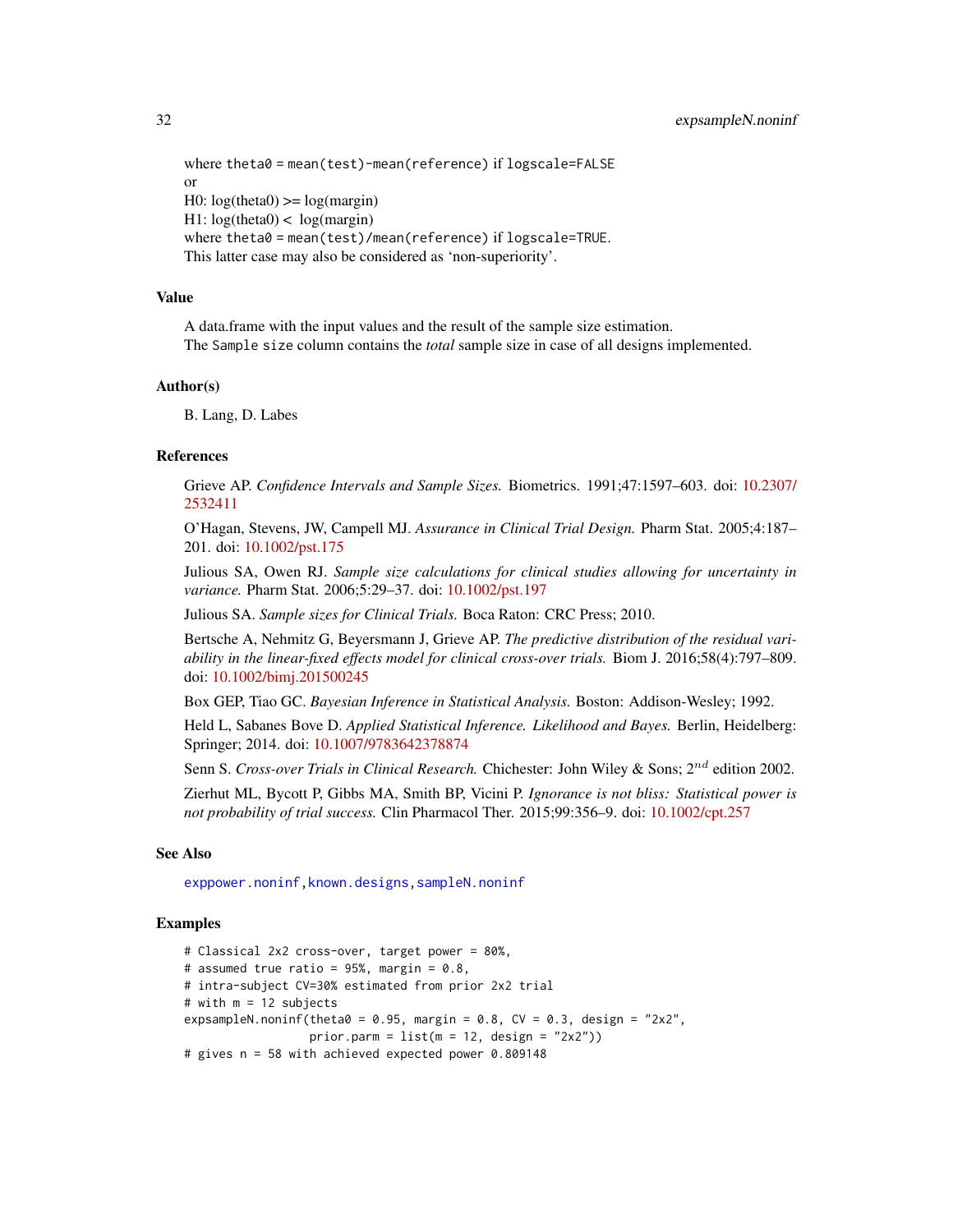# <span id="page-32-0"></span>expsampleN.TOST 33

```
# Compare this to the usual sample size with CV assumed
# as 'carved in stone'
sampleN.noninf(theta0 = 0.95, margin = 0.8, CV = 0.3)
# Perform 'non-superiority' (lower is better) with assumed
# true ratio = 105% and margin 125%
expsampleN.noninf(theta0 = 1.05, margin = 1.25, CV = 0.3, design = "2x2",
                 prior.parm = list(m = 12, design = "2x2")# should give n = 56 with achieved expected power 0.806862
# More than one CV with corresponding degrees of freedom
# other settings as above in first example
CVs \leq c(0.25, 0.3)dfs <-c(22, 10)expsampleN.noninf(theta0 = 0.95, margin = 0.8, CV = CVs,
                 prior.parm = list(df = dfs))
# should give a pooled CV=0.2664927 with 32 df and a sample
# size n=42 with achieved expected power 0.814073 exact
# achieved expected power 0.816163 approximate acc. to Julious
# Uncertainty is accounted for CV and theta0
expsampleN.noninf(CV = 0.3, prior.type = "both",
                 prior.parm = list(m = 12, design = "2x2")# gives a dramatic increase in sample size (n = 194)
# due to small pilot trial
```
<span id="page-32-1"></span>expsampleN.TOST *Sample size based on expected power*

# Description

Estimates the sample size based on the expected power for a variety of study designs used in bioequivalence studies. See [known.designs](#page-36-1) for the study designs covered.

#### Usage

```
expsampleN.TOST(alpha = 0.05, targetpower = 0.8, logscale=TRUE, theta0,
                theta1, theta2, CV, design = "2x2", robust = FALSE,
                prior.type = c("CV", "theta0", "both"), prior.parm = list(),
                method = c("exact", "approx"), print = TRUE, details)
```

| alpha       | Significance level (one-sided). Commonly set to 0.05.                                     |
|-------------|-------------------------------------------------------------------------------------------|
| targetpower | Power to achieve at least. Must be $>0$ and $<1$ . Typical values are 0.8 or 0.9.         |
| logscale    | Should the data used on log-transformed or on original scale? TRUE (default) or<br>FALSE. |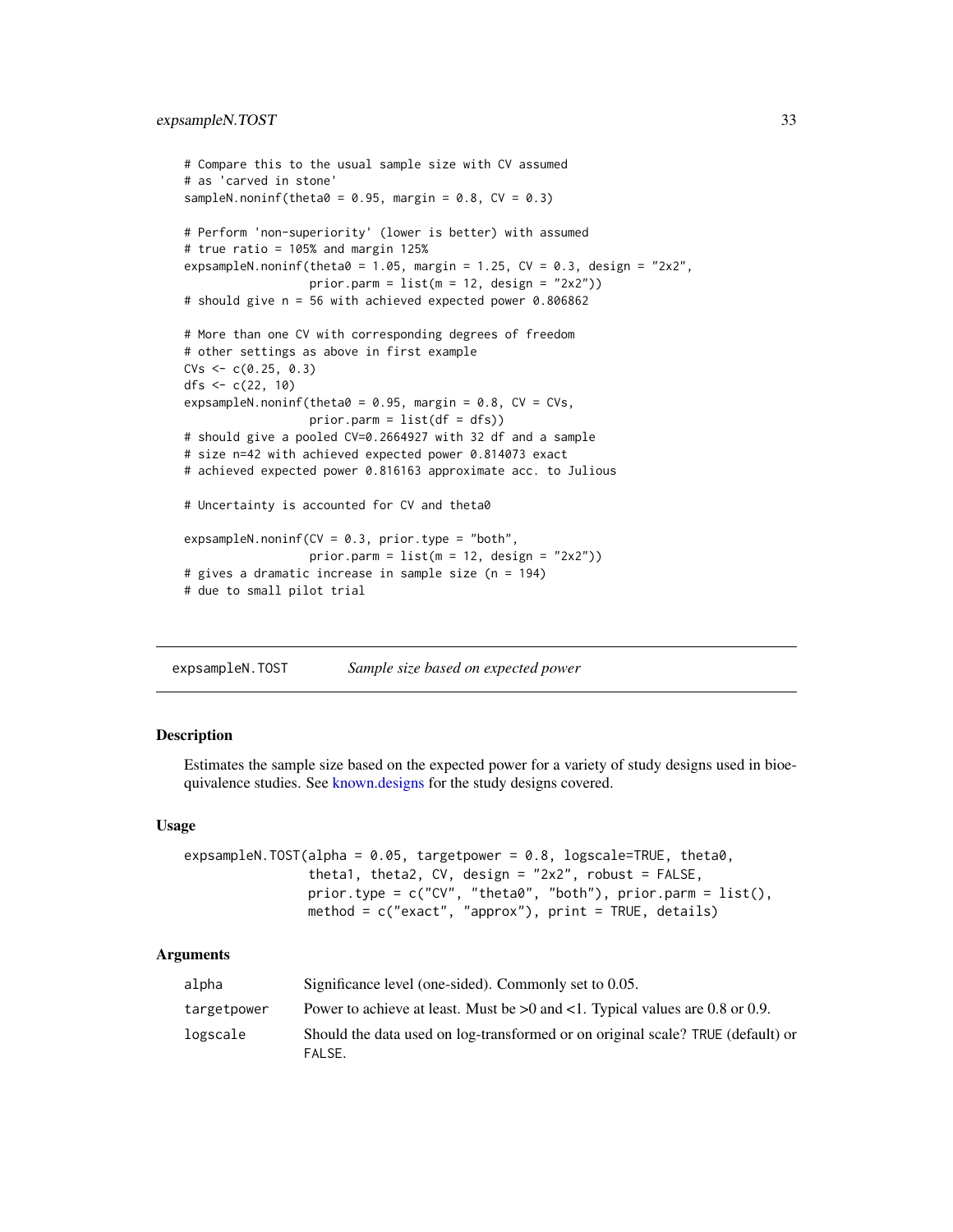| theta0     | Assumed 'true' (or 'observed' in case of prior.type != "CV") bioequivalence<br>ratio or difference.<br>In case of logscale=TRUE it must be given as ratio T/R.<br>If logscale=FALSE, the difference in means. In this case, the difference may be<br>expressed in two ways: relative to the same (underlying) reference mean, i.e. as<br>$(T-R)/R = T/R - 1$ ; or as difference in means T-R. Note that in the former case<br>the units of CV, the ta1 and the ta2 need also be given relative to the reference<br>mean (specified as ratio).<br>Defaults to 0.95 if logscale=TRUE or to 0.05 if logscale=FALSE |
|------------|-----------------------------------------------------------------------------------------------------------------------------------------------------------------------------------------------------------------------------------------------------------------------------------------------------------------------------------------------------------------------------------------------------------------------------------------------------------------------------------------------------------------------------------------------------------------------------------------------------------------|
| theta1     | Lower (bio-)equivalence limit.<br>In case of logscale=TRUE it is given as ratio.<br>If logscale=FALSE, the limit may be expressed in two ways: difference of<br>means relative to the same (underlying) reference mean or in units of the dif-<br>ference of means. Note that in the former case the units of CV, theta0 and<br>theta2 need also be given relative to the reference mean (specified as ratio).<br>Defaults to 0.8 if logscale=TRUE or to -0.2 if logscale=FALSE.                                                                                                                                |
| theta2     | Upper (bio-)equivalence limit.<br>In case of logscale=TRUE it is given as ratio. If logscale=FALSE, the limit may<br>be expressed in two ways: difference of means relative to the same (underlying)<br>reference mean or in units of the difference of means. Note that in the former<br>case the units of CV, the ta0 and the ta1 need also be given relative to the refer-<br>ence mean (specified as ratio).<br>If not given, theta2 will be calculated as 1/theta1 if logscale=TRUE or as<br>-theta1 if logscale=FALSE.                                                                                    |
| <b>CV</b>  | In case of logscale=TRUE the (geometric) coefficient of variation given as ratio.<br>If logscale=FALSE the argument refers to (residual) standard deviation of the<br>response. In this case, standard deviation may be expressed two ways: relative<br>to a reference mean (specified as ratio sigma/muR), i.e. again as a coefficient of<br>variation; or untransformed, i.e. as standard deviation of the response. Note that<br>in the former case the units of theta0, theta1 and theta2 need also be given<br>relative to the reference mean (specified as ratio).                                        |
|            | If prior type="CV" may be given as vector: The CVs are then pooled (as a<br>weighted mean with their degrees of freedoms as weights).                                                                                                                                                                                                                                                                                                                                                                                                                                                                           |
|            | In case of cross-over studies this is the within-subject CV, in case of a parallel-<br>group design the CV of the total variability.                                                                                                                                                                                                                                                                                                                                                                                                                                                                            |
| design     | Character string describing the study design.<br>See known.designs for designs covered in this package.                                                                                                                                                                                                                                                                                                                                                                                                                                                                                                         |
| robust     | Defaults to FALSE. With that value the usual degrees of freedom will be used.<br>Set to TRUE will use the degrees of freedom according to the 'robust' evaluation<br>(aka Senn's basic estimator). These df are calculated as n-seq.<br>See known.designs()\$df2 for designs covered in this package.                                                                                                                                                                                                                                                                                                           |
| prior.type | Specifies which parameter uncertainty should be accounted for. In case of<br>$prior. type = "CV"$ (the default), only the uncertainty with respect to the CV<br>will be considered $(i.e.,$ the given treatment effect is assumed to be fix). In case                                                                                                                                                                                                                                                                                                                                                           |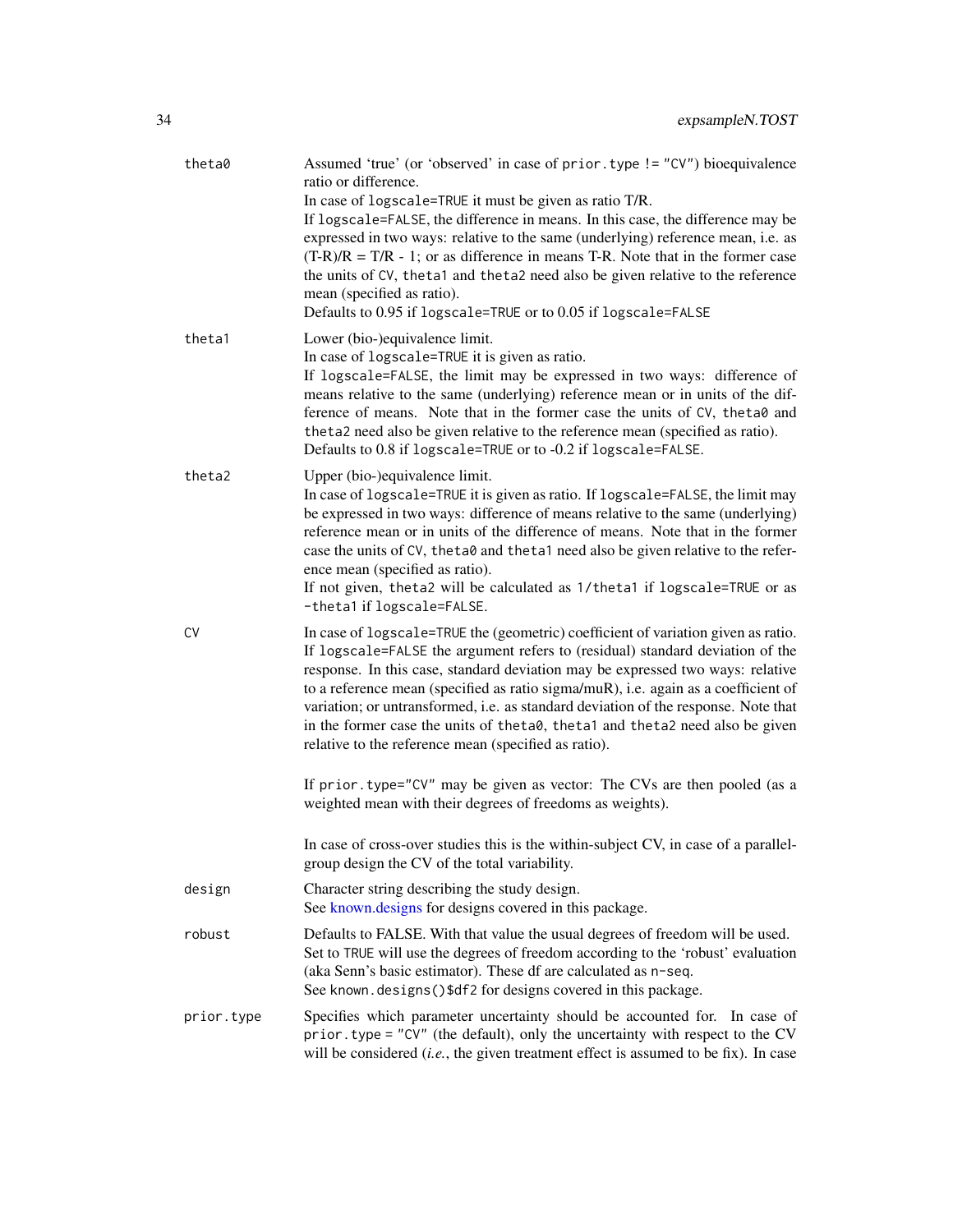|            | of prior. type = "theta0" only uncertainty with respect to the treatment ra-<br>tio/difference will be accounted for $(i.e.,$ the given CV is assumed to be fix).<br>In case of prior type = "both" the power value will be unconditional with<br>respect to both the CV and theta0.                                                                                                                                                                                                                                                                                                                                                                                                                                                                                                                                                                                       |
|------------|----------------------------------------------------------------------------------------------------------------------------------------------------------------------------------------------------------------------------------------------------------------------------------------------------------------------------------------------------------------------------------------------------------------------------------------------------------------------------------------------------------------------------------------------------------------------------------------------------------------------------------------------------------------------------------------------------------------------------------------------------------------------------------------------------------------------------------------------------------------------------|
| prior.parm | A list of parameters expressing the prior information about the variability and/or<br>treatment effect. Possible components are df, SEM, m, design.<br>For prior. type = "CV" the degrees of freedom from the prior trial are required.<br>This information can be provided by specifying the single component df or the<br>combination consisting of m and design.<br>For prior.type = "theta0" the standard error of the treatment difference from<br>the prior trial is required. This information can be provided by specifying the<br>single component SEM or the combination consisting of m and design.<br>For prior. type = "both" the degrees of freedom and the standard error of the<br>treatment difference are required. This information can be provided by speci-<br>fying the combination consisting of df and SEM or via the combination m and<br>design. |
|            | See 'Details' for a technical description on each component.                                                                                                                                                                                                                                                                                                                                                                                                                                                                                                                                                                                                                                                                                                                                                                                                               |
| method     | Defaults to method="exact". In that case the expected power will be calculated<br>as expected value of the power with respect to the (prior) distribution of the re-<br>spective parameter(s).                                                                                                                                                                                                                                                                                                                                                                                                                                                                                                                                                                                                                                                                             |
|            | Set to method="approx" the expected power according to the approximate for-<br>mulas given in the book from Julious or in the Julious/Owen paper will be cal-<br>culated (using non-central $t$ ); this only affects prior. type = "CV".                                                                                                                                                                                                                                                                                                                                                                                                                                                                                                                                                                                                                                   |
| print      | If TRUE (default) the function prints its results. If FALSE only a data.frame with<br>the results will be returned.                                                                                                                                                                                                                                                                                                                                                                                                                                                                                                                                                                                                                                                                                                                                                        |
| details    | If TRUE the design characteristics and the steps during sample size calculations<br>will be shown.                                                                                                                                                                                                                                                                                                                                                                                                                                                                                                                                                                                                                                                                                                                                                                         |
|            | If not specified, the default value is FALSE for prior. type != "both" and TRUE<br>otherwise.                                                                                                                                                                                                                                                                                                                                                                                                                                                                                                                                                                                                                                                                                                                                                                              |

# Details

The sample size is calculated based on iterative evaluation of expected power. The starting value of the sample size search is taken from a large sample approximation if prior.type = "CV". Otherwise, an empirical start value is obtained. Note that in case of prior. type = "both" the calculation may still take several seconds.

Note also that the expected power is always bounded above by the so-called probability of technical success (PTS) which may be a value less than 1. Therefore, it may be possible that it is either not possible to calculate the required sample size at all or that the sample size gets very large if the given targetpower is less but close to the PTS.

The estimated sample size gives always the *total* number of subjects (not subject/sequence in crossovers or subjects/group in parallel designs – like in some other software packages).

#### Value

A data.frame with the input values and the result of the sample size estimation. The Sample size column contains the total sample size in case of all designs implemented.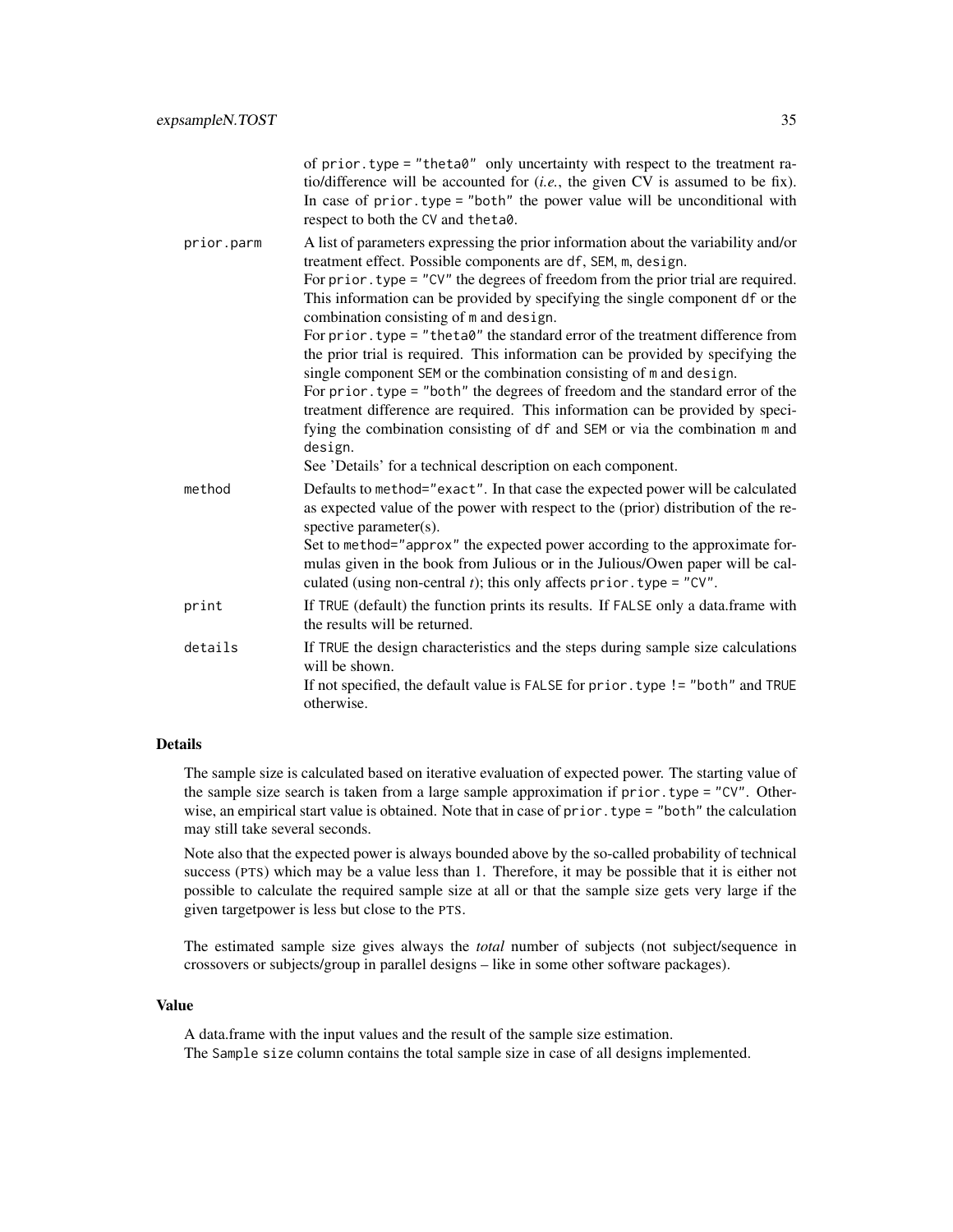#### Author(s)

B. Lang, D. Labes

#### References

Grieve AP. *Confidence Intervals and Sample Sizes.* Biometrics. 1991;47:1597–603. doi: [10.2307/](https://doi.org/10.2307/2532411) [2532411](https://doi.org/10.2307/2532411)

O'Hagan, Stevens, JW, Campell MJ. *Assurance in Clinical Trial Design.* Pharm Stat. 2005;4:187– 201. doi: [10.1002/pst.175](https://doi.org/10.1002/pst.175)

Julious SA, Owen RJ. *Sample size calculations for clinical studies allowing for uncertainty in variance.* Pharm Stat. 2006;5:29–37. doi: [10.1002/pst.197](https://doi.org/10.1002/pst.197)

Julious SA. *Sample sizes for Clinical Trials.* Boca Raton: CRC Press / Chapman & Hall; 2010.

Bertsche A, Nehmitz G, Beyersmann J, Grieve AP. *The predictive distribution of the residual variability in the linear-fixed effects model for clinical cross-over trials.* Biom J. 2016;58(4):797–809. doi: [10.1002/bimj.201500245](https://doi.org/10.1002/bimj.201500245)

Box GEP, Tiao GC. *Bayesian Inference in Statistical Analysis.* Boston: Addison-Wesley; 1992.

Held L, Sabanes Bove D. *Applied Statistical Inference. Likelihood and Bayes.* Berlin, Heidelberg: Springer; 2014. doi: [10.1007/9783642378874](https://doi.org/10.1007/978-3-642-37887-4)

Senn S. *Cross-over Trials in Clinical Research*. Chichester: John Wiley & Sons; 2<sup>nd</sup> edition 2002.

Zierhut ML, Bycott P, Gibbs MA, Smith BP, Vicini P. *Ignorance is not bliss: Statistical power is not probability of trial success.* Clin Pharmacol Ther. 2015;99:356–9. doi: [10.1002/cpt.257](https://doi.org/10.1002/cpt.257)

#### See Also

[exppower.TOST](#page-24-1)[,known.designs,](#page-36-1)[sampleN.TOST](#page-121-1)

# Examples

```
# Classical 2x2 cross-over, target power = 80%,
# BE limits 80 ... 125%, assumed true BE ratio = 95%,
# intra-subject CV=30% estimated from prior 2x2 trial
# with m = 30 subjects
expsampleN.TOST(CV=0.3, prior.parm = list(m = 30, design = "2x2"))
# -> gives n = 42 with achieved expected power 0.806262
# Compare this to the usual sample size with CV assumed known ('carved in stone')
sampleN.TOST(CV=0.3)
# -> gives n = 40 subjects
# Compare this to the case where uncertainty is accounted for CV and theta0
# Not run due to timing policy of CRAN - may run several seconds
expsampleN.TOST(CV=0.3, prior.parm = list(m = 30, design = "2x2"),
                prior.type = "both")
# -> gives n = 72 subjects
# More than one CV with corresponding degrees of freedom
# other settings as above in first example
CVs \leq c(0.25, 0.3)dfs <-c(22, 10)
```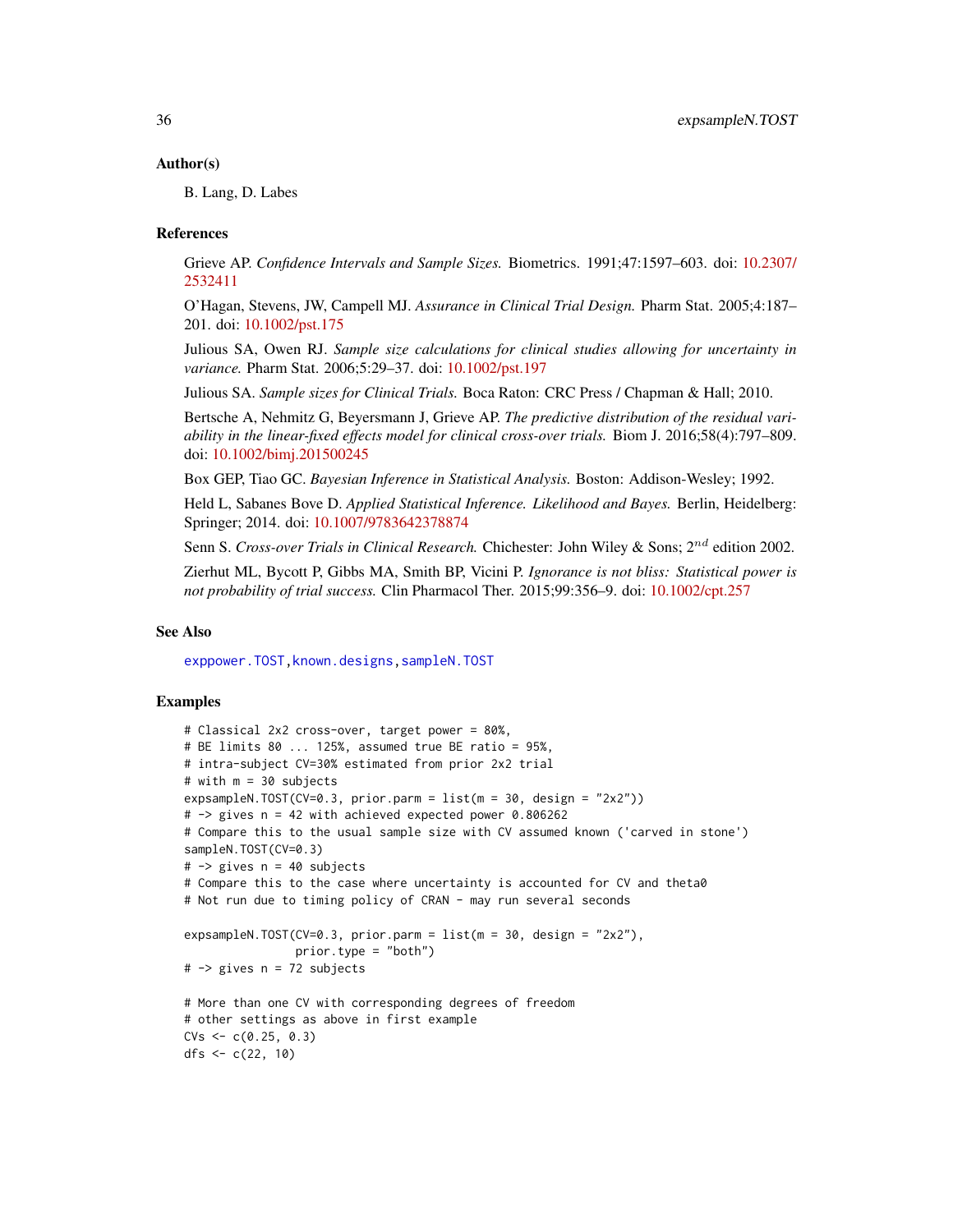## known.designs 37

```
expsampleN.TOST(CV=CVs, prior.parm = list(df = dfs))
# -> gives a pooled CV=0.2664927 with df=32
# and a sample size n=34 with achieved expected power 0.812653 exact
# achieved expected power 0.815019 approximate acc. Julious
```
<span id="page-36-0"></span>known.designs *Show the 'known' designs*

## Description

Returns the known study designs for which power and sample size can be calculated within this package.

#### Usage

known.designs()

## Details

This function is for informal purposes and used internally for obtaining characteristics of the designs used in calculation formulas.

## Value

Returns a data.frame with

| no     | number of the design                                                |
|--------|---------------------------------------------------------------------|
| design | character string for identifying the design                         |
| df     | degrees of freedom of the design                                    |
| df2    | 'robust' degrees of freedom of the design                           |
| steps  | step width in the iterative sample size estimation                  |
| bk     | so-called design constant in terms of total n                       |
| bkni   | design constant in terms of number of subjects in (sequence) groups |
|        |                                                                     |

The design character string has to be used in the functions calls for power and sample size.

#### Note

The design string for higher order crossover designs is named as: treatments x sequences x periods in case of replicate designs and treatments x periods in case of crossover designs for more then 2 treatments with number of sequences equal number of treatments.

The df for the replicate crossover designs are those without carry-over in the model. Chen *et al.* used models with carry-over, *i.e.*, one df lower than here.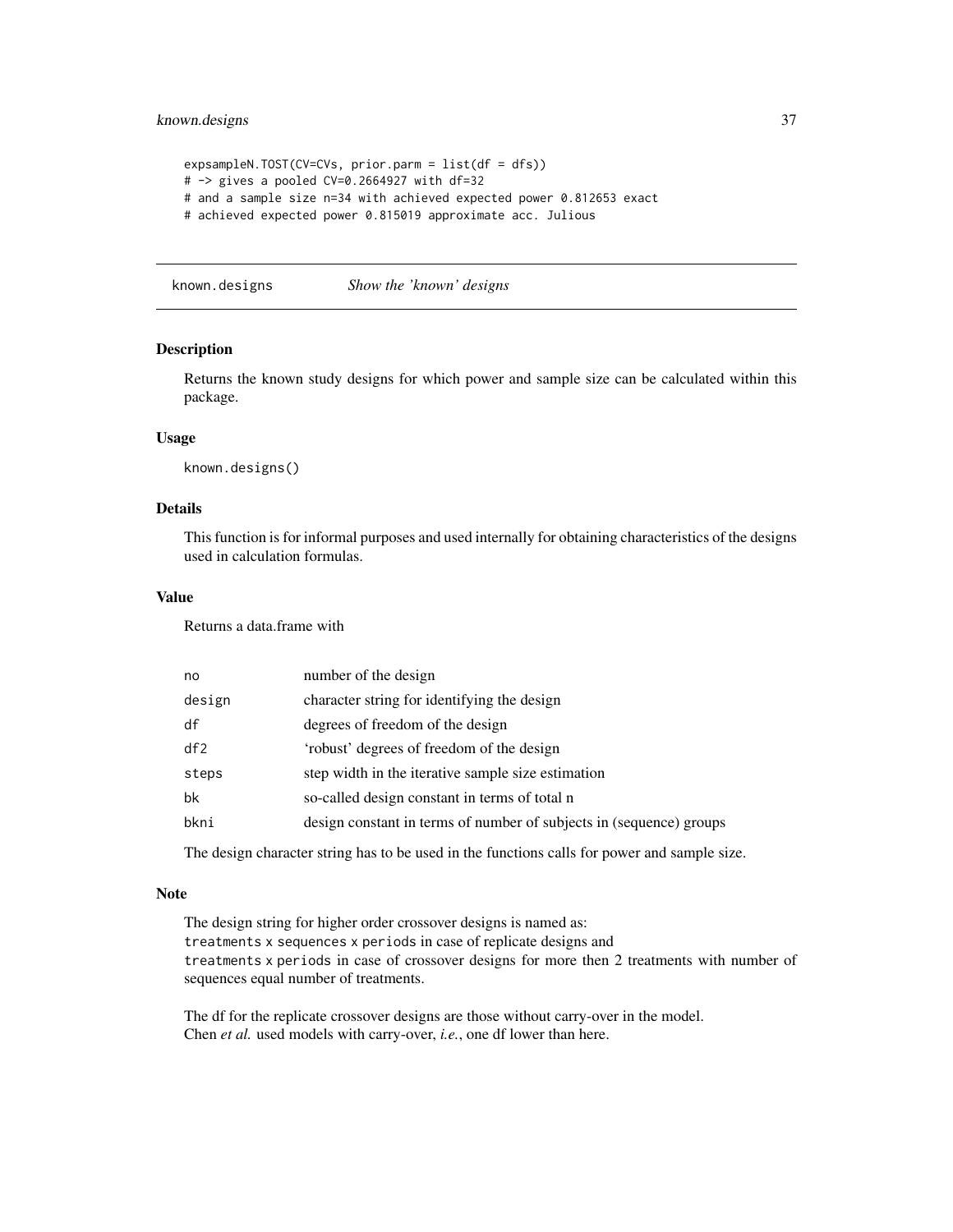The design constant bk in case of design  $2x2x4$  is here bk=1. Chen *et al.* used bk=1.1 due to carry-over in the model.

n is the total number of subjects for all designs implemented. df2 = degrees of freedom for the so-called 'robust' analysis (aka Senn's basic estimator). These degrees of freedom are often also more appropriate in case of evaluation via a 'true' mixed model (*e.g.* the FDA' for replicate designs).

The design 2x2x2r is the 2-treatment-2-sequence-2-period design with 2 repeated targets determined in each period (sequences TTIRR or RRITT) described by Liu. Implemented are the characteristics of this design for the evaluation via assuming no S×F interaction and equal variabilities of Test and Reference.

## Author(s)

D. Labes

# References

Chen KW, Chow SC, Liu G. *A Note on Sample Size Determination for Bioequivalence Studies with Higher-order Crossover Designs.* J Pharmacokin Biopharm. 1997;25(6):753–65.

Senn S. *Cross-over Trials in Clinical Research*. Chichester: John Wiley & Sons; 2<sup>nd</sup> edition 2002.

U.S. Department of Health and Human Services, Food and Drug Administration, Center for Drug Evaluation and Research (CDER). *Guidance for Industry. Statistical Approaches to Establishing Bioequivalence.* January 2001. [download](https://www.fda.gov/media/70958/download)

Liu J-p. *Use of the Repeated Crossover design in Assessing Bioequivalence.* Stat Med. 1995;14(9- 10):1067–78.

## Examples

known.designs()

<span id="page-37-0"></span>

OwensQ *Owen's Q-function*

## Description

Calculates Owen's Q function.

#### Usage

OwensQ(nu, t, delta, a=0, b)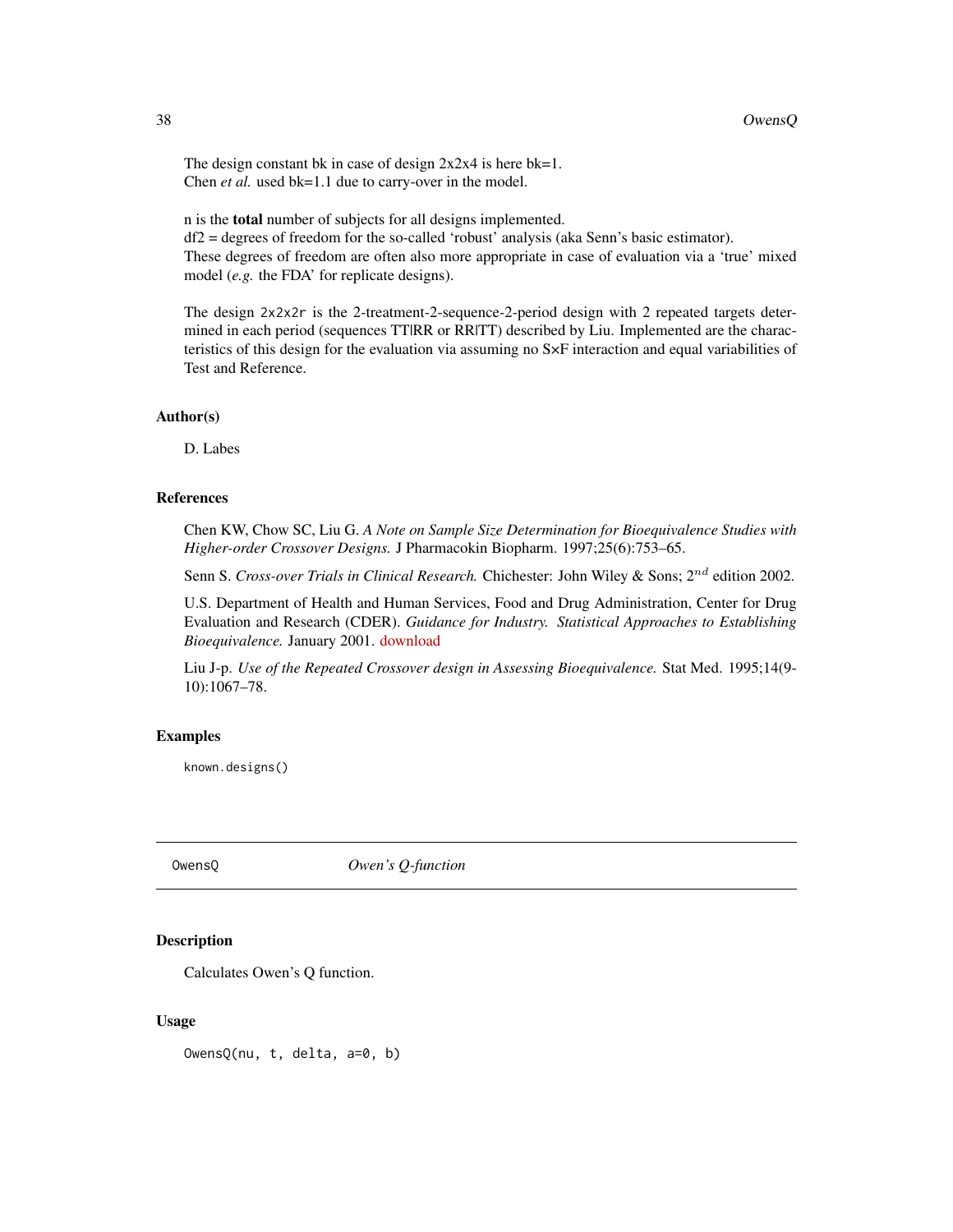#### $OwensQ$  39

#### Arguments

| nu    | degree of Owen's Q                              |
|-------|-------------------------------------------------|
| t     | parameter t                                     |
| delta | parameter delta                                 |
| a     | lower integration limit, only $a=0$ implemented |
| h     | upper integration limit                         |

# Details

Uses the relationship to non-central *t*-distribution (see Chou)

 $OwensQ = pt(t, df=nu, nep=delta) - Integral_b_Inf(Q_integrand)$ 

The definite integral is numerically evaluated using [integrate](#page-0-0) after a variables transformation resulting in the integration range from 0 to 1 instead of the semi-infinite original range. This may result in higher precision and better numerical stability.

The arguments to the function must be scalars. No vectors allowed.

## Value

Numeric value of Owen's Q-function at given input arguments.

#### Note

This function is intended for internal use in the power calculations. But may be useful for others.

#### Author(s)

D. Labes

## References

Owen DB. *A special case of a bivariate non-central t-distribution.* Biometrika. 1965;52(3/4):437– 46. doi: [10.2307/2333696](https://doi.org/10.2307/2333696)

Chou YM. *A bivariate noncentral T-distibution with applications.* Commun Stat Theory Methods. 1992;21(12):3427–62. doi: [10.1080/03610929208830988](https://doi.org/10.1080/03610929208830988)

# See Also

[OwensQOwen](#page-39-0)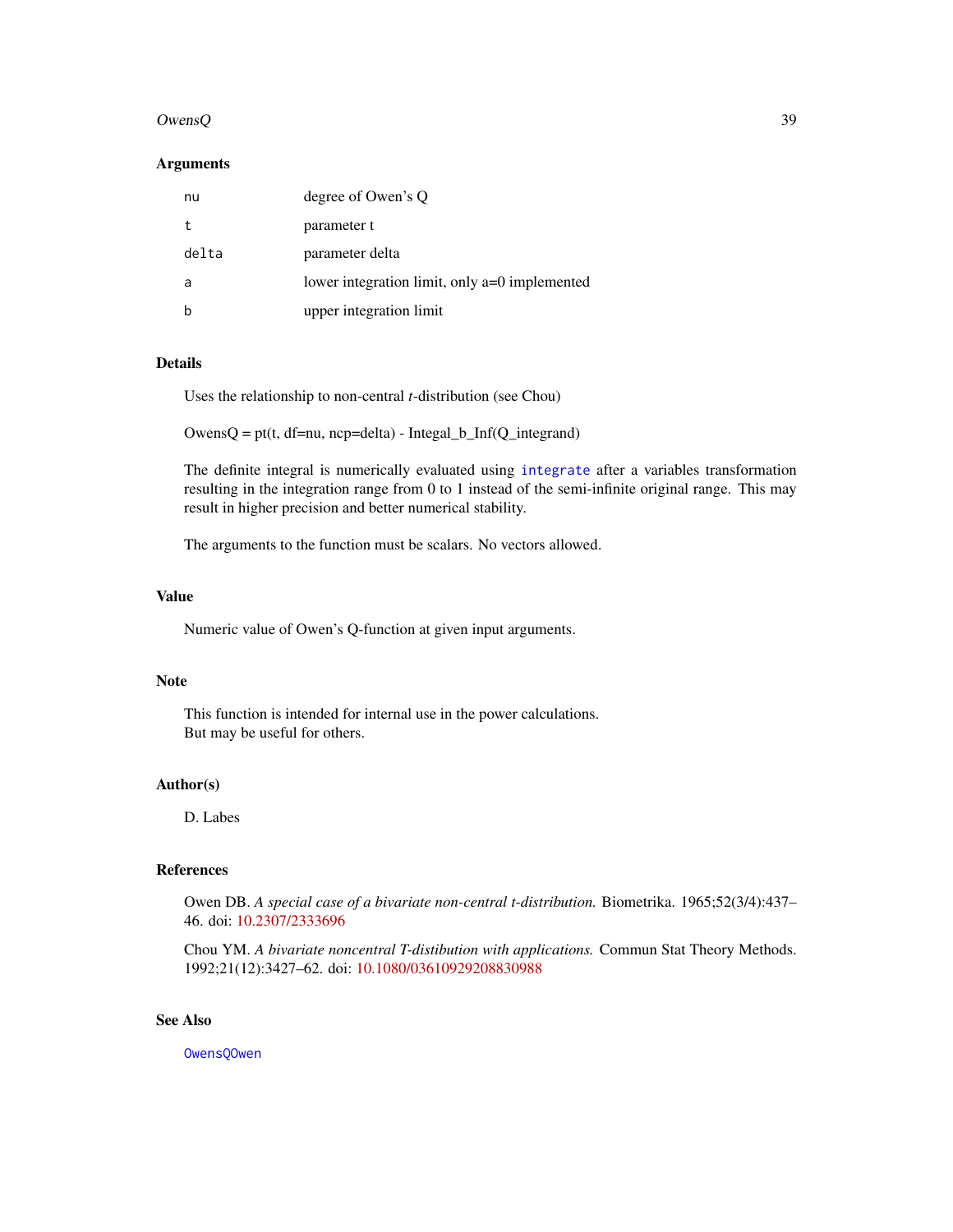## Examples

```
# This function is mainly intended for internal use.
OwensQ(10, 2.5, 5, 0, 2)
#should give [1] 9.388137e-06
OwensQ(10, -2.5, -5, 0, 2)
#should give [1] 0.05264363
```
<span id="page-39-0"></span>OwensQOwen *Owen's Q-function via repeated integration by parts*

## Description

This is an implementation of the algorithm given by Owen via repeated integration by parts.

## Usage

OwensQOwen(nu, t, delta, a=0, b)

## Arguments

| nu    | degree of Owen's O                                                              |
|-------|---------------------------------------------------------------------------------|
|       | parameter t                                                                     |
| delta | parameter delta                                                                 |
| a     | lower integration limit.<br>Only $a=0$ implemented, other values give an error. |
|       | upper integration limit                                                         |

## Value

Numeric value of Owen's Q function.

## Note

The argument a=0 could be dropped but is retained for sake of completeness.

## Note

This function is mainly for comparative / validation purposes. The function requireds [OwensT](#page-40-0) function.

## Author(s)

D. Labes

#### References

Owen DB. *A special case of a bivariate non-central t-distribution.* Biometrika. 1965;52(3/4):437– 46. doi: [10.2307/2333696](https://doi.org/10.2307/2333696)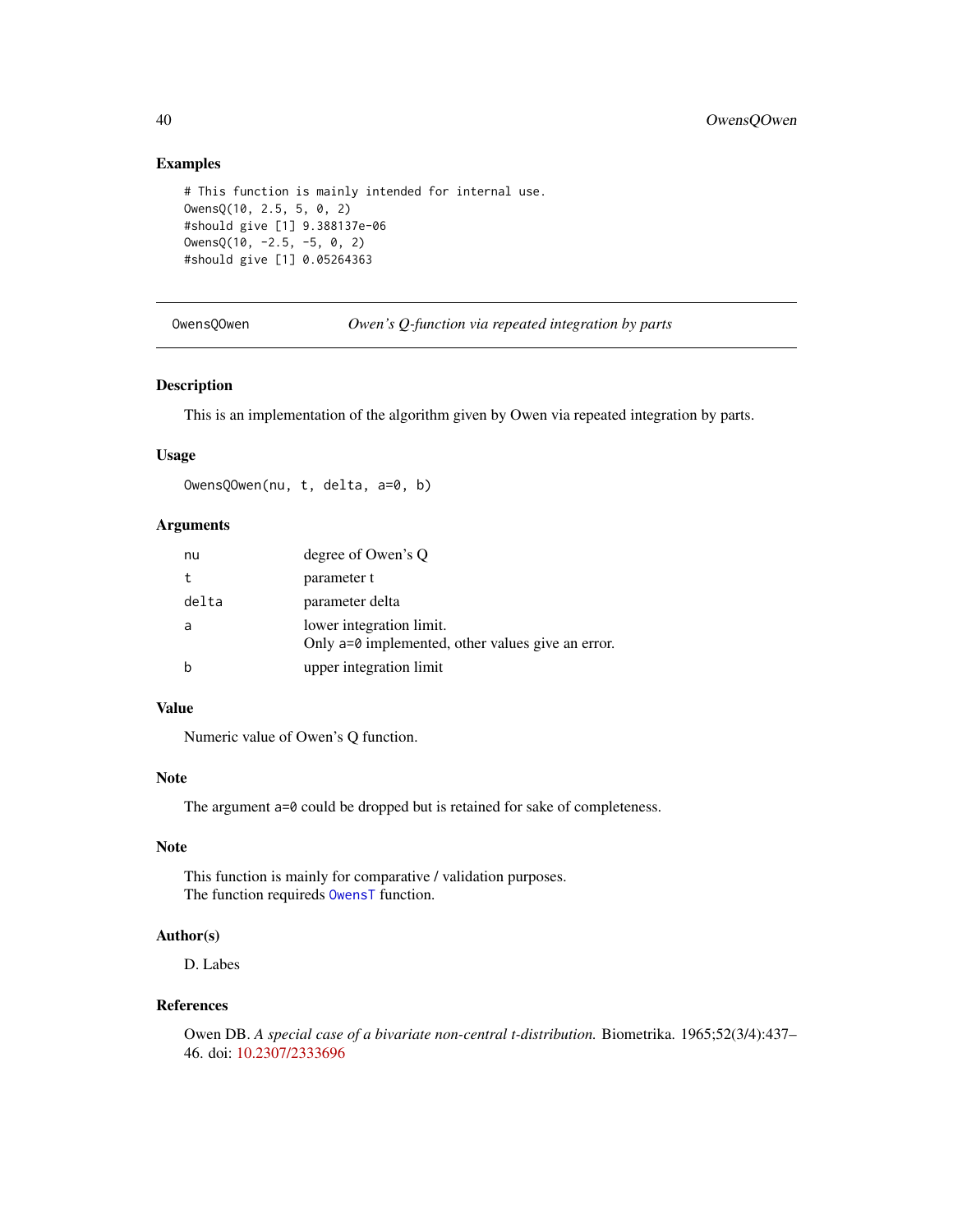#### $OwensT$  41

# See Also

[OwensQ](#page-37-0), [OwensT](#page-40-0)

## Examples

# comparison of the results of both implementations # both should give [1] 0.0731726 OwensQ(2, 2.92, 4.2135, 0, 2.0407) OwensQOwen(2, 2.92, 4.2135, 0, 2.0407)

<span id="page-40-0"></span>OwensT *Owen's T-function*

## Description

Calculates the definite integral from 0 to a of  $exp(-0.5*h^2*(1+x^2))/(1+x^2)/(2*pi).$ 

#### Usage

OwensT(h, a)

# Arguments

|   | parameter h                |
|---|----------------------------|
| a | upper limit of integration |

# Details

The function is an R port of FORTRAN code given in the references and MATLAB code given by John Burkardt under the GNU LGPL license.

The arguments of OwensT() have to be scalars because the implementation doesn't vectorize.

#### Value

Numerical value of the definite integral.

# Note

This function is only needed as auxiliary in [OwensQOwen](#page-39-0). But may be useful for others.

# Author(s)

MATLAB code by J. Burkardt, R port by D. Labes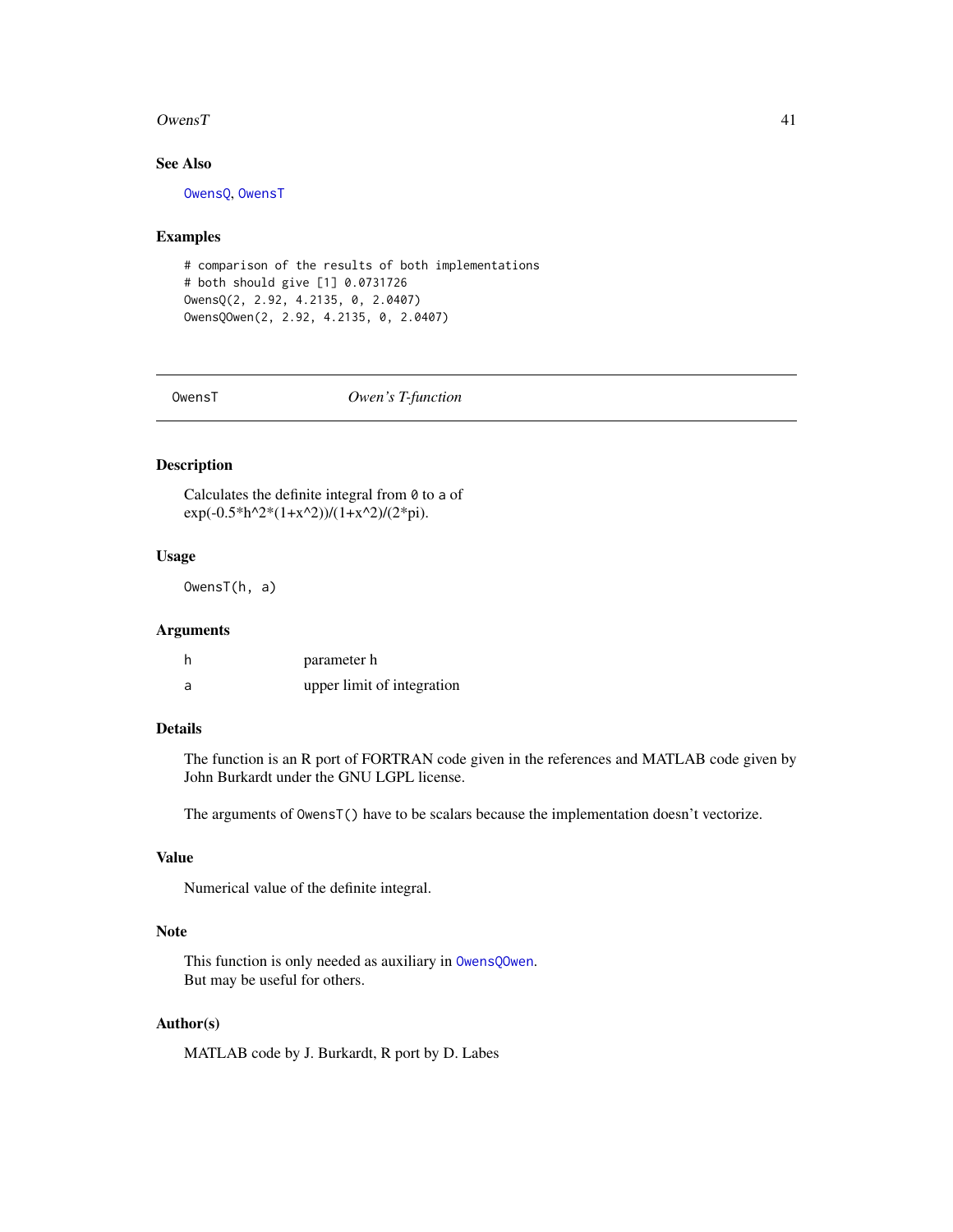#### References

Goedhart PW, Jansen MJW. *Remark AS R89: A Remark on Algorithm AS 76: An Integral Useful in Calculating Central t and Bivariate Normal Probabilities.* J Royal Stat Soc C. 1992;41(2):496–7. doi: [10.2307/2347586](https://doi.org/10.2307/2347586)

Boys R. *Algorithm AS R80: A Remark on Algorithm AS 76: An Integral Useful in Calculating Noncentral t and Bivariate Normal Probabilities.* J Royal Stat Soc C. 1989;38(3):580–2. doi: [10.2307/](https://doi.org/10.2307/2347755) [2347755](https://doi.org/10.2307/2347755)

Thomas GE. *Remark ASR 65: A Remark on Algorithm AS76: An Integral Useful in Calculating Non-Central t and Bivariate Normal Probabilities.* J Royal Stat Soc C. 1986;35(3):310–2. doi: [10.2307/2348031](https://doi.org/10.2307/2348031)

Chou Y-M. *Remark AS R55: A Remark on Algorithm AS 76: An Integral Useful in Calculating Noncentral T and Bivariate Normal Probabilities.* J Royal Stat Soc C. 1985;34(1):100–1. doi: [10.2307/](https://doi.org/10.2307/2347894) [2347894](https://doi.org/10.2307/2347894)

Thomas GE. *Remark AS R30: A Remark on Algorithm AS 76: An Integral Useful in Calculating Non-Central t and Bivariate Normal Probabilities.* J Royal Stat Soc C. 1979;28(1):113. doi: [10.2307/2346833](https://doi.org/10.2307/2346833)

Young JC, Minder C. *Algorithm AS 76: An Integral Useful in Calculating Non-Central t and Bivariate Normal Probabilities.* J Royal Stat Soc C. 1974;23(3):455–7. doi: [10.2307/2347148](https://doi.org/10.2307/2347148)

Burkardt J. *ASA076. Owen's T Function.* [https://people.math.sc.edu/Burkardt/f\\_src/](https://people.math.sc.edu/Burkardt/f_src/asa076/asa076.html) [asa076/asa076.html](https://people.math.sc.edu/Burkardt/f_src/asa076/asa076.html)

Owen DB. *Tables for Computing Bivariate Normal Probabilities.* Ann Math Stat. 1956;27(4):1075– 90. doi: [10.1214/aoms/1177728074](https://doi.org/10.1214/aoms/1177728074)

## See Also

[OwensQOwen](#page-39-0)[,OwensQ](#page-37-0)

#### Examples

```
OwensT(2.5, 0.75)
# should give [1] 0.002986697
# value from Owen's tables is 0.002987
OwensT(2.5, -0.75)
# should give [1] -0.002986697
```
<span id="page-41-0"></span>pa.ABE *Power analysis for average bioequivalence (ABE)*

#### <span id="page-41-1"></span>**Description**

An analysis tool for exploration/visualization of the impact of expected values (CV, theta0, reduced sample size due to drop-outs) on power of BE decision via ABE if these values deviate from the ones assumed in planning the sample size of the study.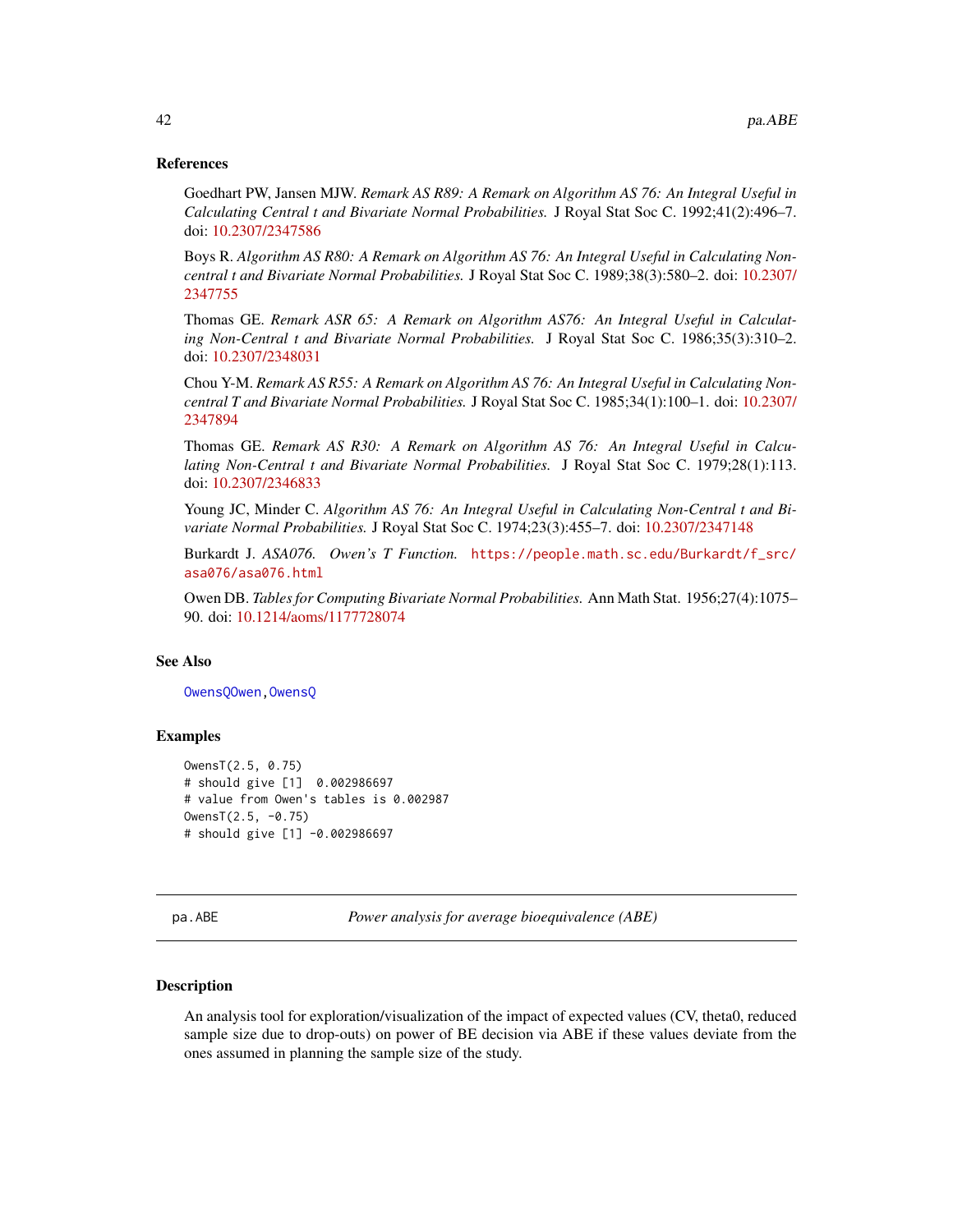#### $pa.ABE$  and the set of the set of the set of the set of the set of the set of the set of the set of the set of the set of the set of the set of the set of the set of the set of the set of the set of the set of the set of th

# Usage

```
pa.ABE(CV, theta0 = 0.95, targetpower = 0.8, minpower = 0.7, design = "2x2", ...)
## S3 method for class 'pwrA'
print(x, digits = 4, plotit = TRUE, ...)## S3 method for class 'pwrA'
plot(x, pct = TRUE, ratiolabel = "theta0", cols = c("blue", "red"), ...)
```

| <b>CV</b>   | Coefficient of variation as ratio (not percent).<br>In case of cross-over studies this is the within-subject CV.                                                                           |
|-------------|--------------------------------------------------------------------------------------------------------------------------------------------------------------------------------------------|
| theta0      | 'True' or assumed T/R ratio. Often named GMR.<br>Must be given as ratio.                                                                                                                   |
| targetpower | Power to achieve at least in sample size estimation. Must be >0 and <1.<br>Typical values are 0.8 or 0.9. Defaults to 0.8.<br>Note that target power $< 0.5$ doesn't make much sense.      |
| minpower    | Minimum acceptable power to have if deviating from assumptions for sample<br>size plan.<br>Has to be lower than targetpower. Defaults to 0.7.<br>minpower $< 0.5$ doesn't make much sense. |
| design      | Character string describing the study design.<br>See known.designs() for designs covered in this package.                                                                                  |
| .           | More arguments to pass to power. TOST().<br>F.i. alpha, theta1, theta2 or robust if other values then the defaults for these<br>arguments are needed.<br>See man page of power. TOST().    |
|             | More arguments passed to the S3 methods. Here currently ignored.                                                                                                                           |
|             | Additional arguments of the S3 methods:                                                                                                                                                    |
| X           | Object of class 'pwrA'.                                                                                                                                                                    |
| digits      | Digits for rounding power in printing. The '' argument is currently ignored<br>in $print()$ .                                                                                              |
| plotit      | If set to TRUE, the default, the print method calls $plot(x)$ if R is running inter-<br>actively.                                                                                          |
| pct         | If set to TRUE (the default) scales CV, theta0, and power in percent in plot().<br>Else they will be given as ratios, the usual standard in PowerTOST.                                     |
| ratiolabel  | Label of the T/R-ratio. Can be set to any string, e.g. to "GMR". Defaults to<br>"theta0", the usual standard in PowerTOST.                                                                 |
| cols        | Colors for the plots. cols[1] gives the color for plotting points with power>targetpower.<br>From targetpower toward minpower the color changes gradually to cols[2].                      |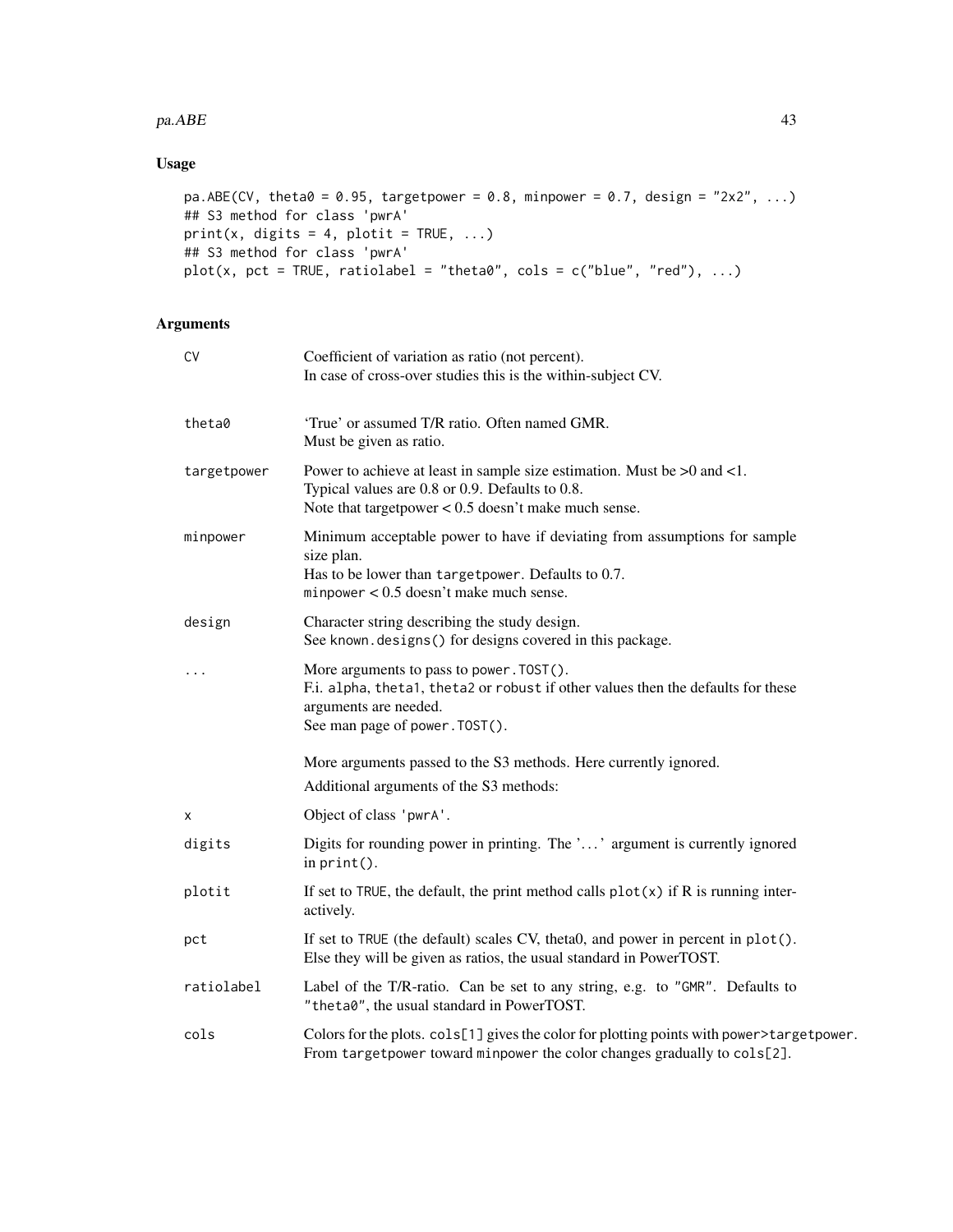Power calculations are done via power.TOST() and calculations of CV and theta0 which gave a power=minpower are derived via R base [uniroot](#page-0-0). While one of the parameters (CV, theta0, n) is varied, the respective two others are kept constant. The tool shows the relative impact of single parameters on power.

The tool takes a minimum of 12 subjects as required in most BE guidances into account.

It should be kept in mind that this is not a substitute for the 'Sensitivity Analysis' recommended in ICH-E9. In a real study a combination of all effects occurs simultaneously. It is up to *you* to decide on reasonable combinations and analyze their respective power.

## Value

Returns a list with class "pwrA" with the components

| plan     | A data frame with the result of the sample size estimation. See output of sampleN. TOST().  |
|----------|---------------------------------------------------------------------------------------------|
| paCV     | A data frame with value pairs CV, pwr for impact of deviations from CV.                     |
| paGMR    | A data frame with value pairs theta0, pwr for impact of deviations from theta0<br>$(GMR)$ . |
| paN      | A data frame with value pairs N, pwr for impact of deviations from planned N<br>(dropouts). |
| method   | Method of BE decision. Here "ABE".                                                          |
| minpower | Minimum acceptable power.                                                                   |
|          |                                                                                             |

The class 'pwrA' has the S3 methods print() and plot(). See [pa.scABE](#page-46-0) for usage.

## Note

The code of deviations from planned sample size tries to keep the degree of imbalance as low as possible between (sequence) groups. This results in a lesser decrease of power than more extreme dropout-patterns.

#### Author(s)

Idea and original code by H. Schütz with modifications by D. Labes to use PowerTOST infrastructure.

# References

Schütz H. *Deviating from assumptions.* August 08, 2014. [BEBA Forum](https://forum.bebac.at/mix_entry.php?id=13353)

## See Also

[power.TOST](#page-76-0)[,known.designs,](#page-36-0)[pa.scABE,](#page-46-0)[pa.NTIDFDA](#page-44-0)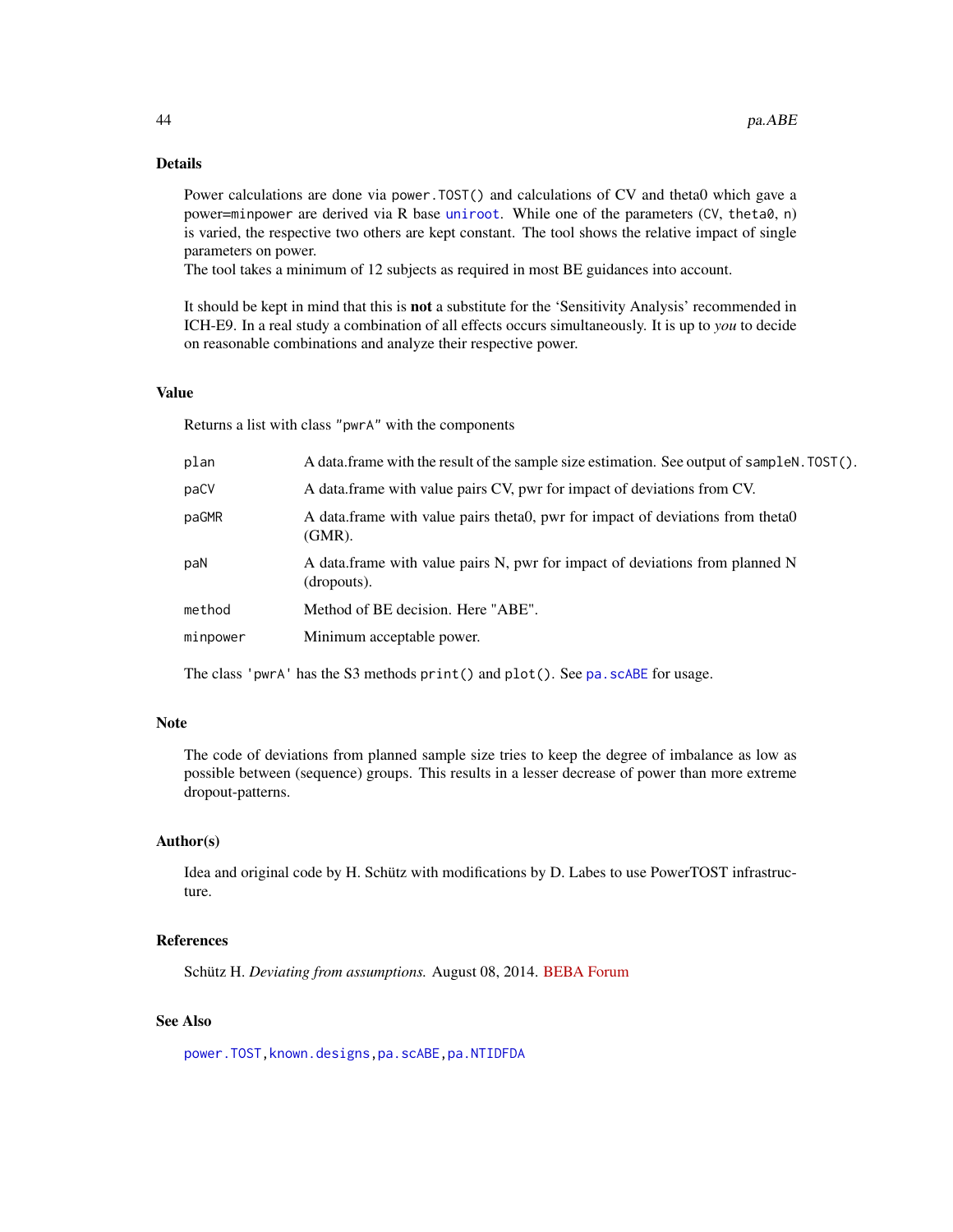#### pa.NTID 45

## Examples

```
# using the defaults
# design="2x2", targetpower=0.8, minpower=0.7, theta0/GMR=0.95
# BE margins from defaults of sampleN.TOST() 0.8 ... 1.25
# print & plot implicitly
pa.ABE(CV = 0.2)# print & plot
res \leq pa. ABE(CV = 0.2)
print(res, plotit = FALSE) # print only
plot(res, pct = FALSE, ratiolabel = "GMR") # changed from defaults
```
pa.NTID *Power analysis for scaled ABE for NTIDs*

## <span id="page-44-0"></span>Description

An analysis tool for exploration/visualization of the impact of expected values (CV, theta0, reduced sample size due to drop-outs) on power of BE decision via scABE for narrow therapeutic drugs (NTIDs) if these values deviate from the ones assumed in planning the sample size of the study. The only implemented design is the full replicate design "2x2x4" according to the FDA's warfarin guidance.

#### Usage

```
pa.NTID(CV, theta0 = 0.975, targetpower = 0.8, minpower = 0.7, ...)
```

| <b>CV</b>   | Coefficient of variation of the intra-subject variabilities of Test and Reference as<br>ratio (not percent).<br>Here only the case CVwT == CVwR is implemented, <i>i.e.</i> , CV has to be a scalar<br>$(length(CV) == 1).$ |
|-------------|-----------------------------------------------------------------------------------------------------------------------------------------------------------------------------------------------------------------------------|
| theta0      | 'True' or assumed T/R ratio. Often named GMR.<br>Must be given as ratio. Defaults here to 0.975.                                                                                                                            |
| targetpower | Power to achieve at least in sample size estimation. Must be >0 and <1.<br>Typical values are 0.8 or 0.9. Defaults to 0.8.<br>Note that target power $< 0.5$ doesn't make much sense.                                       |
| minpower    | Minimum acceptable power to have if deviating from assumptions for sample<br>size plan.<br>Has to be lower than targetpower. Defaults to 0.7.<br>minpower $< 0.5$ doesn't make much sense.                                  |
| $\ddotsc$   | More arguments to pass to power. NTID().<br>F.i., alpha, theta1, theta2 or nsims if other values than the defaults for these<br>arguments are needed.<br>See man page of power. NTID().                                     |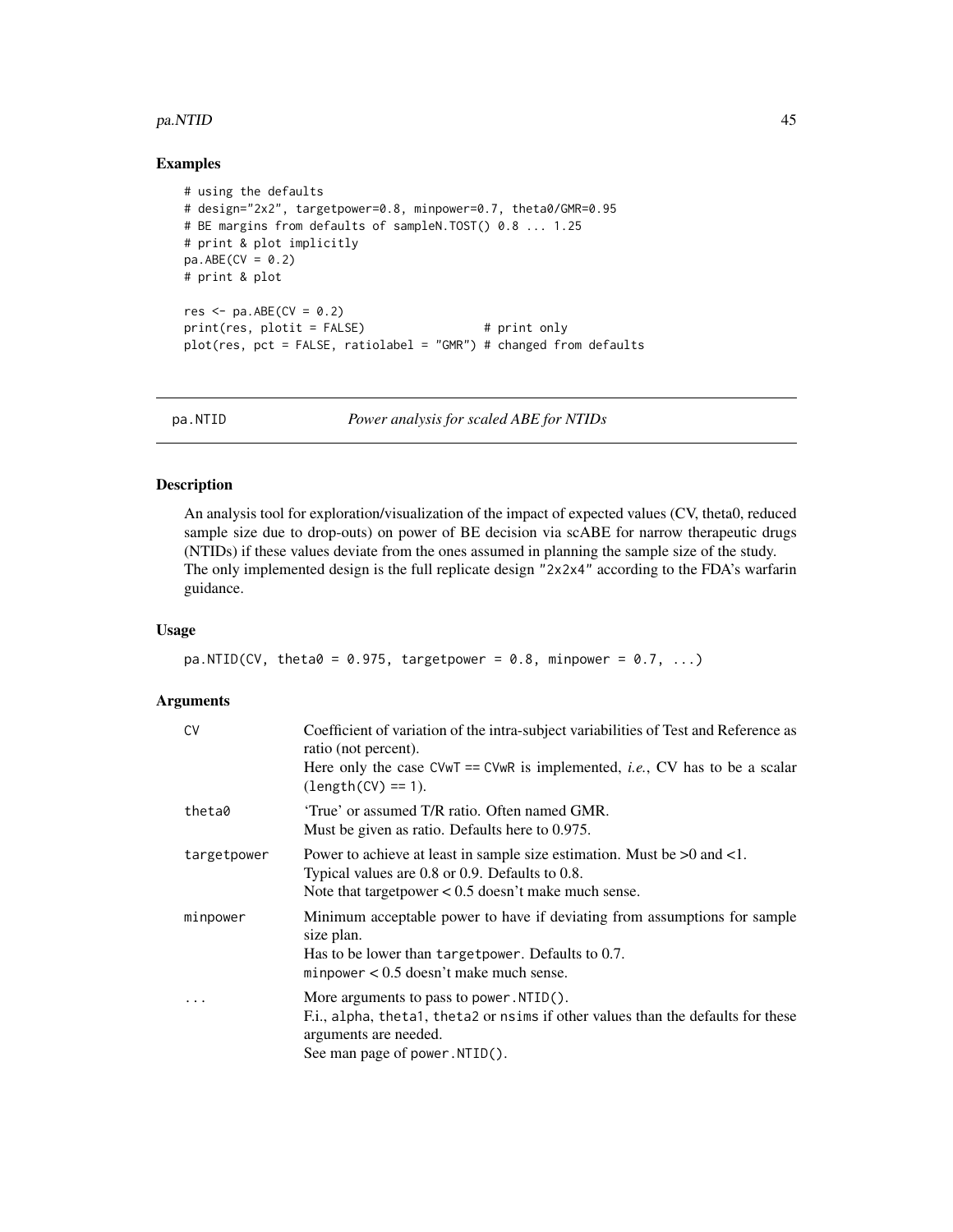Power calculations are done via power.NTID() and calculations of CV and theta0 which result in minpower are obtained via uniroot().

While one of the parameters  $(CV, \text{theta0}, n)$  is varied, the respective two others are kept constant. The tool shows the relative impact of single parameters on power.

The tool takes a minimum of 12 subjects into account as demanded in most BE guidances. However, it should be kept in mind that the FDA requires at least 24 subjects to be enrolled in studies intended for reference-scaling.

It should be kept in mind that this is not a substitute for the 'Sensitivity Analysis' recommended in ICH-E9. In a real study a combination of all effects occurs simultaneously. It is up to *you* to decide on reasonable combinations and analyze their respective power.

#### Value

Returns a list with class 'pwrA' with the components

| plan                                                                                | A data frame with the result of the sample size estimation. See output of sampleN. NTID().  |
|-------------------------------------------------------------------------------------|---------------------------------------------------------------------------------------------|
| paCV                                                                                | A data frame with value pairs CV, pwr for impact of deviations from CV.                     |
| paGMR                                                                               | A data frame with value pairs theta0, pwr for impact of deviations from theta0<br>$(GMR)$ . |
| paN                                                                                 | A data frame with value pairs N, pwr for impact of deviations from planned N<br>(dropouts). |
| method                                                                              | Method of BE decision. Here "NTID".                                                         |
| regulator                                                                           | Here "FDA".                                                                                 |
| minpower                                                                            | Minimum acceptable power from the call of the function.                                     |
| The class 'pwrA' has the S3 methods $print()$ and $plot()$ . See pa. ABE for usage. |                                                                                             |

# Warning

Be extremly carefull if your sample size plan has extremly small CV near or below 0.05 (5%). Adapt in that case your expected true ratio (theta0) to values nearer to 1 to not run into errors and/or long execution times.

#### Note

The code for impact of deviations from planned sample size tries to keep the degree of imbalance as low as possible between (sequence) groups. This results in a lesser decrease of power than more extreme dropout-patterns.

#### Author(s)

D. Labes according to code by H. Schütz for pa.ABE() and pa.scABE().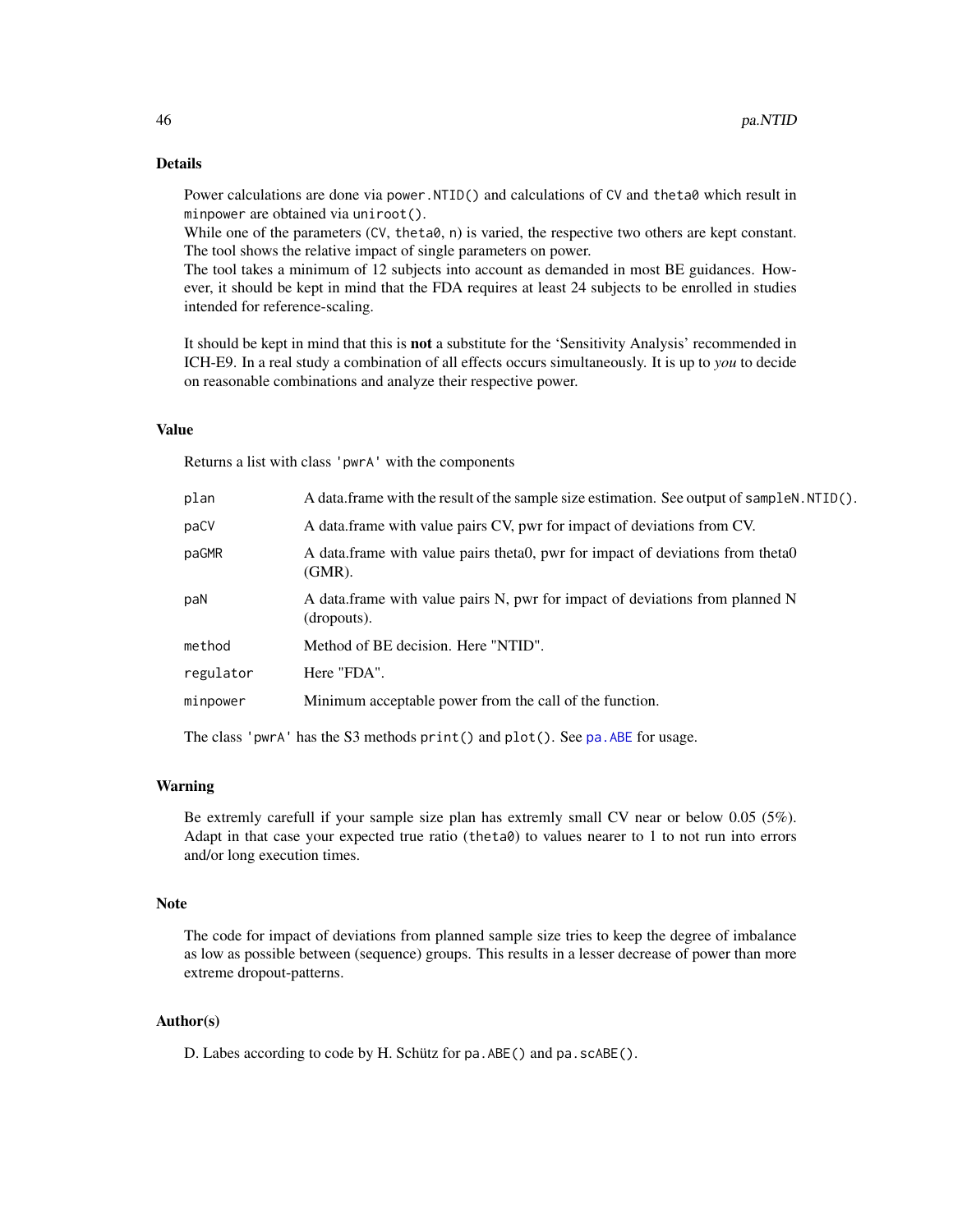#### $p$ a.scABE  $\qquad \qquad \qquad$  47

#### References

Food and Drug Administration, Office of Generic Drugs (OGD). *Draft Guidance on Warfarin Sodium.* Recommended Dec 2012. [download](https://www.accessdata.fda.gov/drugsatfda_docs/psg/Warfarin_Sodium_tab_09218_RC12-12.pdf)

Food and Drug Administration, Center for Drug Evaluation and Research (CDER). *Draft Guidance for Industry. Bioequivalence Studies with Pharmacokinetic Endpoints for Drugs Submitted Under an ANDA.* August 2021. [download](https://www.fda.gov/media/87219/Download)

Yu LX, Jiang W, Zhang X, Lionberger R, Makhlouf F, Schuirmann DJ, Muldowney L, Chen ML, Davit B, Conner D, Woodcock J. *Novel bioequivalence approach for narrow therapeutic index drugs.* Clin Pharmacol Ther. 2015;97(3):286–91. doi: [10.1002/cpt.28](https://doi.org/10.1002/cpt.28)

Jiang W, Makhlouf F, Schuirmann DJ, Zhang X, Zheng N, Conner D, Yu LX, Lionberger R. *A Bioequivalence Approach for Generic Narrow Therapeutic Index Drugs: Evaluation of the Reference-Scaled Approach and Variability Comparison Criterion.* AAPS J. 2015;17(4):891–901. doi: [10.1208](https://doi.org/10.1208/s12248-015-9753-5)/ [s1224801597535](https://doi.org/10.1208/s12248-015-9753-5)

Endrényi L, Tóthfalusi L. *Determination of Bioequivalence for Drugs with Narrow Therapeutic Index: Reduction of the Regulatory Burden.* J Pharm Pharm Sci. 2013;16(5):676–82. [open access](https://journals.library.ualberta.ca/jpps/index.php/JPPS/article/download/20900/15927/0)

# See Also

[power.NTID](#page-58-0)[,print.pwrA,plot.pwrA,](#page-41-1)[pa.ABE,](#page-41-0)[pa.scABE](#page-46-0)

#### Examples

# using the defaults: # targetpower=0.8, minpower=0.7, theta0/GMR=0.975 # BE margins from defaults of sampleN.NTID() 0.9002 ... 1.1108 # 1E5 sims in power.NTID() # not run due to timing policy of CRAN for examples # may run some ten seconds or more

plot(pa.NTID(CV=0.1))

<span id="page-46-0"></span>pa.scABE *Power analysis for scaled average bioequivalence (scABE)*

#### **Description**

An analysis tool for exploration/visualization of the impact of expected values (CV, theta0, reduced sample size due to drop-outs) on power of BE decision via scABE (for highly variable drugs) if these values deviate from the ones assumed in planning the sample size of the study.

#### Usage

```
pa.scABE(CV, theta0 = 0.9, targetpower = 0.8, minpower = 0.7,
         design = c("2x3x3", "2x2x4", "2x2x3"),
         regulator = c("EMA", "HC", "FDA", "GCC"), ...)
```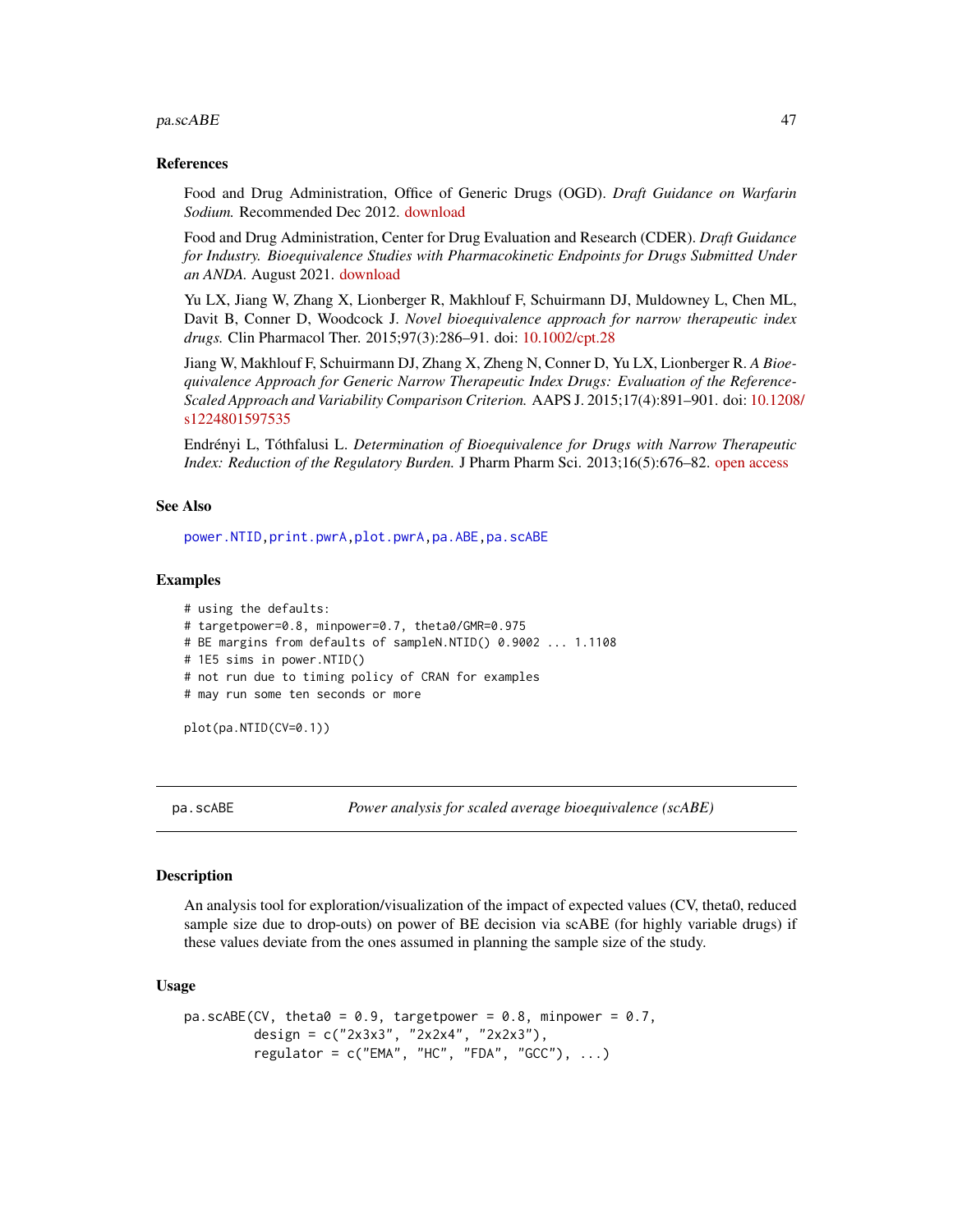## Arguments

| CV          | Coefficient of variation of the intra-subject variability as ratio (not percent).<br>Here only the case $CVwT=CVwR$ is implemented, <i>i.e.</i> , $CV$ has to be a scalar.                                                   |
|-------------|------------------------------------------------------------------------------------------------------------------------------------------------------------------------------------------------------------------------------|
| theta0      | 'True' or assumed T/R ratio. Often named GMR.<br>Must be given as ratio. Defaults to 0.9 here since HVD have a greater scatter in<br>point estimates of T/R.                                                                 |
| targetpower | Power to achieve at least in sample size estimation. Must be $>0$ and $<1$ .<br>Typical values are 0.8 or 0.9. Defaults to 0.8.<br>Note that target power $< 0.5$ doesn't make much sense.                                   |
| minpower    | Minimum acceptable power to have if deviating from assumptions for sample<br>size plan.<br>Has to lower than targetpower. Defaults to 0.7.<br>minpower $< 0.5$ doesn't make much sense.                                      |
| design      | Character string describing the study design.<br>Defaults to 2x3x3, the partial replicate design (TRRIRTRIRRT).                                                                                                              |
| regulator   | Character string describing the scaled ABE method recommended by the regu-<br>latory bodies "EMA", "HC", "FDA" or "GCC".<br>Defaults to "EMA", method of scaled (expanded) bioequivalence limits.                            |
|             | More arguments to pass to power.scABEL() or power.RSABE().<br>F.i., alpha, theta1, theta2 or nsims if other values than the defaults for these<br>arguments are needed.<br>See man pages of power.scABEL() or power.RSABE(). |

# Details

Power calculations are done via power.scABEL() or power.RSABE() and calculations of CV and theta0 which result in minpower derived via R base [uniroot](#page-0-0).

While one of the parameters (CV, GMR, N) is varied, the respective two others are kept constant. The tool shows the relative impact of single parameters on power.

The tool takes a minimum of 12 subjects as required in most BE guidances into account. However, the sample size will be increased from the estimated one if one of the following conditions is applicable:

- The FDA requires at least 24 subjects *enrolled* in studies intended for reference-scaling.
- The EMA requires at least 12 *eligible* subjects in the sequence RTR of the TRT|RTR-design (hence the minimum sample size is 24).

You should be aware that this is not a substitute for the "Sensitivity Analysis" recommended in ICH-E9. In a real study a combination of all effects occurs simultaneously. It is up to *you* to decide on reasonable combinations and analyze their respective power.

#### Value

Returns a list with class 'pwrA' with the components

plan A data.frame with the result of the sample size estimation. See output of sampleN.scABEL() or sampleN.RSABE().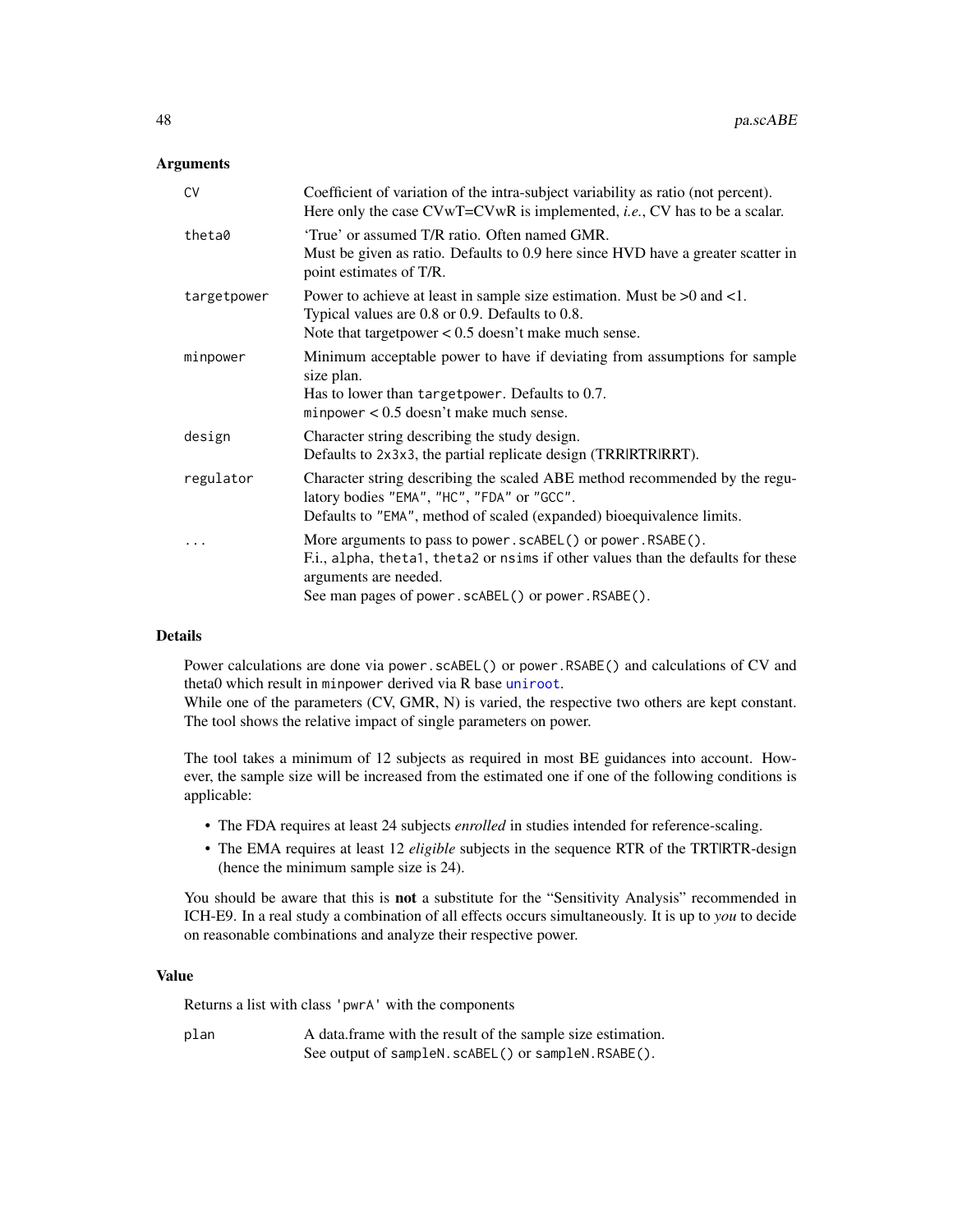| A data frame with value pairs CV, pwr for impact of deviations from CV.                     |
|---------------------------------------------------------------------------------------------|
| A data frame with value pairs theta0, pwr for impact of deviations from theta0<br>$(GMR)$ . |
| A data frame with value pairs N, pwr for impact of deviations from planned N<br>(dropouts). |
| Method of BE decision. Here $fix = "scABE".$                                                |
| "EMA", "HC", or "FDA".                                                                      |
| Minimum acceptable power from the call of the function.                                     |
|                                                                                             |

The class 'pwrA' has the S3 methods print() and plot(). See [pa.ABE](#page-41-0) for usage.

## Note

The code for impact of deviations from planned sample size tries to keep the degree of imbalance as low as possible between (sequence) groups. This results in a lesser decrease of power than more extreme dropout-patterns.

#### Author(s)

Idea and original code by H. Schütz with modifications by D. Labes to use PowerTOST infrastructure.

## References

Schütz H. *Deviating from assumptions.* August 08, 2014. [BEBA Forum](https://forum.bebac.at/mix_entry.php?id=13353)

## See Also

[power.scABEL](#page-69-0)[,power.RSABE,](#page-62-0)[known.designs,](#page-36-0)[print.pwrA,plot.pwrA](#page-41-1)[,pa.ABE](#page-41-0)[,pa.NTIDFDA](#page-44-0)

## Examples

```
# Implicitely using the defaults:
# design = "2x3x3", targetpower = 0.8, minpower = 0.7,
# theta0 = 0.9, GMR = 0.90, regulator = "EMA"
# widened BE margins from defaults of sampleN.scABEL() 0.7462 ... 1.3402
# 1E5 sims in power.scABEL()
# not run due to timing policy of CRAN, may run some ten seconds
# Implicit print & plot
pa.scABE(CV = 0.4)
```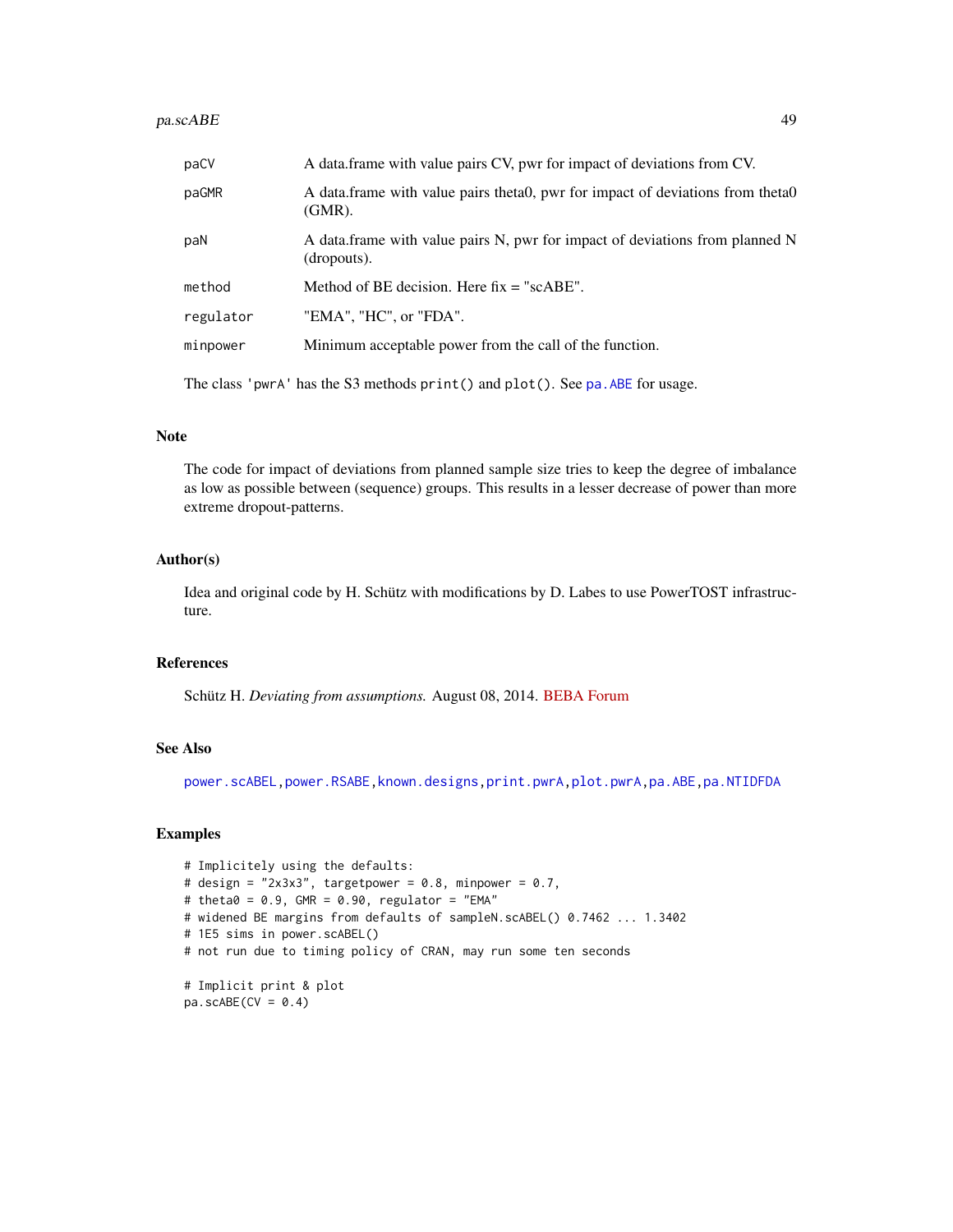# Description

Calculates the exact power of two simultaneous TOST procedures (where the two parameters of the two TOSTs are correlated with some correlation) for various study designs used in BE studies

## Usage

```
power.2TOST(alpha = c(0.05, 0.05), logscale = TRUE, theta0, theta1, theta2,
            CV, n, rho, design = "2x2", robust = FALSE, nsims, setseed = TRUE,
            details = FALSE)
```

| alpha     | Vector; contains one-sided significance level for each of the two TOSTs.<br>For one TOST, by convention mostly set to 0.05.                                                                                                                                                                                       |
|-----------|-------------------------------------------------------------------------------------------------------------------------------------------------------------------------------------------------------------------------------------------------------------------------------------------------------------------|
| logscale  | Should the data used on log-transformed (TRUE, default) or on original scale<br>(FALSE)?                                                                                                                                                                                                                          |
| theta1    | Vector; contains lower bioequivalence limit for each of the two TOSTs.<br>In case of logscale=TRUE it is given as ratio, otherwise as diff. to 1.<br>Defaults to $c(0.8, 0.8)$ if logscale=TRUE or to $c(-0.2, -0.2)$ if logscale=FALSE.                                                                          |
| theta2    | Vector; contains upper bioequivalence limit for each of the two TOSTS.<br>If not given theta2 will be calculated as 1/theta1 if logscale=TRUE<br>or as -theta1 if logscale=FALSE.                                                                                                                                 |
| theta0    | Vector; contains 'true' assumed bioequivalence ratio for each of the two TOSTs.<br>In case of logscale=TRUE each element must be given as ratio,<br>otherwise as difference to 1. See examples.<br>Defaults to $c(0.95, 0.95)$ if logscale=TRUE or to $c(0.05, 0.05)$ if logscale=FALSE.                          |
| <b>CV</b> | Vector of coefficient of variations (given as as ratio, $e.g., 0.2$ for $20\%$ ).<br>In case of cross-over studies this is the within-subject CV,<br>in case of a parallel-group design the CV of the total variability.<br>In case of logscale=FALSE CV is assumed to be the respective standard devia-<br>tion. |
| n         | Number of subjects under study.<br>Is total number if given as scalar, else number of subjects in the (sequence)<br>groups. In the latter case the length of n vector has to be equal to the number of<br>(sequence) groups.                                                                                      |
| rho       | Correlation between the two PK metrics $(e.g., AUC$ and Cmax) under consid-<br>eration. This is defined as correlation between the estimator of the treatment<br>difference of PK metric one and the estimator of the treatment difference of PK<br>metric two. Has to be within $\{-1, +1\}$ .                   |
| design    | Character string describing the study design.<br>See known.designs() for designs covered in this package.                                                                                                                                                                                                         |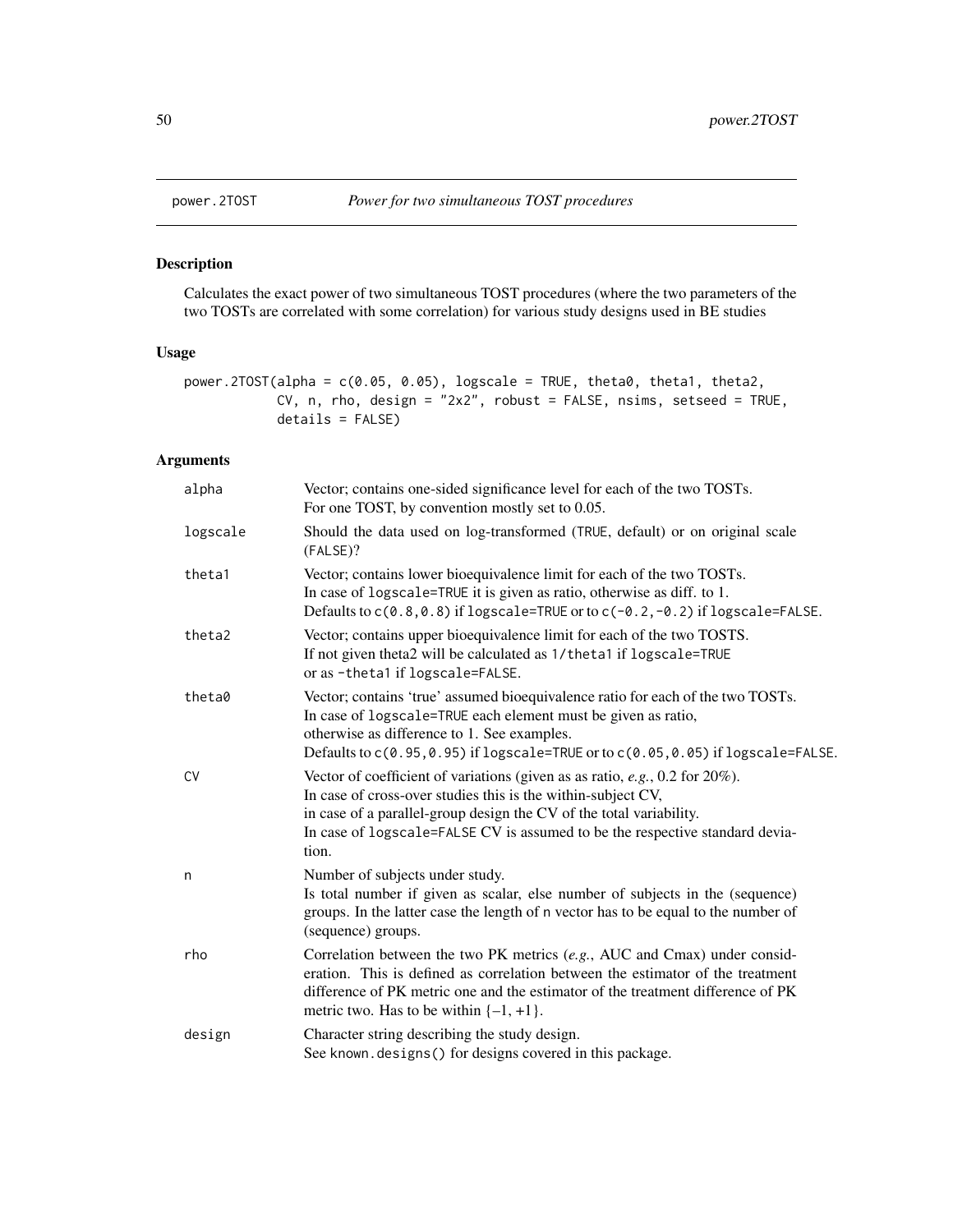## power.2TOST 51

| robust  | Defaults to FALSE. With that value the usual degrees of freedom will be used.<br>Setting to TRUE will use the degrees of freedom according to the 'robust' evalu-<br>ation (aka Senn's basic estimator). These degrees of freedom are calculated as |
|---------|-----------------------------------------------------------------------------------------------------------------------------------------------------------------------------------------------------------------------------------------------------|
|         | n-seg.<br>See known. designs () \$df2 for designs covered in this package.<br>Has only effect for higher-order crossover designs.                                                                                                                   |
| nsims   | Number of studies to simulate. Defaults to 1E5.                                                                                                                                                                                                     |
| setseed | Logical; if TRUE, the default, a seed of 1234567 is set.                                                                                                                                                                                            |
| details | Logical; if TRUE, run time will be printed. Defaults to FALSE.                                                                                                                                                                                      |

## Details

Calculations are based on simulations and follow the distributional properties as described in Phillips. This is in contrast to the calculations via the 4-dimensional non-central *t*-distribution as described in Hua *et al.* which was implemented in versions up to 1.4-6.

The formulas cover balanced and unbalanced studies w.r.t (sequence) groups.

In case of parallel group design and higher order crossover designs (replicate crossover or crossover with more than two treatments) the calculations are based on the assumption of equal variances for Test and Reference products under consideration.

The formulas for the paired means 'design' do not take an additional correlation parameter into account. They are solely based on the paired *t*-test (TOST of differences = zero).

## Value

Value of power.

#### Note

If n is given as scalar (total sample size) and this number is not divisible by the number of (sequence) groups of the design an unbalanced design with small imbalance is assumed. A corresponding message is thrown showing the assumed numbers of subjects in (sequence) groups.

The function does not vectorize properly if design is a vector. Moreover, theta0 and CV must be of length two, thus further vectorizing is not possible.

Other vector input is not tested yet.

# Author(s)

B. Lang, D. Labes

#### References

Phillips KF. *Power for Testing Multiple Instances of the Two One-Sided Tests Procedure.* Int J Biostat. 2009;5(1):Article 15.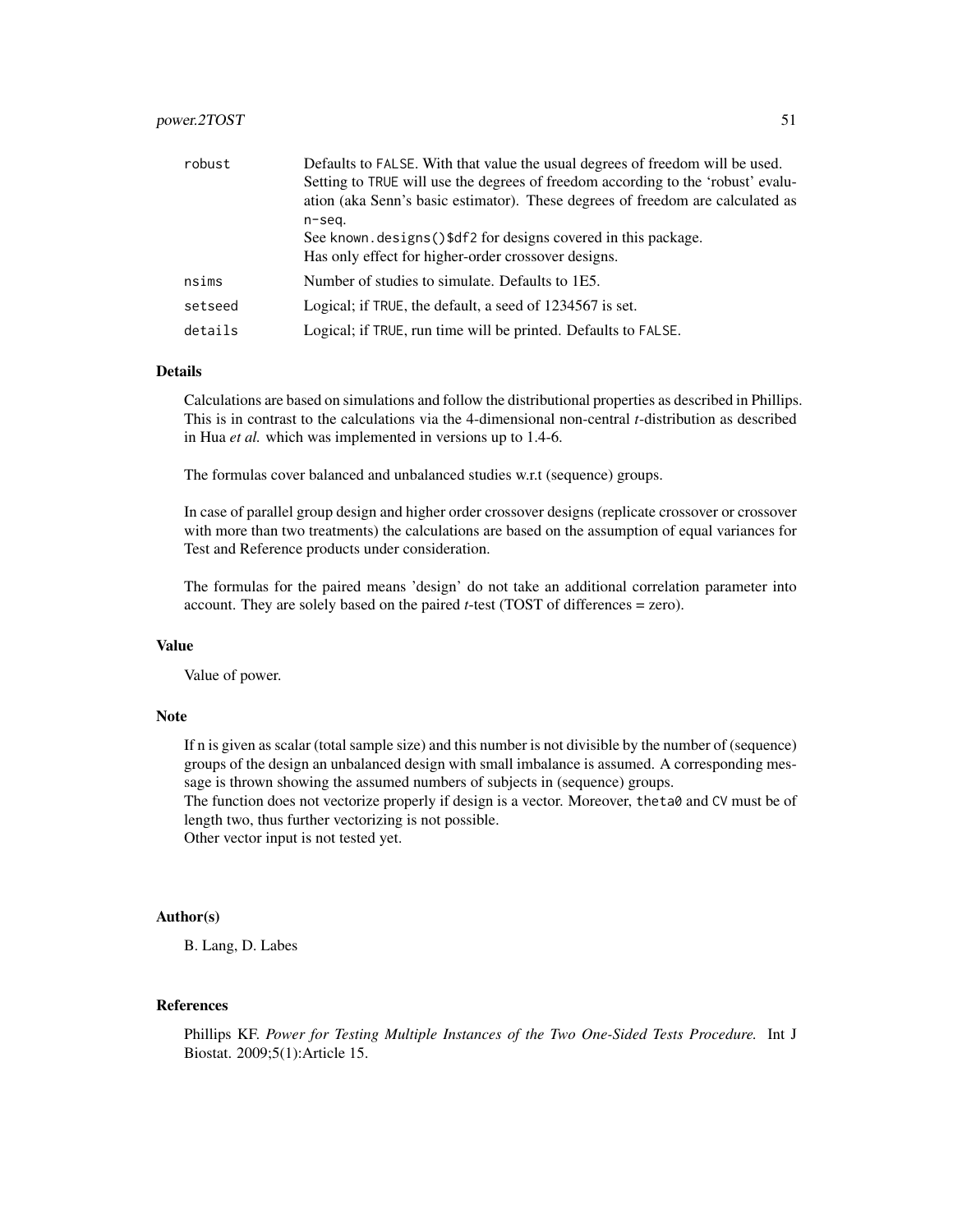Hua SY, Xu S, D'Agostino RB Sr. *Multiplicity adjustments in testing for bioequivalence.* Stat Med. 2015;34(2):215–31. doi: [10.1002/sim.6247](https://doi.org/10.1002/sim.6247)

Lang B, Fleischer F. *Letter to the Editor: Comments on 'Multiplicity adjustments in testing for bioequivalence.'* Stat Med. 2016;35(14):2479–80. doi: [10.1002/sim.6488](https://doi.org/10.1002/sim.6488)

## See Also

[sampleN.2TOST](#page-88-0), known.designs

## Examples

```
# Power for the 2x2x2 cross-over design with 24 subjects, intra-subject
# standard deviation of 0.3 (CV = 30.7%) and assumed ratios of 1.05 for both
# parameters, and correlation 0.75 between parameters (using all the other
# default values)
power.2TOST(theta0 = rep(1.05, 2), CV = rep(se2CV(0.3), 2),n = 24, rho = 0.75)
# should give: 0.38906
# Setting as before but use rho 1 and high number of simulations
# to reproduce result of power.TOST()
p1 \leq power.2TOST(theta0 = rep(1.05, 2), CV = rep(se2CV(0.3), 2),n = 24, rho = 1, nsims=1E7)
p2 \leq-power.TOST(theta0 = 1.05, CV = se2CV(0.3), n = 24)all.equal(p1, p2, tolerance = 1e-04)
```
power.dp *Power of dose-proportionality studies evaluated via Power model*

## **Description**

Calculates the power of dose-proportionality studies using the power model for crossover (Latin square) or parallel group designs via a confidence interval equivalence criterion.

#### Usage

```
power.dp(alpha = 0.05, CV, doses, n, beta0, theta1 = 0.8, theta2 = 1/theta1,
         design = c("crossover", "parallel", "IBD"), dm = NULL, CVb)
```

| alpha | Type 1 error. Commonly set to 0.05.                                                                                                      |
|-------|------------------------------------------------------------------------------------------------------------------------------------------|
| CV    | Coefficient of variation for intra-subject variability if design="crossover" or<br>CV of total variability in case of design="parallel". |
| doses | Vector of dose levels. At least two doses have to be given.                                                                              |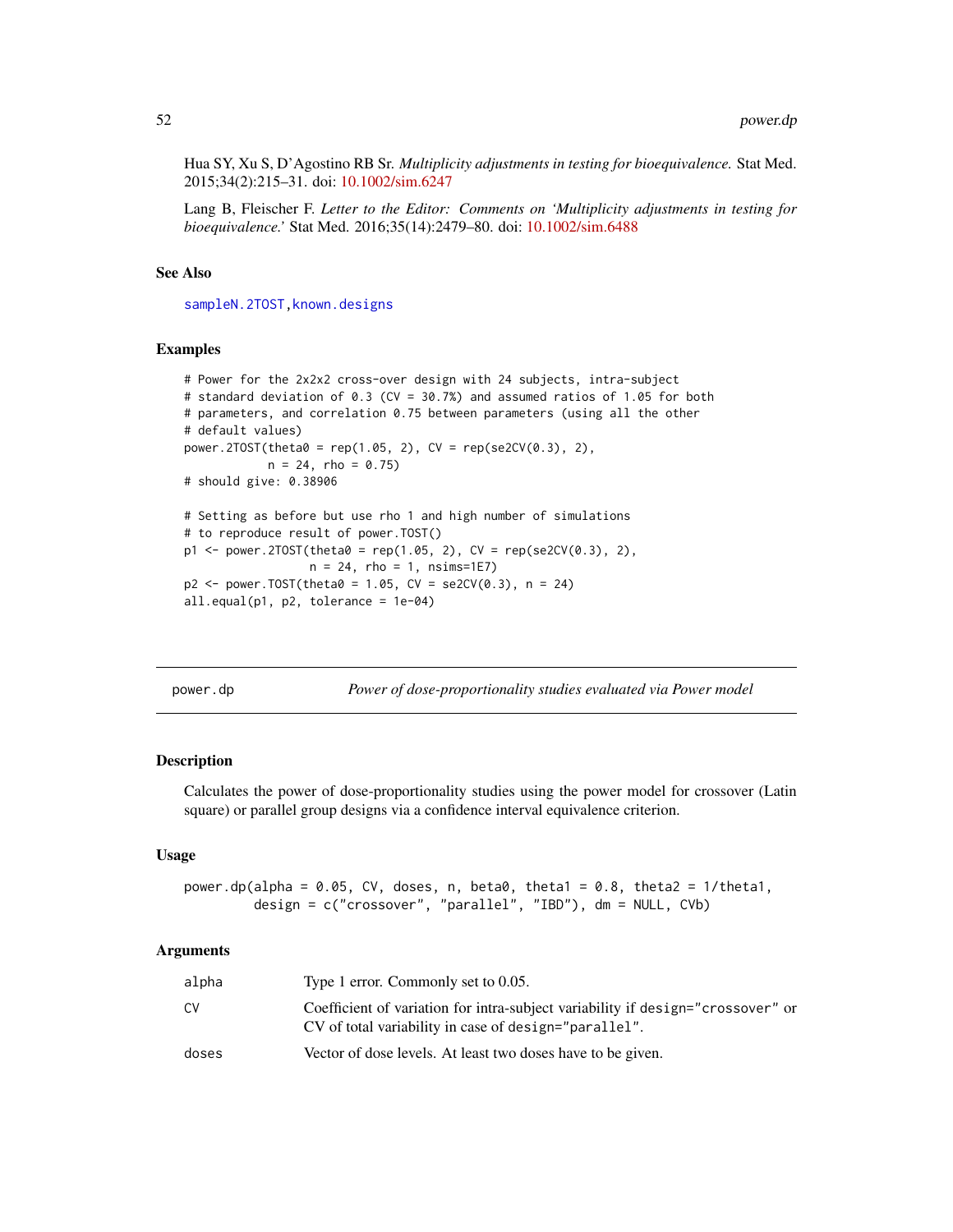#### power.dp 53

| n               | Number of subjects. Is total number if given as scalar, else number of subjects<br>in the (sequence) groups. In the latter case the length of n vector has to be the<br>same as length of vector doses.<br>n has to be $>2$ .                                                                                                                                                       |
|-----------------|-------------------------------------------------------------------------------------------------------------------------------------------------------------------------------------------------------------------------------------------------------------------------------------------------------------------------------------------------------------------------------------|
| beta0           | 'True' slope of power model. If missing defaults to $1 + \log(0.95) / \log(\text{rd})$<br>where rd is the ratio of highest to lowest dose.                                                                                                                                                                                                                                          |
| theta1          | Lower acceptance limit for the ratio of dose normalized means (Rdmn).<br>Transformes into slope acceptance range as described under item beta0.                                                                                                                                                                                                                                     |
| theta2          | Upper acceptance limit for the ratio of dose normalized means (Rdmn).                                                                                                                                                                                                                                                                                                               |
| design          | Crossover design (default), parallel group design or incomplete block design<br>(IBD).<br>Crossover design means Latin square design with number of doses as dimension.                                                                                                                                                                                                             |
| dm              | 'Design matrix' of the incomplete block design (IBD) if design="IBD".<br>This matrix contains the sequences in rows and periods in columns. The entry<br>$(i, j)$ of the design matrix corresponds to the dose (index) a subject with <i>i</i> -th<br>sequence gets in the <i>j</i> -th period. Can be obtained f.i. via functions of package<br>crossdes or via function bib.CL(). |
| CV <sub>b</sub> | Coefficient of variation of the between-subject variability.<br>Only necessary if design="IBD". Will be set to 2*CV if missing. This is only a<br>crude rule of thumb. Better obtain an estimate of CVb from a previous crossover<br>study.                                                                                                                                         |
|                 | Set CVb=0 if an all-effects-fixed model shall be used. This model gives higher                                                                                                                                                                                                                                                                                                      |

Set CVb=0 if an all-effects-fixed model shall be used. This model gives higher power than the random subject effects model.

## Details

The power calculations are based on TOST for testing equivalence of the slope of the power model with alternativ hypothesis slope = 1.

Power is calculated via non-central t-approximation only.

The calculations are based on mixed effects model (random intercept aka random subject effect). For design="cossover" or design="parallel" the results coincide with all-effects-fixed model.

## Value

Value of power according to the input arguments.

# Warning

This function is 'experimental' only since it is not thorougly tested yet. Especially for design="IBD" reliable test cases are missing.

## Author(s)

D. Labes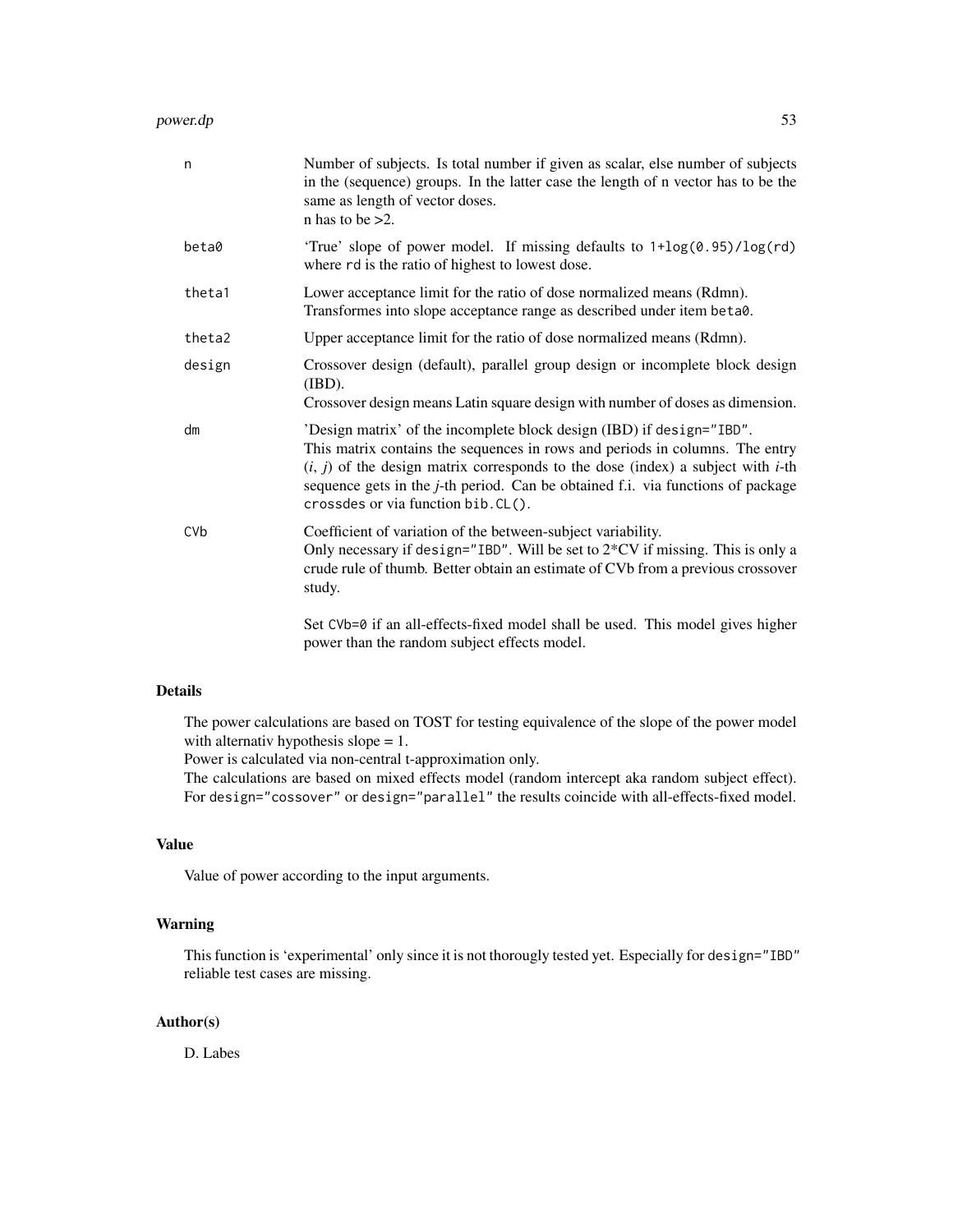## References

Patterson S, Jones B. *Bioequivalence and Statistics in Clinical Pharmacology.* Boca Raton: Chapman & Hall/CRC: 2006. p. 239.

(contains presumably a bug)

Sethuraman VS, Leonov S, Squassante L, Mitchell TR, Hale MD. *Sample size calculation for the Power Model for dose proportionality studies.* Pharm Stat. 2007;6(1):35–41. doi: [10.1002/pst.241](https://doi.org/10.1002/pst.241)

Hummel J, McKendrick S, Brindley C, French R. *Exploratory assessment of dose proportionality: review of current approaches and proposal for a practical criterion.* Pharm. Stat. 2009;8(1):38–49. doi: [10.1002/pst.326](https://doi.org/10.1002/pst.326)

#### See Also

[sampleN.dp](#page-91-0), [bib.CL](#page-2-0)

# **Examples**

```
# using all the defaults, i.e. latin square crossover design, alpha=0.05,
# beta0=1+log(0.95)/log(rd), theta1=0.8, theta2=1.25
power.dp(CV = 0.2, doses = c(1, 2, 8), n = 15)
#
# period balanced IBD with 3 doses, 2 periods and 3 sequences,
ibd \le matrix(c(1, 2, 3, 2, 3, 1), nrow = 3, ncol = 2)
power.dp(CV = 0.2, doses = c(1,2,8), n = 12, design = "IBD", dm = ibd)
# considerably lower than 3x3 Latin square
```
<span id="page-53-0"></span>

| power.HVNTID | (Empirical) Power for BE decision via FDA method for highly variable |
|--------------|----------------------------------------------------------------------|
|              | NTID <sub>S</sub>                                                    |

# Description

This function performs the power calculation of the BE decision via the FDA's method for highly variable narrow therapeutic index drugs (NTIDs) as described in respective guidances based on simulations. The study design could be the full replicate design  $2x2x4$  with 4-periods (TRTR|RTRT) or the 2x2x3 replicate design with 3-periods and sequences TRT|RTR.

#### Usage

```
power.HVNTID(alpha = 0.05, theta1, theta2, theta0, CV, n, design = c("2x2x4", "2x2x3"),
             nsims = 1e+05, details = FALSE, setseed = TRUE)
```

| alpha  | Type I error probability, significance level. Commonly set to 0.05. |
|--------|---------------------------------------------------------------------|
| theta1 | Conventional lower ABE limit to be applied in the FDA procedure.    |
|        | Defaults to 0.8 if not given explicitly.                            |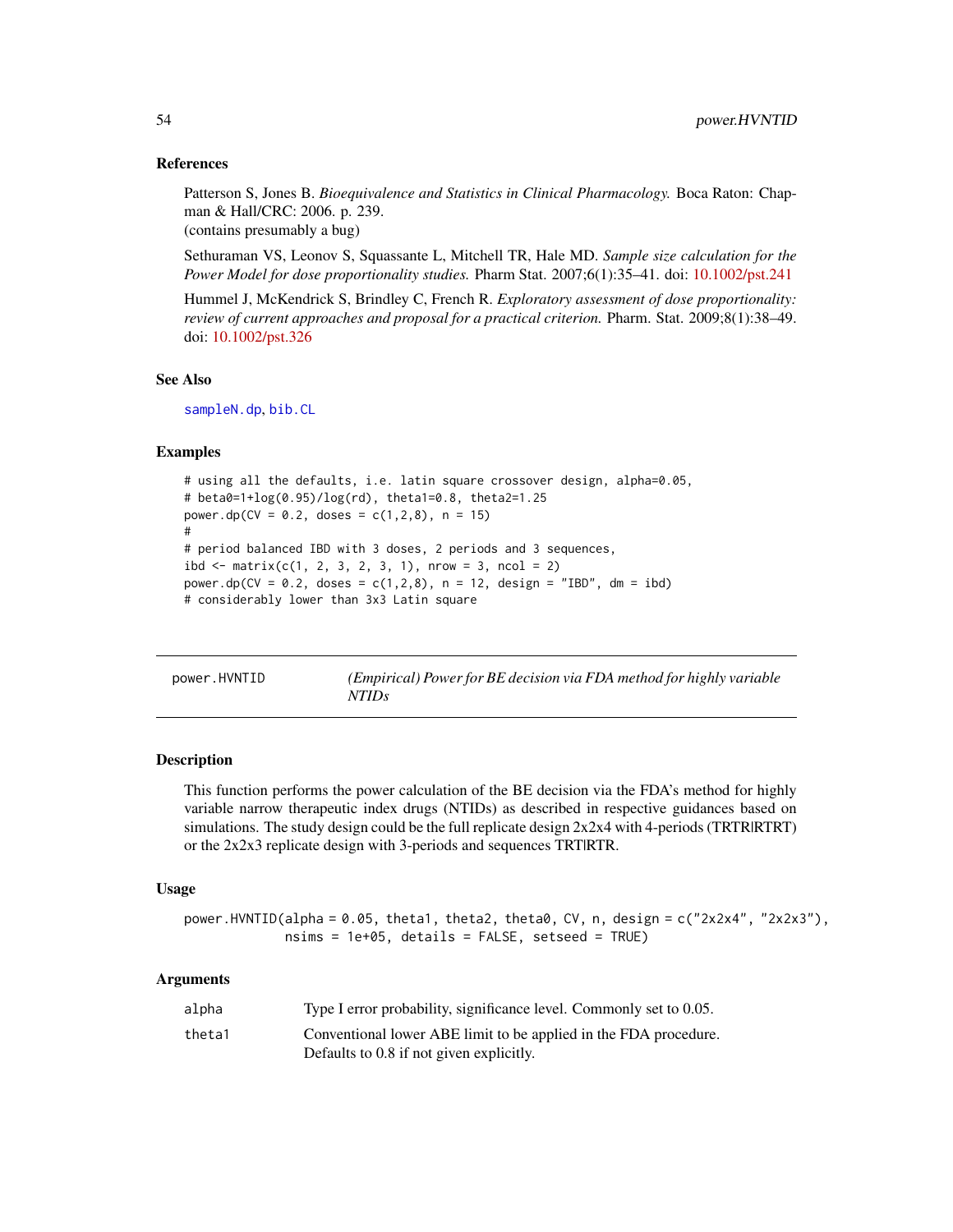| theta2    | Conventional upper ABE limit to be applied in the FDA procedure.<br>Defaults to 1.25 if not given explicitly.                                                                                                                                                                                                                                                                                                                                                                                                                                                                                      |
|-----------|----------------------------------------------------------------------------------------------------------------------------------------------------------------------------------------------------------------------------------------------------------------------------------------------------------------------------------------------------------------------------------------------------------------------------------------------------------------------------------------------------------------------------------------------------------------------------------------------------|
| theta0    | 'True' or assumed T/R ratio.<br>Defaults to 0.95 if not given explicitly.                                                                                                                                                                                                                                                                                                                                                                                                                                                                                                                          |
| <b>CV</b> | Intra-subject coefficient(s) of variation as ratio (not percent).                                                                                                                                                                                                                                                                                                                                                                                                                                                                                                                                  |
|           | • If given as a scalar (length(CV)==1) the same CV of Test and Reference is<br>assumed (homoscedasticity, CVwT==CVwR).                                                                                                                                                                                                                                                                                                                                                                                                                                                                             |
|           | • If given as a vector (length (CV) == 2), <i>i.e.</i> , assuming heteroscedasticity, the<br>$CV$ of the Test must be given in $CV[1]$ and the one of the Reference in the<br>$CV[2]$ .                                                                                                                                                                                                                                                                                                                                                                                                            |
| n         | Number of subjects under study.<br>May be given as vector. In that case it is assumed that n contains the number of<br>subjects per sequence groups.<br>Attention! In case of the "2x2x3" (TRTIRTR) design the order of sample sizes<br>is important if given as vector. n[1] is for sequence group 'TRT' and n[2] is<br>for sequence group 'RTR'.<br>If n is given as single number (total sample size) and this number is not divisible<br>by the number of sequences of the design an unbalanced design is assumed.<br>A corresponding message is thrown showing the numbers of subjects in the |
| design    | sequence groups.<br>Design of the study to be planned.<br>"2x2x4" is the full replicate design with 2 sequences and 4 periods (TRTRIRTRT).<br>"2x2x3" is the 3-period ful replicate design with sequences TRTIRTR.<br>Defaults to design="2x2x4".                                                                                                                                                                                                                                                                                                                                                  |
| nsims     | Number of simulations to be performed to obtain the empirical power. Defaults<br>to $100,000 = 1e+5$ .                                                                                                                                                                                                                                                                                                                                                                                                                                                                                             |
| details   | If set to TRUE the computational time is shown as well as the components for the<br>BE decision.<br>p(BE-ABE) is the simulated probability for the conventional ABE test. p(BE-<br>sratio) is the probability that the upper 90% confidence limit of the ratio of<br>$sWT/sWR$ is $< 2.5$ .                                                                                                                                                                                                                                                                                                        |
| setseed   | Simulations are dependent on the starting point of the (pseudo) random number<br>generator. To avoid differences in power for different runs a set. seed(123456)<br>is issued if setseed=TRUE, the default.                                                                                                                                                                                                                                                                                                                                                                                        |

For deciding BE the study must pass the conventional ABE test (90% CI within the acceptance range) and additional the test that the ratio of sWT/sWR is < 2.5.

The simulations are done via the distributional properties of the statistical quantities necessary for deciding BE based on this method.

Details can be found in a document Implementation\_scaledABE\_sims located in the /doc subdirectory of the package.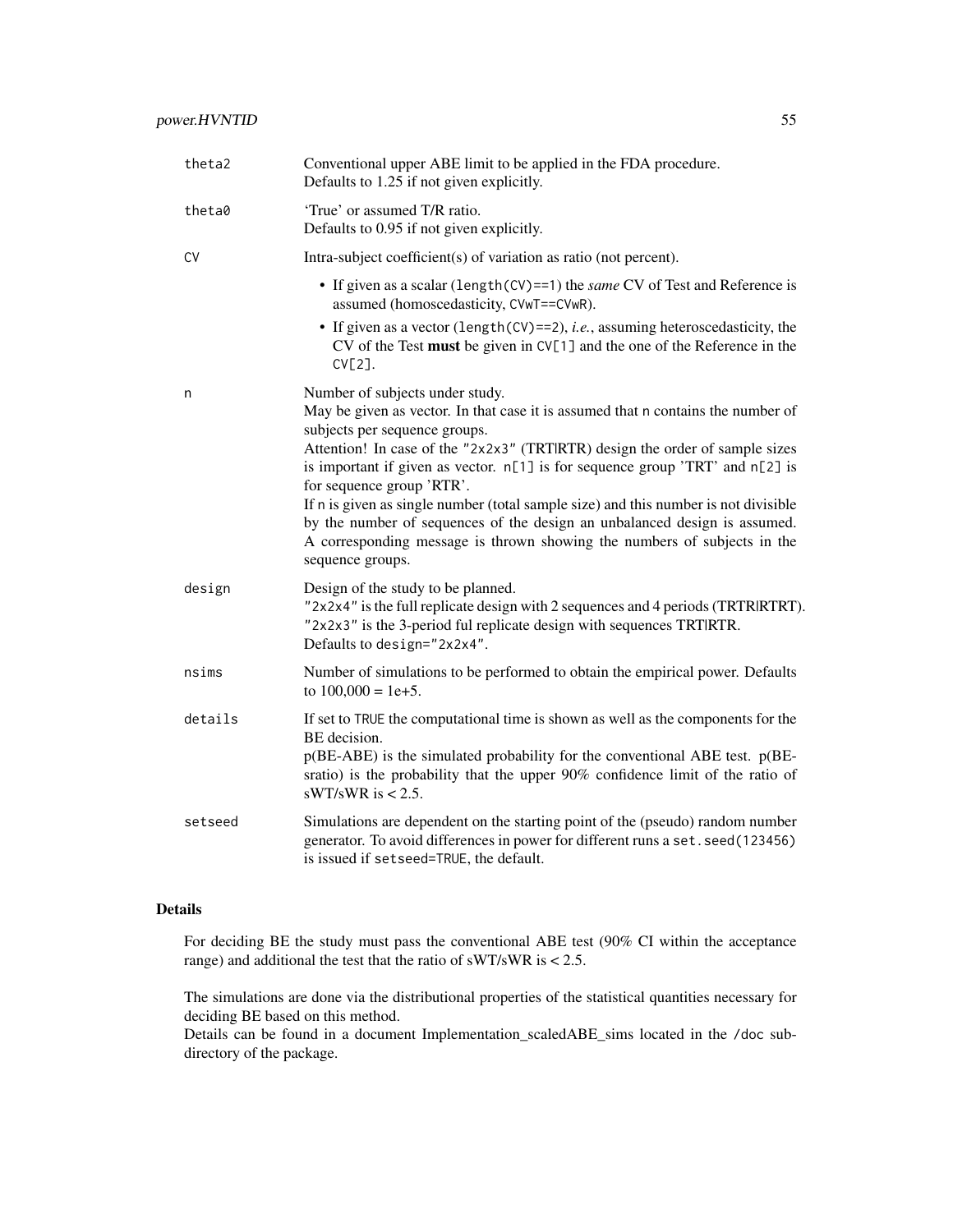#### Value

Returns the value of the (empirical) power if argument details=FALSE. Returns a named vector if argument details=TRUE.

p(BE) is the power, p(BE-ABE) is the power of the ABE test alone and p(BE-sratio) is the power of the criterion 'ratio of sWT/sWR is  $\leq$  2.5' alone.

#### **Note**

The FD's guidances recommend only the full replicate design "2x2x4" (TRTR|RTRT). The results for the design "2x2x3" (TRT|RTR) are to be considered as experimental since at present not thorougly tested.

The method is also required by China's Center of Drug Evaluation.

## Author(s)

D. Labes

# References

Food and Drug Administration, Office of Generic Drugs (OGD). *Draft Guidance on Dabigatran Etexilate Mesylate.* Recommended Jun 2012; Revised Sep 2015, Jul 2017. [download](https://www.accessdata.fda.gov/drugsatfda_docs/psg/Dabigatran%20etexilate%20mesylate_oral%20capsule_NDA%20022512_RV05-17.pdf)

Food and Drug Administration, Office of Generic Drugs (OGD). *Draft Guidance on Rivaroxaban.* Recommended Sep 2015. [download](https://www.accessdata.fda.gov/drugsatfda_docs/psg/Rivaroxaban_oral%20tablet_22406_RC09-15.pdf)

Food and Drug Administration, Office of Generic Drugs (OGD). *Draft Guidance on Edoxaban Tosylate.* Recommended May 2017; Revised Mar 2020. [download](https://www.accessdata.fda.gov/drugsatfda_docs/psg/PSG_206316.pdf)

#### See Also

[sampleN.HVNTID](#page-93-0) and [power.NTIDFDA](#page-58-1), [sampleN.NTIDFDA](#page-98-0) for NTIDs with low variability

#### Examples

```
# using the defaults:
# GMR=0.95, theta1=0.8, theta2=1.25, full replicate design 2x2x4, 100,000 simulations
# and a CV of 0.3 (=30%) for both Reference and Test, with 24 subjects, balanced
power.HVNTID(CV = 0.3, n = 24)
# should give a power of 0.86354
```
power.noninf *Power of the one-sided non-inferiority t-test*

#### **Description**

Function calculates of the power of the one-sided non-inferiority *t*-test for normal or log-normal distributed data.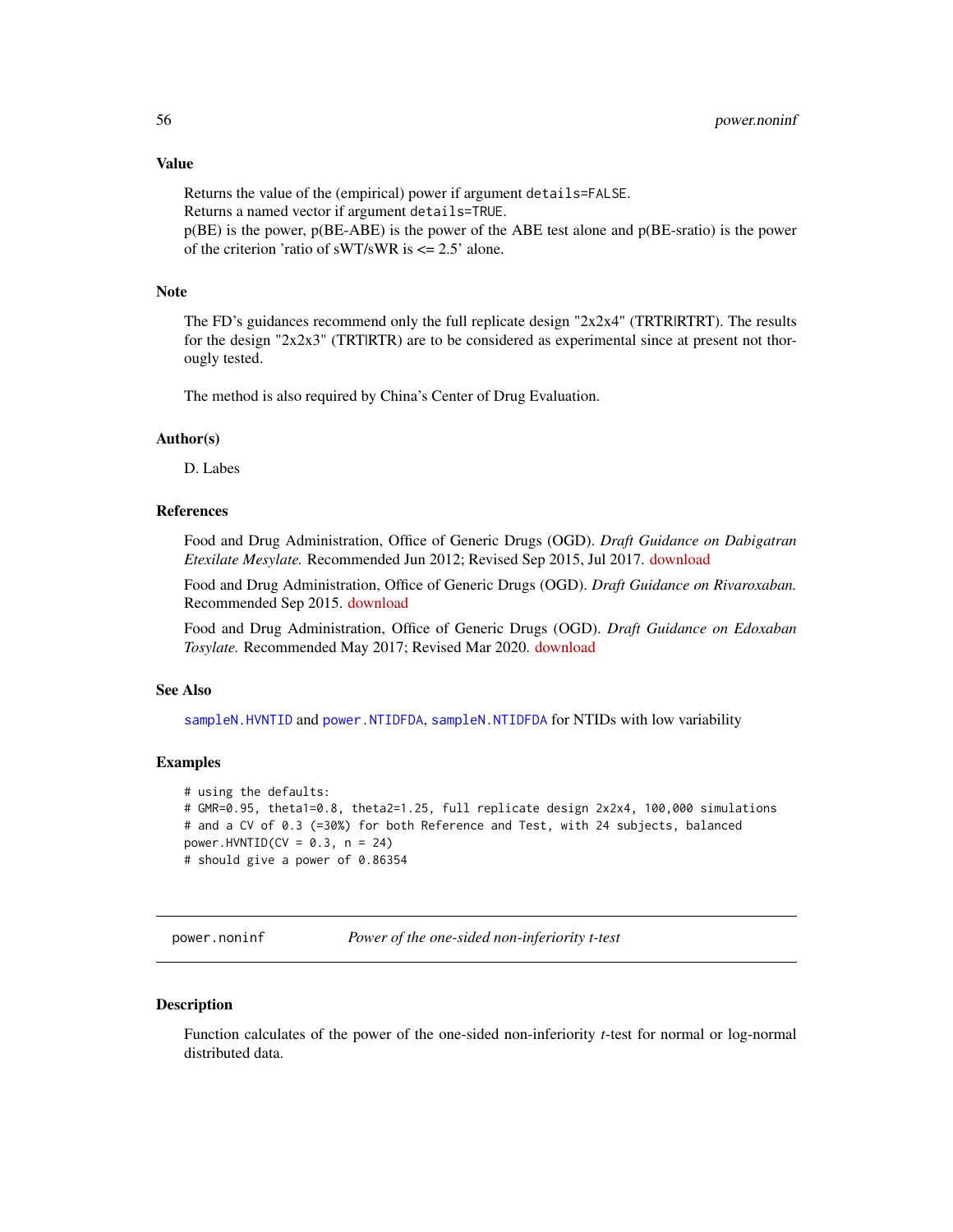# power.noninf 57

# Usage

```
power.noninf(alpha = 0.025, logscale = TRUE, margin, theta0, CV, n,
            design = "2x2", robust = FALSE)
```

| alpha    | Significance level (one-sided). Defaults here to 0.025.                                                                                                                                                                                                                                                                                                                                                                                                                                                                                                                  |
|----------|--------------------------------------------------------------------------------------------------------------------------------------------------------------------------------------------------------------------------------------------------------------------------------------------------------------------------------------------------------------------------------------------------------------------------------------------------------------------------------------------------------------------------------------------------------------------------|
| logscale | Should the data used on log-transformed or on original scale? TRUE (default) or<br>FALSE.                                                                                                                                                                                                                                                                                                                                                                                                                                                                                |
| theta0   | 'True' or assumed T/R ratio or difference.<br>In case of logscale=TRUE it must be given as ratio T/R.<br>If logscale=FALSE, the difference in means. In this case, the difference may be<br>expressed in two ways: relative to the same (underlying) reference mean, i.e. as<br>$(T-R)/R = T/R - 1$ ; or as difference in means T-R. Note that in the former case<br>the units of margin and CV need also be given relative to the reference mean<br>(specified as ratio).<br>Defaults to 0.95 if logscale=TRUE or to -0.05 if logscale=FALSE                            |
| margin   | Non-inferiority margin.<br>In case of logscale=TRUE it is given as ratio.<br>If logscale=FALSE, the limit may be expressed in two ways: difference of<br>means relative to the same (underlying) reference mean or in units of the dif-<br>ference of means. Note that in the former case the units of CV and theta0 need<br>also be given relative to the reference mean (specified as ratio).<br>Defaults to 0.8 if logscale=TRUE or to -0.2 if logscale=FALSE.                                                                                                        |
| CV       | In case of logscale=TRUE the (geometric) coefficient of variation given as ratio.<br>If logscale=FALSE the argument refers to (residual) standard deviation of the<br>response. In this case, standard deviation may be expressed two ways: relative<br>to a reference mean (specified as ratio sigma/muR), i.e. again as a coefficient of<br>variation; or untransformed, i.e. as standard deviation of the response. Note that<br>in the former case the units of theta0, theta1 and theta2 need also be given<br>relative to the reference mean (specified as ratio). |
|          | In case of cross-over studies this is the within-subject CV, in case of a parallel-<br>group design the CV of the total variability.                                                                                                                                                                                                                                                                                                                                                                                                                                     |
| n        | Number of subjects under study.<br>Is total number if given as scalar, else number of subjects in the (sequence)<br>groups. In the latter case the length of the n vector has to be equal to the number<br>of (sequence) groups.                                                                                                                                                                                                                                                                                                                                         |
| design   | Character string describing the study design.<br>See known. designs for designs covered in this package.                                                                                                                                                                                                                                                                                                                                                                                                                                                                 |
| robust   | Defaults to FALSE. With that value the usual degrees of freedom will be used.<br>Set to TRUE will use the degrees of freedom according to the 'robust' evaluation<br>(aka Senn's basic estimator). These degrees of freedom are calculated as n-seq.<br>See known.designs()\$df2 for designs covered in this package.<br>Has only effect for higher-order crossover designs.                                                                                                                                                                                             |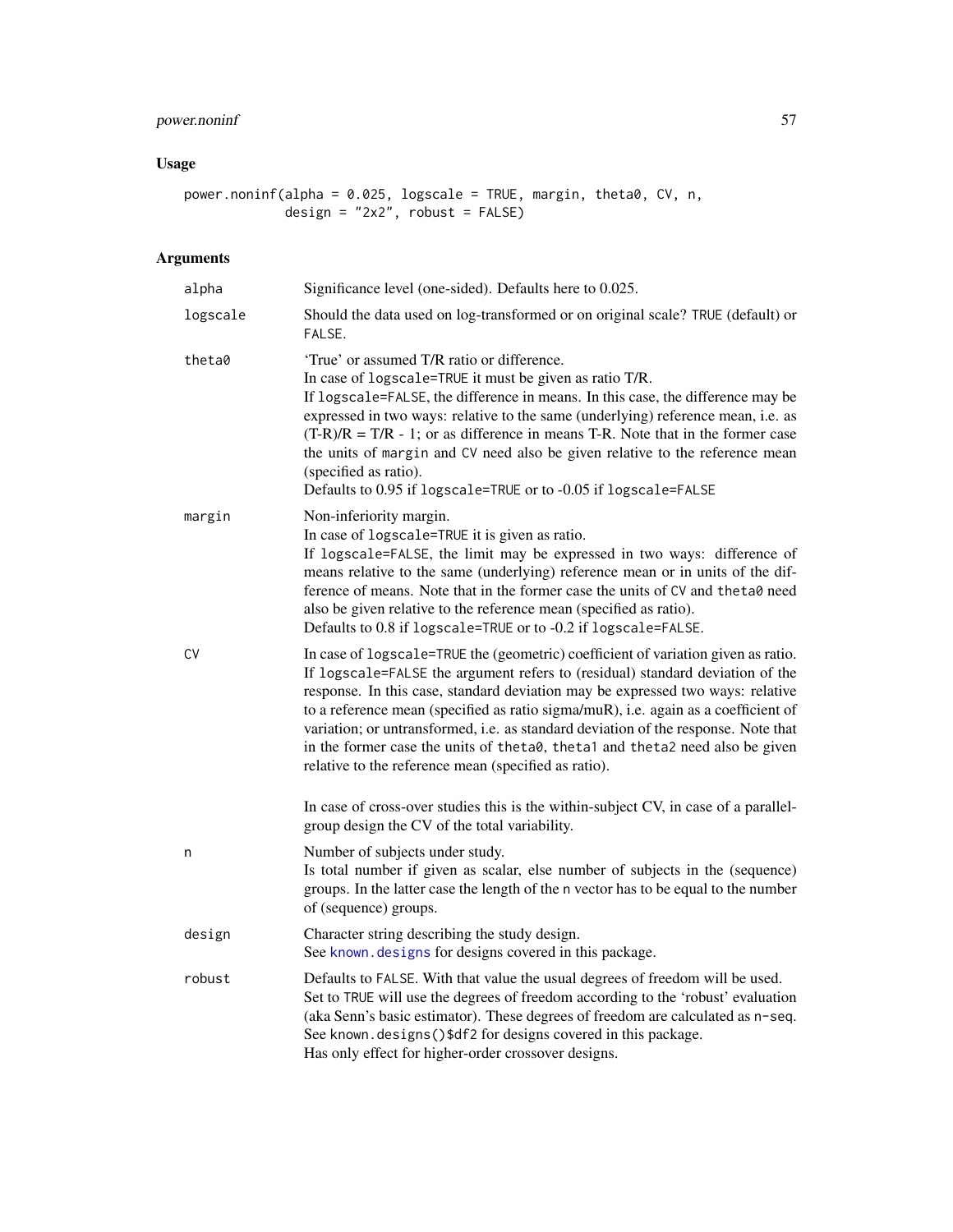The power is calculated exact via non-central *t*-distribution.

## Notes on the underlying hypotheses

If the supplied margin is  $\lt 0$  (logscale=FALSE) or  $\lt 1$  (logscale=TRUE), then it is assumed higher response values are better. The hypotheses are H0: theta $0 \le$  margin vs. H1: theta $0 \le$  margin where theta0 = mean(test)-mean(reference) if logscale=FALSE or H0:  $log(theta0) \leq log(margin)$  vs. H1:  $log(theta0) > log(margin)$ where theta0 = mean(test)/mean(reference) if logscale=TRUE.

```
If the supplied margin is > 0 (logscale=FALSE) or > 1 (logscale=TRUE), then it is assumed lower
response values are better. The hypotheses are
H0: theta0 \ge margin vs. H1: theta0 \le margin
where theta0 = mean(test)-mean(reference) if logscale=FALSE
or
H0: log(theta0) >= log(margin) vs. H1: log(theta0) < log(margin)where theta0 = mean(test)/mean(reference) if logscale=TRUE.
This latter case may also be considered as 'non-superiority'.
```
## Value

Value of power according to the input arguments.

#### Warning

The function does not vectorize if design is a vector. The function vectorize properly if CV or theta0 are vectors. Other vector input is not tested yet.

## Note

This function does not rely on TOST but may be useful in planning BE studies if the question is not equivalence but 'non-superiority'.

Hint: Evaluation of Fluctuation in the [EMEA's Note for Guidance](https://www.ema.europa.eu/en/documents/scientific-guideline/note-guidance-modified-release-oral-transdermal-dosage-forms-section-ii-pharmacokinetic-clinical_en.pdf) between a modified release formulation and an immediate release product.

# Author(s)

D. Labes

## References

Julious SA. *Sample sizes for clinical trials with Normal data.* Stat Med. 2004;23(12):1921–86. doi: [10.1002/sim.1783](https://doi.org/10.1002/sim.1783)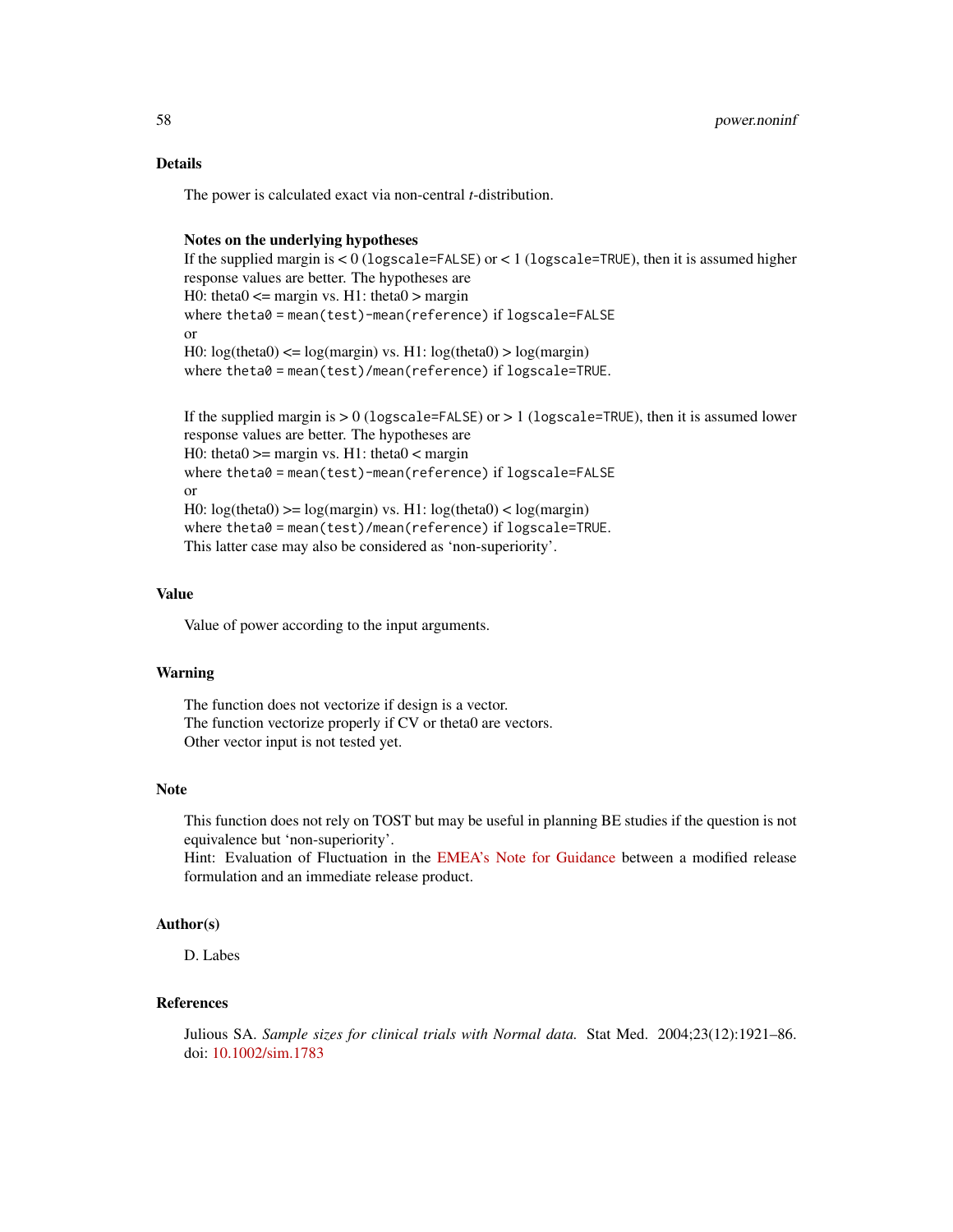# power.NTID 59

# See Also

[known.designs](#page-36-0)[,sampleN.noninf](#page-96-0)

#### Examples

```
# using all the defaults: margin=0.8, theta0=0.95, alpha=0.025
# log-transformed, design="2x2"
# should give: 0.4916748
power.noninf(CV=0.3, n=24)
```
<span id="page-58-0"></span>

power.NTID *(Empirical) Power for BE decision via FDA method for NTIDs*

# <span id="page-58-1"></span>Description

This function performs the power calculation of the BE decision via the FDA's method for narrow therapeutic index drugs (NTIDs) by simulations. The study design could be the full replicate design 2x2x4 with 4-periods (TRTR|RTRT) or the 2x2x3 replicate design with sequences TRT|RTR.

#### Usage

power.NTID(alpha = 0.05, theta1, theta2, theta0, CV, n, design=c("2x2x4", "2x2x3"), nsims = 1e+05, details = FALSE, setseed = TRUE)

| alpha     | Type I error probability, significance level. Conventionally mostly set to 0.05.                                                                                                                              |
|-----------|---------------------------------------------------------------------------------------------------------------------------------------------------------------------------------------------------------------|
| theta1    | Conventional lower ABE limit to be applied in the FDA procedure.<br>Defaults to 0.8 if not given explicitly.                                                                                                  |
| theta2    | Conventional upper ABE limit to be applied in the FDA procedure.<br>Defaults to 1.25 if not given explicitly.                                                                                                 |
| theta0    | 'True' or assumed T/R ratio.<br>Attention! Defaults here to 0.975 if not given explicitly. The value was chosen<br>closer to 1 because the potency (contents) settings for NTIDs are tightened by<br>the FDA. |
| <b>CV</b> | Intra-subject coefficient(s) of variation as ratio (not percent).                                                                                                                                             |
|           | • If given as a scalar (length $(CV) == 1$ ) the <i>same</i> CV of Test and Reference<br>is assumed (homoscedasticity, $CVwT = CVwR$ ).                                                                       |
|           | • If given as a vector (length(CV) == 2), <i>i.e.</i> , assuming heteroscedasticity,<br>the CV of the Test must be given in $CV[1]$ and the one of the Reference in<br>the $CV[2]$ .                          |
| n         | Number of subjects under study.                                                                                                                                                                               |
|           | May be given as vector. In that case it is assumed that n contains the number of<br>subjects per sequence groups.                                                                                             |
|           | Attention! In case of the "2x2x3" (TRTIRTR) design the order of sample sizes                                                                                                                                  |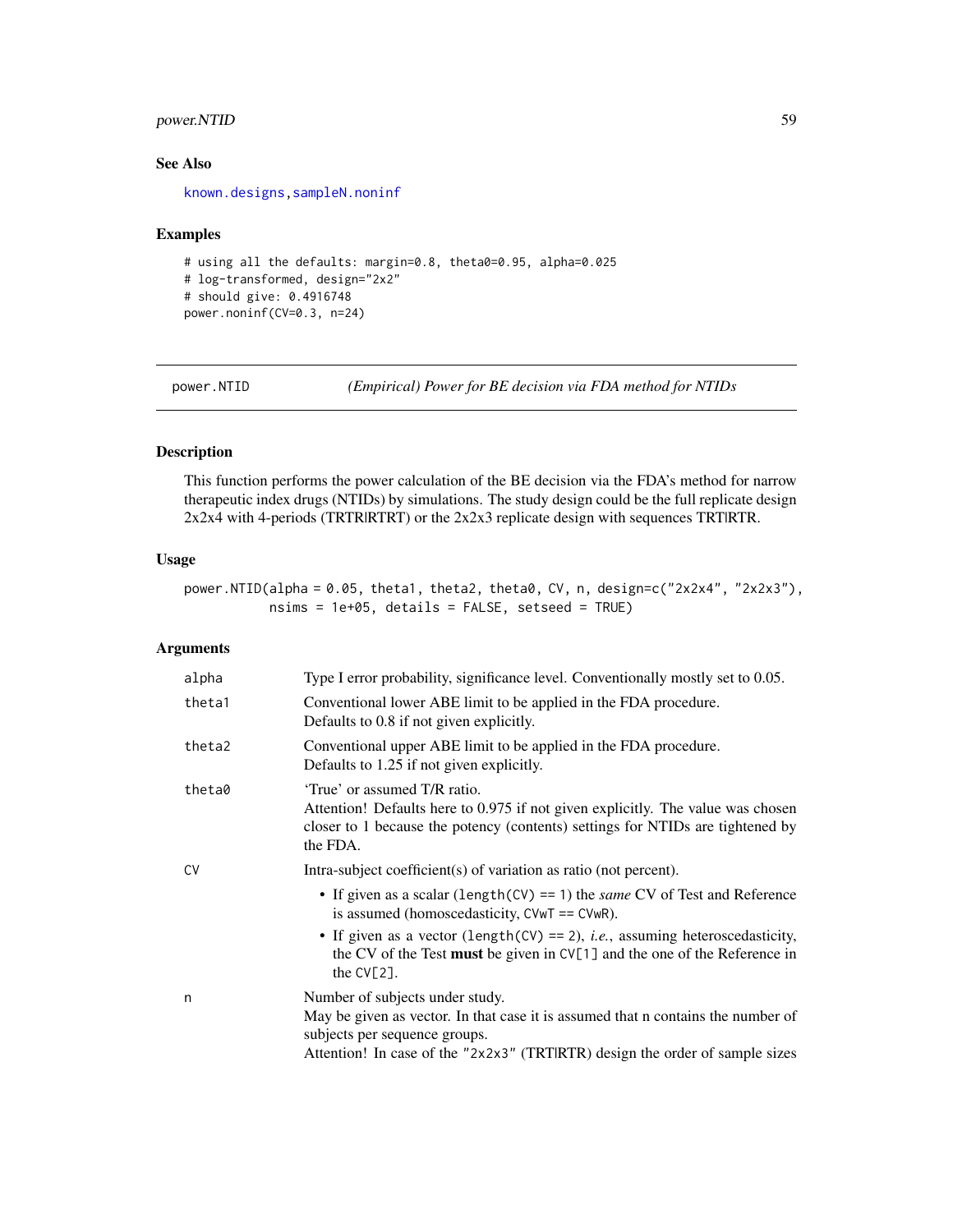|         | important if given as vector. $n[1]$ is for sequence group 'TRT' and $n[2]$ is for<br>sequence group 'RTR'.                                                                                                                                                                                                                                                                                      |
|---------|--------------------------------------------------------------------------------------------------------------------------------------------------------------------------------------------------------------------------------------------------------------------------------------------------------------------------------------------------------------------------------------------------|
|         | If n is given as single number (total sample size) and this number is not divisi-<br>ble by the number of sequences of the design an unbalanced design is assumed.<br>A corresponding message is thrown showing the numbers of subjects in the se-<br>quence groups.                                                                                                                             |
| design  | Design of the study to be planned.<br>"2x2x4" is the full replicate design with 2 sequences and 4 periods (TRTRIRTRT).<br>"2x2x3" is the full replicate design with 2 sequences and 3 periods (TRTIRTR).<br>Defaults to design="2x2x4".                                                                                                                                                          |
| nsims   | Number of simulations to be performed to obtain the empirical power. Defaults<br>to $100,000 = 1e+5$ .                                                                                                                                                                                                                                                                                           |
| details | If set to TRUE the computational time is shown as well as the components for the<br>BE decision.<br>$p(BE-ABE)$ is the simulated probability for the conventional ABE test.<br>$p(BE-sABEc)$ is the probability that the 95% CI of the scaled ABE criterion is<br>$\leq 0$ .<br>p(BE-sratio) is the probability that the upper confidence limit of $\sigma_{\rm wT}/\sigma_{\rm wR} \le$<br>2.5. |
| setseed | Simulations are dependent on the starting point of the (pseudo) random number<br>generator. To avoid differences in power for different runs a set. seed(123456)<br>is issued if setseed = TRUE, the default.                                                                                                                                                                                    |

The linearized scaled ABE criterion is calculated according to the SAS code given in the FDA's guidances. For deciding BE the study must pass that criterion, the conventional ABE test, and that the upper confidence limit of  $\sigma_{\rm wT}/\sigma_{\rm wR} \leq 2.5$ .

The simulations are done via the distributional properties of the statistical quantities necessary for deciding BE based on these method.

Details can be found in a document Implementation\_scaledABE\_sims located in the /doc subdirectory of the package.

# Value

Returns the value of the (empirical) power if argument details = FALSE.

Returns a named vector if argument details = TRUE, where  $p(BE)$  is the (overall) power,  $p(BE$ sABEc) is the power of the BE test via scaled ABE criterion alone, p(BE-ABE) is the power of the conventional ABE test alone, and p(BE-sratio) is the power of the criterion 'upper confidence limit of  $\sigma_{\rm wT}/\sigma_{\rm wR} \leq 2.5$ ' alone.

## Note

The FDA's method is described for the ABE limits 0.8 ... 1.25 only. Setting theta1, theta2 to other values may not be reasonable and is not tested.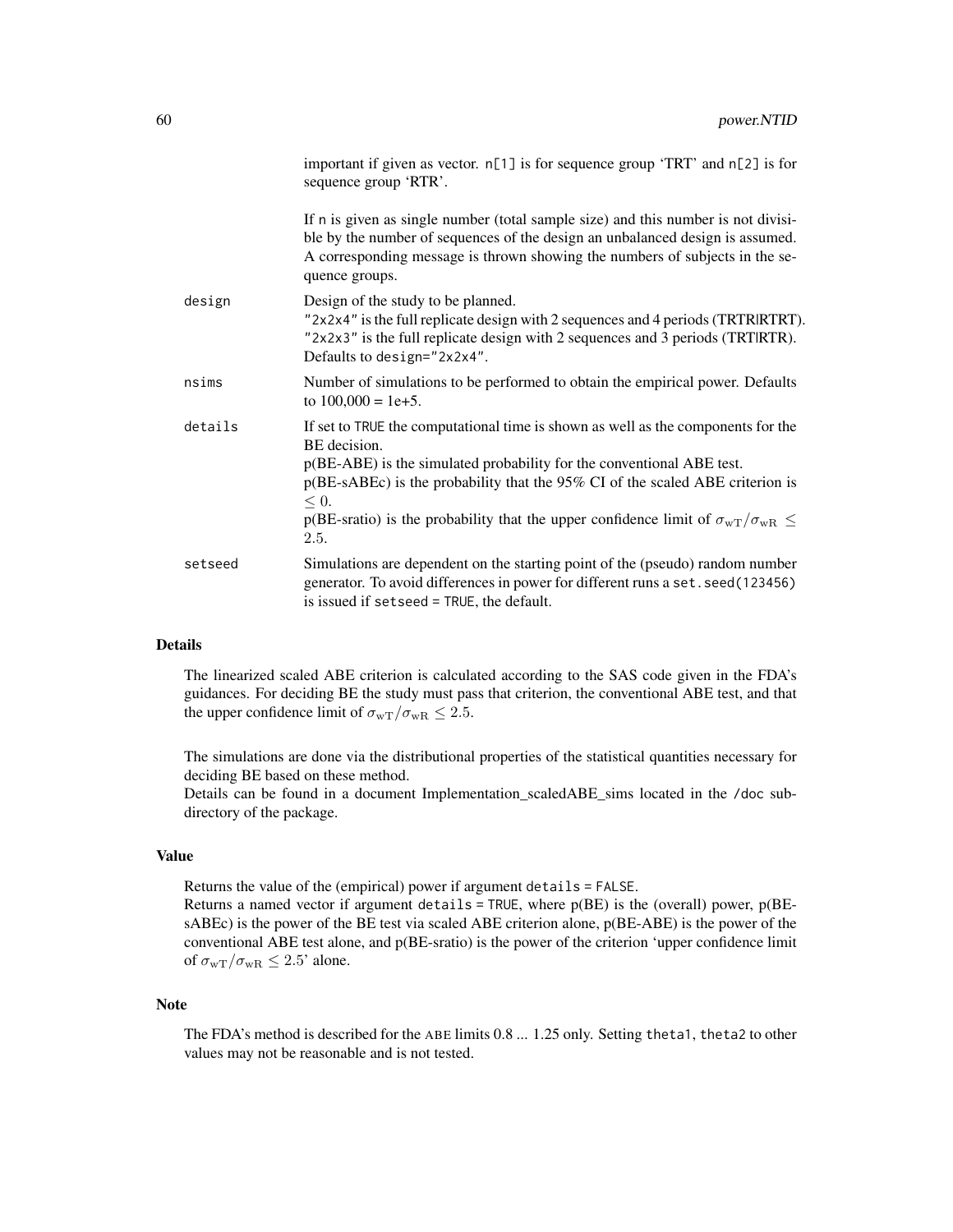#### power.RatioF 61

The results for the design "2x2x3" are to be considered as experimental since at present not thorougly tested.

The method is also required by China's Center of Drug Evaluation.

## Author(s)

D. Labes

### References

Food and Drug Administration, Office of Generic Drugs (OGD). *Draft Guidance on Warfarin Sodium.* Recommended Dec 2012. [download](https://www.accessdata.fda.gov/drugsatfda_docs/psg/Warfarin_Sodium_tab_09218_RC12-12.pdf)

Food and Drug Administration, Center for Drug Evaluation and Research (CDER). *Draft Guidance for Industry. Bioequivalence Studies with Pharmacokinetic Endpoints for Drugs Submitted Under an ANDA.* August 2021. [download](https://www.fda.gov/media/87219/Download)

Yu LX, Jiang W, Zhang X, Lionberger R, Makhlouf F, Schuirmann DJ, Muldowney L, Chen ML, Davit B, Conner D, Woodcock J. *Novel bioequivalence approach for narrow therapeutic index drugs.* Clin Pharmacol Ther. 2015;97(3):286–91. doi: [10.1002/cpt.28](https://doi.org/10.1002/cpt.28)

Jiang W, Makhlouf F, Schuirmann DJ, Zhang X, Zheng N, Conner D, Yu LX, Lionberger R. *A Bioequivalence Approach for Generic Narrow Therapeutic Index Drugs: Evaluation of the Reference-Scaled Approach and Variability Comparison Criterion.* AAPS J. 2015;17(4):891–901. doi: [10.1208](https://doi.org/10.1208/s12248-015-9753-5)/ [s1224801597535](https://doi.org/10.1208/s12248-015-9753-5)

Endrényi L, Tóthfalusi L. *Determination of Bioequivalence for Drugs with Narrow Therapeutic Index: Reduction of the Regulatory Burden.* J Pharm Pharm Sci. 2013;16(5):676–82. [open access](https://journals.library.ualberta.ca/jpps/index.php/JPPS/article/download/20900/15927/0)

## See Also

[sampleN.NTID](#page-98-1) and [power.HVNTID](#page-53-0), [sampleN.HVNTID](#page-93-0) for NTIDs with high variability

## Examples

```
# using the all defaults:
# GMR=0.975, theta1=0.8, theta2=1.25, 100,000 simulations
# and a CV of 0.1 (= 10%) with 12 subjects, balanced
power.NTID(CV = 0.1, n = 12)
# should give a power of 0.62553
```
power.RatioF *Power for equivalence of the ratio of two means with normality on original scale*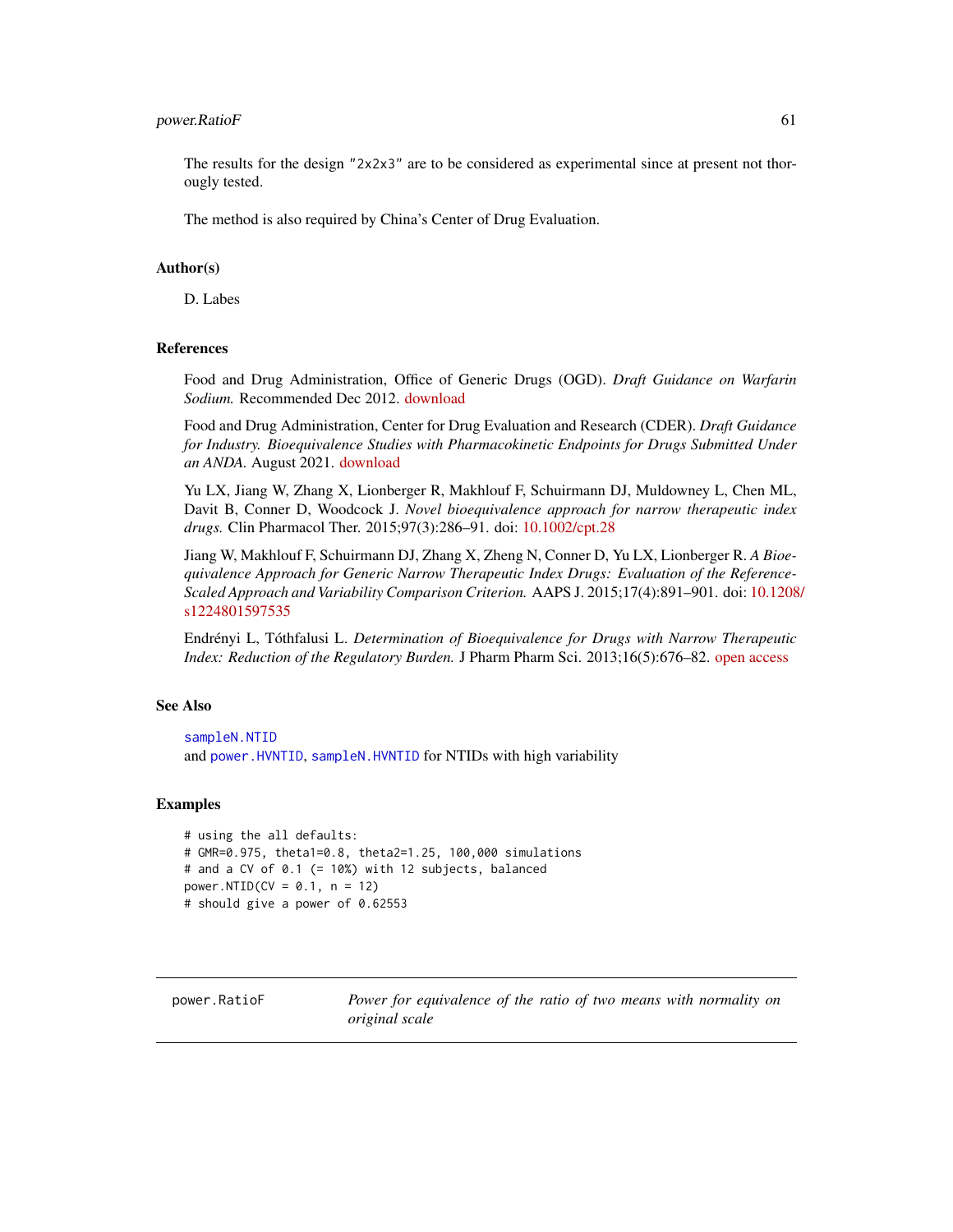# Description

Calculates the power of the test of equivalence of the ratio of two means with normality on original scale.

This test is based on Fieller's confidence ('fiducial') interval and Sasabuchi's test (a TOST procedure as well).

## Usage

```
power.RatioF(alpha = 0.025, theta1 = 0.8, theta2, theta0 = 0.95,
            CV, CVb, n, design = "2x2", setseed=TRUE)
```
# Arguments

| alpha     | Type I error probability, aka significance level.<br>Defaults here to 0.025 because this function is intended for studies with clinical<br>endpoints.                                                     |
|-----------|-----------------------------------------------------------------------------------------------------------------------------------------------------------------------------------------------------------|
| theta1    | Lower bioequivalence limit. Typically 0.8 (default).                                                                                                                                                      |
| theta2    | Upper bioequivalence limit. Typically 1.25.<br>Is set to 1/theta1 if missing.                                                                                                                             |
| theta0    | 'True' or assumed T/R ratio. Typically set to 0.95 for planning.                                                                                                                                          |
| <b>CV</b> | Coefficient of variation as ratio. In case of design="parallel" this is the CV<br>of the total variability, in case of design="2x2" the intra-subject CV (CVw in<br>the reference).                       |
| CVb       | CV of the between-subject variability. Only necessary for design="2x2".                                                                                                                                   |
| n         | Number of subjects to be planned.<br>n is for both designs implemented the <b>total</b> number of subjects.                                                                                               |
| design    | A character string describing the study design.<br>design="parallel" or design="2x2" allowed for a two-parallel group design<br>or a classical TRIRT crossover design.                                    |
| setseed   | If set to TRUE the dependence of the power from the state of the random number<br>generator is avoided. With setseed = FALSE you may see the dependence from<br>the state of the random number generator. |

## Details

The power is calculated exact using the bivariate non-central *t*-distribution via function [pmvt](#page-0-0) of the package mvtnorm.

Due to the calculation method of the used package mvtnorm – randomized Quasi-Monte-Carlo – these probabilities are dependent from the state of the random number generator within the precision of the power. See argument setseed.

#### Value

Value of power according to the input.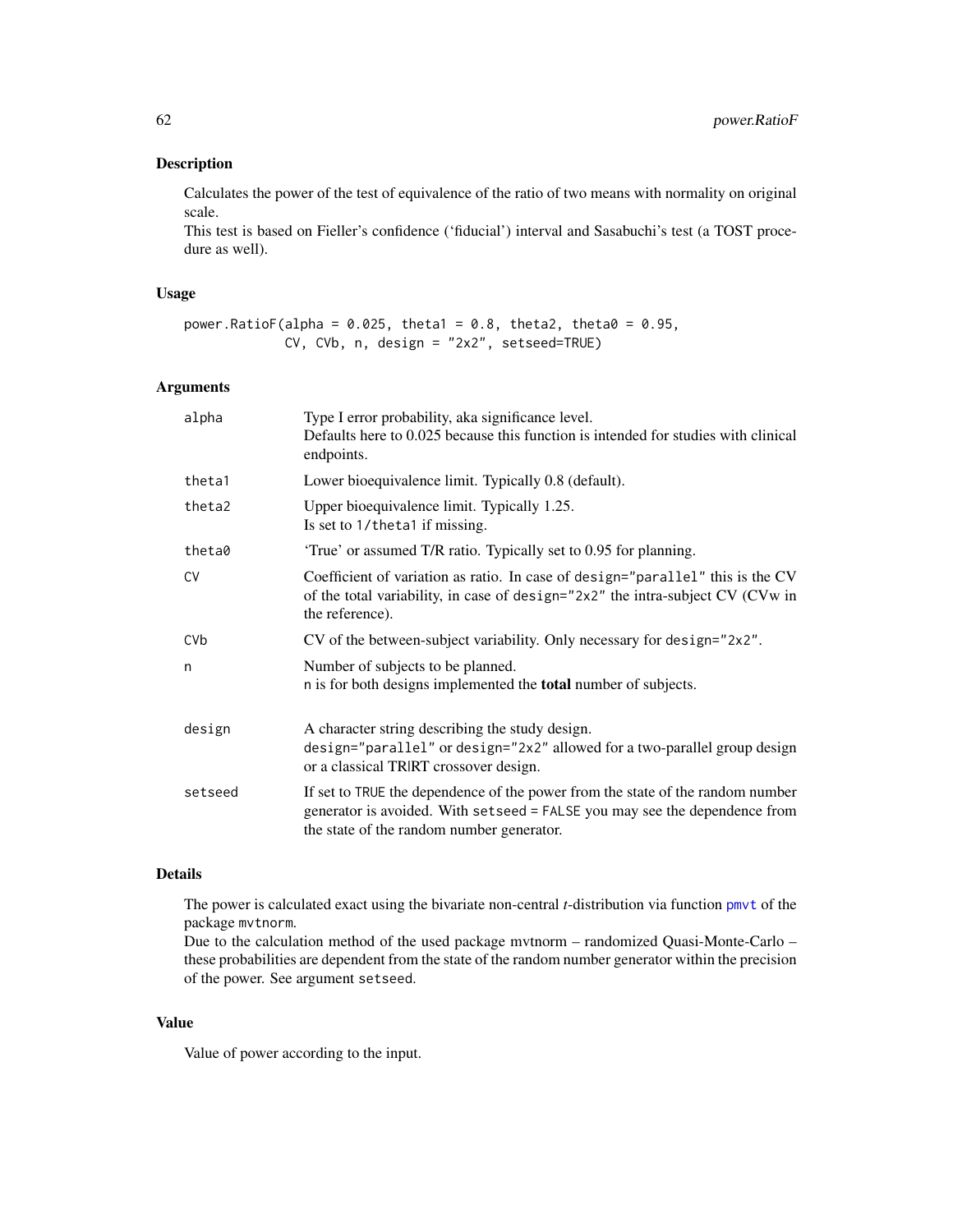#### power.RSABE 63

#### **Note**

This function is intended for studies with clinical endpoints where the 95% confidence intervals are usually used for equivalence testing.

Therefore, alpha defaults here to 0.025 (see EMEA 2000).

The formulas given in the references rely on the assumption of equal variances in the two treatment groups for the parallel group design or on assuming equal within-subject and between-subject variabilities for the 2×2 crossover design.

#### Author(s)

D. Labes

#### References

Fieller EC. *Some Problems in Interval Estimation.* J Royal Stat Soc B. 1954;16(2):175–85. doi: [10.11](https://doi.org/10.1111/j.2517-6161.1954.tb00159.x)11/ [j.25176161.1954.tb00159.x](https://doi.org/10.1111/j.2517-6161.1954.tb00159.x)

Sasabuchi S. *A test of a multivariate normal mean with composite hypotheses determined by linear inequalities.* Biometrika. 1980;67(2):429–39. doi: [10.1093/biomet/67.2.429](https://doi.org/10.1093/biomet/67.2.429)

Hauschke D, Kieser M, Diletti E, Burke M. *Sample size determination for proving equivalence based on the ratio of two means for normally distributed data.* Stat Med. 1999;18(1):93–105.

Hauschke D, Steinijans V, Pigeot I. *Bioequivalence Studies in Drug Development.* Chichester: Wiley; 2007. Chapter 10.

European Agency for the Evaluation of Medicinal Products, CPMP. *Points to Consider on Switching between Superiority and Non-Inferiority.* London, 27 July 2000. [CPMP/EWP/482/99](https://www.ema.europa.eu/en/documents/scientific-guideline/points-consider-switching-between-superiority-non-inferiority_en.pdf)

#### See Also

#### [sampleN.RatioF](#page-101-0)

# **Examples**

```
# power for alpha=0.025, ratio0=0.95, theta1=0.8, theta2=1/theta1=1.25
# within-subject CV=0.2, between-subject CV=0.4
# 2x2 crossover study, n=24
# using all the defaults:
power.RatioF(CV = 0.2, CVb = 0.4, n = 24)
# gives [1] 0.7315357
```
<span id="page-62-0"></span>power.RSABE *(Empirical) Power for BE decision via linearized scaled ABE criterion*

#### **Description**

This function performs the power calculation of the BE decision via linearized scaled ABE criterion by simulations as recommended by the FDA.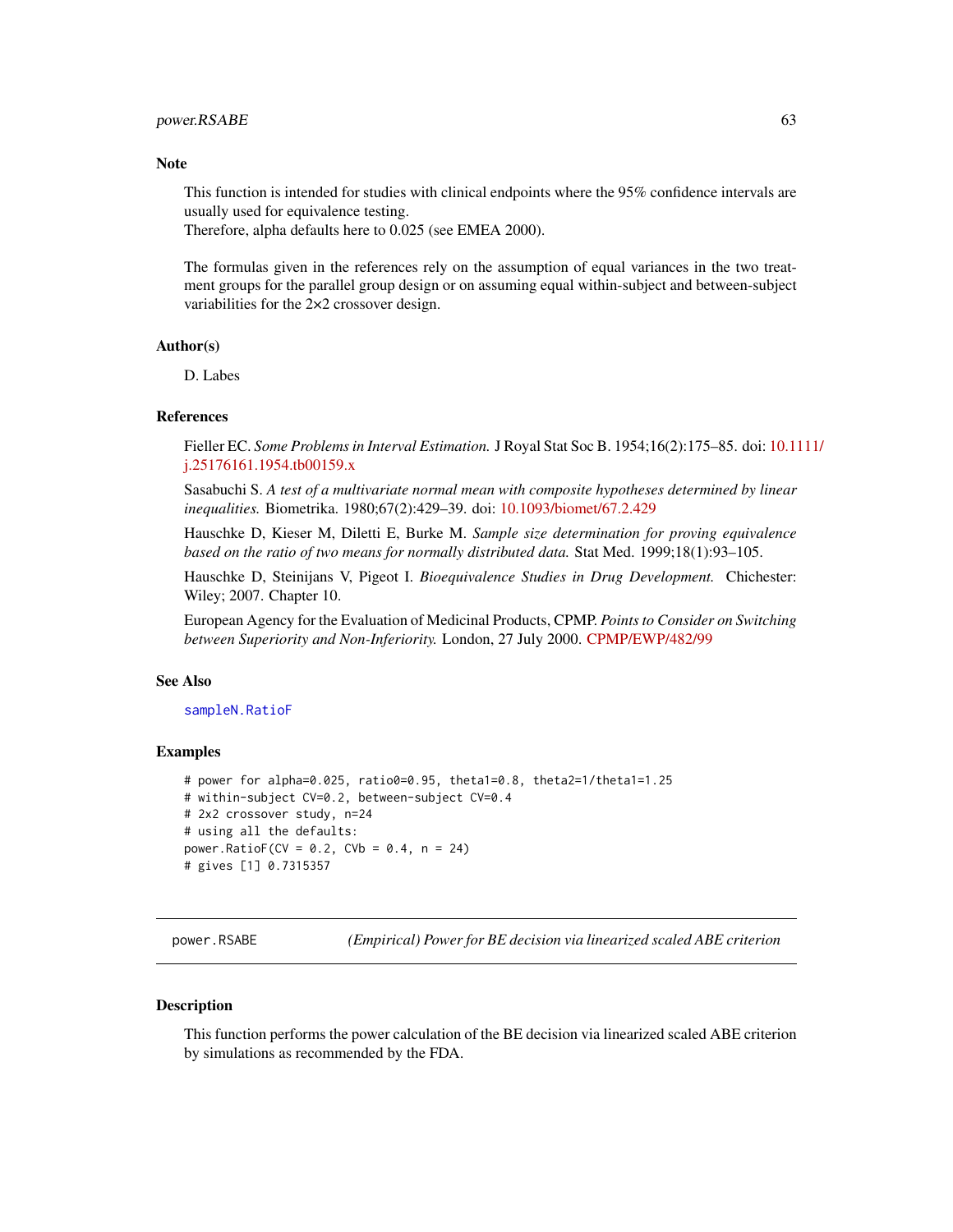# Usage

```
power.RSABE(alpha = 0.05, theta1, theta2, theta0, CV, n,
            design = c("2x3x3", "2x2x4", "2x2x3"), regulator,
            nsims = 1e+05, details = FALSE, setseed=TRUE)
```

| alpha     | Type I error probability, significance level. Conventionally mostly set to 0.05.                                                                                                                                                                                                                                                                                                                                                    |
|-----------|-------------------------------------------------------------------------------------------------------------------------------------------------------------------------------------------------------------------------------------------------------------------------------------------------------------------------------------------------------------------------------------------------------------------------------------|
| theta1    | Conventional lower ABE limit to be applied in the mixed procedure if CVsWR <=<br>CVswitch. Also lower limit for the point estimate constraint.<br>Defaults to 0.8 if not given explicitly.                                                                                                                                                                                                                                          |
| theta2    | Conventional upper ABE limit to be applied in the mixed procedure if CVsWR <=<br>CVswitch. Also upper limit for the point estimate constraint.<br>Defaults to 1.25 if not given explicitly.                                                                                                                                                                                                                                         |
| theta0    | 'True' or assumed T/R ratio.<br>Defaults to 0.90 according to the two Lászlós if not given explicitly.                                                                                                                                                                                                                                                                                                                              |
| <b>CV</b> | Intra-subject coefficient(s) of variation as ratio (not percent).                                                                                                                                                                                                                                                                                                                                                                   |
|           | • If given as a scalar (length $(CV) == 1$ ) the <i>same</i> CV of Test and Reference is<br>assumed (homoscedasticity, CVwT==CVwR).                                                                                                                                                                                                                                                                                                 |
|           | • If given as a vector (length $(CV) == 2$ ), <i>i.e.</i> , assuming heteroscedasticity, the<br>$CV$ of the Test must be given in $CV[1]$ and the one of the Reference in the<br>$CV[2]$ .                                                                                                                                                                                                                                          |
| n         | Number of subjects under study.                                                                                                                                                                                                                                                                                                                                                                                                     |
|           | May be given as vector. In that case it is assumed that n contains the number of<br>subjects in the sequence groups.                                                                                                                                                                                                                                                                                                                |
|           | If n is given as single number (total sample size) and this number is not divisible<br>by the number of sequences of the design an unbalanced design is assumed. A<br>corresponding message is thrown showing the numbers of subjects in sequence<br>groups used.<br>Attention! In case of the "2x2x3" (TRTIRTR) design the order of sample sizes<br>/ sequence is important if given as a vector. n[1] is for sequence group 'TRT' |
|           | and n[2] is for sequence group 'RTR'.                                                                                                                                                                                                                                                                                                                                                                                               |
| design    | Design of the study.<br>"2x3x3" is the partial replicate design.<br>"2x2x4" is a full replicate design with 2 sequences and 4 periods.<br>"2x2x3" is a full replicate design with 2 sequences and 3 periods.<br>Defaults to "2x3x3". Details are given the section about Designs.                                                                                                                                                   |
| regulator | Regulatory settings for RSABE.<br>May be given as character from the choices "EMA" or "FDA" or as an object of<br>class 'regSet' (see reg_const).<br>Defaults to regulator="FDA" if missing.<br>This argument may be given also in lower case if given as character.                                                                                                                                                                |
|           | Also the linearized scaled ABE criterion is usually calculated with the FDA<br>constant r_const=log(1.25)/0.25 you can override this behavior to use the                                                                                                                                                                                                                                                                            |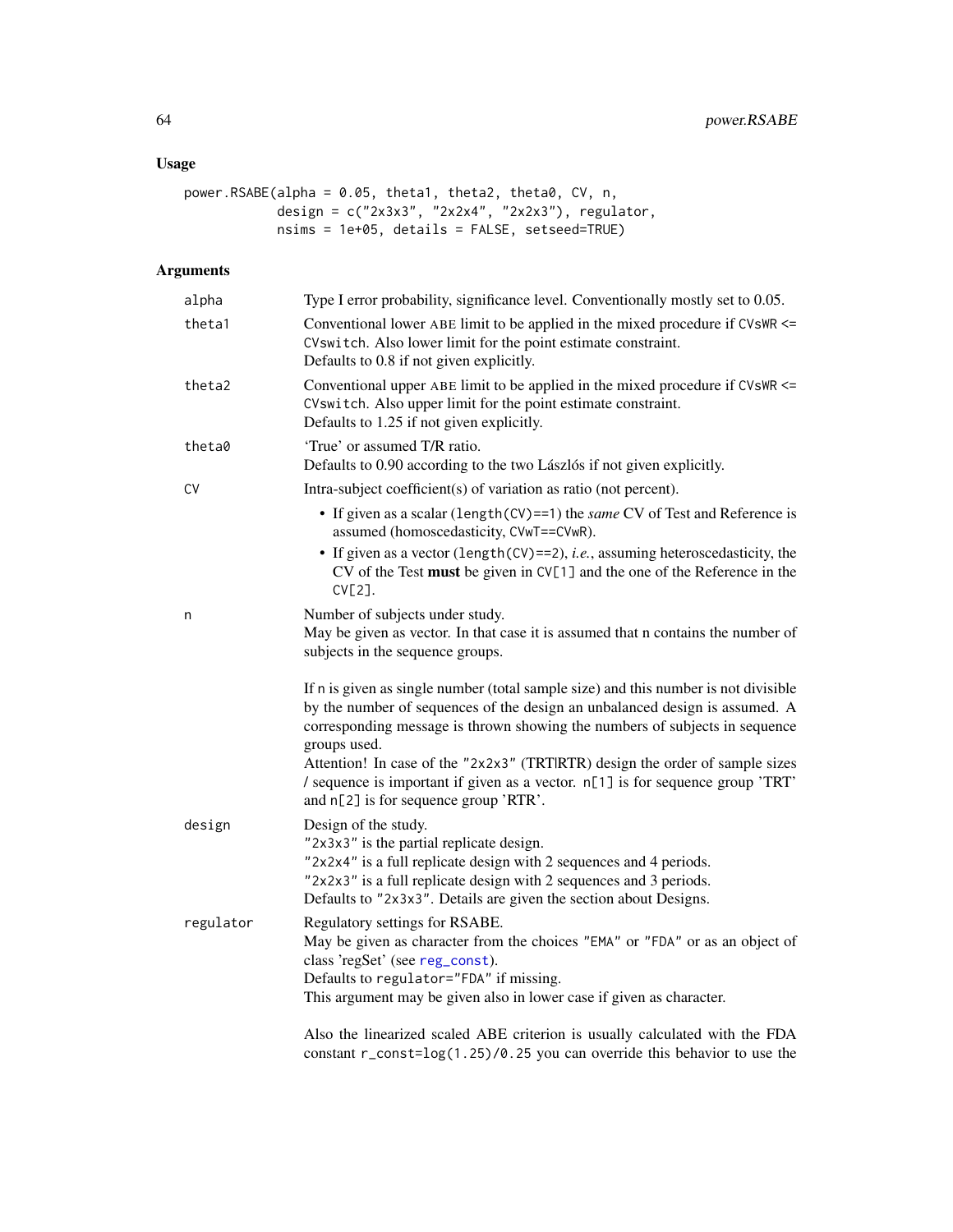|         | EMA setting $r_{\text{const}} = 0.76$ to avoid the discontinuity at $CV = 30\%$ and be more<br>stringent.                                                                                                                                                                                                                                                                        |
|---------|----------------------------------------------------------------------------------------------------------------------------------------------------------------------------------------------------------------------------------------------------------------------------------------------------------------------------------------------------------------------------------|
| nsims   | Number of simulations to be performed to obtain the empirical power. Defaults<br>to $100.000 = 1e+5$ .<br>If simulations are aimed for empirical alpha nsime=1e+06 is recommended.                                                                                                                                                                                               |
| details | If set to TRUE the computational time is shown as well as the components for<br>the BE decision.<br>$p(BE-SABEc)$ is the probability that the 95% CI of the ABE criterion is <0.<br>$p(BE-PE)$ is the probability that the point estimate is within theta1  theta2.<br>$p(BE-ABE)$ is the simulated probability for the conventional ABE test given for<br>comparision purposes. |
| setseed | Simulations are dependent on the starting point of the (pseudo) random number<br>generator. To avoid differences in power for different runs a set.seed() is                                                                                                                                                                                                                     |

The linearized scaled ABE criterion is calculated according to the SAS code given in the FDA's progesterone guidance.

The simulations are done via the distributional properties of the statistical quantities necessary for deciding BE based on scaled ABE criterion.

Details can be found in a document Implementation\_scaledABE\_simsVx.yy.pdf located in the /doc sub-directory of the package.

If a CVcap is defined for the regulator, the BE decision is based on the inclusion of the CI in the capped widened acceptance limits in case of CVwR > CVcap. This resembles method 'Howe-EMA' in Muñoz *et al.* and is the standard behavior now if regulator="EMA" is choosen.

## Value

Returns the value of the (empirical) power if argument details=FALSE.

issued if setseed=TRUE, the default.

Returns a named vector if argument details=TRUE.

p(BE) is the power, p(BE-sABEc) is the power of the scaled ABE criterion alone and p(BE-pe) is the power of the criterion 'point estimat within acceptance range' alone.

p(BE-ABE) is the power of the conventional ABE test given for comparative purposes.

# **Designs**

Although some designs are more 'popular' than others, power calculations are valid for *all* of the following designs:

| "2x2x4" | TRTR   RTRT        |
|---------|--------------------|
|         | TRRT   RTTR        |
|         | <b>TTRR   RRTT</b> |
| "2x2x3" | TRT   RTR          |
|         | <b>TRRIRTT</b>     |
| "2x3x3" | TRR   RTR   RRT    |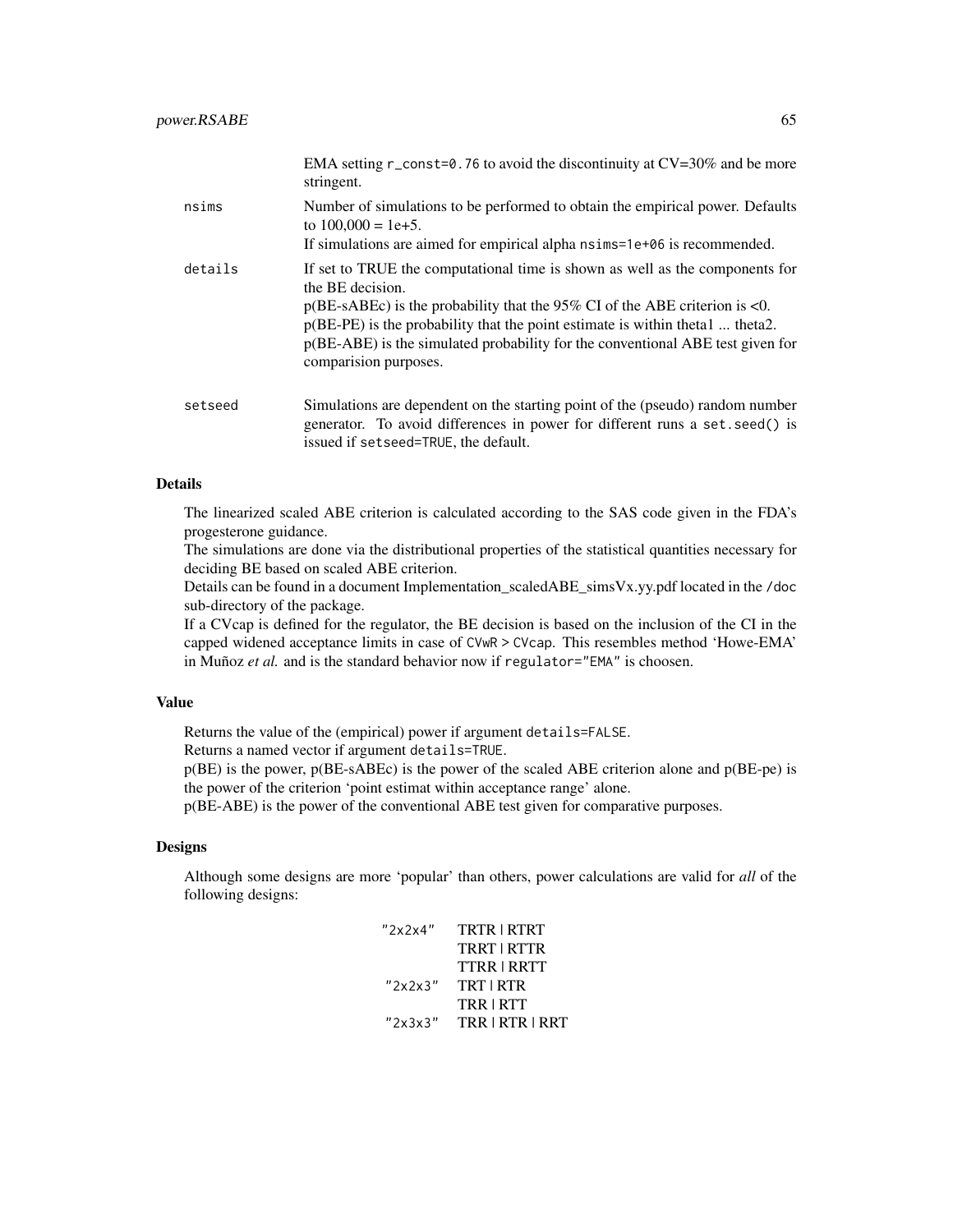## Warning

In case of the design "2x2x3"" heteroscedasticity (*i.e.*,  $C V w T$  !=  $C V w R$ ) may lead to poor agreement of the power values compared to those calculated via the 'classical' way of subject data simulations if the design is unbalanced in respect to the number of subjects in the sequence groups. Therefore, the function issues a warning for that cases.

## Author(s)

D. Labes

## References

Food and Drug Administration, Office of Generic Drugs (OGD). *Draft Guidance on Progesterone.* Recommended Apr 2010. Revised Feb 2011. [download](https://www.accessdata.fda.gov/drugsatfda_docs/psg/Progesterone_caps_19781_RC02-11.pdf)

Tóthfalusi, L, Endrényi, L. *Sample Sizes for Designing Bioequivalence Studies for Highly Variable Drugs.* J Pharm Pharmaceut Sci. 2011;15(1):73–84. [open access](https://ejournals.library.ualberta.ca/index.php/JPPS/article/download/11612/9489)

Tóthfalusi L, Endrényi L, García Arieta A. *Evaluation of Bioequivalence for Highly Variable Drugs with Scaled Average Bioequivalence.* Clin Pharmacokin. 2009;48(11):725–43. doi: [10.2165/](https://doi.org/10.2165/11318040-000000000-00000) [1131804000000000000000](https://doi.org/10.2165/11318040-000000000-00000)

Muñoz J, Alcaide D, Ocaña J. *Consumer's risk in the EMA and FDA regulatory approaches for bioequivalence in highly variable drugs.* Stat Med. 2015;35(12):1933–43. doi: [10.1002/sim.6834](https://doi.org/10.1002/sim.6834)

## See Also

[sampleN.RSABE](#page-103-0), [power.scABEL](#page-69-0)

#### Examples

```
# using all the defaults:
# design="2x3x3" = partial replicate
# ABE limits, PE constraint 0.8-1.25
# true ratio = 0.90, 1E+5 simulations
power.RSABE(CV = 0.4, n = 36)
# should give
# [1] 0.83634
#
# to explore the simulation error due to the state of the
# random number generator
power.RSABE(CV = 0.4, n = 36, setseed = FALSE)
# will give something like
# [1] 0.83725
#
# explore pure RSABE (without mixed method, without pe constraint)
rs <- reg_const("FDA")
rs$CVswitch <- 0
rs$pe_constr <- FALSE
power.RSABE(CV = 0.4, n = 36, regulator = rs)
# should give
# [1] 0.84644
```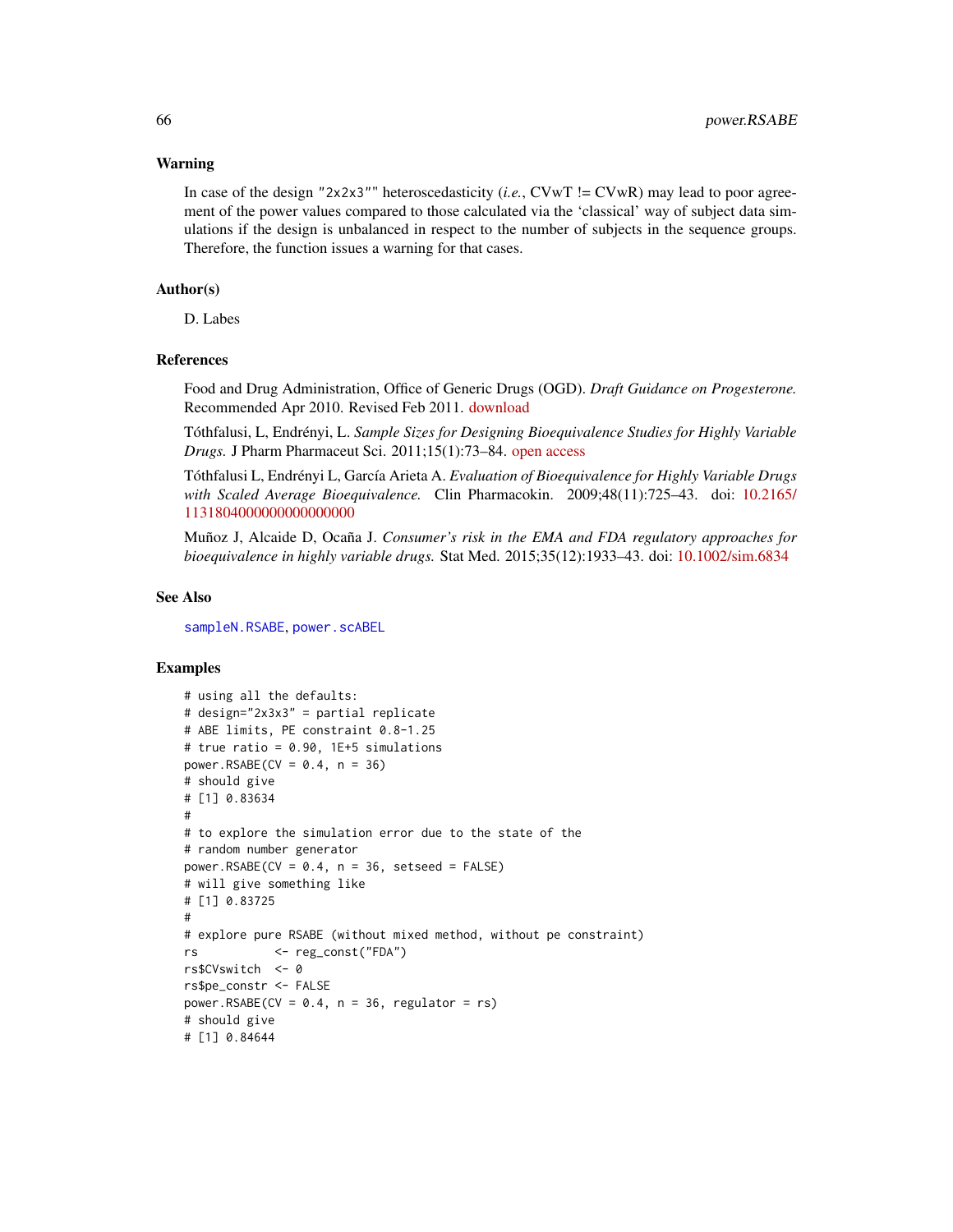power.RSABE2L.sdsims *(Empirical) Power of BE Decision via Reference Scaled ABE*

## Description

These function performs the power calculation of the BE decision via the reference scaled ABE based on subject data simulations. Implemented are the methods ABEL, Hyslop and 'exact' as described in the references.

The estimation method of the key statistics needed to perform the RSABE decision is the usual ANOVA.

# Usage

```
power.RSABE2L.sdsims(alpha = 0.05, theta1, theta2, theta0, CV, n,
                     design = c("2x3x3", "2x2x4", "2x2x3"), design_dta = NULL,
                     SABE_test = "exact", regulator, nsims = 1e+05,
                     details = FALSE, setseed = TRUE, progress)
```

| alpha     | Type I error probability, significance level. Conventionally mostly set to 0.05.                                                                                                                                                                               |
|-----------|----------------------------------------------------------------------------------------------------------------------------------------------------------------------------------------------------------------------------------------------------------------|
| theta1    | Conventional lower ABE (Average Bioequivalence) limit to be applied in the<br>mixed procedure if CVsWR <= CVswitch. Also lower limit for the point estimate<br>constraint.                                                                                     |
|           | Defaults to 0.8 if not given explicitly.                                                                                                                                                                                                                       |
| theta2    | Conventional upper ABE limit to be applied in the mixed procedure if $CVSWR \le$<br>CVswitch. Also upper limit for the point estimate constraint.<br>Defaults to 1.25 if not given explicitly.                                                                 |
| theta0    | 'True' or assumed T/R ratio.                                                                                                                                                                                                                                   |
|           | Defaults to 0.90 according to the two Lászlós if not given explicitly.                                                                                                                                                                                         |
| <b>CV</b> | Intra-subject coefficient(s) of variation as ratio (not percent).                                                                                                                                                                                              |
|           | • If given as a scalar (length (CV)==1) the same CV of Test and Reference is<br>assumed (homoscedasticity, CVwT==CVwR).                                                                                                                                        |
|           | • If given as a vector (length $(CV) == 2$ ), <i>i.e.</i> , assuming heteroscedasticity, the<br>CV of the Test must be given in $CV[1]$ and the one of the Reference in the<br>CV <sub>[2]</sub> .                                                             |
| n         | Number of subjects under study.                                                                                                                                                                                                                                |
|           | May be given as vector. In that case it is assumed that n contains the number of<br>subjects in the sequence groups.                                                                                                                                           |
|           | If n is given as single number (total sample size) and this number is not divisible<br>by the number of sequences of the design an unbalanced design is assumed. A<br>corresponding message is thrown (showing the numbers of subjects in sequence<br>groups). |
|           | Attention! In case of the "2x2x3" (TRTIRTR) design the order of sample sizes<br>per sequence is important if given as vector. n[1] is for sequence group 'TRT'<br>and n[2] is for sequence group 'RTR'.                                                        |
|           |                                                                                                                                                                                                                                                                |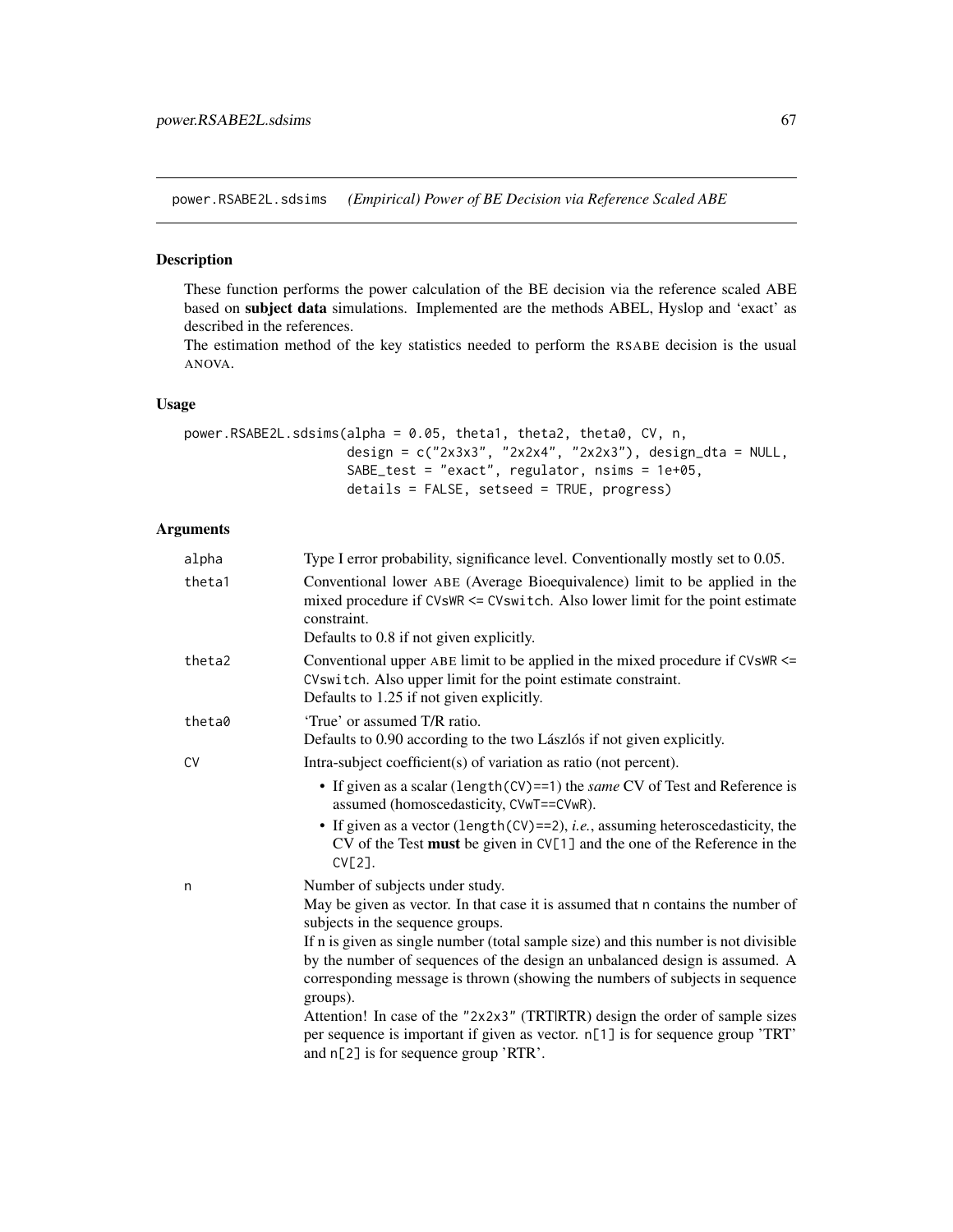| design     | Design of the study.<br>"2x3x3" is the partial replicate design.<br>"2x2x4" is a full replicate design with 2 sequences and 4 periods.<br>"2x2x3" is a full replicate design with 2 sequences and 3 periods.<br>Defaults to design="2x3x3". Details are given the section about Designs.                                                                                                                                                                                                               |
|------------|--------------------------------------------------------------------------------------------------------------------------------------------------------------------------------------------------------------------------------------------------------------------------------------------------------------------------------------------------------------------------------------------------------------------------------------------------------------------------------------------------------|
| design_dta | Alternatively to using the arguments design and n the design may be defined via<br>a data.frame with columns subject, sequence, period and tmt. This feature is<br>experimental in the sense that the data.frame is not checked for complying with<br>the assumed structure.<br>If you use the argument design_dta you don't need to specify the arguments<br>design and n.<br>The default design_dta=NULL means that design and n are used for the internal<br>construction of the design data.frame. |
| SABE_test  | This argument specifies the test method to be used for the reference scaled ABE<br>decision.<br>Default is the "exact" 'ncTOST' method of the two Laszlós. Other choices are<br>"ABEL", "hyslop" and "fda". See Details.                                                                                                                                                                                                                                                                               |
| regulator  | Regulatory settings for the widening of the BE acceptance limits.<br>May be given as character "EMA" or as an object of class 'regSet' (see reg_const).<br>Defaults to regulator="EMA" if missing.<br>This argument may be given also in lower case if given as character.                                                                                                                                                                                                                             |
|            | If given as object of class 'regSet' the component est_method can not be "ISC".                                                                                                                                                                                                                                                                                                                                                                                                                        |
| nsims      | Number of simulations to be performed to obtain the empirical power. Defaults<br>to $100,000 = 1e+05$ .<br>If simulations are aimed for empirical alpha nsims=1e+06 is recommended.                                                                                                                                                                                                                                                                                                                    |
| details    | If set to TRUE the computational time is shown as well as the components for<br>the BE decision.<br>p(BE-RSABE) is the probability of a positive outcome of the SABE test.<br>p(BE-PE) is the probability that the point estimate is within theta1  theta2.<br>p(BE-ABE) is the simulated probability for the conventional ABE test.                                                                                                                                                                   |
| setseed    | Simulations are dependent on the starting point of the (pseudo) random number<br>generator. To avoid differences in power for different runs a set.seed() is<br>issued if setseed=TRUE, the default.                                                                                                                                                                                                                                                                                                   |
| progress   | Should a progressbar be shown? Defaults to TRUE if missing and nsims > 5e5.                                                                                                                                                                                                                                                                                                                                                                                                                            |
|            |                                                                                                                                                                                                                                                                                                                                                                                                                                                                                                        |

The methods rely on the analysis of log-transformed data, *i.e.*, assumes a log-normal distribution on the original scale.

The data.frame with columns subject, sequence, period and tmt necessary for evalution of simulated subject data is constructed internally from the arguments design and n or may be given user defined via the argument design\_dta. The last option is usefull if missing data have to be considered or if designs have to be evaluated which are not in the list of argument design.

The estimation method for obtaining the statistics necessary to perform the reference scaled ABE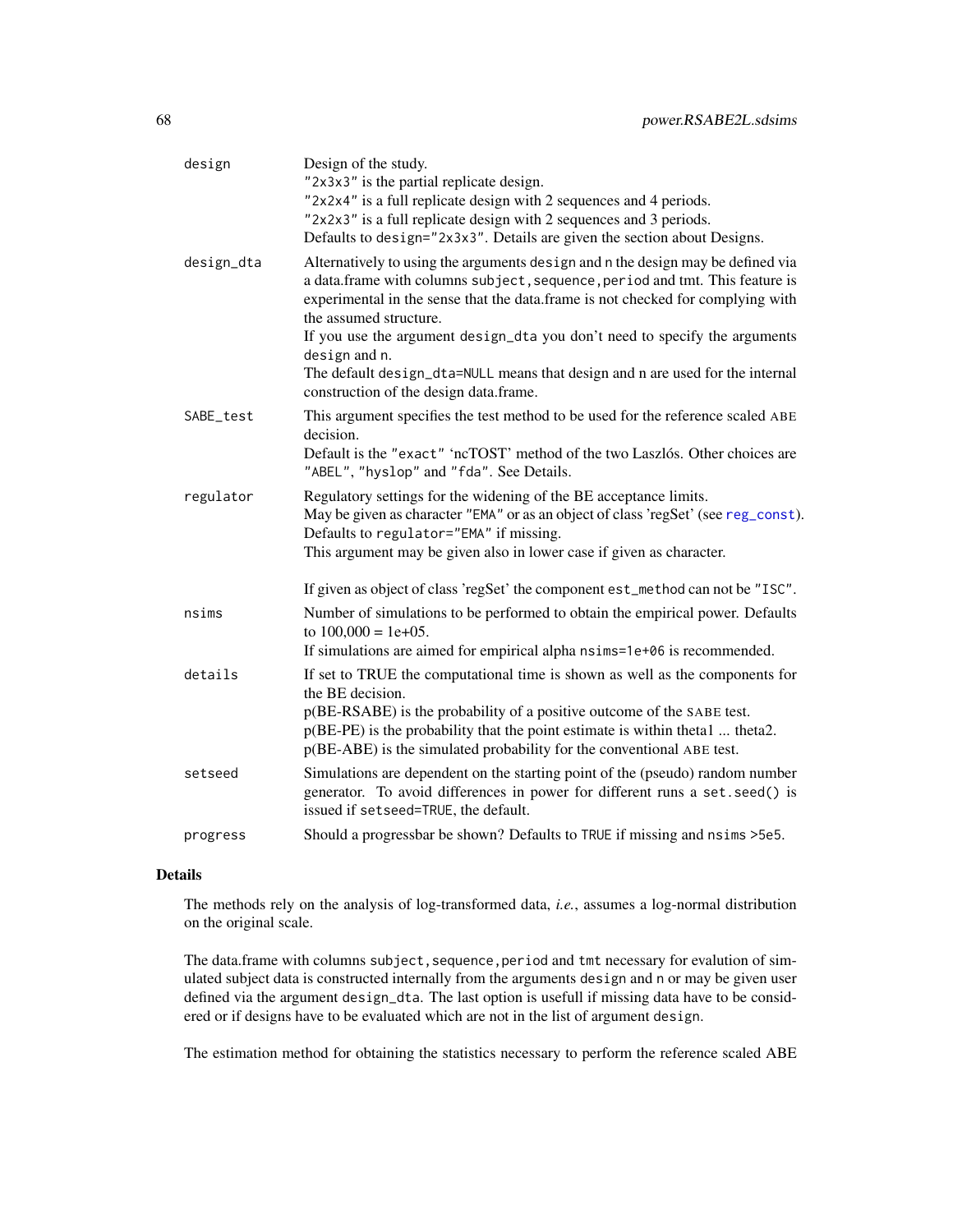decision is the usual ANOVA with effects treatment, period, sequence and subject within sequence for the evaluation of all data and period, sequence and subject within sequence for the evaluation of the Reference formulation data only.

The SABE tests implemented are:

| 'exact' based method of the two Laszlós (see references, called there 'ncTOST')      |
|--------------------------------------------------------------------------------------|
| Average bioequivalence with expanding limits                                         |
| BE decision via the linearized RSABE criterion and its upper 95% CI                  |
| Hyslop with an additional bias correction term as implemented in the SAS code of the |
| FDA's Guidance on Progesterone.                                                      |
|                                                                                      |

## Value

Returns the value of the (empirical) power if argument details=FALSE.

Returns a named vector if argument details=TRUE.

p(BE) is the power, p(BE-RSABE) is the power of using the reference scaled ABE alone, and p(BEpe) is the power of the criterion 'point estimate within acceptance range' alone. p(BE-ABE) is the power of the conventional ABE test given for comparative purposes.

#### Designs

Although some designs are more 'popular' than others, power calculations are valid for *all* of the following designs:

| "2x2x4" | TRTR   RTRT     |
|---------|-----------------|
|         | TRRT   RTTR     |
|         | TTRR   RRTT     |
| "2x2x3" | TRT   RTR       |
|         | TRR   RTT       |
| "2x3x3" | TRR   RTR   RRT |

#### Note

The function is relatively slow. The run-time for 1 Mio. simulations is between  $\sim$  1 up to 6 minutes for n=12 or n=120 and 1 Mio. sim's (see the call under examples) on a machine with an Intel core i7 processor.

Thus be patient and go for a cup of coffee if you use this function with higher sample sizes and aim for estimating the type 1 error!

## Author(s)

D. Labes

#### References

Food and Drug Administration, Office of Generic Drugs (OGD). *Draft Guidance on Progesterone.* Recommended Apr 2010. Revised Feb 2011. [download](https://www.accessdata.fda.gov/drugsatfda_docs/psg/Progesterone_caps_19781_RC02-11.pdf)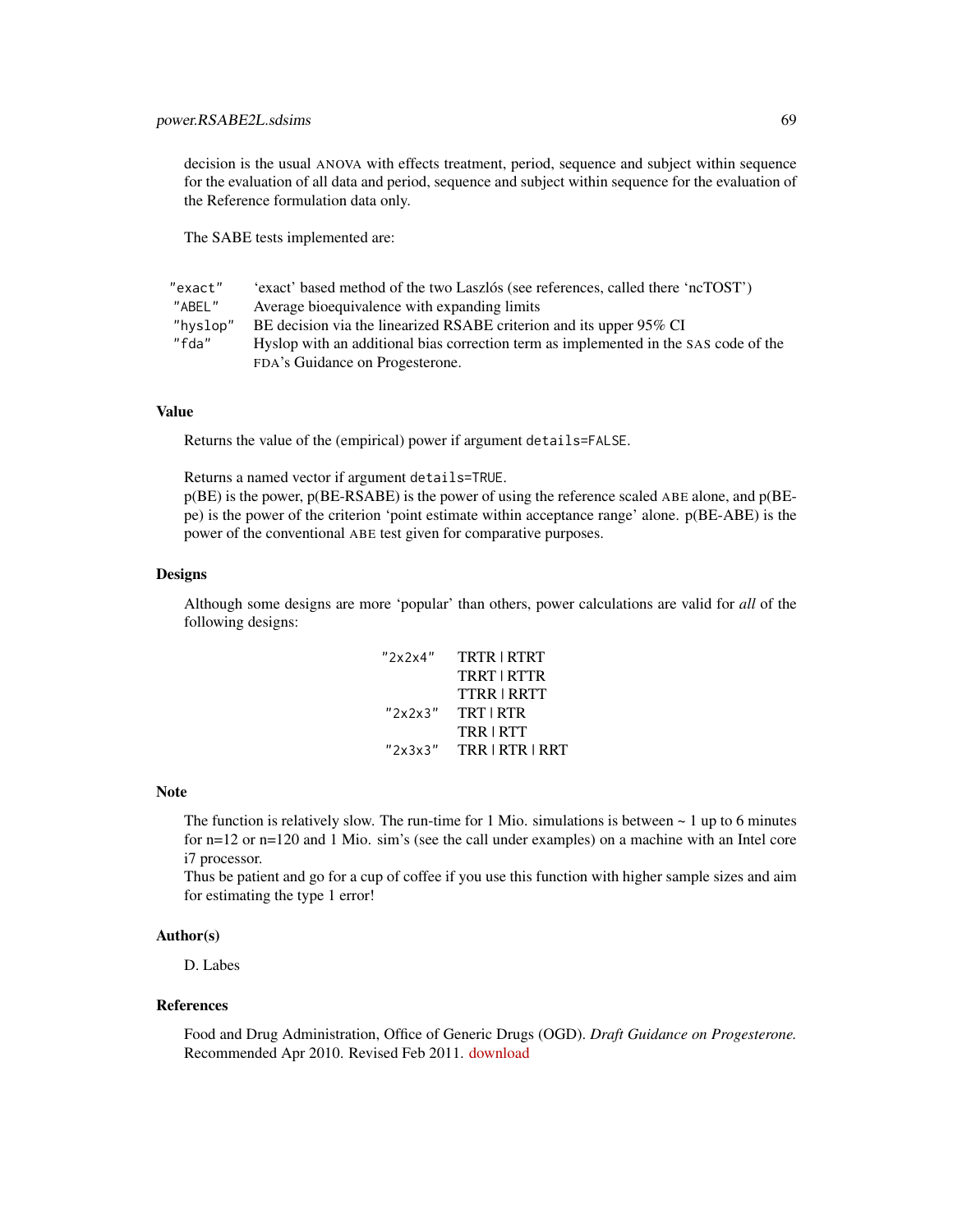Tóthfalusi L, Endrényi L. *An Exact Procedure for the Evaluation of Reference-Scaled Average Bioequivalence.* AAPS J. 2016;18(2):476–89. doi: [10.1208/s1224801698736.](https://doi.org/10.1208/s12248-016-9873-6)

Tóthfalusi L, Endrényi L. *Algorithms for evaluating reference scaled average bioequivalence: power, bias, and consumer risk.* Stat Med. 2017;36(27):4378–4390. doi: [10.1002/sim.7440](https://doi.org/10.1002/sim.7440)

## See Also

[power.RSABE](#page-62-0)[,reg\\_const](#page-86-0)

## Examples

# Not run due to timing policy of CRAN

```
# pure EMA settings without mixed procedure, cap on widening and PE constraint
# as in the reference from 2017
reg <- reg_const("EMA")
reg$CVswitch <- 0
reg$CVcap <- Inf
reg$pe_constr <- FALSE
reg$name <- "EMA pure"
power.RSABE2L.sds(CV = 0.4, n = 12, theta0 = exp(0.05),
                 design = "2x2x4", regulator = reg, nsims = 50000)
# should give:
# [1] 0.46504 (compared to 47.1% in the 2017 reference)
```
<span id="page-69-0"></span>

| power.scABEL | (Empirical) Power of BE decision via scaled (widened) BE acceptance |
|--------------|---------------------------------------------------------------------|
|              | limits                                                              |

## Description

These function performs the power calculation of the BE decision via scaled (widened) BE acceptance limits by simulations.

#### Usage

```
power.scABEL(alpha = 0.05, theta1, theta2, theta0, CV, n,
             design = c("2x3x3", "2x2x4", "2x2x3"), regulator,
             nsims, details = FALSE, setseed = TRUE)
```

| alpha  | Type I error probability, significance level. Conventionally mostly set to 0.05.                                                                                                                 |
|--------|--------------------------------------------------------------------------------------------------------------------------------------------------------------------------------------------------|
| theta1 | Conventional lower ABE limit to be applied in the mixed procedure if $CVswR \leq$<br>CVswitch. Also lower limit for the point estimate constraint.<br>Defaults to 0.8 if not given explicitly.   |
| theta2 | Conventional upper ABE limit to be applied in the mixed procedure if $CVswR \leq$<br>CV switch. Also upper limit for the point estimate constraint.<br>Defaults to 1.25 if not given explicitly. |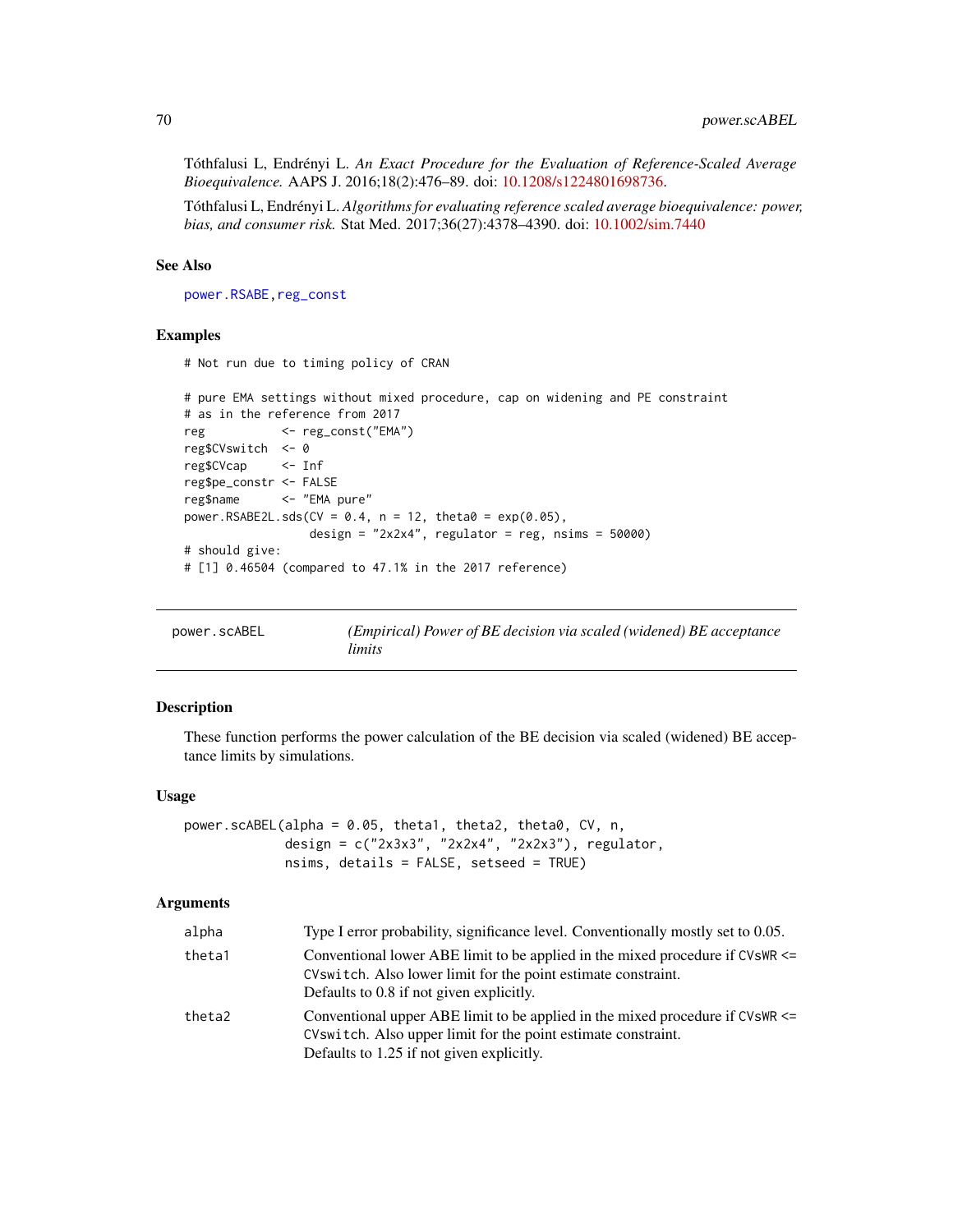| theta0    | 'True' or assumed T/R ratio.<br>Defaults to 0.90 according to the two Lászlós if not given explicitly.                                                                                                                                                                                                                                                                                                                                                                                                                                                                                                                |
|-----------|-----------------------------------------------------------------------------------------------------------------------------------------------------------------------------------------------------------------------------------------------------------------------------------------------------------------------------------------------------------------------------------------------------------------------------------------------------------------------------------------------------------------------------------------------------------------------------------------------------------------------|
| CV        | Intra-subject coefficient(s) of variation as ratio (not percent).                                                                                                                                                                                                                                                                                                                                                                                                                                                                                                                                                     |
|           | • If given as a scalar (length(CV)==1) the same CV of Test and Reference is<br>assumed (homoscedasticity, CVwT==CVwR).                                                                                                                                                                                                                                                                                                                                                                                                                                                                                                |
|           | • If given as a vector (length $(CV) == 2$ ), <i>i.e.</i> , assuming heteroscedasticity, the<br>$CV$ of the Test must be given in $CV[1]$ and the one of the Reference in the<br>$CV[2]$ .                                                                                                                                                                                                                                                                                                                                                                                                                            |
| n         | Number of subjects under study.<br>May be given as vector. In that case it is assumed that n contains the number of<br>subjects in the sequence groups.<br>If n is given as single number (total sample size) and this number is not divisible<br>by the number of sequences of the design an unbalanced design is assumed. A<br>corresponding message is thrown showing the numbers of subjects in sequence<br>groups.<br>Attention! In case of the "2x2x3" (TRTIRTR) design the order of sample sizes<br>is important if given as vector. n[1] is for sequence group 'TRT' and n[2] is<br>for sequence group 'RTR'. |
| design    | Design of the study.<br>"2x3x3" is the partial replicate design.<br>"2x2x4" is a full replicate design with 2 sequences and 4 periods.<br>"2x2x3" is a full replicate design with 2 sequences and 3 periods.<br>Defaults to "2x3x3". Details are given the section about Designs.                                                                                                                                                                                                                                                                                                                                     |
| regulator | Regulatory settings for the widening of the BE acceptance limits.<br>May be given as character from the choices "EMA", "HC", "FDA", "GCC" or as an<br>object of class 'regSet' (see reg_const).<br>Defaults to regulator="EMA" if missing.<br>This argument may be given also in lower case if given as character.                                                                                                                                                                                                                                                                                                    |
| nsims     | Number of simulations to be performed to obtain the empirical power. Defaults<br>to $100,000 = 1e+05$ .<br>If not given and the ta $\theta$ equals one of the expanded limits ( <i>i.e.</i> , simulating em-<br>pirical alpha), defaults to 1e+06.                                                                                                                                                                                                                                                                                                                                                                    |
| details   | If set to TRUE the computational time is shown as well as the components for the<br>BE decision.<br>p(BE-wABEL) is the probability that the CI is within (widened) limits.<br>$p(BE-PE)$ is the probability that the point estimate is within theta1  theta2.<br>p(BE-ABE) is the simulated probability for the conventional ABE test.                                                                                                                                                                                                                                                                                |
| setseed   | Simulations are dependent on the starting point of the (pseudo) random number<br>generator. To avoid differences in power for different runs a set.seed() is<br>issued if setseed=TRUE, the default.                                                                                                                                                                                                                                                                                                                                                                                                                  |

The methods rely on the analysis of log-transformed data, *i.e.*, assume a log-normal distribution on the original scale.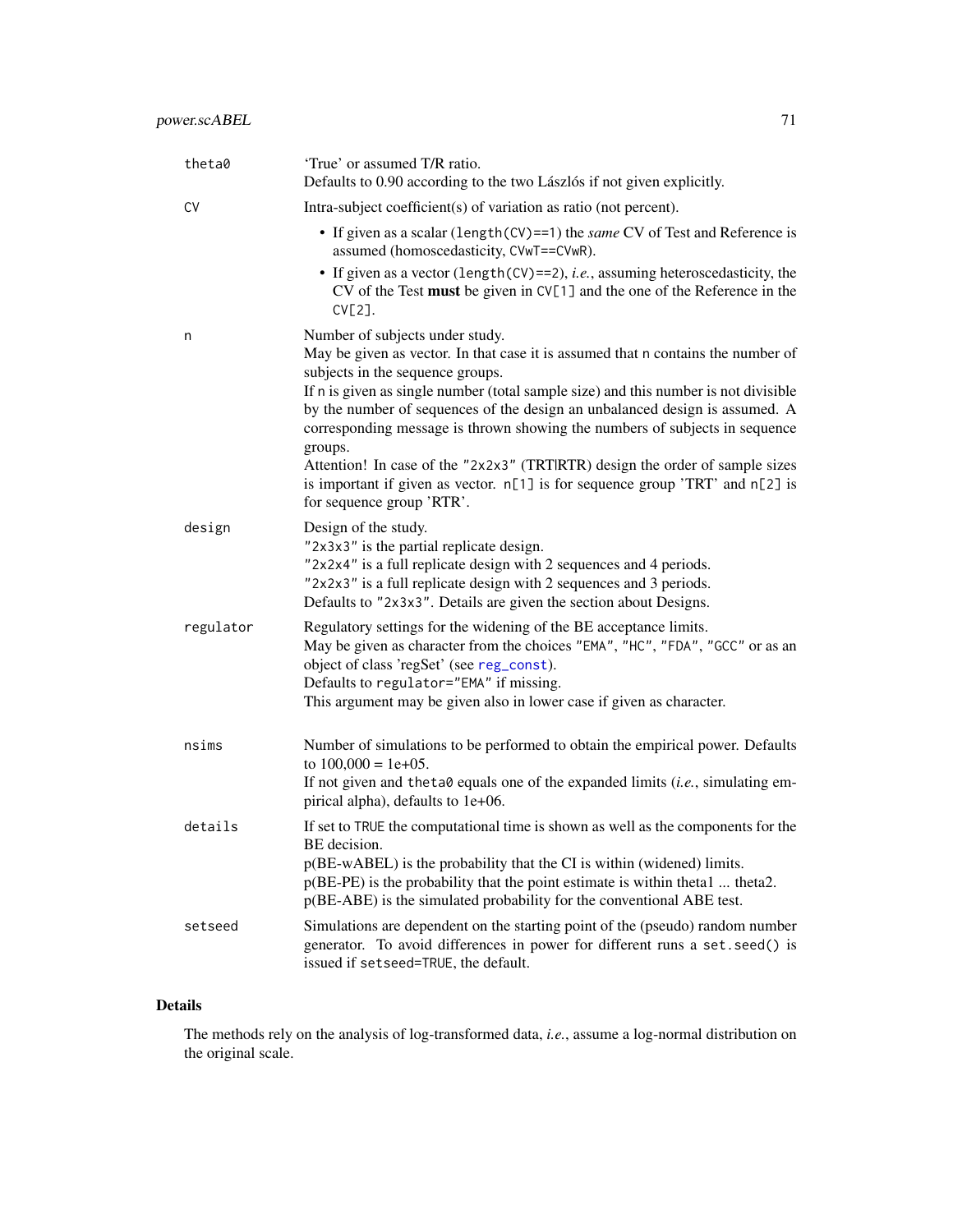The widened BE acceptance limits will be calculated by the formula  $[L, U] = exp(-1 + r \text{ const} * sWR)$ 

with r\_const the regulatory constant and sWR the standard deviation of the within subjects variability of the Reference.  $r_{\text{const}} = 0.76 \left( \frac{log(1.25)}{0.29356} \right)$  is used in case of regulator="EMA" or regulator="HC" and in case of regulator="FDA"  $r$ \_const = 0.89257... (log(1.25)/0.25). If the CVwR of the Reference is < CVswitch=0.3 the conventional ABE limits apply (mixed procedure).

In case of regulator="EMA" a cap is placed on the widened limits if CVwR>0.5, *i.e.*, the widened limits are held at value calculated for CVwR=0.5. In case of regulator="HC" the capping is done such that the acceptance limits are  $0.6666...$  1.5 at maximum.

The case of regulator=" $GCC$ " is treatd as special case of ABEL with CVswitch =  $CVcap = 0.3$ . The r\_const =  $log(1.25)/CV2se(0.3)$  assures that for CV>0.3 the widened BE limits of 0.7 ... 1.3333 are used.

The simulations are done via the distributional properties of the statistical quantities necessary for deciding BE based on widened ABEL.

For more details see the document Implementation scaledABE  $simVx.yy.pdf$  in the /doc subdirectory of the package.

Function power.scABEL() implements the simulation via distributional characteristics of the 'key' statistics obtained from the EMA recommended evaluation via ANOVA if regulator="EMA" or if the regulator component est\_method is set to "ANOVA" if regulator is an object of class 'regSet'. Otherwise the simulations are based on the distributional characteristis of the 'key' statistics obtained from evaluation via intra-subject contrasts (ISC), as recommended by the FDA.

#### Value

Returns the value of the (empirical) power if argument details=FALSE.

Returns a named vector if argument details=TRUE.

 $p(BE)$  is the power,  $p(BE-ABEL)$  is the power of the widened ABEL criterion alone and  $p(BE-pe)$  is the power of the criterion 'point estimate within acceptance range' alone. p(BE-ABE) is the power of the conventional ABE test given for comparative purposes.

## **Designs**

Although some designs are more 'popular' than others, power calculations are valid for *all* of the following designs:

| "2x2x4" | TRTR   RTRT     |
|---------|-----------------|
|         | TRRT   RTTR     |
|         | TTRR   RRTT     |
| "2x2x3" | TRT I RTR       |
|         | TRR   RTT       |
| "2x3x3" | TRR   RTR   RRT |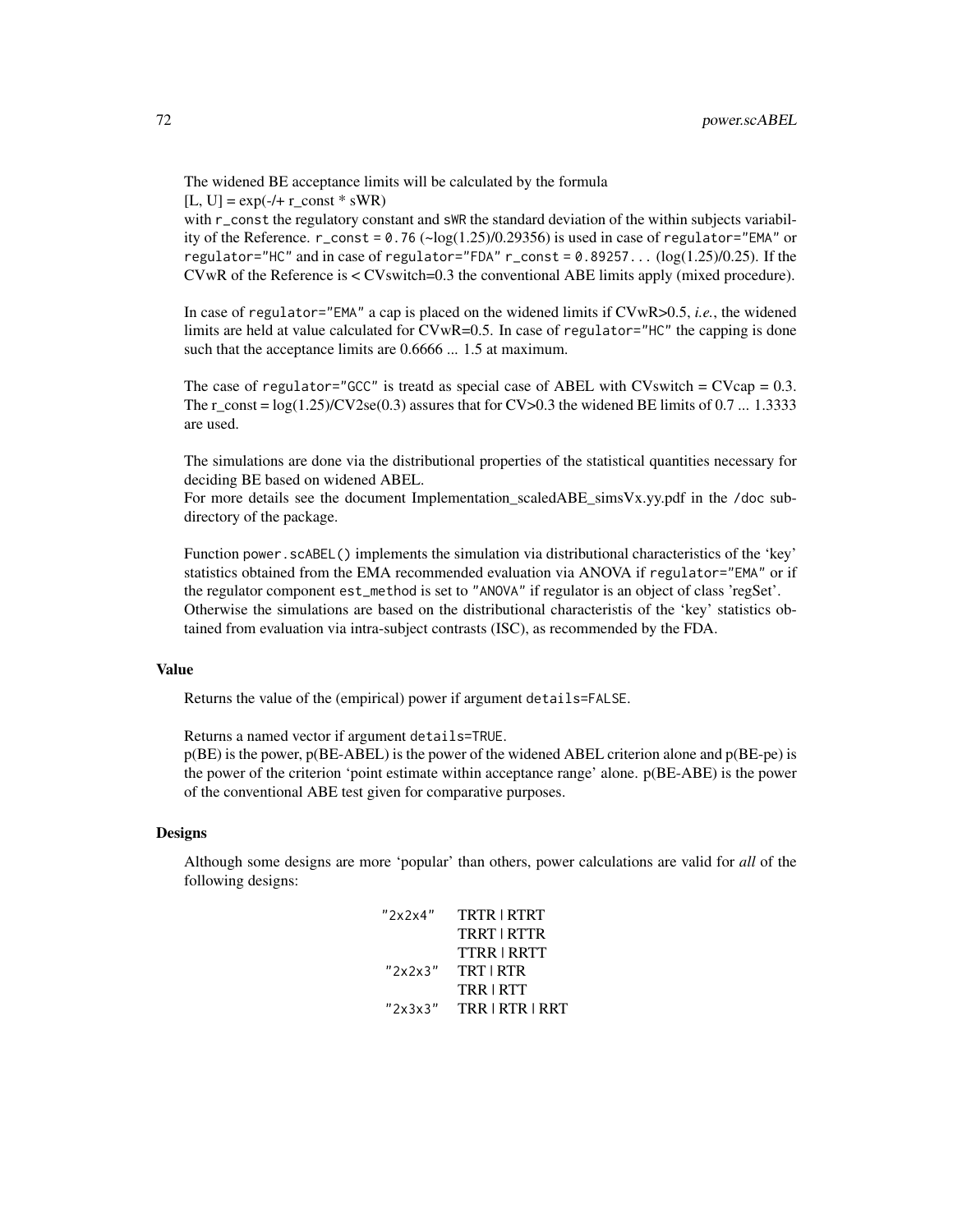#### Warning

Cross-validation of the simulations as implemented here and via the 'classical' subject data simulation have shown somewhat unsatisfactory results for the 2x3x3 design if the variabilities for Test and Reference are different and/or sequences exteremly unbalanced.

The function power.scABEL() therefore gives a warning if calculations with different CVwT and CVwR are requested for the 2x3x3 partial replicate design. For "EMA" subject simulations are provided in [power.scABEL.sdsims](#page-73-0). For more details see the above mentioned document Implementation\_scaledABE\_simsVy.xx.pdf.

#### Note

In case of regulator="FDA" the (empirical) power is only approximate since the BE decision method is not exactly what is expected by the FDA. But the "Two Laszlós" state that the scABEL method should be 'operational equivalent' to the FDA method.

To get the power for the FDA favored method via linearized scaled ABE criterion use function [power.RSABE](#page-62-0).

In case of regulator="HC" (based on ISC), power is also only approximative since Health Canada recommends an evaluation via mixed model approach. This could only implemented via subject data simulations which are very time consuming. But ISC may be a good substitute.

#### Author(s)

D. Labes

#### References

Tóthfalusi L, Endrényi L. *Sample Sizes for Designing Bioequivalence Studies for Highly Variable Drugs.* J Pharm Pharmaceut Sci. 2011;15(1):73–84. [open source](https://ejournals.library.ualberta.ca/index.php/JPPS/article/download/11612/9489)

## See Also

[sampleN.scABEL](#page-110-0)[,power.RSABE,](#page-62-0)[reg\\_const](#page-86-0)

#### Examples

```
# using all the defaults:
# design="2x3x3", EMA regulatory settings
# PE constraint 0.8-1.25, cap on widening if CV>0.5
# true ratio=0.90, 1E+6 simulations
power.scABEL(CV = 0.4, n = 29)
# should give:
# Unbalanced design. n(i)=10/10/9 assumed.
# [1] 0.66113
#
# with details=TRUE to view the computational time and components
power.scABEL(CV = 0.5, n = 54, theta0 = 1.15, details = TRUE)
# should give (times may differ depending on your machine):
# 1e+05sims. Time elapsed (sec): 0.07
#
```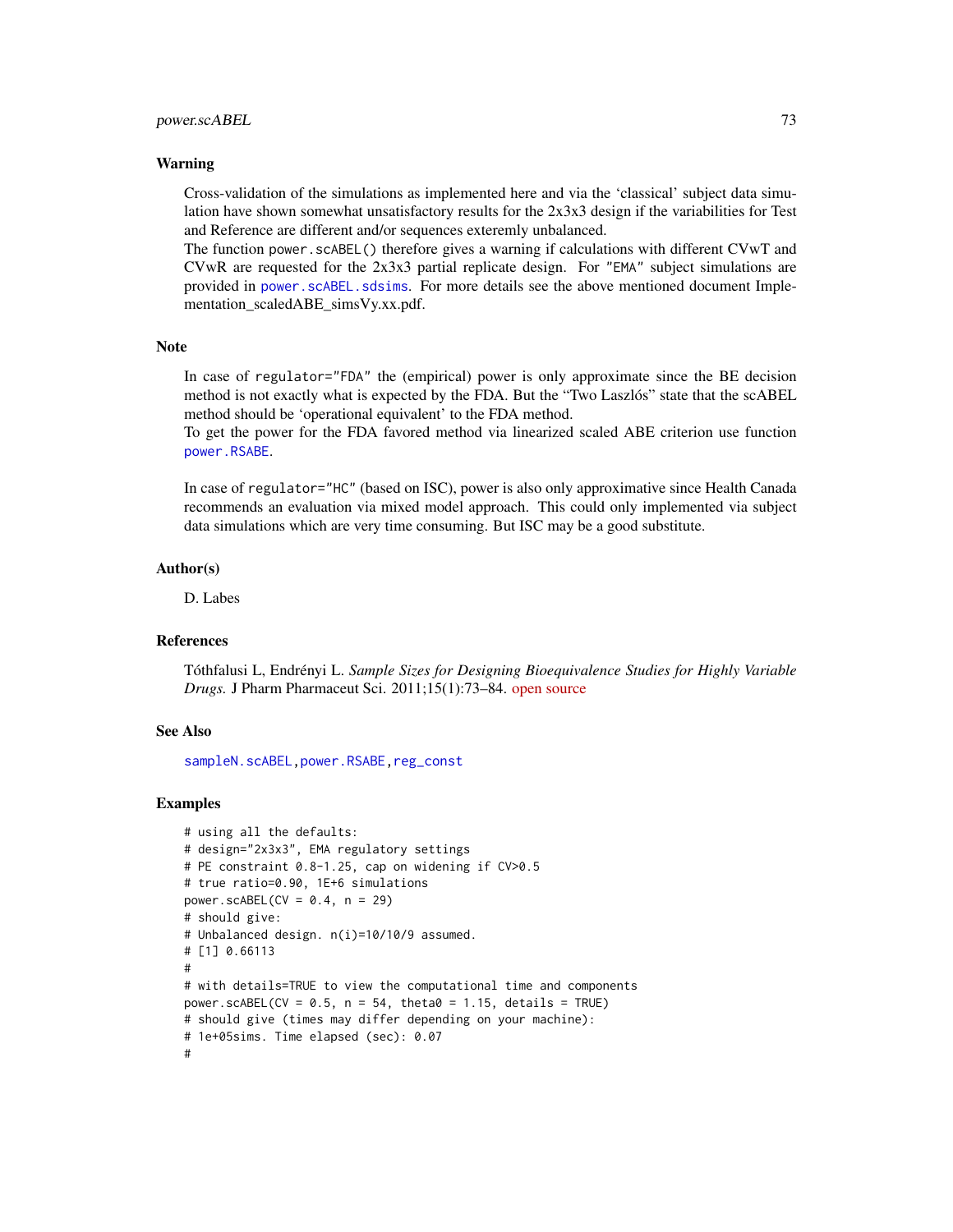```
# p(BE) p(BE-wABEL) p(BE-pe) p(BE-ABE)
# 0.81727 0.82078 0.85385 0.27542
#
# exploring 'pure ABEL' with the EMA regulatory constant
# (without mixed method, without capping, without pe constraint)
rs <- reg_const("EMA")
rs$CVswitch <- 0
rs$CVcap <- Inf
rs$pe_constr <- FALSE
power.scABEL(CV = 0.5, n = 54, theta0 = 1.15, regulator = rs)
# should give
# [1] 0.8519
```

| power.scABEL.sds | (Empirical) Power of BE decision via scaled (widened) BE acceptance |
|------------------|---------------------------------------------------------------------|
|                  | limits                                                              |

## <span id="page-73-0"></span>Description

These function performs the power calculation of the BE decision via scaled (widened) BE acceptance limits based on subject data simulations. This function has an alias power.scABEL.sds().

### Usage

```
power.scABEL.sdsims(alpha = 0.05, theta1, theta2, theta0, CV, n,
                    design = c("2x3x3", "2x2x4", "2x2x3"), design_dta=NULL,
                    regulator, nsims = 1e+05, details = FALSE, setseed = TRUE,
                    progress)
```

| alpha  | Type I error probability, significance level. Conventionally mostly set to 0.05.                                                                                                                 |
|--------|--------------------------------------------------------------------------------------------------------------------------------------------------------------------------------------------------|
| theta1 | Conventional lower ABE limit to be applied in the mixed procedure if $CVswR \leq$<br>CVswitch. Also lower limit for the point estimate constraint.<br>Defaults to 0.8 if not given explicitly.   |
| theta2 | Conventional upper ABE limit to be applied in the mixed procedure if $CVswR \leq$<br>CV switch. Also upper limit for the point estimate constraint.<br>Defaults to 1.25 if not given explicitly. |
| theta0 | 'True' or assumed T/R ratio.<br>Defaults to 0.90 according to the two Lászlós if not given explicitly.                                                                                           |
| CV     | Intra-subject coefficient(s) of variation as ratio (not percent).                                                                                                                                |
|        | • If given as a scalar (length $(CV) == 1$ ) the <i>same</i> CV of Test and Reference is<br>assumed (homoscedasticity, CVwT==CVwR).                                                              |
|        | • If given as a vector (length $(CV) == 2$ ), <i>i.e.</i> , assuming heteroscedasticity, the<br>CV of the Test <b>must</b> be given in $CV[1]$ and the one of the Reference in the<br>$CV[2]$ .  |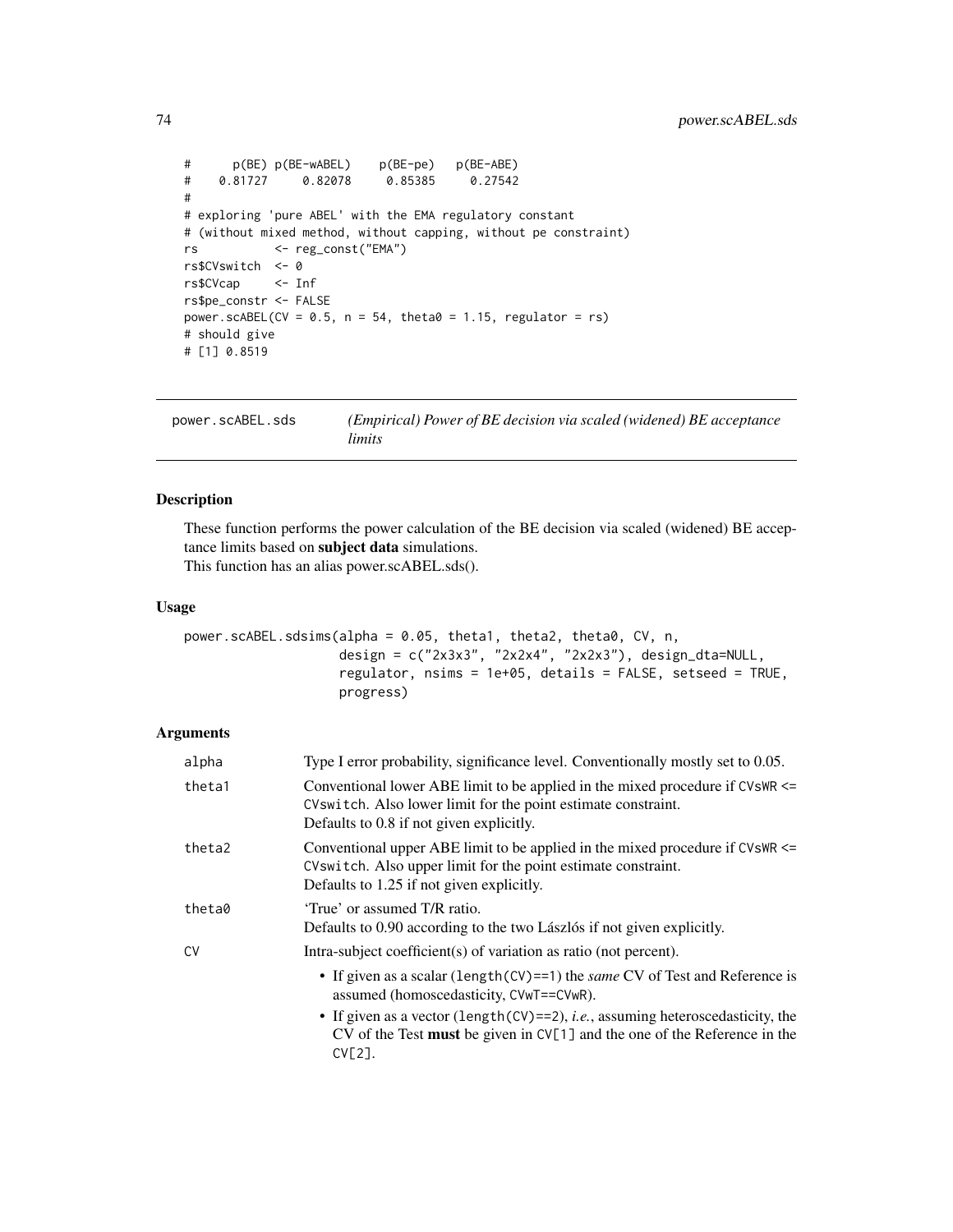| n          | Number of subjects under study.<br>May be given as vector. In that case it is assumed that n contains the number of<br>subjects in the sequence groups.<br>If n is given as single number (total sample size) and this number is not divisible<br>by the number of sequences of the design an unbalanced design is assumed. A<br>corresponding message is thrown showing the numbers of subjects in sequence<br>groups.<br>Attention! In case of the "2x2x3" (TRTIRTR) design the order of sample sizes<br>is important if given as vector. $n[1]$ is for sequence group 'TRT' and $n[2]$ is<br>for sequence group 'RTR'. |
|------------|---------------------------------------------------------------------------------------------------------------------------------------------------------------------------------------------------------------------------------------------------------------------------------------------------------------------------------------------------------------------------------------------------------------------------------------------------------------------------------------------------------------------------------------------------------------------------------------------------------------------------|
| design     | Design of the study to be planned.<br>"2x3x3" is the partial replicate design (TRRIRTRIRRT).<br>"2x2x4" is the full replicate design with 2 sequences and 4 periods.<br>"2x2x3" is the 3-period design with sequences TRTIRTR.<br>Defaults to design="2x3x3".                                                                                                                                                                                                                                                                                                                                                             |
| design_dta | Alternatively to using the arguments design and n the design may be defined via<br>a data.frame with columns subject, sequence, period and tmt. This feature is<br>experimental in the sense that the data.frame is not checked for complying with<br>the assumed structure.<br>If you use the argument design_dta you don't need to specify the arguments<br>design and n.<br>The default design_dta = NULL means that design and n are used for the inter-<br>nal construction of the design data.frame.                                                                                                                |
| regulator  | Regulatory settings for the widening of the BE acceptance limits.<br>May be given as "EMA" or as an object of class 'regSet' (see reg_const).<br>Defaults to regulator="EMA" if missing.<br>This argument may be given also in lower case if given as character.<br>If given as object of class 'regSet' the component est_method must not be<br>"ISC".                                                                                                                                                                                                                                                                   |
| nsims      | Number of simulations to be performed to obtain the empirical power. Defaults<br>to $100,000 = 1e+05$ .<br>If simulations are aimed for empirical alpha nsims=1e+06 is recommended.                                                                                                                                                                                                                                                                                                                                                                                                                                       |
| details    | If set to TRUE the computational time is shown as well as the components for the<br>BE decision.<br>p(BE-wABEL) is the probability that the CI is within (widened) limits.<br>$p(BE-PE)$ is the probability that the point estimate is within theta1  theta2.<br>p(BE-ABE) is the simulated probability for the conventional ABE test.                                                                                                                                                                                                                                                                                    |
| setseed    | Simulations are dependent on the starting point of the (pseudo) random number<br>generator. To avoid differences in power for different runs a set.seed() is<br>issued if setseed=TRUE, the default.                                                                                                                                                                                                                                                                                                                                                                                                                      |
| progress   | Should a progressbar be shown? Defaults to TRUE if missing and nsims > 5E5.                                                                                                                                                                                                                                                                                                                                                                                                                                                                                                                                               |

The methods rely on the analysis of log-transformed data, *i.e.*, assume a log-normal distribution on the original scale.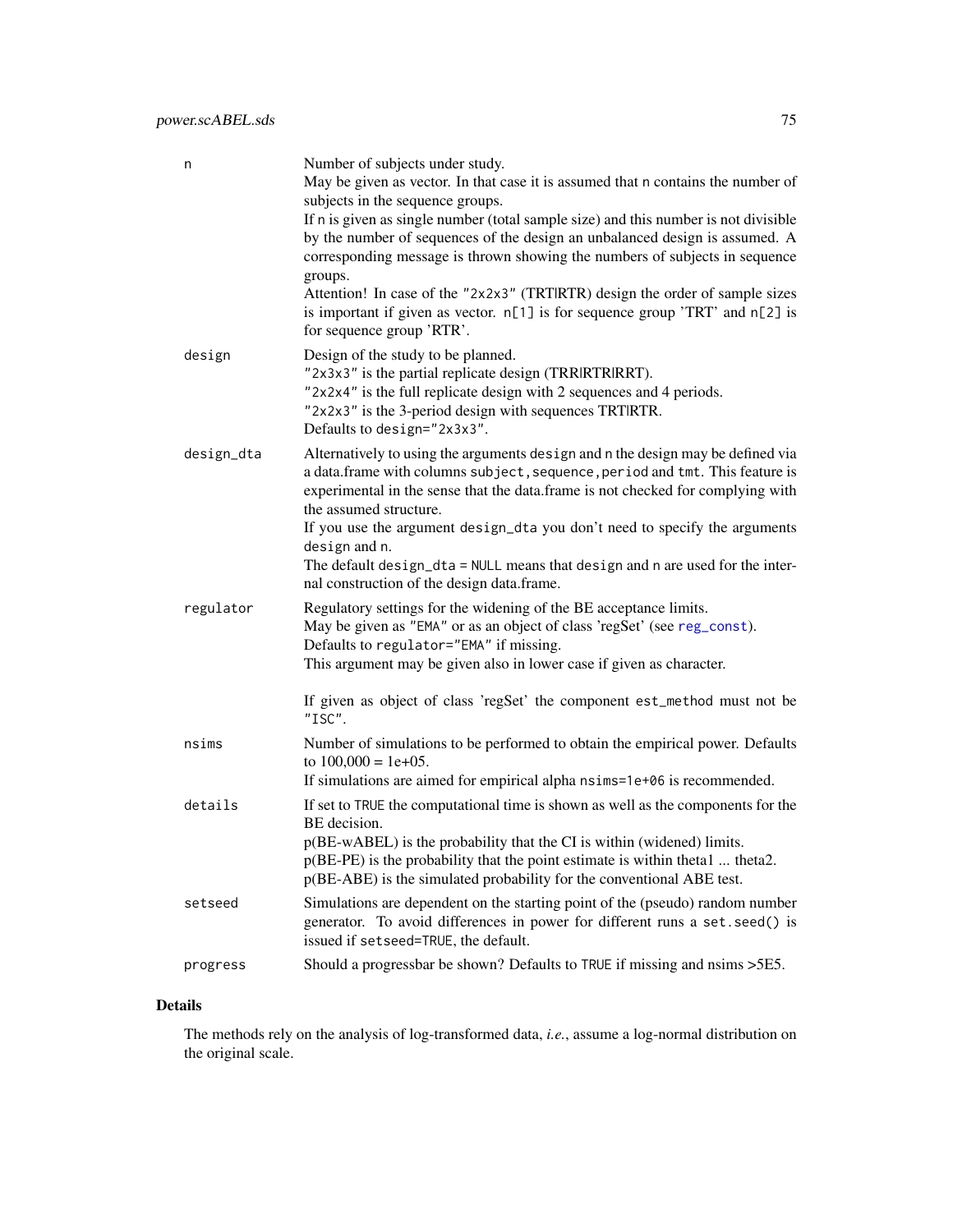The widened BE acceptance limits will be calculated by the formula

 $[L, U] = exp(\pm r \text{ const} * sWR)$ 

with r\_const the regulatory constant and sWR the standard deviation of the within subjects variability of the Reference.  $r_{\text{const}} = 0.76$  ( $\sim$ log(1.25)/0.29356) is used in case of regulator="EMA". If the CVwR of the Reference is < CVswitch=0.3 the conventional ABE limits apply (mixed procedure).

In case of regulator="EMA" a cap is placed on the widened limits if CVwr>0.5, *i.e.*, the widened limits are held at value calculated for CVwR=0.5.

The simulations are done by simulating subject data (all effects fixed except the residuals) and evaluating these data via ANOVA of all data to get the point estimate of T vs. R along with its 90% CI and an ANOVA of the data under R(eference) only to get an estimate of s2wR.

The data.frame with columns subject, sequence, period and tmt necessary for evalution of simulated subject data is constructed internally from the arguments design and n or may be given user defined via the argument design\_dta. The last option is usefull if missing data have to be considered or if designs have to be evaluated which are not in the list of argument design.

This feature is experimental in the sense that the data.frame is not checked for complying with the assumed structure.

## Value

Returns the value of the (empirical) power if argument details=FALSE.

Returns a named vector if argument details=TRUE.

 $p(BE)$  is the power,  $p(BE-wABEL)$  is the power of the widened ABEL criterion alone and  $p(BE-pe)$ is the power of the criterion 'point estimat within acceptance range' alone. p(BE-ABE) is the power of the conventional ABE test given for comparative purposes.

## **Note**

The function is mainly intended for crosscheck of power.scABEL() results.

But may be mandatory for cases where power.scABEL() results are inaccurate (low sample sizes and/or heteroscedasticity).

It is relatively slow. The run-time of this function doing 1 Mio sims is between  $\sim$  7-8 sec for n=12 and  $\sim$  3-4 min for n=120 on a machine with an Intel core i7 processor.

Thus be patient and go for a cup of coffee if you use this function with high sample sizes!

## Author(s)

D. Labes, B. Lang

#### References

Tóthfalusi L, Endrényi L. *Sample Sizes for Designing Bioequivalence Studies for Highly Variable Drugs.* J Pharm Pharmaceut Sci. 2011;15(1):73–84. [open source](http://ejournals.library.ualberta.ca/index.php/JPPS/article/download/11612/9489)

## See Also

[power.scABEL](#page-69-0)[,reg\\_const](#page-86-0)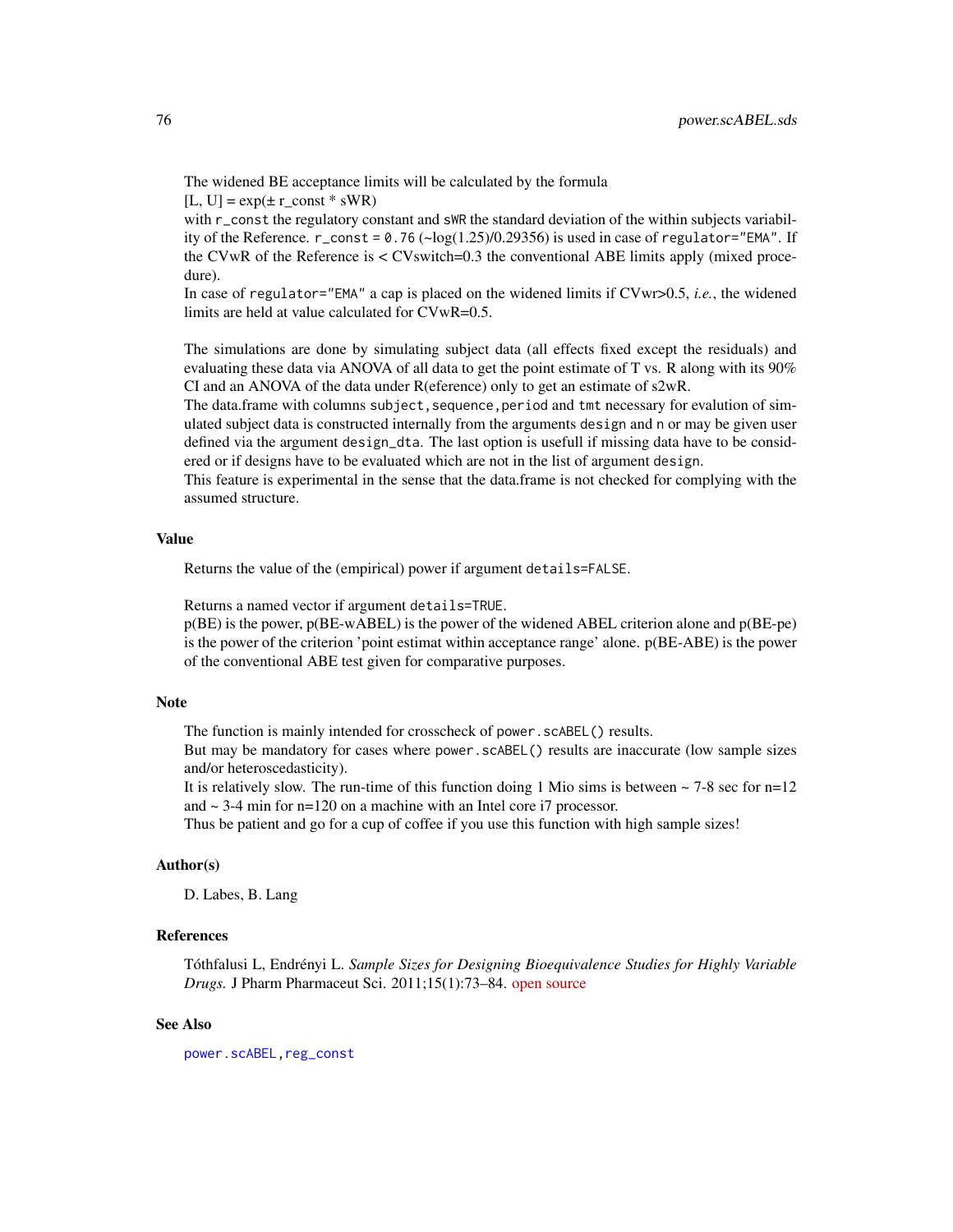## power.TOST 77

## Examples

```
# using all the defaults:
# design="2x3x3", EMA regulatory settings
# PE constraint 0.8-1.25, cap on widening if CV>0.5
# true ratio=0.90, 1E+5 simulations
power.scABEL.sdsims(CV = 0.4, n = 36)
# should give:
# [1] 0.74321
```
<span id="page-76-0"></span>power.TOST *Power of the classical TOST procedure*

## Description

Calculates the exact or approximate power of the two-one-sided t-tests (TOST) procedure for various study designs used in BE studies.

#### Usage

```
power.TOST(alpha = 0.05, logscale = TRUE, theta1, theta2, theta0, CV, n,
          design = "2x2", method="exact", robust=FALSE)
```

| alpha    | Significance level (one-sided). Commonly set to 0.05.                                                                                                                                                                                                                                                                                                                                                                                                                                                                                                |
|----------|------------------------------------------------------------------------------------------------------------------------------------------------------------------------------------------------------------------------------------------------------------------------------------------------------------------------------------------------------------------------------------------------------------------------------------------------------------------------------------------------------------------------------------------------------|
| logscale | Should the data used on log-transformed or on original scale? TRUE (default) or<br>FALSE.                                                                                                                                                                                                                                                                                                                                                                                                                                                            |
| theta0   | 'True' or assumed T/R ratio or difference.<br>In case of logscale=TRUE it must be given as ratio T/R.<br>If logscale=FALSE, the difference in means. In this case, the difference may be<br>expressed in two ways: relative to the same (underlying) reference mean, i.e. as<br>$(T-R)/R = T/R - 1$ ; or as difference in means T-R. Note that in the former case<br>the units of CV, theta1 and theta2 need also be given relative to the reference<br>mean (specified as ratio).<br>Defaults to 0.95 if logscale=TRUE or to 0.05 if logscale=FALSE |
| theta1   | Lower (bio-)equivalence limit.<br>In case of logscale=TRUE it is given as ratio.<br>If logscale=FALSE, the limit may be expressed in two ways: difference of<br>means relative to the same (underlying) reference mean or in units of the dif-<br>ference of means. Note that in the former case the units of CV, the tall and<br>theta2 need also be given relative to the reference mean (specified as ratio).<br>Defaults to 0.8 if logscale=TRUE or to -0.2 if logscale=FALSE.                                                                   |
| theta2   | Upper (bio-)equivalence limit.<br>In case of logscale=TRUE it is given as ratio. If logscale=FALSE, the limit may<br>be expressed in two ways: difference of means relative to the same (underlying)<br>reference mean or in units of the difference of means. Note that in the former                                                                                                                                                                                                                                                               |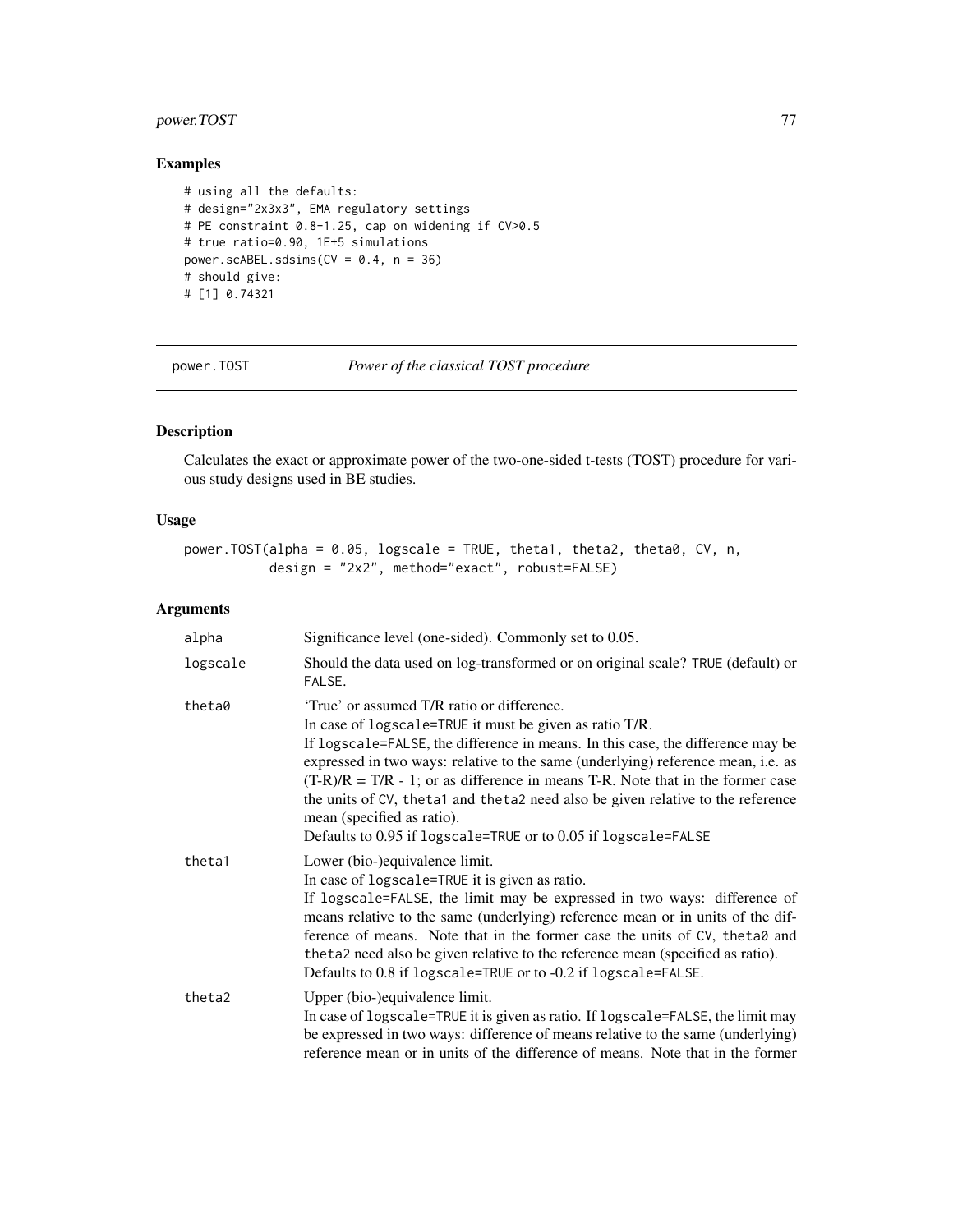|        | case the units of CV, the ta0 and the ta1 need also be given relative to the refer-<br>ence mean (specified as ratio).<br>If not given, theta2 will be calculated as 1/theta1 if logscale=TRUE or as<br>-theta1 if logscale=FALSE.                                                                                                                                                                                                                                                                                                                                                                                                                                                                                                                                            |
|--------|-------------------------------------------------------------------------------------------------------------------------------------------------------------------------------------------------------------------------------------------------------------------------------------------------------------------------------------------------------------------------------------------------------------------------------------------------------------------------------------------------------------------------------------------------------------------------------------------------------------------------------------------------------------------------------------------------------------------------------------------------------------------------------|
| CV     | In case of logscale=TRUE the (geometric) coefficient of variation given as ratio.<br>If logscale=FALSE the argument refers to (residual) standard deviation of the<br>response. In this case, standard deviation may be expressed two ways: relative<br>to a reference mean (specified as ratio sigma/muR), i.e. again as a coefficient of<br>variation; or untransformed, i.e. as standard deviation of the response. Note that<br>in the former case the units of the ta0, the ta1 and the ta2 need also be given<br>relative to the reference mean (specified as ratio).                                                                                                                                                                                                   |
|        | In case of cross-over studies this is the within-subject CV, in case of a parallel-<br>group design the CV of the total variability.                                                                                                                                                                                                                                                                                                                                                                                                                                                                                                                                                                                                                                          |
| n      | Number of subjects under study.<br>Is total number if given as scalar, else number of subjects in the (sequence)<br>groups. In the latter case the length of n vector has to be equal to the number of<br>(sequence) groups.                                                                                                                                                                                                                                                                                                                                                                                                                                                                                                                                                  |
| design | Character string describing the study design.<br>See known.designs() for designs covered in this package.                                                                                                                                                                                                                                                                                                                                                                                                                                                                                                                                                                                                                                                                     |
| method | Method for calculation of the power.<br>Defaults to "exact" in which case the calculation is done based on formu-<br>las with Owen's Q. The calculation via Owen's Q can also be choosen with<br>method="owenq".<br>Another exact method via direct integration of the bivariate non-central <i>t</i> -distribution<br>may be chosen with method="mvt". This may have somewhat lower precision<br>compared to Owen's Q and longer run-time.<br>Approximate calculations can be choosen via method="noncentral" or method="nct"<br>for the approximation using the non-central t-distribution. With method="central"<br>or method="shifted" the relative crude approximation via 'shifted' central t-<br>distribution is chosen.<br>The strings for method may be abbreviated. |
| robust | Defaults to FALSE. With that value the usual degrees of freedom will be used.<br>Set to TRUE will use the degrees of freedom according to the 'robust' evaluation<br>(aka Senn's basic estimator). These degrees of freedom are calculated as n-seq.                                                                                                                                                                                                                                                                                                                                                                                                                                                                                                                          |
|        | See known.designs()\$df2 for designs covered in this package.<br>Has only effect for higher-order crossover designs.                                                                                                                                                                                                                                                                                                                                                                                                                                                                                                                                                                                                                                                          |

The exact calculations of power are based on Owen's Q-function or by direct integration of the bivariate non-central *t*-distribution via function [pmvt](#page-0-0) of package mvtnorm. Approximate power is implemented via the non-central *t*-distribution or the 'shifted' central *t*distribution.

The formulas cover balanced and unbalanced studies w.r.t (sequence) groups.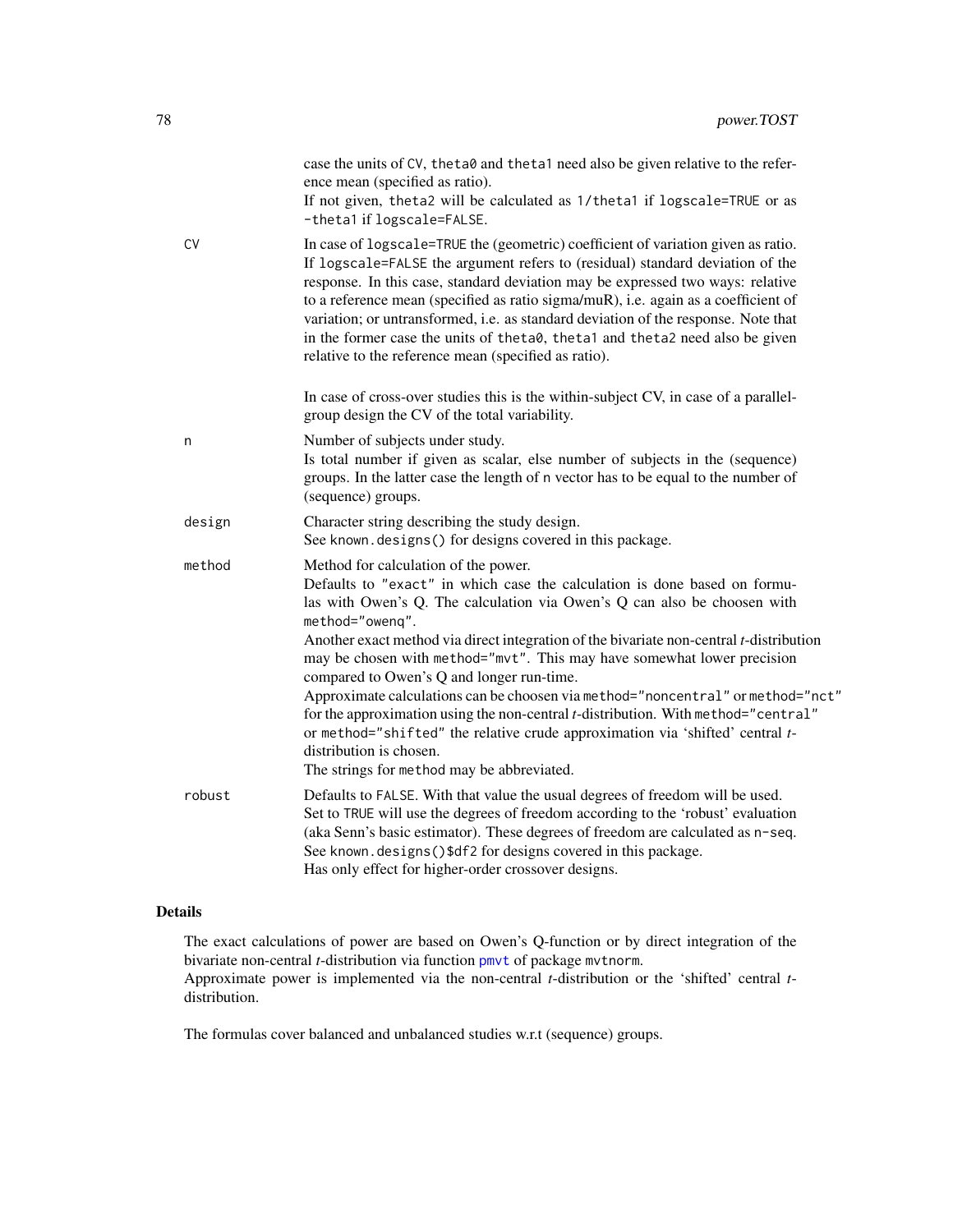## power.TOST 79

In case of parallel group design and higher order crossover designs (replicate crossover or crossover with more than two treatments) the calculations are based on the assumption of equal variances for Test and Reference products under consideration.

The formulas for the paired means 'design' do not take a correlation parameter into account. They are solely based on the paired *t*-test (TOST of differences = zero).

## Value

Value of power according to the input arguments.

#### Note

Of course it is highly recommended to use the default method="exact" :-). There is no reason beside testing and for comparative purposes to use an approximation if the exact method is available.

If n is given as scalar (total sample size) and this number is not divisible by the number of (sequence) groups of the design an unbalanced design with small imbalance is assumed. A corresponding message is thrown showing the assumed numbers of subjects in (sequence) groups. The function does not vectorize properly if design is a vector. The function vectorizes properly if CV or theta0 are vectors.

Other vector input is not tested yet.

The former function power2.TOST() designd to handle unbalanced studies is defunct since power.TOST() handles balanced as well as unbalanced designs.

### Author(s)

D. Labes, direct integration of bivariate non-central *t*-distribution by B. Lang

## References

Phillips KF. *Power of the Two One-Sided Tests Procedure in Bioequivalence.* J Pharmacokin Biopharm. 1990;18(2):137–44. doi: [10.1007/BF01063556](https://doi.org/10.1007/BF01063556)

Diletti D, Hauschke D, Steinijans VW. *Sample Size Determination for Bioequivalence Assessment by Means of Confidence Intervals.* Int J Clin Pharmacol Ther Toxicol. 1991;29(1):1–8.

#### See Also

[sampleN.TOST](#page-121-0), known.designs

#### Examples

```
# power for the 2x2 cross-over design with 24 subjects and CV 25%
# using all the other default values
power.TOST(CV = 0.25, n = 24)
# should give: [1] 0.7391155
# nct approximation very good for this configuration
power.TOST(CV = 0.25, n = 24, method = "nct")
```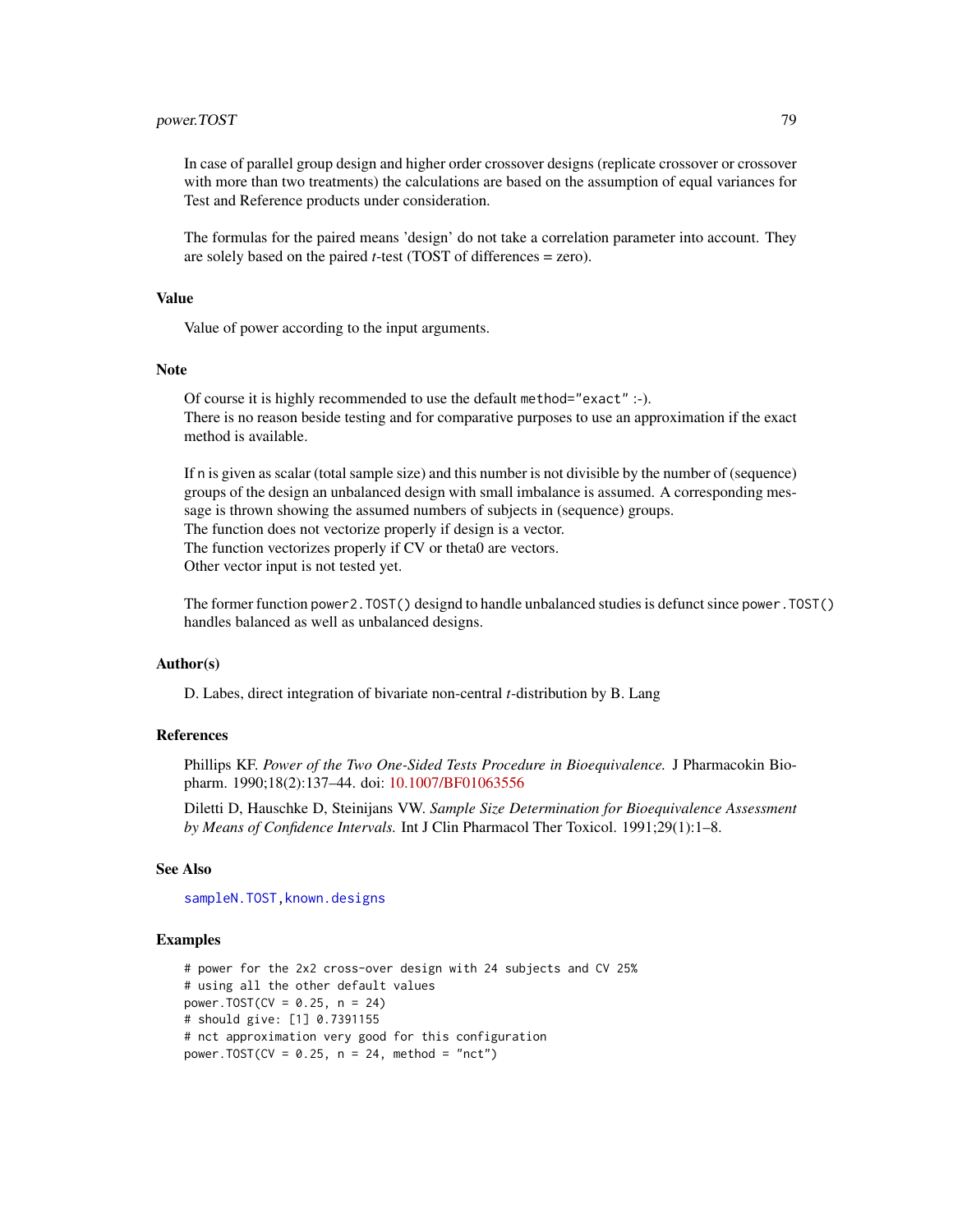```
# gives also: [1] 0.7391155
# shifted-central-t approximation
power.TOST(CV = 0.25, n = 24, method = "shifted")
# gives: [1] 0.7328894
# power for the 2x2 cross-over study with 24 subjects, CV 25%
# and 2 drop-outs in the same sequence group (unbalanced study)
power.TOST(CV=0.25, n=c(10,12))
# should give: [1] 0.6912935
# not the same compared to the balanced setting
power.TOST(CV=0.25, n=22)
# should give: [1] 0.6953401
```
power.TOST.sds *Power calculation of the BE decision with models incorporating groups*

#### Description

The power is obtained via subject data simulations. Three models are implemented:

- gmodel==1 is full FDA model for testing group-by-treatment interaction followed by gmodel==2 or gmodel==3 with data of the biggest group depending on the test of the treatment by group interaction
- gmodel==2 is full FDA model but without group-by-treatment interaction
- gmodel==3 is model with pooled groups, i.e. without any group term

#### Usage

```
power.TOST.sds(alpha = 0.05, theta1, theta2, theta0, CV, n,
               design = c("2x2", "2x2x2", "2x3x3", "2x2x4", "2x2x3"),
               design_dta = NULL, grps = 2, ngrp = NULL, gmodel = 2,
               nsims = 1e+05, details = FALSE, setseed = TRUE, progress)
```

| alpha  | Type I error probability, significance level. Conventionally mostly set to 0.05.                                                    |
|--------|-------------------------------------------------------------------------------------------------------------------------------------|
| theta1 | Lower BE limit. Defaults to 0.8 if not given explicitely.                                                                           |
| theta2 | Upper BE limit. Defaults to 1.25 if not given explicitely.                                                                          |
| theta0 | 'True' or assumed T/R ratio.<br>Defaults to 0.95 if not given explicitly.                                                           |
| CV     | Intra-subject coefficient(s) of variation as ratio (not percent).                                                                   |
|        | • If given as a scalar (length $(CV) == 1$ ) the <i>same</i> CV of Test and Reference is<br>assumed (homoscedasticity, CVwT==CVwR). |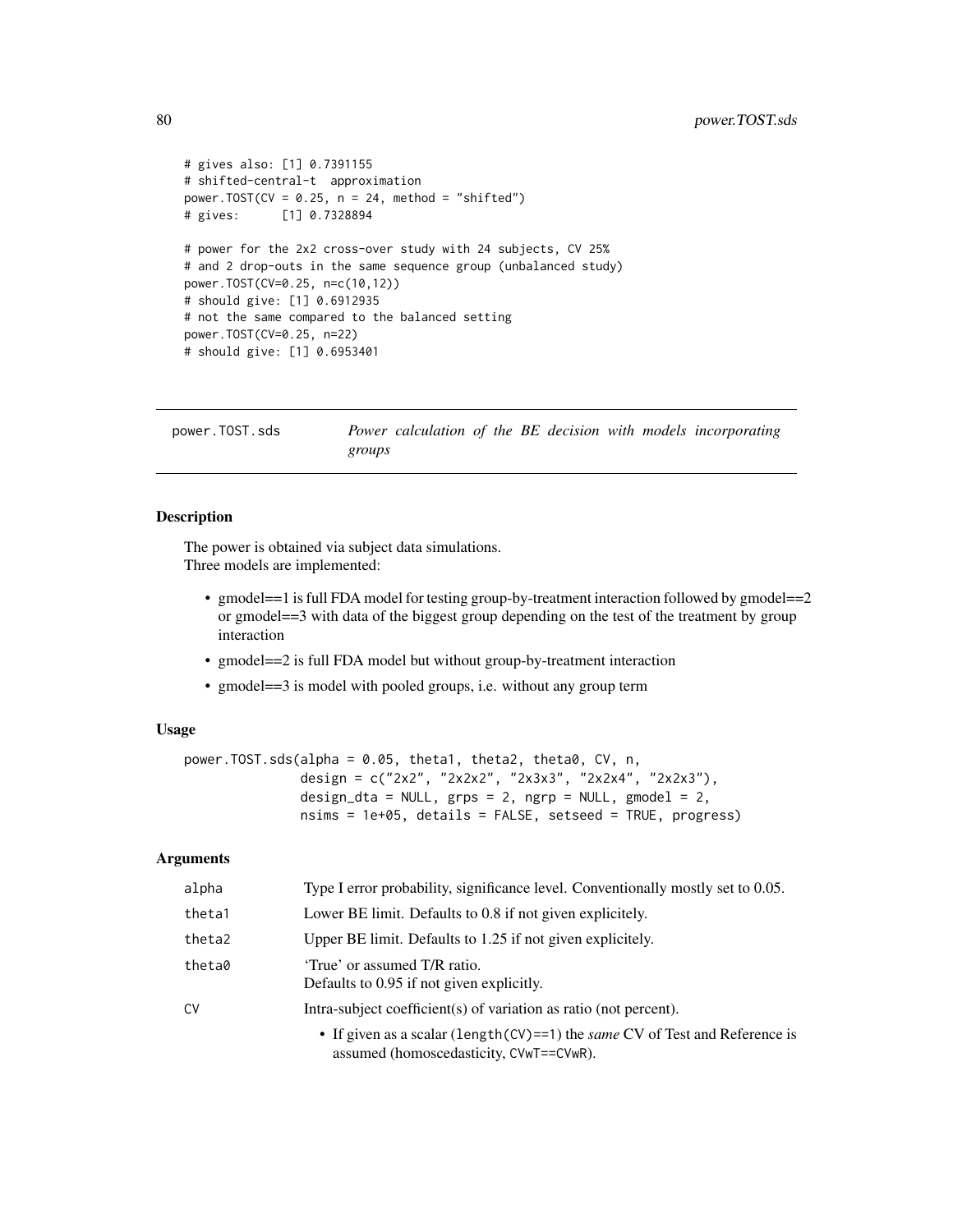|            | • If given as a vector (length $(CV) == 2$ ), <i>i.e.</i> , assuming heteroscedasticity, the<br>$CV$ of the Test <b>must</b> be given in $CV[1]$ and the one of the Reference in the<br>$CV[2]$ .                                                                                                                                                                                                                                                                                                                                                                                            |
|------------|----------------------------------------------------------------------------------------------------------------------------------------------------------------------------------------------------------------------------------------------------------------------------------------------------------------------------------------------------------------------------------------------------------------------------------------------------------------------------------------------------------------------------------------------------------------------------------------------|
| n          | Number of subjects under study.<br>May be given as vector. In that case it is assumed that n contains the number of<br>subjects in the sequence groups.<br>If n is given as single number (total sample size) and this number is not divisible<br>by the number of sequences of the design an unbalanced design is assumed. A<br>corresponding message is thrown showing the numbers of subjects in sequence<br>groups.<br>Attention! In case of the "2x2x3" (TRTIRTR) design the order of sample sizes<br>is important if given as vector. $n[1]$ is for sequence group 'TRT' and $n[2]$ is |
| design     | for sequence group 'RTR'.<br>Design of the study to be planned.<br>"2x2" or "2x2x2" is the conventional cross-over design.<br>"2x3x3" is the partial replicate design (TRRIRTRIRRT).<br>"2x2x4" is the full replicate design with 2 sequences and 4 periods.<br>"2x2x3" is the 3-period design with sequences TRT RTR.<br>Defaults to design="2x2".                                                                                                                                                                                                                                          |
| design_dta | Alternatively to using the arguments design and n the design may be defined via<br>a data.frame with columns subject, sequence, period and tmt. This feature is<br>experimental in the sense that the data.frame is not checked for complying with<br>the assumed structure.<br>If you use the argument design_dta you don't need to specify the arguments<br>design and n.<br>The default design_dta = NULL means that design and n are used for the inter-<br>nal construction of the design data.frame.                                                                                   |
| grps       | Number of (logistical) groups. Defaults to 2.                                                                                                                                                                                                                                                                                                                                                                                                                                                                                                                                                |
| ngrp       | Vector of number of subjects in groups.                                                                                                                                                                                                                                                                                                                                                                                                                                                                                                                                                      |
| gmodel     | Number describing the model incorporating group effects                                                                                                                                                                                                                                                                                                                                                                                                                                                                                                                                      |
|            | • gmode1=1 is full FDA model for testing group-by-treatment interaction fol-<br>lowed by gmodel=2 or gmodel=3 with data of the biggest group depending<br>on the test of the treatment by group interaction<br>• gmodel=2 is full FDA model but without group-by-treatment interaction<br>• gmodel=3 is model with pooled groups, i.e. without any group term                                                                                                                                                                                                                                |
|            | Defaults to gmodel=2.                                                                                                                                                                                                                                                                                                                                                                                                                                                                                                                                                                        |
| nsims      | Number of simulations to be performed to obtain the empirical power. Defaults<br>to $100,000 = 1e+05$ .<br>If simulations are aimed for empirical alpha nsims=1e+06 is recommended.                                                                                                                                                                                                                                                                                                                                                                                                          |
| details    | If set to TRUE the computational time is shown.                                                                                                                                                                                                                                                                                                                                                                                                                                                                                                                                              |
| setseed    | Simulations are dependent on the starting point of the (pseudo) random number<br>generator. To avoid differences in power for different runs a set. seed(123456)<br>is issued if setseed=TRUE, the default.                                                                                                                                                                                                                                                                                                                                                                                  |
| progress   | Should a progressbar be shown? Defaults to TRUE if missing and nsims > 5E5.                                                                                                                                                                                                                                                                                                                                                                                                                                                                                                                  |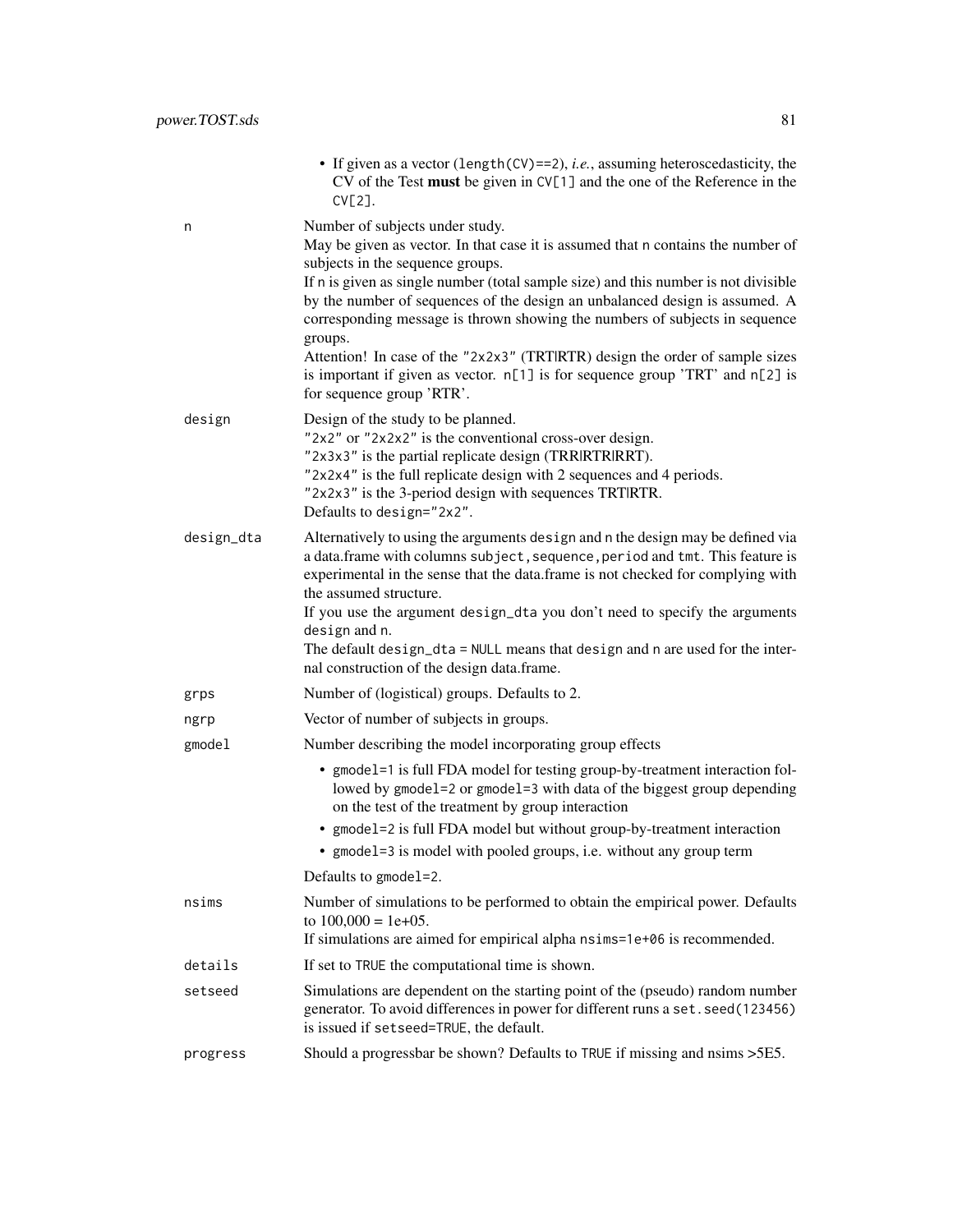The power is calculated via subject data sims.

The evaluation of BE is done via 1-2\*alpha confidence interval using classical ANOVA for the models with group effects.

The data.frame with columns subject, sequence, period and tmt necessary for evaluation of simulated subject data is constructed internally from the arguments design and n or may be given user defined via the argument design\_dta. The last option is usefull if missing data have to be considered or if designs have to be evaluated which are not in the list of argument design.

This feature is experimental in the sense that the data.frame is not checked for complying with the assumed structure.

The test of the treatment by group interaction in case of gmodel=1 is hard coded with p.level  $=$ 0.1.

If the treatment by group interaction is significant the subsequent BE decision is done with the data of the largest group. If there are more than one with the same size, one gets a warning that this feature – showing BE in all that groups – isn't implemented yet. Only the first of the largest groups is tested for BE.

## Value

Returns the value of the (empirical) power

## Note

The run time of the function may be relatively long. Take a cup of coffee and be patient.

#### Author(s)

D. Labes

### References

Schütz H. *Multi-Group Studies in Bioequivalence. To pool or not to pool?* Presentation at BioBriges 2018, Prague. <https://bebac.at/lectures/Prague2018.pdf>

## Examples

```
# power for gmodel=2, 2x2 crossover, grps=3 with even number of subjects
power.TOST.sds(CV=0.2, n=18, grps=3)
# gives [1] 0.78404
# without considering groups
power.TOST.sds(CV=0.2, n=18, gmodel=3)
# gives [1] 0.7887
```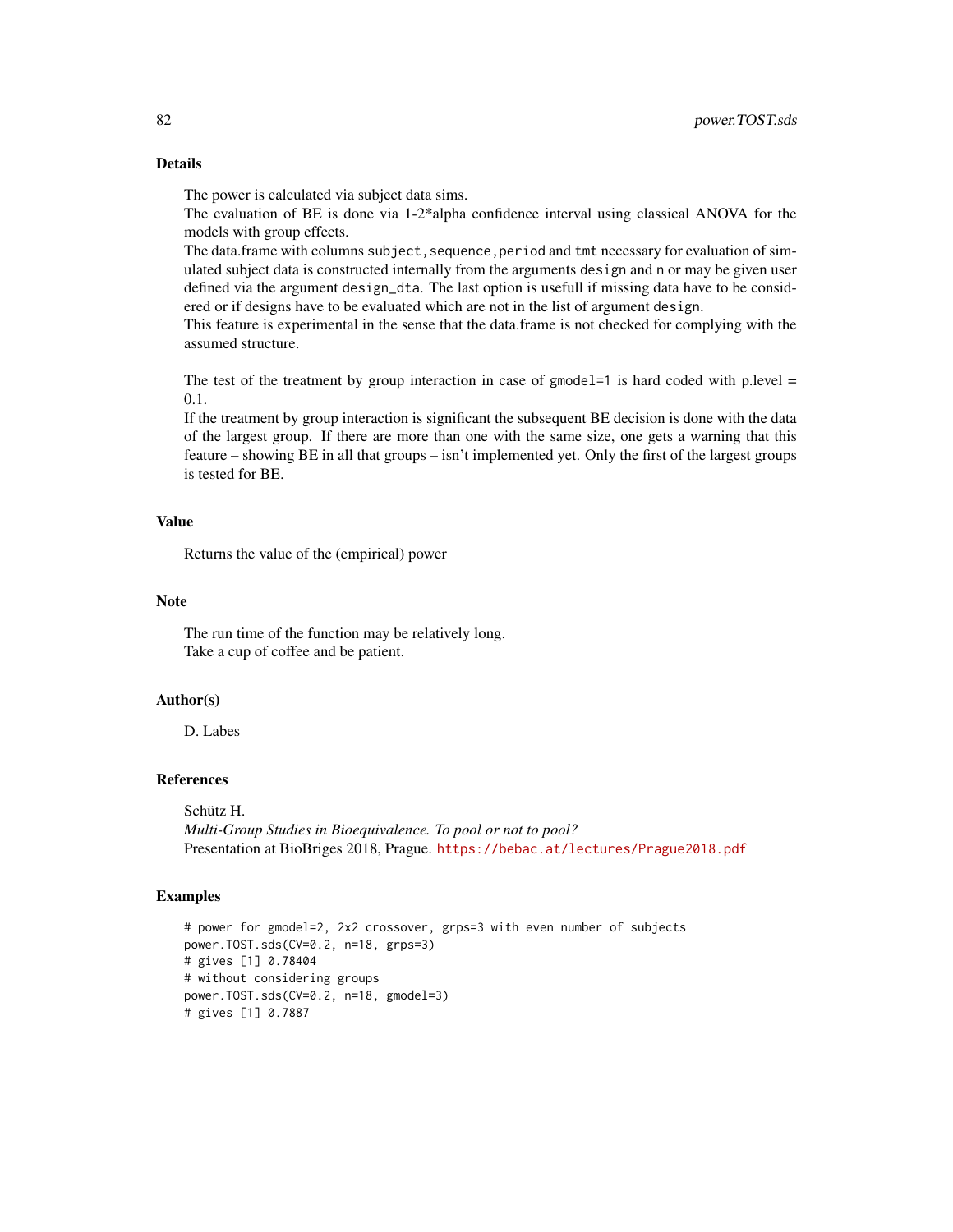# Description

Power is calculated by simulations of studies (PE via its normal distribution, MSE via its associated  $\chi^2$  distribution) and application of the two one-sided *t*-tests. Power is obtained via ratio of studies found BE to the number of simulated studies.

## Usage

```
power.TOST.sim(alpha = 0.05, logscale = TRUE, theta1, theta2, theta0, CV, n,
               design = "2x2", robust = FALSE, setseed = TRUE, nsims = 1e+05)
```

| alpha     | Significance level (one-sided). Commonly set to 0.05.                                                                                                                                                                                                                                                                                                                                                                                                                                                                                                  |
|-----------|--------------------------------------------------------------------------------------------------------------------------------------------------------------------------------------------------------------------------------------------------------------------------------------------------------------------------------------------------------------------------------------------------------------------------------------------------------------------------------------------------------------------------------------------------------|
| logscale  | Should the data used on log-transformed or on original scale? TRUE (default) or<br>FALSE.                                                                                                                                                                                                                                                                                                                                                                                                                                                              |
| theta0    | 'True' or assumed T/R ratio or difference.<br>In case of logscale=TRUE it must be given as ratio T/R.<br>If logscale=FALSE, the difference in means. In this case, the difference may be<br>expressed in two ways: relative to the same (underlying) reference mean, i.e. as<br>$(T-R)/R = T/R - 1$ ; or as difference in means T-R. Note that in the former case<br>the units of CV, the ta1 and the ta2 need also be given relative to the reference<br>mean (specified as ratio).<br>Defaults to 0.95 if logscale=TRUE or to 0.05 if logscale=FALSE |
| theta1    | Lower (bio-)equivalence limit.<br>In case of logscale=TRUE it is given as ratio.<br>If logscale=FALSE, the limit may be expressed in two ways: difference of<br>means relative to the same (underlying) reference mean or in units of the dif-<br>ference of means. Note that in the former case the units of CV, the ta0 and<br>theta2 need also be given relative to the reference mean (specified as ratio).<br>Defaults to 0.8 if logscale=TRUE or to -0.2 if logscale=FALSE.                                                                      |
| theta2    | Upper (bio-)equivalence limit.<br>In case of logscale=TRUE it is given as ratio. If logscale=FALSE, the limit may<br>be expressed in two ways: difference of means relative to the same (underlying)<br>reference mean or in units of the difference of means. Note that in the former<br>case the units of CV, the ta0 and the ta1 need also be given relative to the refer-<br>ence mean (specified as ratio).<br>If not given, theta2 will be calculated as 1/theta1 if logscale=TRUE or as<br>-theta1 if logscale=FALSE.                           |
| <b>CV</b> | In case of logscale=TRUE the (geometric) coefficient of variation given as ratio.<br>If logscale=FALSE the argument refers to (residual) standard deviation of the<br>response. In this case, standard deviation may be expressed two ways: relative                                                                                                                                                                                                                                                                                                   |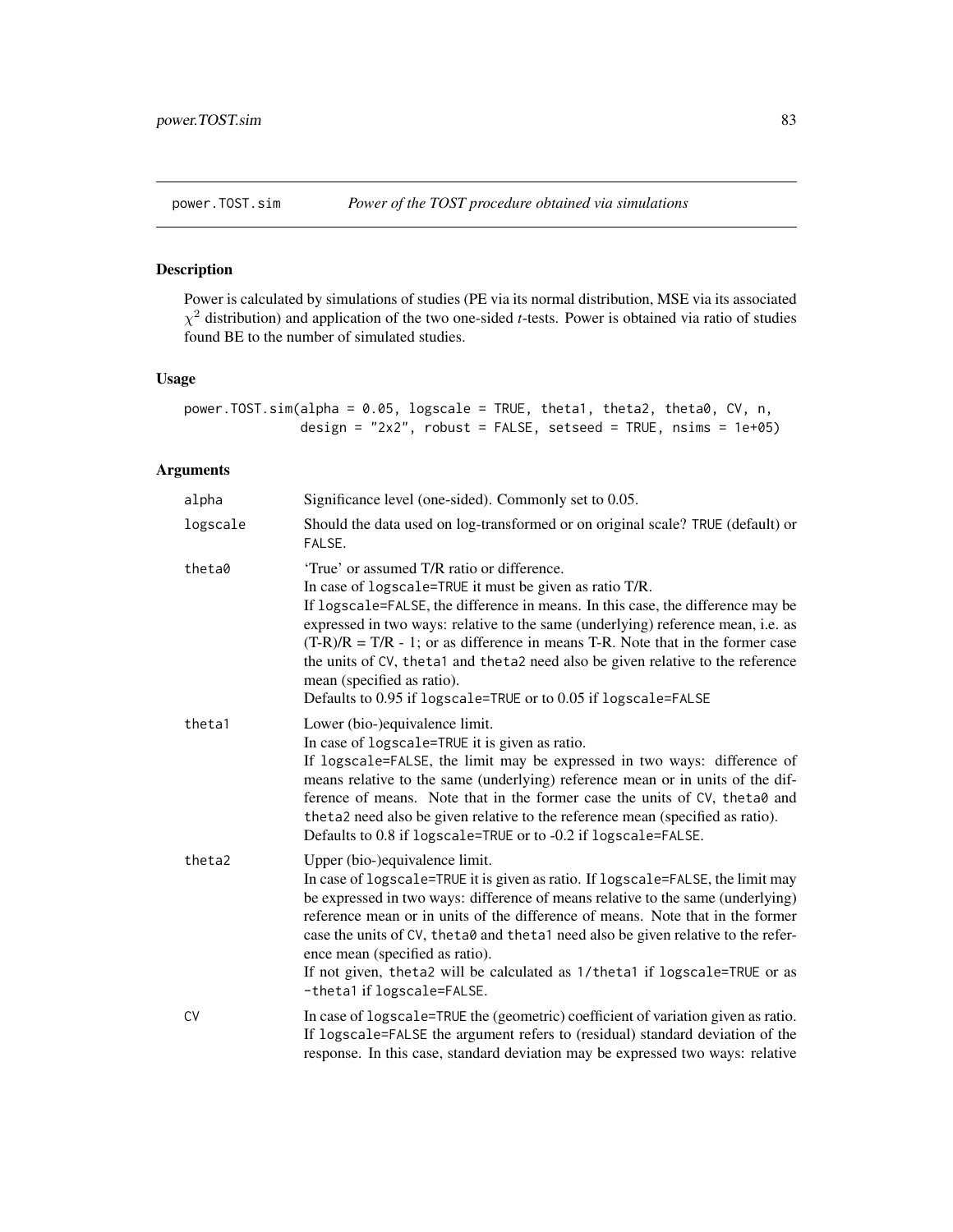|         | to a reference mean (specified as ratio sigma/muR), i.e. again as a coefficient of<br>variation; or untransformed, i.e. as standard deviation of the response. Note that<br>in the former case the units of the ta0, the ta1 and the ta2 need also be given<br>relative to the reference mean (specified as ratio).                                                          |
|---------|------------------------------------------------------------------------------------------------------------------------------------------------------------------------------------------------------------------------------------------------------------------------------------------------------------------------------------------------------------------------------|
|         | In case of cross-over studies this is the within-subject CV, in case of a parallel-<br>group design the CV of the total variability.                                                                                                                                                                                                                                         |
| n       | Number of subjects under study.<br>Is total number if given as scalar, else number of subjects in the (sequence)<br>groups. In the latter case the length of n vector has to be equal to the number of<br>(sequence) groups.                                                                                                                                                 |
| design  | Character string describing the study design.<br>See known.designs() for designs covered in this package.                                                                                                                                                                                                                                                                    |
| robust  | Defaults to FALSE. With that value the usual degrees of freedom will be used.<br>Set to TRUE will use the degrees of freedom according to the 'robust' evaluation<br>(aka Senn's basic estimator). These degrees of freedom are calculated as n-seq.<br>See known.designs()\$df2 for designs covered in this package.<br>Has only effect for higher-order crossover designs. |
| setseed | Simulations are dependent on the starting point of the (pseudo) random number<br>generator. To avoid differences in power for different runs a set. seed(1234567)<br>is issued if setseed=TRUE, the default.<br>Set this argument to FALSE to view the variation in power between different runs.                                                                            |
| nsims   | Number of studies to simulate. Defaults to $100,000 = 1E5$ .                                                                                                                                                                                                                                                                                                                 |
|         |                                                                                                                                                                                                                                                                                                                                                                              |

# Value

Value of power according to the input arguments.

## Note

This function was intended for internal check of the analytical power calculation methods. Use of the analytical power calculation methods (power.TOST()) for real problems is recommended. For sufficient precision nsims > 1E5 (default) may be necessary. Be patient if using nsims=1E6. May take some seconds.

## Author(s)

D. Labes

## See Also

[power.TOST](#page-76-0),

## Examples

```
# using the default design 2x2, BE range 0.8 ... 1.25, logscale, theta0=0.95
power.TOST.sim(alpha = 0.05, CV = 0.3, n = 12)
# should give 0.15054, with nsims=1E6 it will be 0.148533
```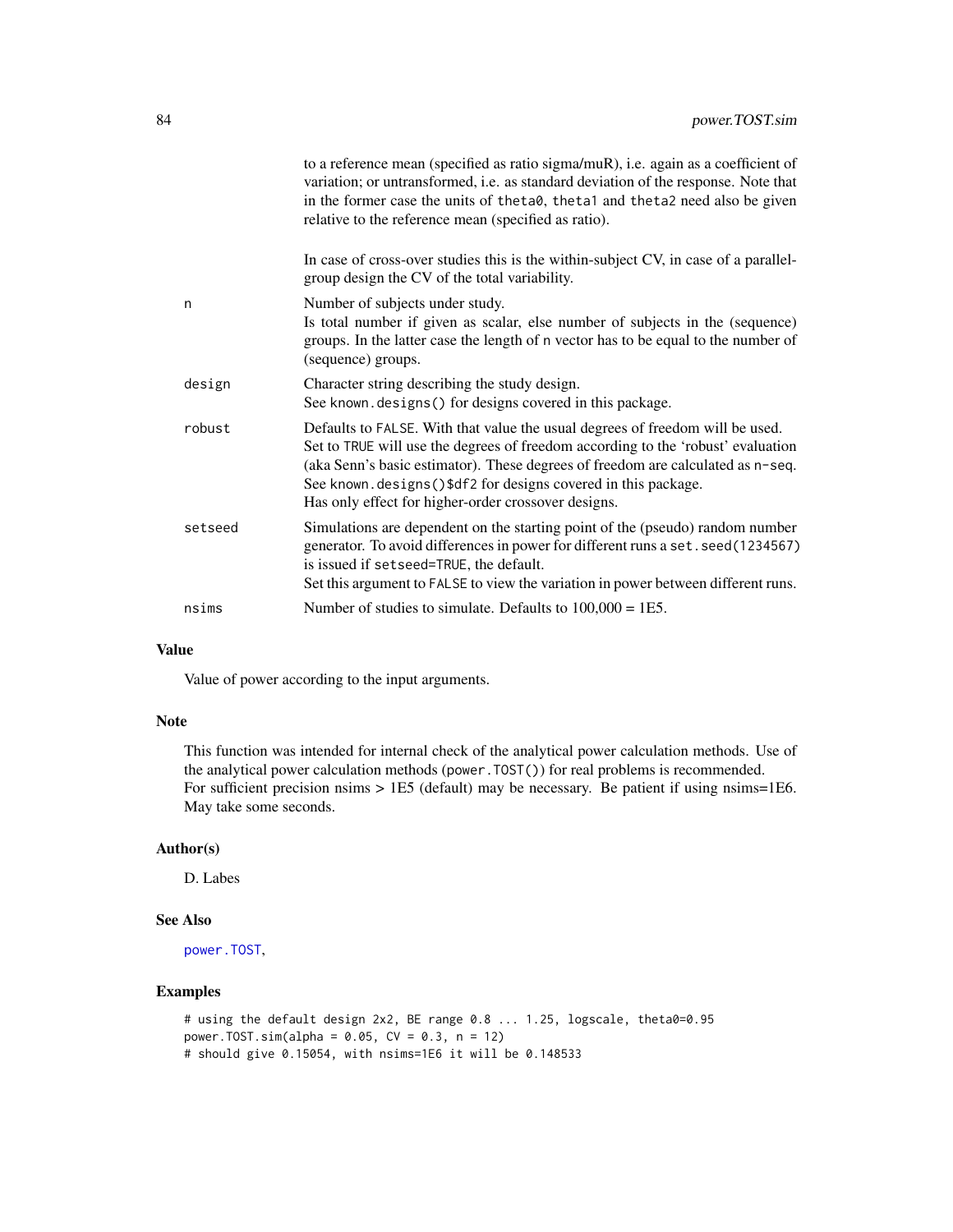## pvalue.TOST 85

```
# exact analytical is
power.TOST(alpha = 0.05, CV = 0.3, n = 12)
# should give 0.1484695
# very unusual alpha setting
power.TOST.sim(alpha = 0.9, CV = 0.3, n = 12)
# should give the same (within certain precision) as
power.TOST(alpha = 0.95, CV = 0.3, n = 12)
# or also within certain precision equal to
power.TOST(alpha = 0.95, CV = 0.3, n = 12, method = "mvt")# SAS Proc Power gives here the incorrect value 0.60525
```
pvalue.TOST *p-value(s) of the TOST procedure*

## Description

Calculates the *p*-value(s) of the TOST procedure via students *t*-distribution given pe, CV and n.

#### Usage

```
pvalue.TOST(pe, CV, n, logscale = TRUE, theta1, theta2, design = "2x2",
            robust = FALSE, both = FALSE)pvalues.TOST(pe, CV, n, logscale = TRUE, theta1, theta2, design = "2x2",
            robust = FALSE, both = TRUE)
```

| pe        | Observed point estimate of the T/R ratio or difference.<br>In case of logscale=TRUE it must be given as ratio T/R.<br>If logscale=FALSE, the observed difference in means. In this case, the differ-<br>ence may be expressed in two ways: relative to the same (underlying) reference<br>mean, i.e. as $(T-R)/R = T/R - 1$ ; or as difference in means T-R. Note that in the<br>former case the units of CV, the ta1 and the ta2 need also be given relative to<br>the reference mean (specified as ratio).                                                                                        |
|-----------|-----------------------------------------------------------------------------------------------------------------------------------------------------------------------------------------------------------------------------------------------------------------------------------------------------------------------------------------------------------------------------------------------------------------------------------------------------------------------------------------------------------------------------------------------------------------------------------------------------|
| <b>CV</b> | In case of logscale=TRUE the observed (geometric) coefficient of variation<br>given as ratio.<br>If logscale=FALSE the argument refers to the observed (residual) standard de-<br>viation of the response. In this case, standard deviation may be expressed two<br>ways: relative to a reference mean (specified as ratio sigma/muR), i.e. again<br>as a coefficient of variation; or untransformed, i.e. as standard deviation of the<br>response. Note that in the former case the units of pe, the tall and the tall need<br>also be given relative to the reference mean (specified as ratio). |
|           | In case of cross-over studies this is the within-subject CV, in case of a parallel-<br>group design the CV of the total variability.                                                                                                                                                                                                                                                                                                                                                                                                                                                                |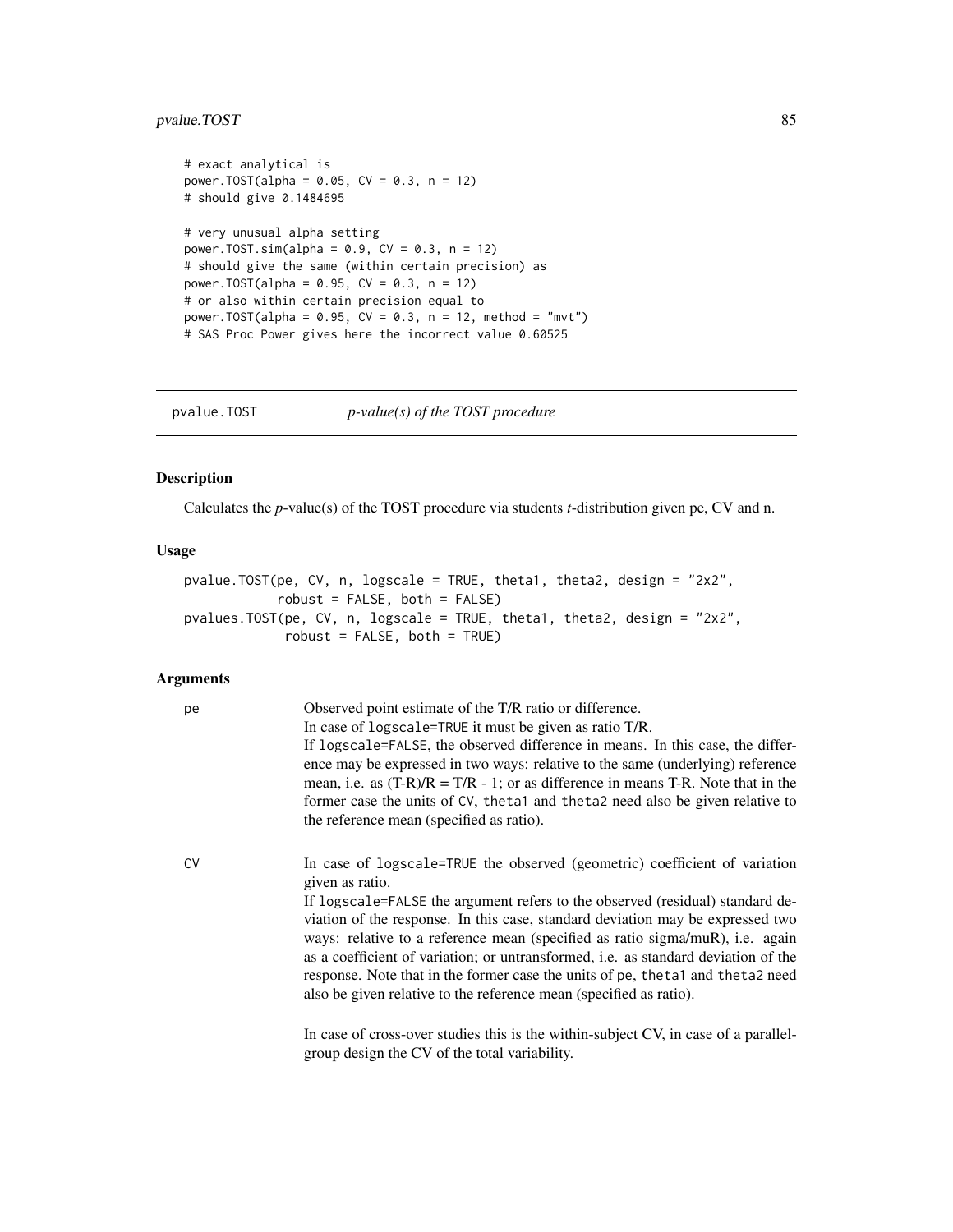| n        | Total number of subjects if given as scalar.<br>Number of subjects in (sequence) groups if given as vector.                                                                                                                                                                                                                                                                                                                                                                                                                          |
|----------|--------------------------------------------------------------------------------------------------------------------------------------------------------------------------------------------------------------------------------------------------------------------------------------------------------------------------------------------------------------------------------------------------------------------------------------------------------------------------------------------------------------------------------------|
| logscale | Should the data be used after log-transformation or on original scale?<br>TRUE or FALSE. Defaults to TRUE.                                                                                                                                                                                                                                                                                                                                                                                                                           |
| theta1   | Lower (bio-)equivalence limit.<br>In case of logscale=TRUE it is given as ratio.<br>If logscale=FALSE, the limit may be expressed in two ways: difference of<br>means relative to the same (underlying) reference mean or in units of the dif-<br>ference of means. Note that in the former case the units of CV, pe and theta2<br>need also be given relative to the reference mean (specified as ratio).<br>Defaults to 0.8 if logscale=TRUE or to -0.2 if logscale=FALSE.                                                         |
| theta2   | Upper (bio-)equivalence limit.<br>In case of logscale=TRUE it is given as ratio. If logscale=FALSE, the limit may<br>be expressed in two ways: difference of means relative to the same (underlying)<br>reference mean or in units of the difference of means. Note that in the former<br>case the units of CV, the ta $\theta$ and the tal need also be given relative to the refer-<br>ence mean (specified as ratio).<br>If not given, theta2 will be calculated as 1/theta1 if logscale=TRUE or as<br>-theta1 if logscale=FALSE. |
| design   | Character string describing the study design.<br>See known.designs() for designs covered in this package.                                                                                                                                                                                                                                                                                                                                                                                                                            |
| robust   | If set to TRUE triggers the use of degrees of freedom according to the 'robust'<br>evaluation (aka Senn's basic estimator). These degrees of freedom are calculated<br>as n-seq.<br>See known.designs()\$df2. Has only effect for higher-order crossover designs.<br>Defaults to FALSE. With that value the usual degrees of freedom will be used.                                                                                                                                                                                   |
| both     | Indicates if both p-values ( <i>t</i> -tests of pe $\ge$ = theta1 and pe $\le$ = theta2) shall be given<br>back or only the maximum.<br>Defaults to FALSE for the function pvalue. TOST() and to TRUE for the function<br>$p$ values.TOST $()$ .                                                                                                                                                                                                                                                                                     |

## Value

Returns the *p*-value(s). Returns a vector with named elements p.left, p.right if arguments pe and CV are scalars, else a matrix with columns p.left, p.right. p.left gives the *p*-value of testing HA1: theta >= theta1 and p.right the *p*-value of testing HA2: theta  $\leq$  theta2 against their respective Nulls.

## Note

The formulas implemented cover balanced and unbalanced designs.

In case of argument n given as n(total) and is not divisible by the number of (sequence) groups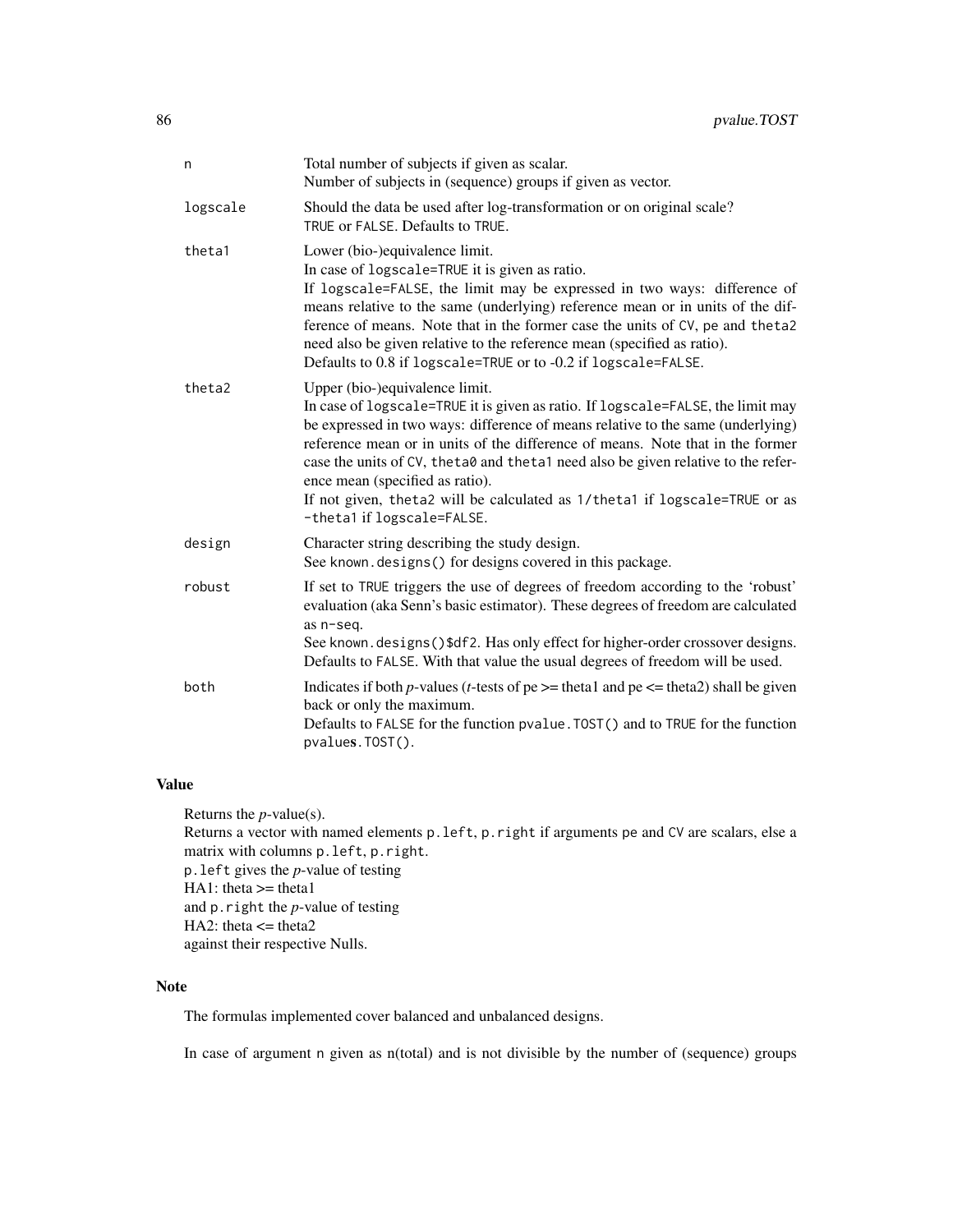#### reg\_const 87

the total sample size is partitioned to the (sequence) groups to have small imbalance only. A message is given in such cases.

SAS procedure TTEST with the TOST option names p.left = Upper, p.right= Lower according to the tail of the *t*-distribution to be used for obtaining the *p*-values.

## Author(s)

B. Lang, man page by D. Labes

#### References

Schuirmann DJ. *A comparison of the two one-sided tests procedure and the power approach for assessing the equivalence of average bioavailability.* J Pharmacokin Biopharm. 1987;15:657–80. doi: [10.1007/BF01068419](https://doi.org/10.1007/BF01068419)

Hauschke D, Steinijans V, Pigeot I. *Bioequivalence Studies in Drug Development.* Chichester: Wiley; 2007.

## See Also

[CI.BE](#page-3-0)

#### Examples

```
# Defaults: 2x2 crossover, log-transformation
# BE acceptance limits 0.8 ... 1.25, usual dfs
# interested in both p-values
pvalues.TOST(pe = 0.95, CV = 0.3, n = 12)
# gives the vector (named elements)
# p.left p.right
# 0.09105601 0.02250985
# i.e. 'left' hypothesis H01: theta<=theta1 can't be rejected
# 'right' hypothesis H02: theta>=theta2 can be rejected
# max. p-value only as 'overall' pvalue, preferred by Benjamin
pvalue.TOST(pe = 0.912, CV = 0.333, n = 24)
# should give 0.08777621, i.e., inequivalence can't be rejected
# this is operationally identical to
CI.BE(pe = 0.912, CV = .333, n = 24)# lower limit = 0.7766 outside 0.8 ... 1.25, i.e., inequivalence can't be rejected
```
<span id="page-86-0"></span>reg\_const *Constructor of an object with class 'regSet' containing the regulatory settings for ABEL*

#### **Description**

This function may be used to define regulatory settings not implemented yet in PowerTOST.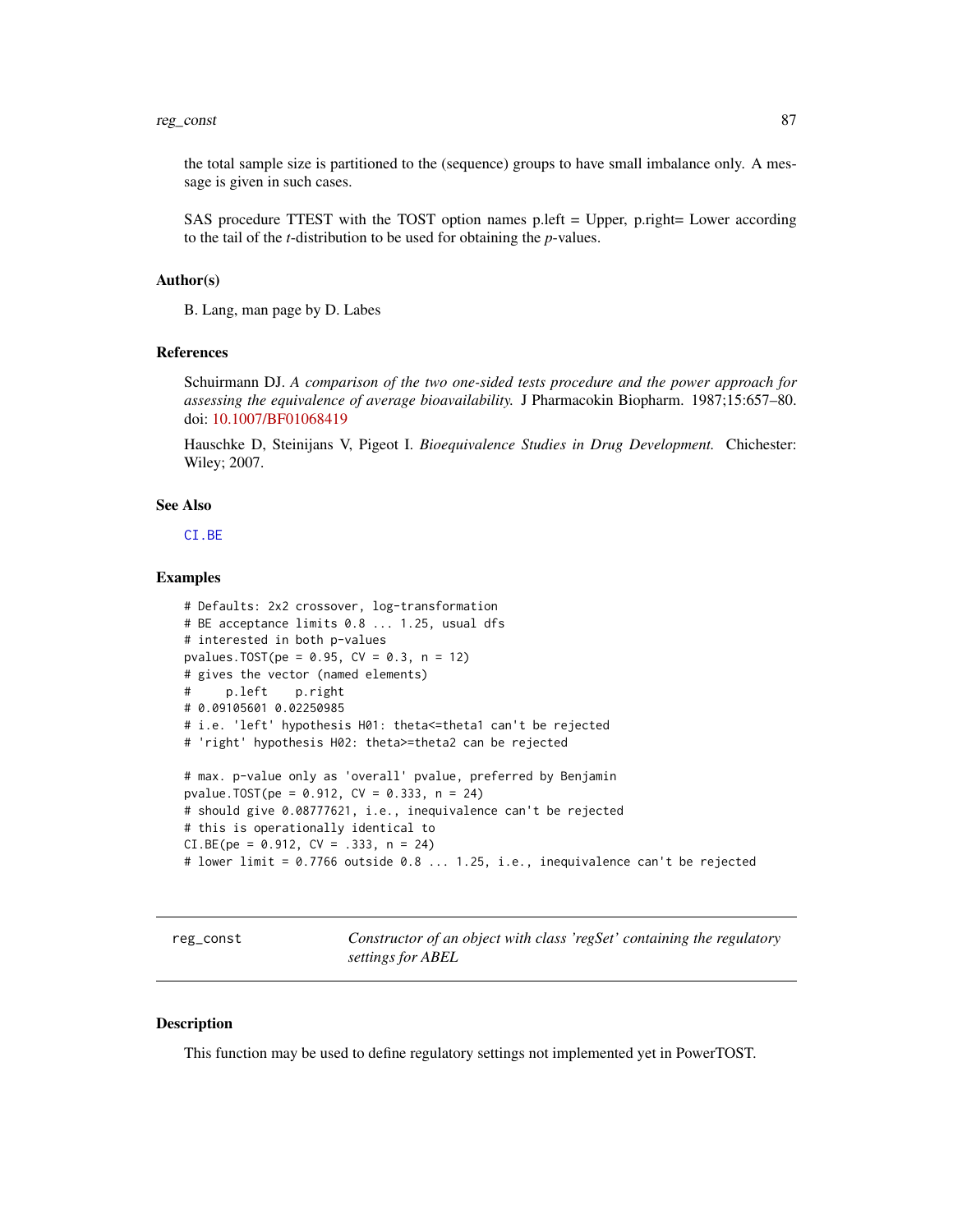## Usage

reg\_const(regulator, r\_const, CVswitch, CVcap, pe\_constr)

## Arguments

| The former (inofficial) settings for "ANVISA" are covered by the EMA settings.<br>In case of regulator="USER" the other arguments must be given. Otherwise,<br>they may be missing. |
|-------------------------------------------------------------------------------------------------------------------------------------------------------------------------------------|
| Regulatory constant.<br>r_const                                                                                                                                                     |
| CVswitch<br>CV to switch to the widened acceptance limits.                                                                                                                          |
| CV for capping the widening of the acceptance limits.<br>CVcap                                                                                                                      |
| Logical. Shall pe constraint be applied? Defaults to TRUE.<br>pe_constr                                                                                                             |

## Value

Returns an object of class 'regSet', a list with components

| name       | Name of the settings |
|------------|----------------------|
| CVswitch   | see arguments        |
| r const    | Regulatory constant  |
| CVcap      | see arguments        |
| pe_constr  | see arguments        |
| est method | "ANOVA" or "TSC"     |
|            |                      |

Class 'regSet' has a S3 print method.

The component est\_method is automatically set to "ANOVA", except for regulator="FDA" or regulator="HC" where "ISC" is used.

## Note

The former inofficial regulatory settings for regulator="ANVISA" are covered by regulator="EMA" (BEBA Forum).

The settings for CVcap of Health Canada (regulator="HC") were chosen in such a way that the limits of the acceptance range are capped nearly exact to 1/1.5 up to 1.5. Literally it is given rounded to 3 significant digits.

## Author(s)

D. Labes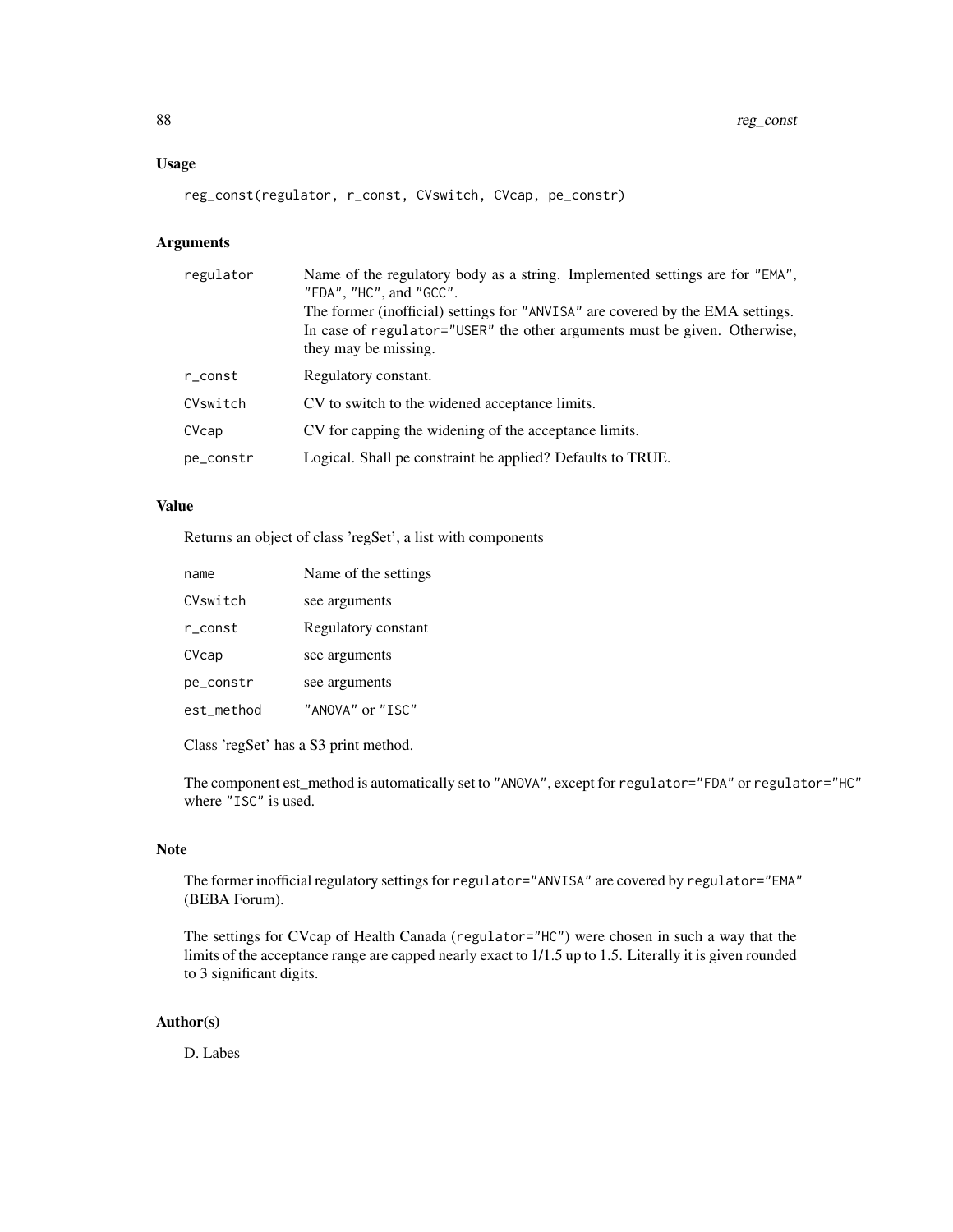## References

BEBA Forum. May 2016. [online](http://forum.bebac.at/mix_entry.php?id=16319)

Health Canada, Therapeutic Products Directorate. *Comparative Bioavailability Standards: Formulations Used for Systemic Effects, 2.1.1.8 Highly variable drug products* Ottawa, 08 June 2018. [online](https://www.canada.ca/en/health-canada/services/drugs-health-products/drug-products/applications-submissions/guidance-documents/bioavailability-bioequivalence/comparative-bioavailability-standards-formulations-used-systemic-effects.html#a2.1.1.8)

## Examples

```
# to retrieve the EMA settings
reg_const("EMA")
# to define the old ANVISA settings
reg \leq reg_const("USER", r_const = 0.76, CVswitch = 0.4, CVcap = 0.5)
reg$name <- "Old ANVISA"
# Use reg as argument in the scaled ABEL power / sample size functions for
```
sampleN.2TOST *Sample size based on power of two TOSTs*

## Description

Estimates the necessary sample size to have at least a given power when two parameters are tested simultaneously.

#### Usage

```
sampleN.2TOST(alpha = c(0.05, 0.05), targetpower = 0.8, logscale = TRUE,
              theta0, theta1, theta2, CV, rho, design = "2x2", setseed = TRUE,
             robust = FALSE, print = TRUE, details = FALSE, imax = 100,
             nsims = 1e+05
```

| alpha       | Vector; contains one-sided significance level for each of the two TOSTs.<br>For one TOST, by convention mostly set to 0.05.                                                                                                                                                   |
|-------------|-------------------------------------------------------------------------------------------------------------------------------------------------------------------------------------------------------------------------------------------------------------------------------|
| targetpower | Power to achieve at least. Must be $>0$ and $<1$ .<br>Typical values are 0.8 or 0.9.                                                                                                                                                                                          |
| logscale    | Should the data used on log-transformed or on original scale? TRUE (default)<br>or FALSE.                                                                                                                                                                                     |
| theta0      | Vector; contains 'true' assumed T/R ratio for each of the two TOSTs.<br>In case of logscale=TRUE each element must be given as ratio,<br>otherwise as difference to 1. See examples.<br>Defaults to $c(0.95, 0.95)$ if logscale=TRUE or to $c(0.05, 0.05)$ if logscale=FALSE. |
| theta1      | Vector; contains lower bioequivalence limit for each of the two TOSTs.<br>In case of logscale=TRUE it is given as ratio, otherwise as diff. to 1.<br>Defaults to $c(0.8, 0.8)$ if logscale=TRUE or to $c(-0.2, -0.2)$ if logscale=FALSE.                                      |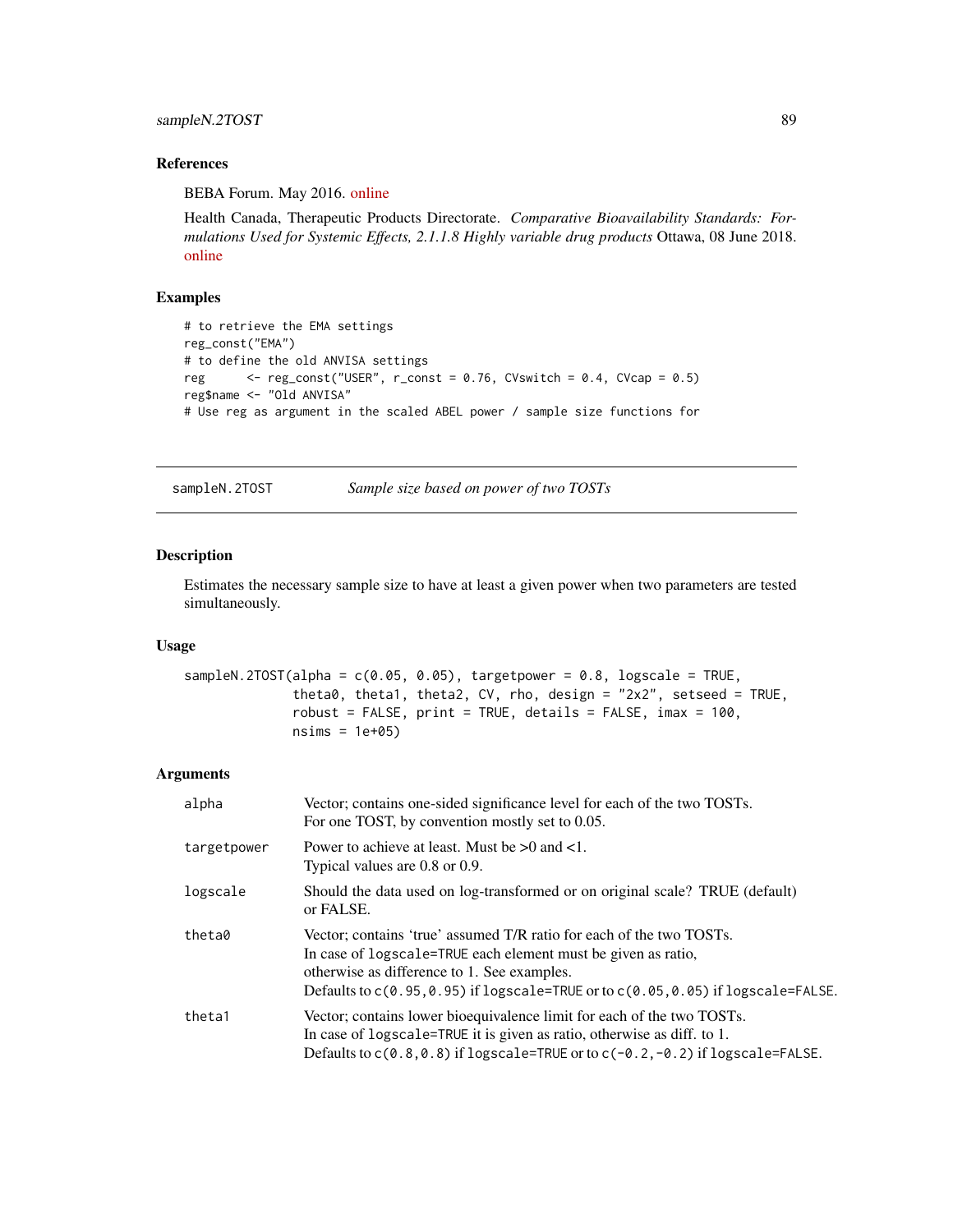| theta2  | Vector; contains upper bioequivalence limit for each of the two TOSTs.<br>If not given theta2 will be calculated as 1/theta1 if logscale=TRUE<br>or as -thetal if logscale=FALSE.                                                                                                                                                                                            |
|---------|------------------------------------------------------------------------------------------------------------------------------------------------------------------------------------------------------------------------------------------------------------------------------------------------------------------------------------------------------------------------------|
| CV      | Vector of coefficient of variations (given as as ratio, e.g., 0.2 for $20\%$ ).<br>In case of cross-over studies this is the within-subject CV,<br>in case of a parallel-group design the CV of the total variability.<br>In case of logscale=FALSE CV is assumed to be the respective standard devia-<br>tion.                                                              |
| rho     | Correlation between the two PK metrics (e.g., AUC and Cmax) under consid-<br>eration. This is defined as correlation between the estimator of the treatment<br>difference of PK metric one and the estimator of the treatment difference of PK<br>metric two. Has to be within $\{-1, +1\}$ .                                                                                |
| design  | Character string describing the study design.<br>See known.designs() for designs covered in this package.                                                                                                                                                                                                                                                                    |
| setseed | Logical; if TRUE, the default, a seed of 1234567 is set.                                                                                                                                                                                                                                                                                                                     |
| robust  | Defaults to FALSE. With that value the usual degrees of freedom will be used.<br>Set to TRUE will use the degrees of freedom according to the 'robust' evaluation<br>(aka Senn's basic estimator). These degrees of freedom are calculated as n-seq.<br>See known.designs()\$df2 for designs covered in this package.<br>Has only effect for higher-order crossover designs. |
| print   | If TRUE (default) the function prints its results.<br>If FALSE only the result list will be returned.                                                                                                                                                                                                                                                                        |
| details | If TRUE the design characteristics and the steps during sample size calculations<br>will be shown.<br>Defaults to FALSE.                                                                                                                                                                                                                                                     |
| imax    | Maximum number of steps in sample size search.<br>Defaults to 100.                                                                                                                                                                                                                                                                                                           |
| nsims   | Number of studies to simulate. Defaults to $100,000 = 1E5$ .                                                                                                                                                                                                                                                                                                                 |
|         |                                                                                                                                                                                                                                                                                                                                                                              |

The sample size is estimated via iterative evaluation of power of the two TOSTs. Start value for the sample size search is taken from a large sample approximation (one TOST) according to Zhang, modified.

The sample size is bound to 4 as minimum.

The estimated sample size gives always the *total* number of subjects (not subject/sequence in crossovers or subjects/group in parallel designs – like in some other software packages).

## Value

A list with the input and results will be returned. The element name "Sample size" contains the total sample size.

## Warning

The function does not vectorize properly. If you need sample sizes with varying CVs, use f.i. for-loops or the apply-family.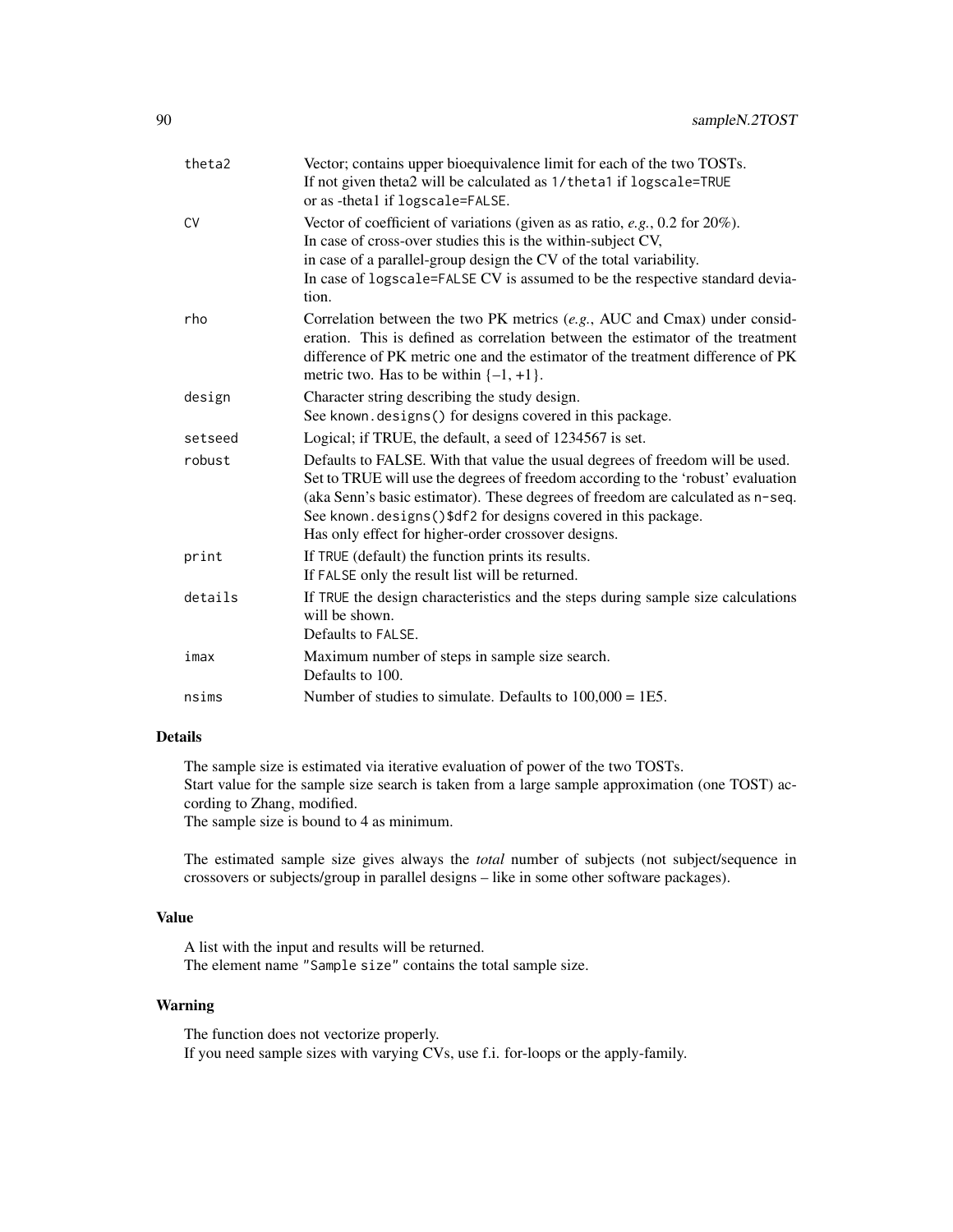### **Note**

If both theta0 are near the acceptance limits then the starting value may not be a good approximation resulting in a lot of iteration steps; imax may need to be increased to obtain the required sample size.

#### Author(s)

B. Lang, D. Labes

## References

Phillips KF. *Power for Testing Multiple Instances of the Two One-Sided Tests Procedure.* Int J Biostat. 2009;5(1):Article 15.

Hua SY, Xu S, D'Agostino RB Sr. *Multiplicity adjustments in testing for bioequivalence.* Stat Med. 2015;34(2):215–31. doi: [10.1002/sim.6247](https://doi.org/10.1002/sim.6247)

Lang B, Fleischer F. *Letter to the Editor: Comments on 'Multiplicity adjustments in testing for bioequivalence'.* Stat Med. 2016;35(14):2479–80. doi: [10.1002/sim.6488](https://doi.org/10.1002/sim.6488)

Zhang P. *A Simple Formula for Sample Size Calculation in Equivalence Studies.* J Biopharm Stat. 2003;13(3):529–538. doi: [10.1081/BIP120022772](https://doi.org/10.1081/BIP-120022772)

#### See Also

[power.2TOST](#page-49-0)[,known.designs](#page-36-0)

#### Examples

```
# Sample size for 2x2x2 cross-over design, intra-subject CV = 30% and assumed
# ratios of 0.95 for both parameters, and correlation 0.9 between parameters
# (using all the other default values)
# Should give n=44 with power=0.80684
sampleN.2TOST(theta0 = rep(0.95, 2), CV = rep(0.3, 2), rho = 0.9)
# Sample size for a parallel group design,
# evaluation on the original (untransformed) scale
# BE limits 80 ... 120% = -20% ... +20% of reference,
# assumed true BE ratio 0.95% = -5% to reference mean for both parameters,
# total CV=20% for both parameters, and correlation 0.9 between parameters
# should give n=54 with power=0.8149
sampleN.2TOST(logscale=FALSE, theta\theta = rep(-0.05, 2), CV = c(0.2, 0.2),
             rho = 0.9, design = "parallel")
```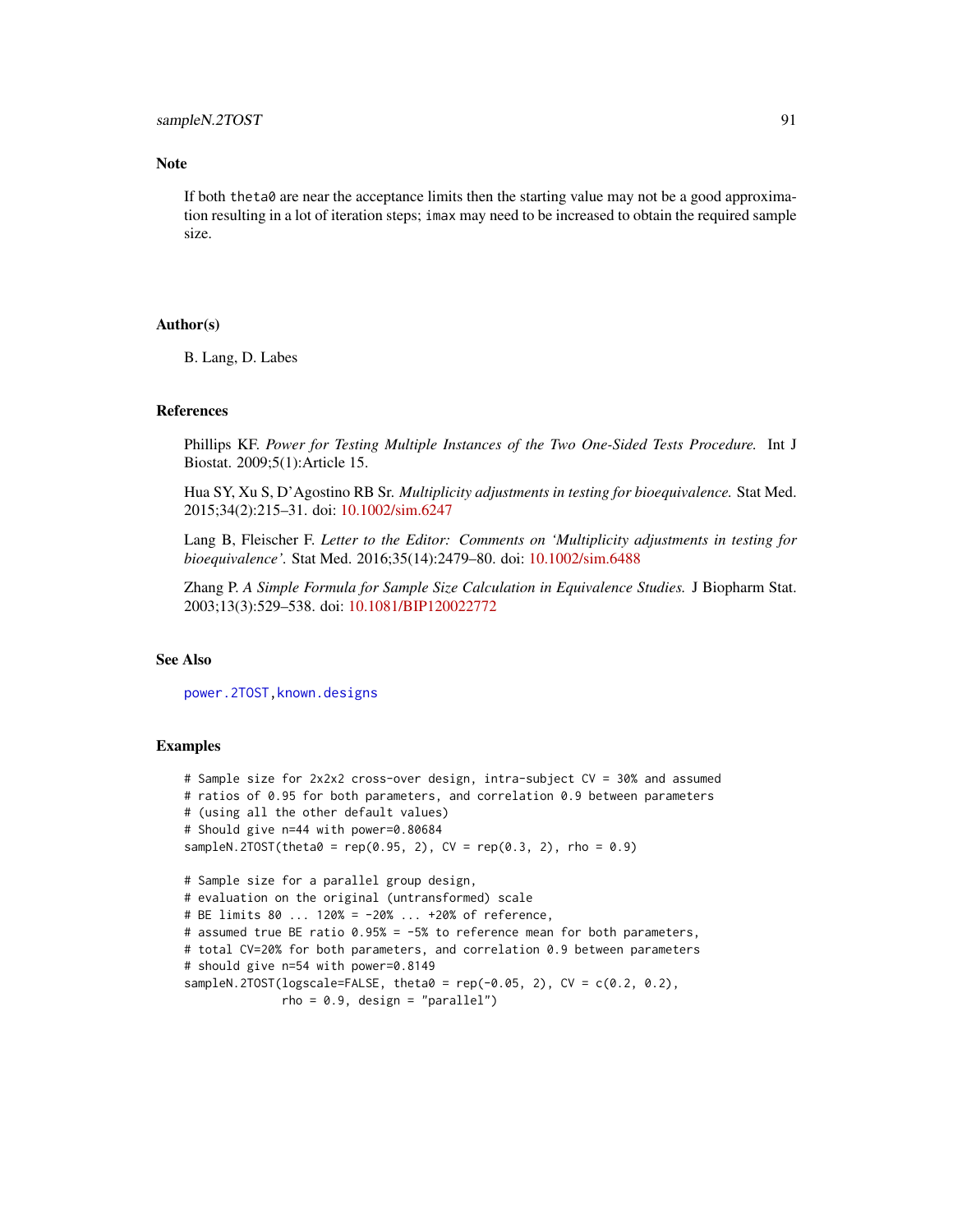sampleN.dp *Sample size estimation of dose-proportionality studies evaluated via the power model*

## Description

Performes a sample size estimation for dose-proportionality studies using the power model for cossover (Latin square), parallel group designs or incomplete block designs via a confidence interval equivalence criterion.

## Usage

```
sampleN.dp(alpha = 0.05, CV, doses, targetpower = 0.8, beta0, theta1 = 0.8,
           theta2 = 1/theta1, design = c("crossover", "parallel", "IBD"),
           dm=NULL, CVb, print = TRUE, details = FALSE, imax = 100)
```

| alpha           | Type 1 error. Usually set to 0.05.                                                                                                                                                                                                                                                                                                                                                                                                      |  |
|-----------------|-----------------------------------------------------------------------------------------------------------------------------------------------------------------------------------------------------------------------------------------------------------------------------------------------------------------------------------------------------------------------------------------------------------------------------------------|--|
| <b>CV</b>       | Coefficient of variation. Is intra-subject CV for design="crossover" and CV<br>of total variability in case of design="parallel"                                                                                                                                                                                                                                                                                                        |  |
| doses           | Vector of dose values under study. At least two doses have to be given.                                                                                                                                                                                                                                                                                                                                                                 |  |
| targetpower     | Power to achieve at least. Must be $>0$ and $<1$ .<br>Typical values are 0.8 or 0.9.                                                                                                                                                                                                                                                                                                                                                    |  |
| beta0           | 'True' or assumed slope of the power model. If missing defaults to $1 + \log(0.95)/\log(\text{rd})$<br>where rd is the ratio is the ratio of the highest to the lowest dose.<br>Has to be within slope acceptance range according to 1+log(theta1)/log(rd)<br>and 1+log(theta2)/log(rd). Otherwise, the function issues an error.                                                                                                       |  |
| theta1          | Lower acceptance limit for the ratio of dose normalized means (Rdmn).<br>Transformes into slope acceptance range as described under item beta0.                                                                                                                                                                                                                                                                                         |  |
| theta2          | Upper acceptance limit for the ratio of dose normalized means (Rdmn).                                                                                                                                                                                                                                                                                                                                                                   |  |
| design          | Crossover design (default), parallel group design or incomplete block design<br>(IBD).<br>Crossover design means Latin square design with number of doses as dimension.                                                                                                                                                                                                                                                                 |  |
| dm              | 'Design matrix' of the incomplete block design (IBD) if design="IBD".<br>This matrix contains the sequences in rows and periods in columns. The entry<br>$(i, j)$ of the design matrix corresponds to the dose (index) a subject with <i>i</i> -th<br>sequence gets in the <i>j</i> -th period. Can be obtained f.i. via functions of package<br>crossdes. See examples.<br>Function bib. CL returns some IBDs described by Chow & Liu. |  |
| CV <sub>b</sub> | Coefficient of variation of the between-subject variability.<br>Only necessary if design="IBD". Will be set to 2*CV if missing. This is only a<br>crude rule of thumb. Better obtain an estimate of CVb from a previous crossover<br>study.                                                                                                                                                                                             |  |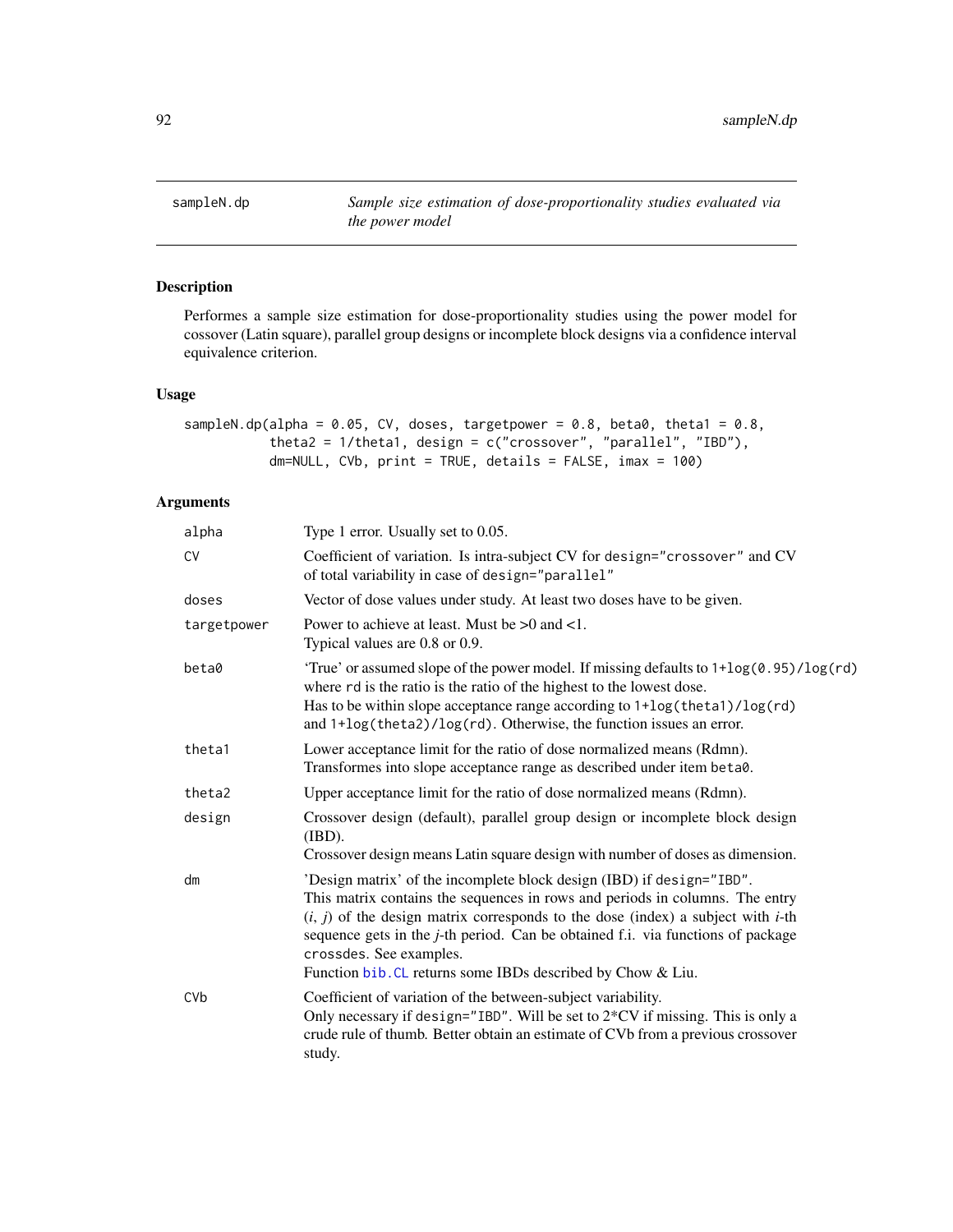|         | Set CVb=0 if all-effects-fixed model shall be used. This model gives lower sam-<br>ple sizes than the mixed model with random subject effects (random intercept). |
|---------|-------------------------------------------------------------------------------------------------------------------------------------------------------------------|
| print   | If TRUE (default) the function prints its results.<br>If set to FALSE only the data.frame with the results will be returned.                                      |
| details | If details=TRUE the steps during sample size search will be shown. Defaults to<br>FALSE.                                                                          |
| imax    | Maximum number of steps in sample size search.<br>Defaults to 100. Adaption only in rare cases needed, if any.                                                    |

The sample size is estimated via iterative evaluation of power.dp(). Start value for the sample size search is taken from a large sample approximation. The sample size is bound to number of dose or sequence groups as minimum. Balanced designs are used although this is not absolutely necessary.

The estimated sample size gives always the *total* number of subjects (not subject/sequence in crossovers or subjects/group in parallel designs – like in some other software packages).

#### Value

A data.frame with the input and results will be returned. The Sample size column contains the total sample size.

#### Warning

This function is 'experimental' only, since it is not thorougly tested yet. Especially for design="IBD" reliable test cases are missing.

#### Author(s)

D. Labes

#### References

Chow SC, Liu JP. *Design and Analysis of Bioavailability and Bioequivalence Studies.* Boca Raton: CRC Press;  $3^{rd}$  edition 2009.

Patterson S, Jones B. *Bioequivalence and Statistics in Clinical Pharmacology.* Boca Raton: Chapman & Hall/CRC: 2006. p. 239. (contains presumably a bug)

Sethuraman VS, Leonov S, Squassante L, Mitchell TR, Hale MD. *Sample size calculation for the Power Model for dose proportionality studies.* Pharm Stat. 2007;6(1):35–41. doi: [10.1002/pst.241](https://doi.org/10.1002/pst.241)

Hummel J, McKendrick S, Brindley C, French R. *Exploratory assessment of dose proportionality: review of current approaches and proposal for a practical criterion.* Pharm. Stat. 2009;8(1):38–49. doi: [10.1002/pst.326](https://doi.org/10.1002/pst.326)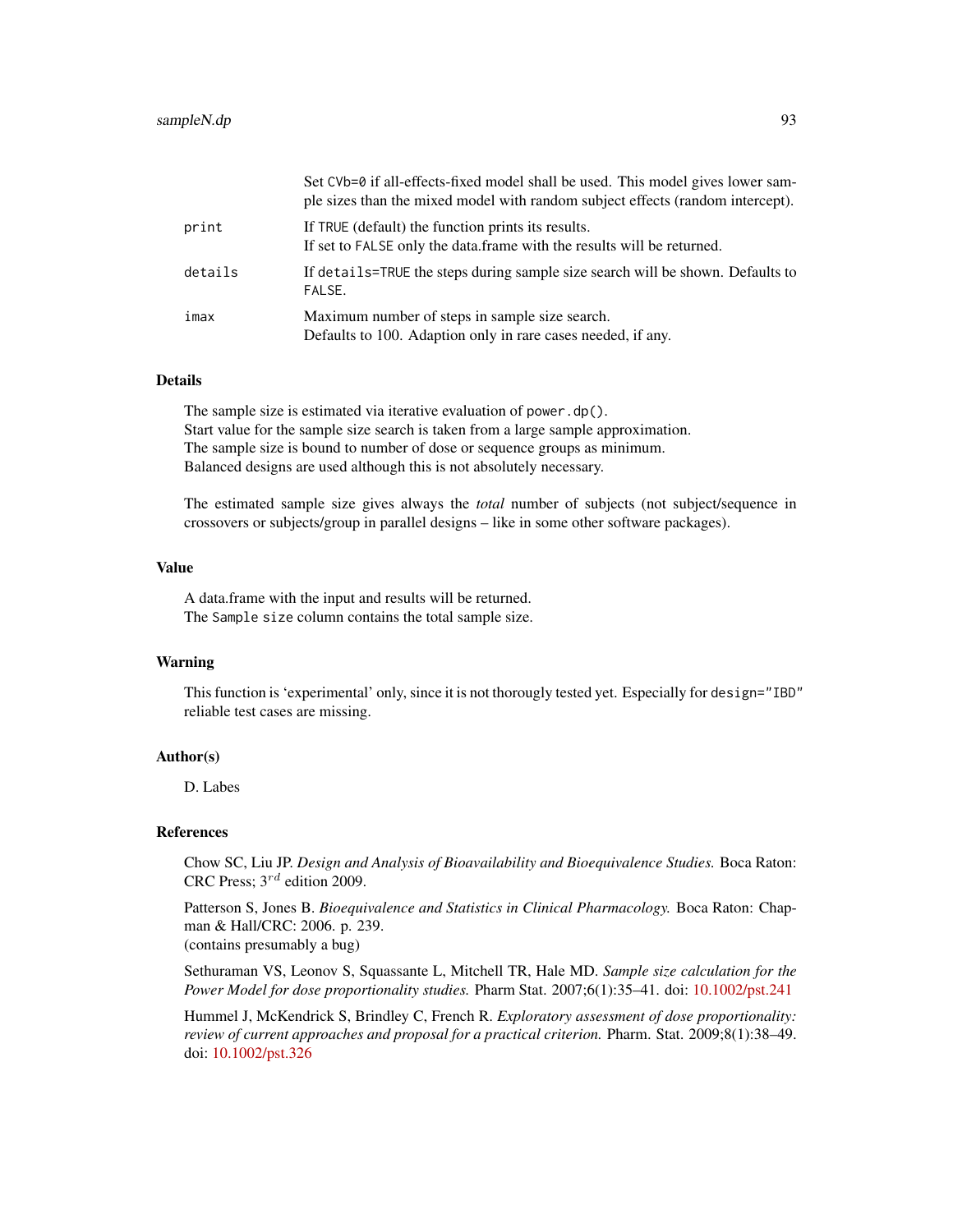## See Also

[power.dp](#page-51-0), [bib.CL](#page-2-0)

#### Examples

```
# using all the defaults, i.e. crossover design, alpha=0.05
# theta1=0.8, theta2=1.25 but true slope slightly off 1
sampleN.dp(CV = 0.2, doses = c(1, 2, 8), beta0 = 1.02)
# should give n=18, power=0.854528
```

```
# incomplete block design with 5 doses, 3 periods
# from library(crossdes)
doses <- c(5, 25, 50, 100, 200)
CVb \le - mse2CV(0.8)levels <- length(doses)
per \leq -3block <- levels*(levels-1)/(per-1)
# IBD based on balanced minimal repeated measurements design
# gives n=30 and 10 sequences
ibd <- crossdes::balmin.RMD(levels, block, per)
sampleN.dp(CV = 0.2, doses = doses, beta0 = 1, design = "IBD", dm = ibd,
           CVb = CVb, targetpower=0.9)
```
<span id="page-93-0"></span>

| sampleN.HVNTID | Sample size estimation for BE decision via FDA method for highly |
|----------------|------------------------------------------------------------------|
|                | variable (HV) narrow therapeutic index drugs (NTIDs)             |

### Description

This function performs the sample size estimation for the BE decision via the FDA's method for highly variable NTIDs as described in respective guidances based on simulations. The study designs may be the full replicate design  $2x2x4$  with 4 periods (TRTRIRTRT) and the 3-period replicate design 2x2x3 with sequences RTR|TRT.

#### Usage

```
sampleN.HVNTID(alpha = 0.05, targetpower = 0.8, theta0, theta1, theta2, CV,
               design = c("2x2x4", "2x2x3"), nsims = 1e+05, nstart, imax = 100,
               print = TRUE, details = TRUE, setseed = TRUE)
```

| alpha       | Type I error probability. Per convention mostly set to 0.05.                         |
|-------------|--------------------------------------------------------------------------------------|
| targetpower | Power to achieve at least. Must be $>0$ and $<1$ .<br>Typical values are 0.8 or 0.9. |
| theta0      | 'True' or assumed T/R ratio.<br>Defaults to 0.95 if not given explicitly.            |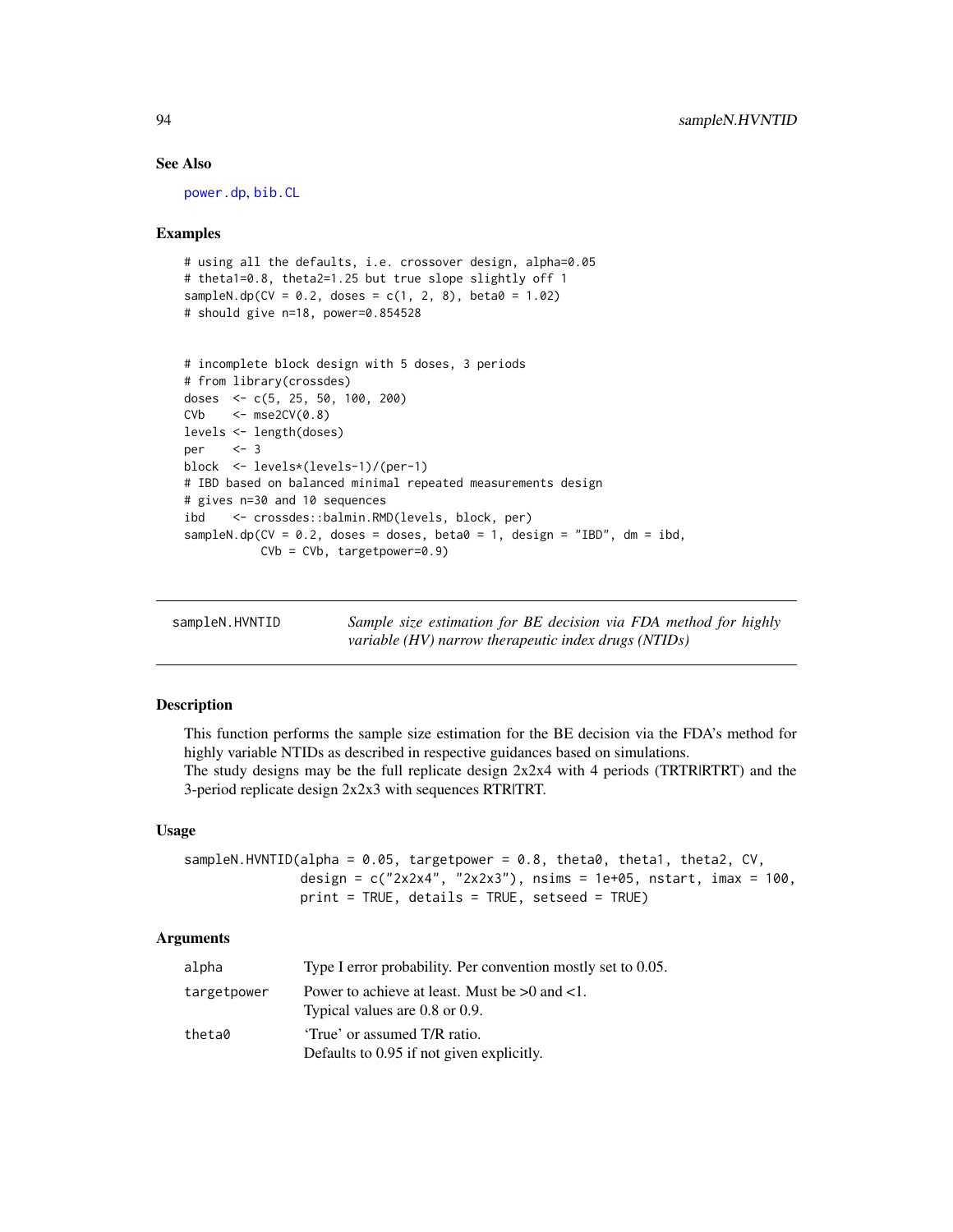| theta1    | Conventional lower ABE limit to be applied in the FDA procedure.<br>Defaults to 0.8 if not given explicitly.                                                                                                              |  |
|-----------|---------------------------------------------------------------------------------------------------------------------------------------------------------------------------------------------------------------------------|--|
| theta2    | Conventional upper ABE limit to be applied in the FDA procedure.<br>Defaults to 1.25 if not given explicitly.                                                                                                             |  |
| <b>CV</b> | Intra-subject coefficient(s) of variation as ratio (not percent).                                                                                                                                                         |  |
|           | • If given as a scalar (length(CV)==1) the same CV of Test and Reference is<br>assumed (homoscedasticity, CVwT==CVwR).                                                                                                    |  |
|           | • If given as a vector (length $(CV) == 2$ ), <i>i.e.</i> , assuming heteroscedasticity, the<br>$CV$ of the Test <b>must</b> be given in $CV[1]$ and the one of the Reference in the<br>$CV[2]$ .                         |  |
| design    | Design of the study to be planned.<br>"2x2x4" is the full replicate with 2 sequences and 4 periods (TRTRIRTRT).<br>"2x2x3" is the full replicate with 2 sequences and 3 periods (TRTIRTR).<br>Defaults to design="2x2x4". |  |
| nsims     | Number of simulations to be performed to obtain the empirical power. Defaults<br>to $100,000 = 1e+5$ .                                                                                                                    |  |
| nstart    | Set this to a start value for the sample size if a previous run failed.<br>May be missing.                                                                                                                                |  |
| imax      | Maximum number of steps in sample size search. Defaults to 100.                                                                                                                                                           |  |
| print     | If TRUE (default) the function prints its results. If FALSE only the resulting<br>dataframe will be returned.                                                                                                             |  |
| details   | If set to TRUE, the default, the steps during sample size search are shown. More-<br>over the details of the method settings are printed.                                                                                 |  |
| setseed   | Simulations are dependent on the starting point of the (pseudo) random number<br>generator. To avoid differences in power values for different runs a set. seed(123456)<br>is issued if setseed=TRUE, the default.        |  |

For deciding BE the study must pass the conventional ABE test and additionally the test that the ratio of sWT/sWR is  $\leq$  2.5.

The simulations are done via the distributional properties of the statistical quantities necessary for deciding BE based on these method.

Details can be found in a document Implementation\_scaledABE\_sims located in the /doc subdirectory of the package.

The estimated sample size gives always the *total* number of subjects (not subject/sequence – like in some other software packages).

#### Value

Returns a data.frame with the input and sample size results. The Sample size column contains the total sample size. The nlast column contains the last n value. May be useful for re-starting.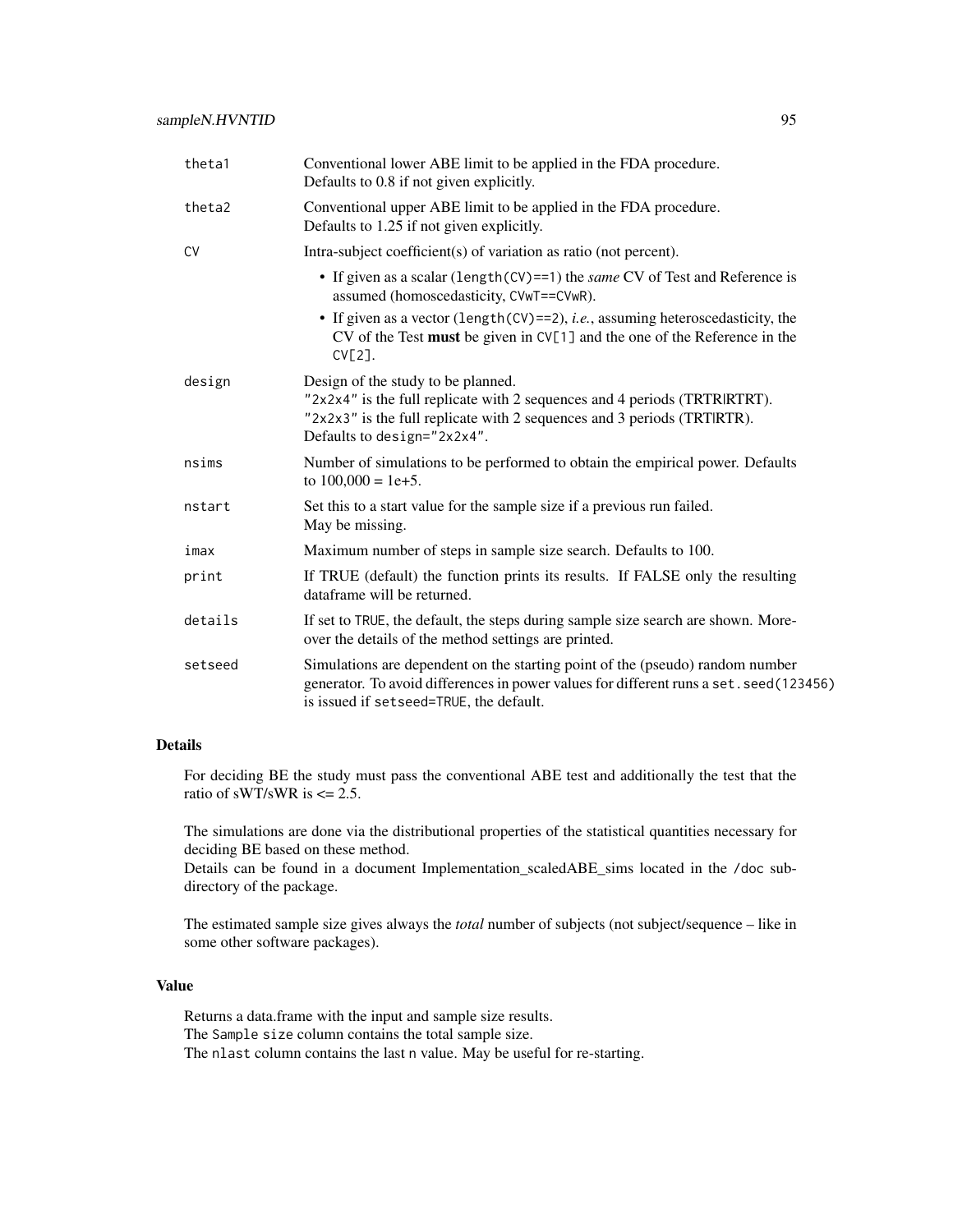#### Warning

For some input constellations the sample size search may be very time consuming and will eventually also fail since the start values chosen may not really reasonable for them.

In case of a failed sample size search you may restart with setting the argument nstart.

## Note

The design recommended by the FDA is the full replicate design "2x2x4".

The sample size estimation is done only for balanced studies since the break down of the total subject number in case of unbalanced sequence groups is not unique. Moreover the formulas used are only valid for balanced designs.

The FDA method is described for the ABE limits 0.8 ... 1.25 only. Setting theta1, theta2 to other values may not be reasonable and is not tested.

The minimum sample size is 6, even if the power is higher than the intended targetpower.

The method is also required by China's Center of Drug Evaluation.

#### Author(s)

D. Labes

## References

Food and Drug Administration, Office of Generic Drugs (OGD). *Draft Guidance on Dabigatran Etexilate Mesylate.* Recommended Jun 2012; Revised Sep 2015, Jul 2017. [download](https://www.accessdata.fda.gov/drugsatfda_docs/psg/Dabigatran%20etexilate%20mesylate_oral%20capsule_NDA%20022512_RV05-17.pdf)

Food and Drug Administration, Office of Generic Drugs (OGD). *Draft Guidance on Rivaroxaban.* Recommended Sep 2015. [download](https://www.accessdata.fda.gov/drugsatfda_docs/psg/Rivaroxaban_oral%20tablet_22406_RC09-15.pdf)

Food and Drug Administration, Office of Generic Drugs (OGD). *Draft Guidance on Edoxaban Tosylate.* Recommended May 2017; Revised Mar 2020. [download](https://www.accessdata.fda.gov/drugsatfda_docs/psg/PSG_206316.pdf)

#### See Also

```
power.HVNTID
and power.NTIDFDA, sampleN.NTIDFDA for NTIDs with low variability
```
## Examples

```
# using all defaults but CV
sampleN.HVNTID(CV = 0.3)# should give
# n=22 with an (empirical) power of 0.829700
# Test formulation with lower variability but same pooled CV
CVs < -CVp2CV(0.3, ratio = 0.25)sampleN.HVNTID(CV = CVs)
# should give (no distinct difference to example above)
# n=22 with an (empirical) power of 0.837520
```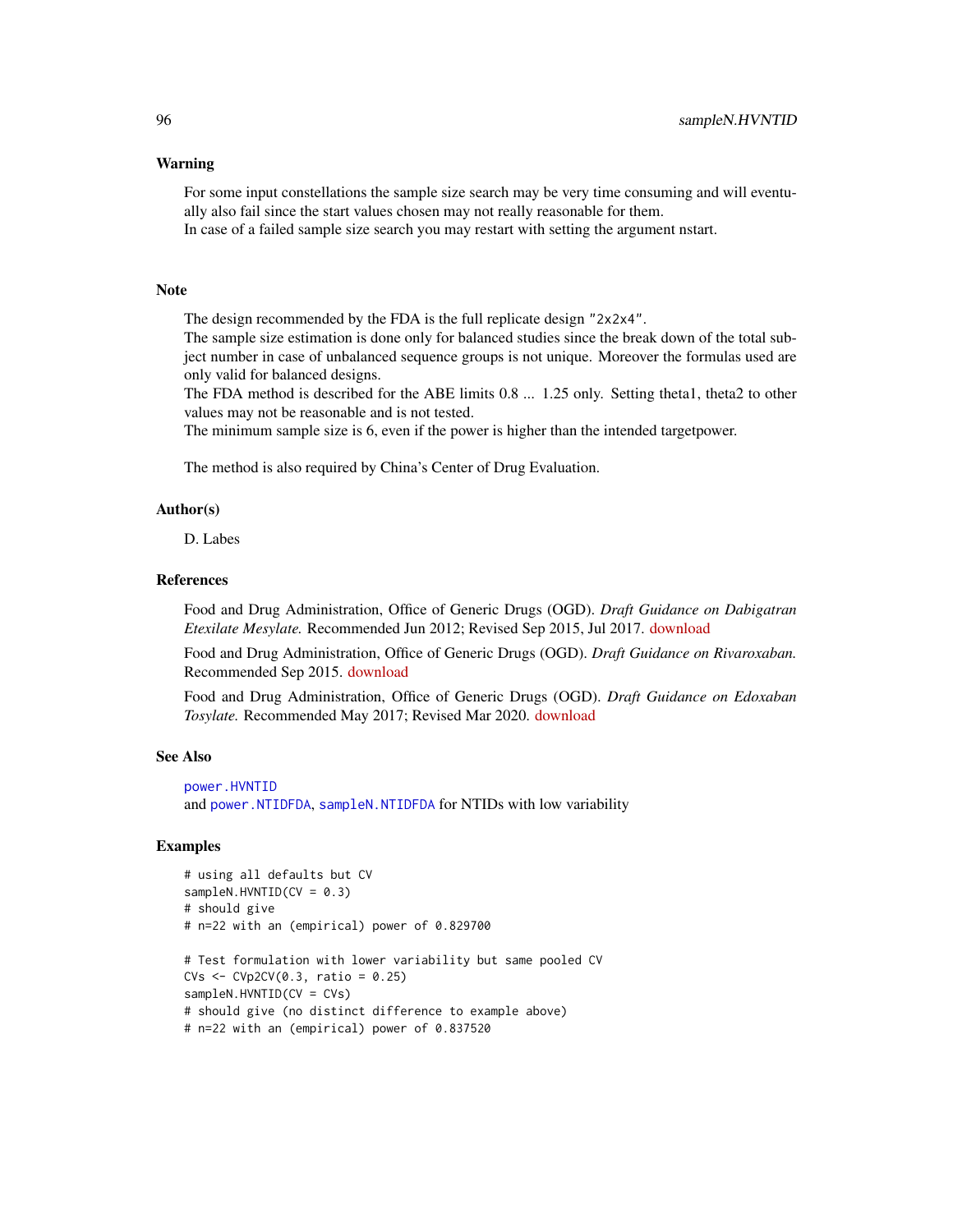## Description

Function for estimating the sample size needed to have a pre-specified power for the one-sided non-inferiority *t*-test for normal or log-normal distributed data.

# Usage

```
sampleN.noninf(alpha = 0.025, targetpower = 0.8, logscale = TRUE,
              margin,theta0, CV, design = "2x2", robust = FALSE,
              details = FALSE, print = TRUE, imax=100)
```
## Arguments

| alpha       | Significance level (one-sided). Defaults here to 0.025.                                                                                                                                                                                                                                                                                                                                                                                                                                                                                                                     |  |
|-------------|-----------------------------------------------------------------------------------------------------------------------------------------------------------------------------------------------------------------------------------------------------------------------------------------------------------------------------------------------------------------------------------------------------------------------------------------------------------------------------------------------------------------------------------------------------------------------------|--|
| targetpower | Power to achieve at least. Must be $>0$ and $<1$ .<br>Typical values are 0.8 or 0.9.                                                                                                                                                                                                                                                                                                                                                                                                                                                                                        |  |
| logscale    | Should the data used on log-transformed or on original scale? TRUE (default) or<br>FALSE.                                                                                                                                                                                                                                                                                                                                                                                                                                                                                   |  |
| theta0      | 'True' or assumed T/R ratio or difference.<br>In case of logscale=TRUE it must be given as ratio T/R.<br>If logscale=FALSE, the difference in means. In this case, the difference may be<br>expressed in two ways: relative to the same (underlying) reference mean, i.e. as<br>$(T-R)/R = T/R - 1$ ; or as difference in means T-R. Note that in the former case<br>the units of margin and CV need also be given relative to the reference mean<br>(specified as ratio).<br>Defaults to 0.95 if logscale=TRUE or to -0.05 if logscale=FALSE                               |  |
| margin      | Non-inferiority margin.<br>In case of logscale=TRUE it is given as ratio.<br>If logscale=FALSE, the limit may be expressed in two ways: difference of<br>means relative to the same (underlying) reference mean or in units of the dif-<br>ference of means. Note that in the former case the units of CV and theta0 need<br>also be given relative to the reference mean (specified as ratio).<br>Defaults to 0.8 if logscale=TRUE or to -0.2 if logscale=FALSE.                                                                                                           |  |
| <b>CV</b>   | In case of logscale=TRUE the (geometric) coefficient of variation given as ratio.<br>If logscale=FALSE the argument refers to (residual) standard deviation of the<br>response. In this case, standard deviation may be expressed two ways: relative<br>to a reference mean (specified as ratio sigma/muR), i.e. again as a coefficient of<br>variation; or untransformed, i.e. as standard deviation of the response. Note that<br>in the former case the units of the ta0, the ta1 and the ta2 need also be given<br>relative to the reference mean (specified as ratio). |  |
|             | In case of cross-over studies this is the within-subject CV, in case of a parallel-                                                                                                                                                                                                                                                                                                                                                                                                                                                                                         |  |

group design the CV of the total variability.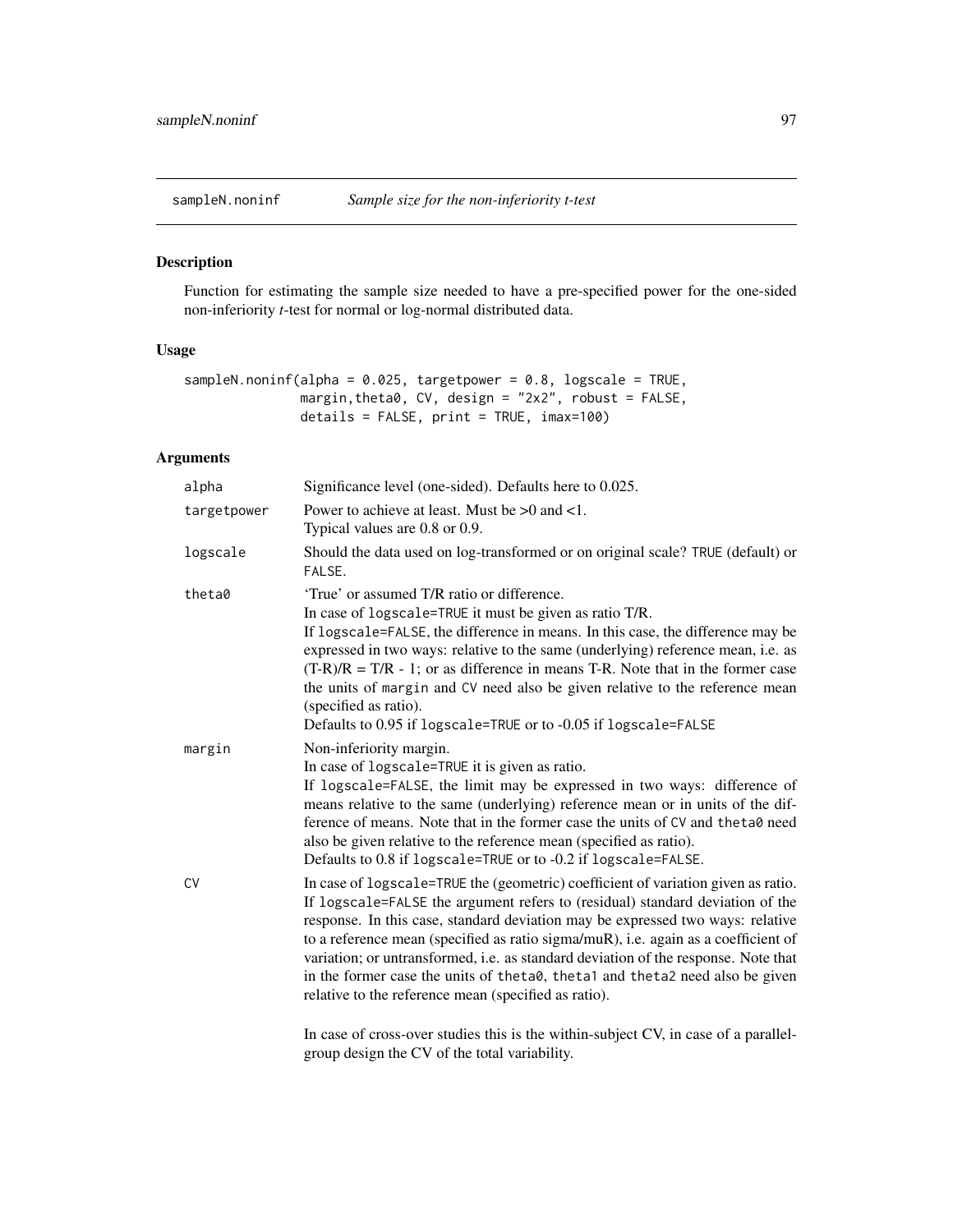| design  | Character string describing the study design.<br>See known, designs for designs covered in this package.                                                                                                                                                                                                                                                        |
|---------|-----------------------------------------------------------------------------------------------------------------------------------------------------------------------------------------------------------------------------------------------------------------------------------------------------------------------------------------------------------------|
| robust  | Defaults to FALSE. With that value the usual degrees of freedom will be used.<br>Set to TRUE will use the degrees of freedom according to the 'robust' evaluation<br>(aka Senn's basic estimator). These df are calculated as n-seq.<br>See known. designs () \$df2 for designs covered in this package.<br>Has only effect for higher-order crossover designs. |
| details | If TRUE the design characteristics and the steps during sample size calculations<br>will be shown.<br>Defaults to FALSE.                                                                                                                                                                                                                                        |
| print   | If TRUE (default) the function prints its results.<br>If FALSE only the data frame with the results will be returned.                                                                                                                                                                                                                                           |
| imax    | Maximum number of steps in sample size search.<br>Defaults to 100. Adaption only in rare cases needed.                                                                                                                                                                                                                                                          |

The sample size is calculated via iterative evaluation of power.noninf(). Start value for the sample size search is taken from a large sample approximation. The sample size is bound to 4 as minimum.

The estimated sample size gives always the *total* number of subjects (not subject/sequence in crossovers or subjects/group in parallel designs – like in some other software packages).

#### Notes on the underlying hypotheses

```
If the supplied margin is \lt 0 (logscale=FALSE) or \lt 1 (logscale=TRUE), then it is assumed higher
response values are better. The hypotheses are
H0: theta0 \le margin vs. H1: theta0 \ge margin,
where theta0 = mean(test)-mean(reference) if logscale=FALSE
or
H0: log(hteta0) \leq log(margin) vs. H1: log(theta0) > log(margin),
where theta0 = mean(test)/mean(reference) if logscale=TRUE.
```

```
If the supplied margin is > 0 (logscale=FALSE) or > 1 (logscale=TRUE), then it is assumed lower
response values are better. The hypotheses are
H0: theta0 \ge margin vs. H1: theta0 \lt margin
where theta0 = mean(test)-mean(reference) if logscale=FALSE
or
H0: log(theta0) >= log(margin) vs. H1: log(theta0) < log(margin)where theta0 = mean(test)/mean(reference) if logscale=TRUE.
This latter case may also be considered as 'non-superiority'.
```
## Value

A data.frame with the input settings and results will be returned. Explore it with str(sampleN.noninf(...)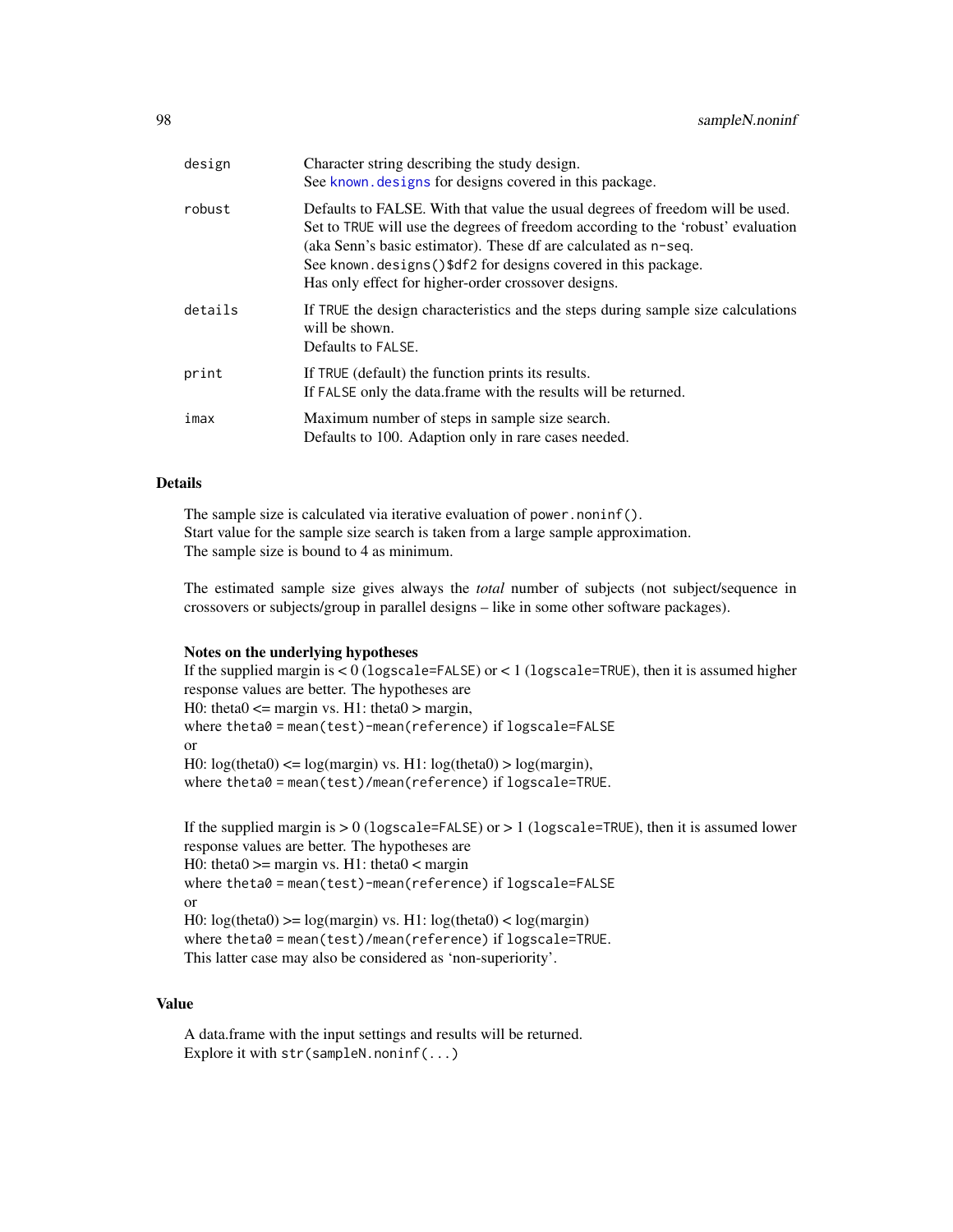#### Warning

The function does not vectorize properly.

If you need sample sizes with varying CVs, use f.i. for-loops or the apply-family.

#### Author(s)

D. Labes

#### References

Julious SA. *Sample sizes for clinical trials with Normal data.* Stat Med. 2004;23(12):1921–86. doi: [10.1002/sim.1783](https://doi.org/10.1002/sim.1783)

#### See Also

[known.designs](#page-36-0), [power.noninf](#page-55-0)

#### Examples

```
# using all the defaults: margin=0.8, theta0=0.95, alpha=0.025
# log-transformed, design="2x2"
sampleN.noninf(CV = 0.3)
# should give n=48
#
# 'non-superiority' case, log-transformed data
# with assumed 'true' ratio somewhat above 1
sampleN.noninf(CV = 0.3, targetpower = 0.9,
               margin = 1.25, theta0 = 1.05)
# should give n=62
```
sampleN.NTID *Sample size estimation for BE decision via the FDA's method for narrow therapeutic index drugs (NTIDs)*

## <span id="page-98-0"></span>Description

This function performs the sample size estimation for the BE decision for the FDA's method for NTIDs based on simulations. The study design is the full replicate design 2x2x4 (TRTR|RTRT) or the 3-period replicate design with sequences TRT|RTR.

#### Usage

```
sampleN.NTID(alpha = 0.05, targetpower = 0.8, theta0, theta1, theta2, CV,
            design = c("2x2x4", "2x2x3"), nsims = 1e+05, nstart, imax = 100,
            print = TRUE, details = TRUE, setseed = TRUE)
```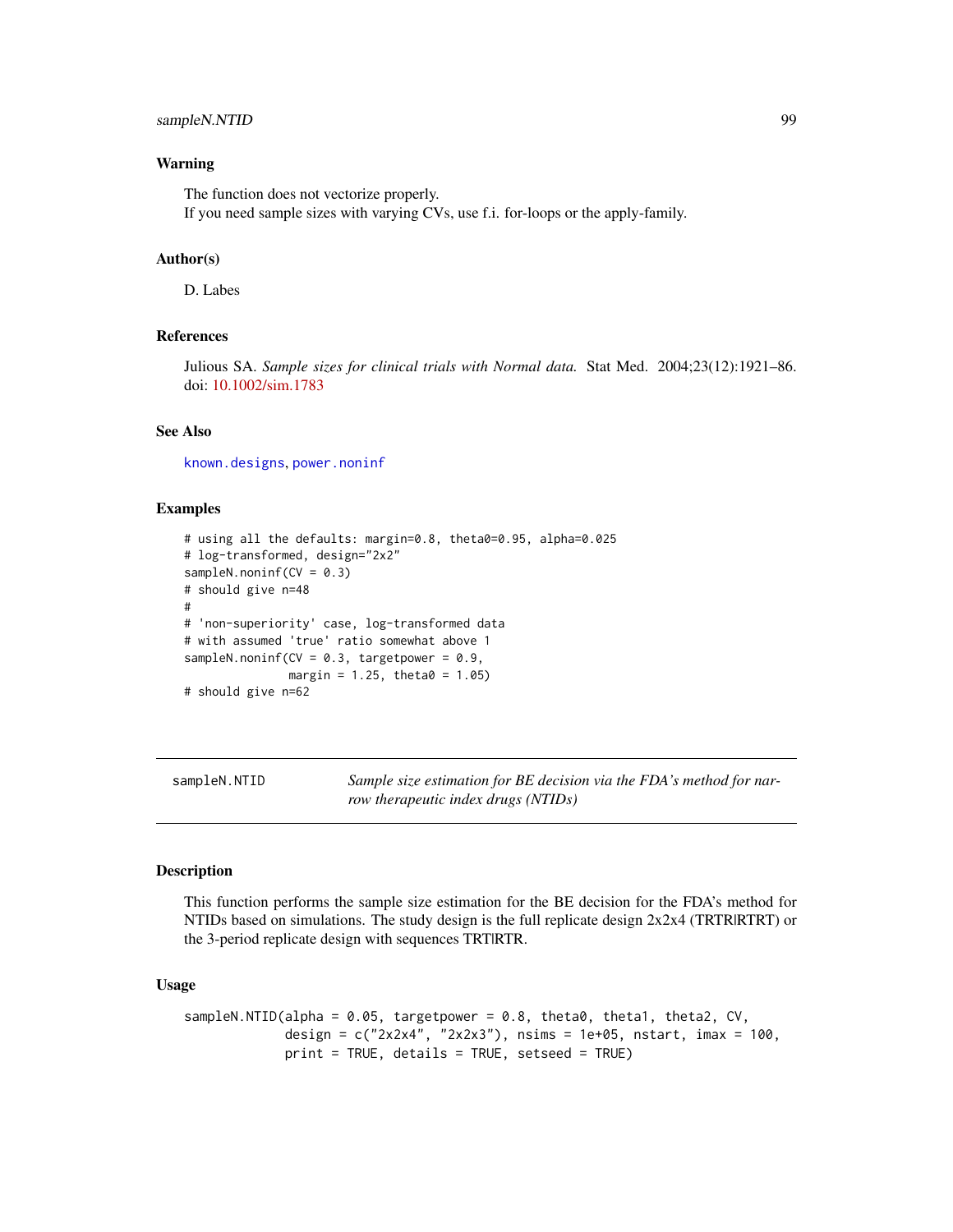# Arguments

| alpha       | Type I error probability. Per convention mostly set to 0.05.                                                                                                                                                                   |  |
|-------------|--------------------------------------------------------------------------------------------------------------------------------------------------------------------------------------------------------------------------------|--|
| targetpower | Power to achieve at least. Must be $>0$ and $<1$ .<br>Typical values are 0.8 or 0.9.                                                                                                                                           |  |
| theta0      | 'True' or assumed T/R ratio.<br>Attention! Defaults here to 0.975 if not given explicitly. The value was chosen<br>closer to 1 because the potency (contents) settings for NTIDs are tightened by<br>the FDA.                  |  |
| theta1      | Conventional lower ABE limit to be applied in the FDA procedure.<br>Defaults to 0.8 if not given explicitly.                                                                                                                   |  |
| theta2      | Conventional upper ABE limit to be applied in the FDA procedure.<br>Defaults to 1.25 if not given explicitly.                                                                                                                  |  |
| CV          | Intra-subject coefficient(s) of variation as ratio (not percent).                                                                                                                                                              |  |
|             | • If given as a scalar (length $(CV) == 1$ ) the <i>same</i> CV of Test and Reference<br>is assumed (homoscedasticity, CVwT == CVwR).                                                                                          |  |
|             | • If given as a vector (length(CV) == 2), <i>i.e.</i> , assuming heteroscedasticity,<br>the CV of the Test must be given in CV[1] and the one of the Reference in<br>the $CV[2]$ .                                             |  |
| design      | Design of the study to be planned.<br>"2x2x4" is the full replicate with 2 sequences and 4 periods (TRTRIRTRT).<br>"2x2x3" is the full replicate with 2 sequences and 3 periods (TRTIRTR).<br>Defaults to design = $"2x2x4"$ . |  |
| nsims       | Number of simulations to be performed to obtain the empirical power. Defaults<br>to $100,000 = 1e+5$ .                                                                                                                         |  |
| nstart      | Set this to a start value for the sample size if a previous run failed.<br>May be missing.                                                                                                                                     |  |
| imax        | Maximum number of steps in sample size search. Defaults to 100.                                                                                                                                                                |  |
| print       | If TRUE (default) the function prints its results. If FALSE only the resulting<br>dataframe will be returned.                                                                                                                  |  |
| details     | If set to TRUE, the default, the steps during sample size search are shown. More-<br>over the details of the method settings are printed.                                                                                      |  |
| setseed     | Simulations are dependent on the starting point of the (pseudo) random number<br>generator. To avoid differences in power values for different runs a set. seed(123456)<br>is issued if setseed = TRUE, the default.           |  |

# Details

The linearized scaled ABE criterion is calculated according to the SAS code given in the FDA's guidances. For deciding BE the study must pass that criterion, the conventional ABE test, and that the upper confidence limit of  $\sigma_{\rm wT}/\sigma_{\rm wR} \leq 2.5$ .

The simulations are done via the distributional properties of the statistical quantities necessary for deciding BE based on this method.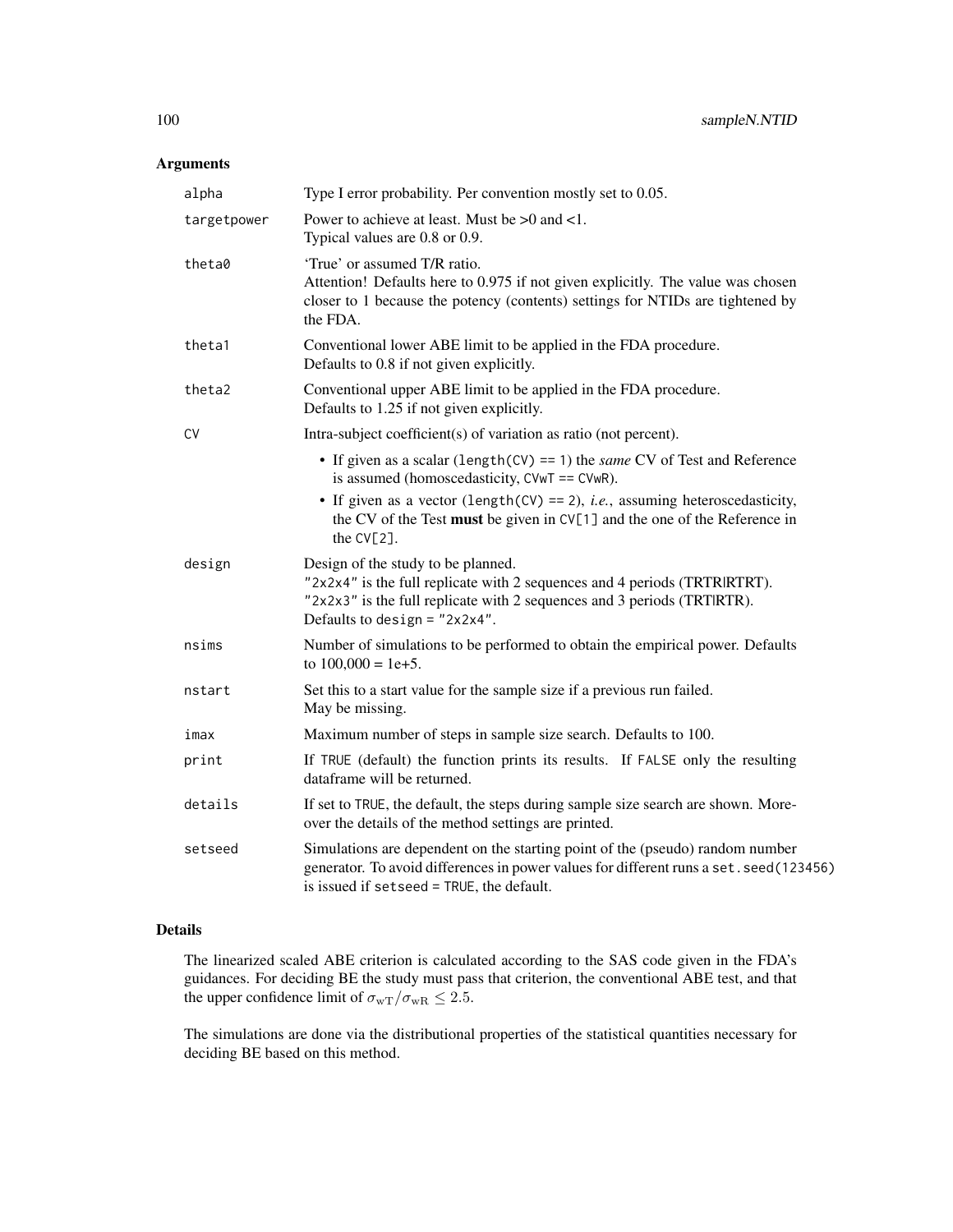#### sampleN.NTID 101

Details can be found in a document Implementation\_scaledABE\_sims located in the /doc subdirectory of the package.

The estimated sample size gives always the *total* number of subjects (not subject / sequence – like in some other software packages).

#### Value

Returns a data frame with the input settings and sample size results. The Sample size column contains the total sample size. The nlast column contains the last n value. May be useful for re-starting.

#### Warning

For some input combinations the sample size search may be very time consuming and will eventually even fail since the start values chosen may not really reasonable for them. This applies especially for theta0 values close to the implied scaled limits according to  $\exp(\mp 1.053605 \times s_{\text{wR}})$ . In case of a failed sample size search you may restart with setting the argument nstart. In case of theta0 values outside the implied scaled (tightened/widened) ABE limits no sample size estimation is possible and the function throws an error (f.i.  $CV = 0.04$ , theta $0 = 0.95$ ).

#### Note

The design recommended by the FDA is the full replicate design "2x2x4".

The sample size estimation is done only for balanced studies since the break down of the total subject number in case of unbalanced sequence groups is not unique. Moreover the formulas used are only valid for balanced designs.

The FDA method is described for the ABE limits 0.8 ... 1.25 only. Setting theta1, theta2 to other values may not be reasonable and is not tested.

The results for the design "2x2x3" are to be considered as experimental since at present not thorougly tested.

The minimum sample size is 6, even if the power is higher than the intended targetpower.

The method is also required by China's Center of Drug Evaluation.

#### Author(s)

D. Labes

## References

Food and Drug Administration, Office of Generic Drugs (OGD). *Draft Guidance on Warfarin Sodium.* Recommended Dec 2012. [download](https://www.accessdata.fda.gov/drugsatfda_docs/psg/Warfarin_Sodium_tab_09218_RC12-12.pdf)

Food and Drug Administration, Center for Drug Evaluation and Research (CDER). *Draft Guidance for Industry. Bioequivalence Studies with Pharmacokinetic Endpoints for Drugs Submitted Under an ANDA.* August 2021. [download](https://www.fda.gov/media/87219/Download)

Yu LX, Jiang W, Zhang X, Lionberger R, Makhlouf F, Schuirmann DJ, Muldowney L, Chen ML, Davit B, Conner D, Woodcock J. *Novel bioequivalence approach for narrow therapeutic index drugs.* Clin Pharmacol Ther. 2015;97(3):286–91. doi: [10.1002/cpt.28](https://doi.org/10.1002/cpt.28)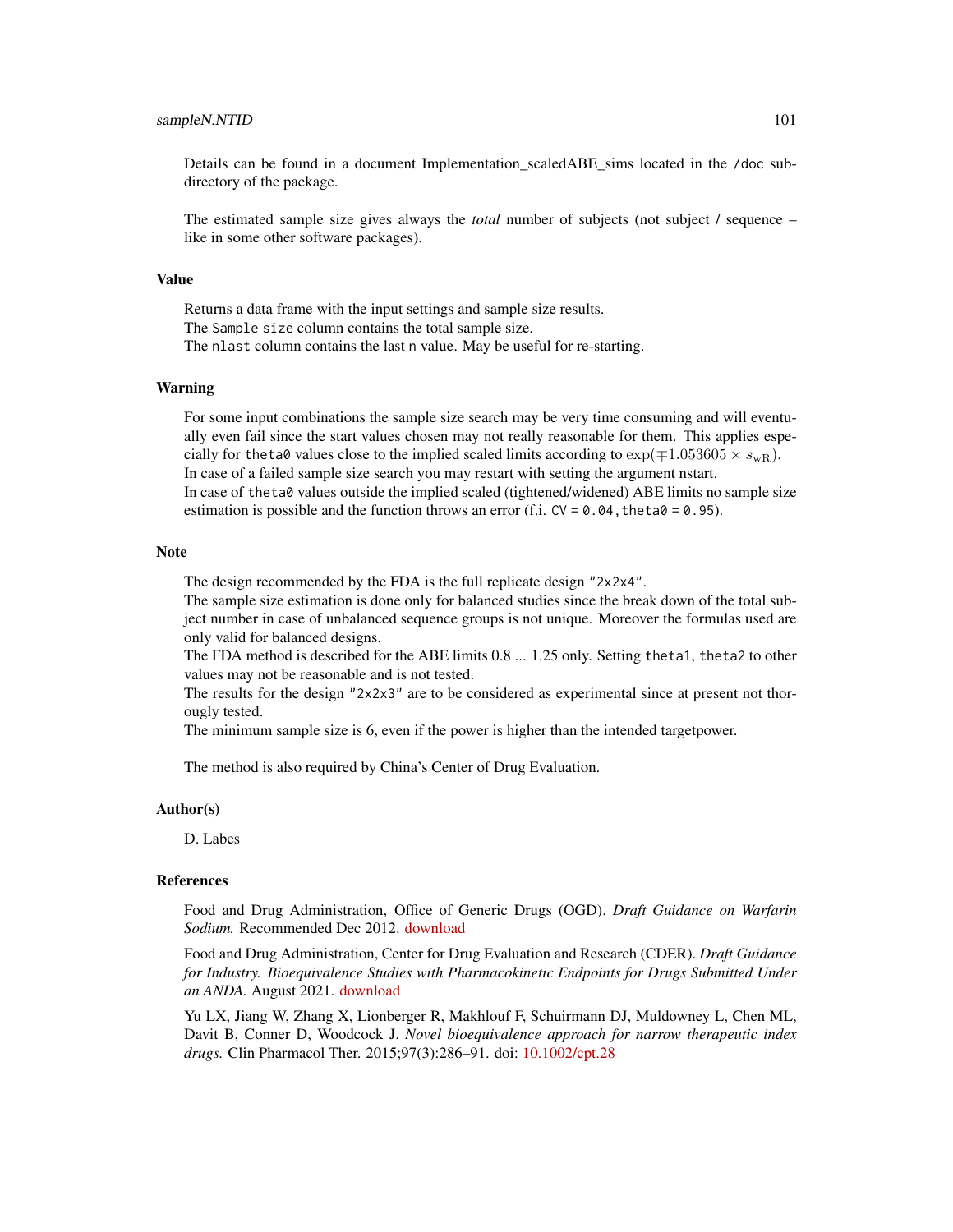Jiang W, Makhlouf F, Schuirmann DJ, Zhang X, Zheng N, Conner D, Yu LX, Lionberger R. *A Bioequivalence Approach for Generic Narrow Therapeutic Index Drugs: Evaluation of the Reference-Scaled Approach and Variability Comparison Criterion.* AAPS J. 2015;17(4):891–901. doi: [10.1208](https://doi.org/10.1208/s12248-015-9753-5)/ [s1224801597535](https://doi.org/10.1208/s12248-015-9753-5)

Endrényi L, Tóthfalusi L. *Determination of Bioequivalence for Drugs with Narrow Therapeutic Index: Reduction of the Regulatory Burden.* J Pharm Pharm Sci. 2013;16(5):676–82. [open access](https://journals.library.ualberta.ca/jpps/index.php/JPPS/article/download/20900/15927/0)

## See Also

[power.NTID](#page-58-1) and [power.HVNTID](#page-53-0), [sampleN.HVNTID](#page-93-0) for NTIDs with high variability

## Examples

```
sampleN.NTID(CV = 0.04, theta0 = 0.975)
# should give
# n=54 with an (empirical) power of 0.809590
#
# Test formulation with lower variability
sampleN.NTID(CV = c(0.04, 0.06), theta0 = 0.975)
# should give
# n=20 with an (empirical) power of 0.0.814610
#
# alternative 3-period design
sampleN.NTID(CV = 0.04, theta0 = 0.975, design="2x2x3")
# should give
# n=86 with power = 0.80364
```

| sampleN.RatioF | Sample size for equivalence of the ratio of two means with normality |
|----------------|----------------------------------------------------------------------|
|                | on original scale                                                    |

## Description

Estimates the necessary sample size to have at least a given power based on Fieller's confidence ('fiducial') interval.

## Usage

sampleN.RatioF(alpha =  $0.025$ , targetpower =  $0.8$ , theta1 =  $0.8$ , theta2, theta $0 = 0.95$ , CV, CVb, design = "2x2", print = TRUE, details = FALSE, imax=100, setseed=TRUE)

| alpha       | Type I error probability.<br>Defaults here to 0.025 because this function is intended for studies with clinical |
|-------------|-----------------------------------------------------------------------------------------------------------------|
|             | endpoints.                                                                                                      |
| targetpower | Power to achieve at least. Must be $>0$ and $<1$ . Typical values are 0.8 or 0.9.                               |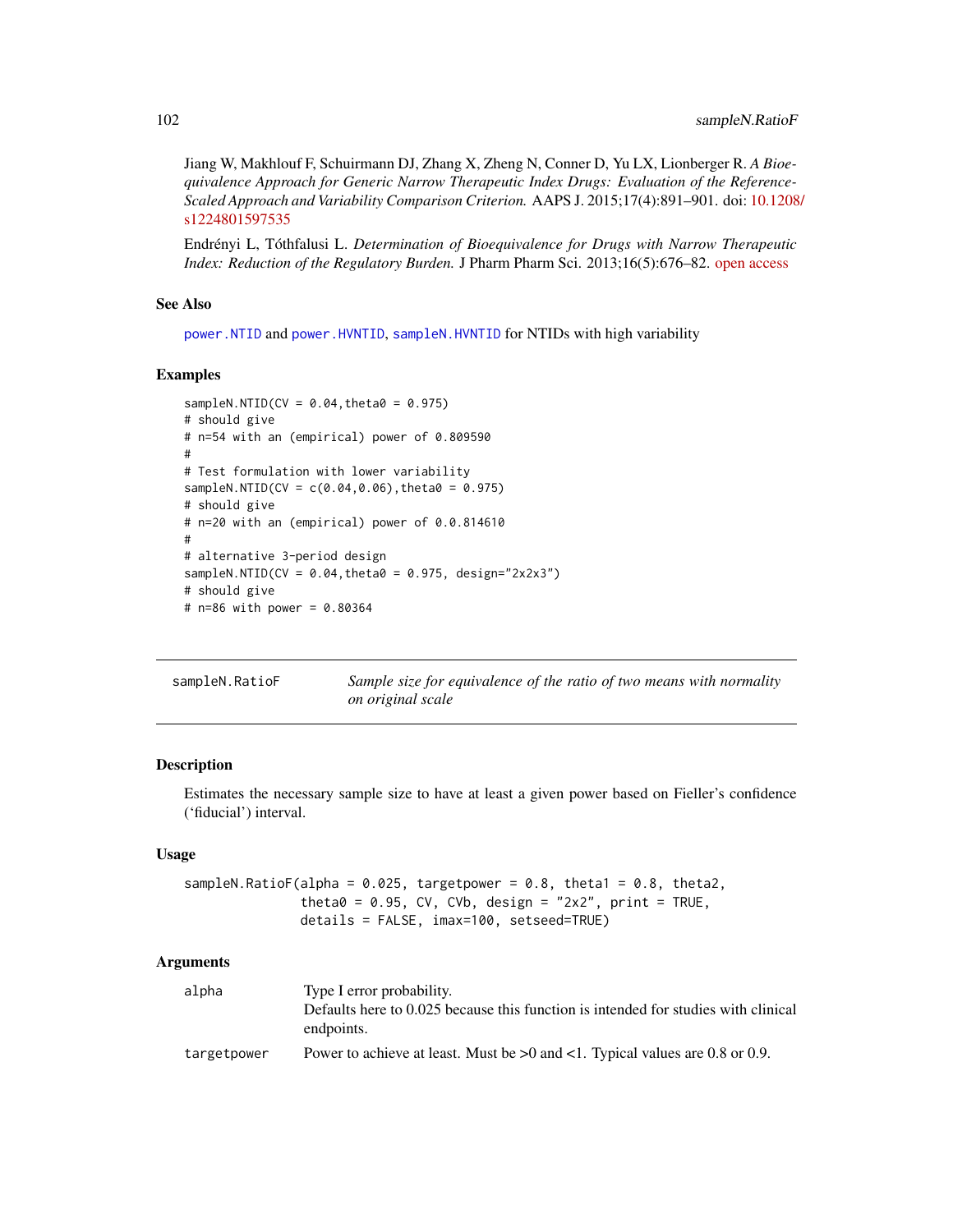| theta1    | Lower bioequivalence limit. Typically 0.8 (default).                                                                                                                                |
|-----------|-------------------------------------------------------------------------------------------------------------------------------------------------------------------------------------|
| theta2    | Upper bioequivalence limit. Typically 1.25.<br>Is set to 1/theta1 if missing.                                                                                                       |
| theta0    | 'True' or assumed T/R ratio. Typically set to 0.95.                                                                                                                                 |
| <b>CV</b> | Coefficient of variation as ratio. In case of design="parallel" this is the CV<br>of the total variability, in case of design="2x2" the intra-subject CV (CVw in<br>the reference). |
| CVb       | CV of the between-subject variability. Only necessary for design="2x2".                                                                                                             |
| design    | A character string describing the study design.<br>design="parallel" or design="2x2" allowed for a two-parallel group design<br>or a classical TRIRT crossover design.              |
| print     | If TRUE (default) the function prints its results. If FALSE only a data frame with<br>the results will be returned.                                                                 |
| details   | If TRUE the steps during sample size calculations will be shown.<br>Defaults to FALSE.                                                                                              |
| imax      | Maximum number of steps in sample size search.<br>Defaults to 100. Adaption only in rare cases needed.                                                                              |
| setseed   | If set to TRUE the dependence of the power from the state of the random number<br>generator is avoided.                                                                             |

The sample size is based on exact power calculated using the bivariate non-central *t*-distribution via function [pmvt](#page-0-0) of the package mvtnorm.

Due to the calculation method used in package mvtnorm these probabilities are dependent from the state of the random number generator within the precision of the power.

The CV(within) and CVb(etween) in case of design="2x2" are obtained via an appropriate ANOVA from the error term and from the difference (MS(subject within sequence)-MS(error))/2.

The estimated sample size gives always the *total* number of subjects (not subject/sequence in crossovers or subjects/group in parallel designs – like in some other software packages).

#### Value

A data.frame with the input values and results will be returned. The sample size n returned is the total sample size for both designs.

## Note

This function is intended for studies with clinical endpoints. In such studies the 95% confidence intervals are usually used for equivalence testing. Therefore, alpha defaults here to 0.025 (see EMEA 2000).

#### Author(s)

D. Labes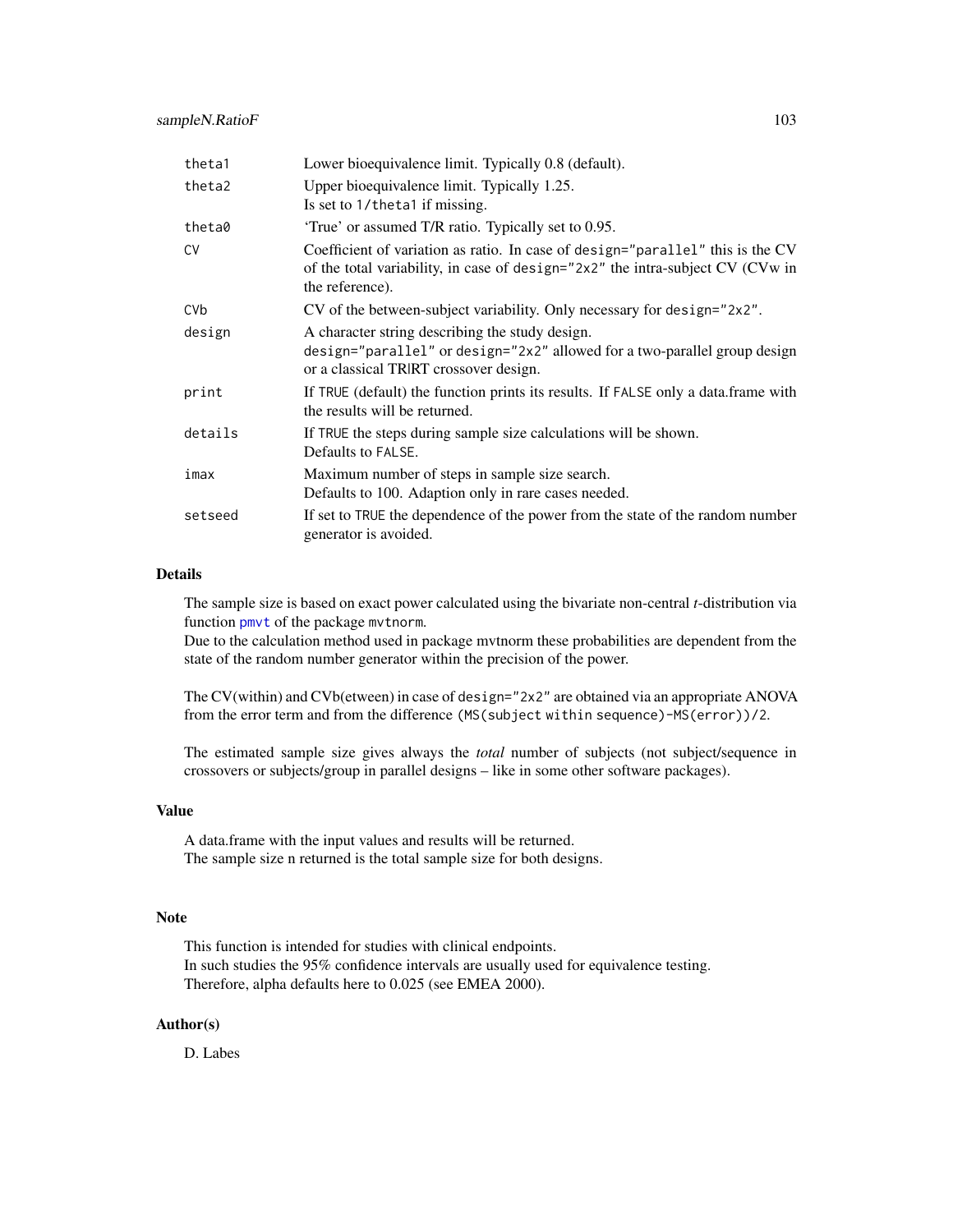#### References

Fieller EC. *Some Problems in Interval Estimation.* J Royal Stat Soc B. 1954;16(2):175–85. doi: [10.11](https://doi.org/10.1111/j.2517-6161.1954.tb00159.x)11/ [j.25176161.1954.tb00159.x](https://doi.org/10.1111/j.2517-6161.1954.tb00159.x)

Sasabuchi S. *A test of a multivariate normal mean with composite hypotheses determined by linear inequalities.* Biometrika. 1980;67(2):429–39. doi: [10.1093/biomet/67.2.429](https://doi.org/10.1093/biomet/67.2.429)

Hauschke D, Kieser M, Diletti E, Burke M. *Sample size determination for proving equivalence based on the ratio of two means for normally distributed data.* Stat Med. 1999;18(1):93–105.

Hauschke D, Steinijans V, Pigeot I. *Bioequivalence Studies in Drug Development.* Chichester: Wiley; 2007. Chapter 10.

European Agency for the Evaluation of Medicinal Products, CPMP. *Points to Consider on Switching between Superiority and Non-Inferiority.* London, 27 July 2000. [CPMP/EWP/482/99](https://www.ema.europa.eu/en/documents/scientific-guideline/points-consider-switching-between-superiority-non-inferiority_en.pdf)

#### See Also

[power.RatioF](#page-60-0)

#### Examples

```
# sample size for a 2x2 cross-over study
# with CVw=0.2, CVb=0.4
# alpha=0.025 (95% CIs), target power = 80%
# 'true' ratio = 95%, BE acceptance limits 80-125%
# using all the defaults:
sampleN.RatioF(CV = 0.2, CVb = 0.4)
# gives n=28 with an achieved power of 0.807774
# see Hauschke et.al. (2007) Table 10.3a
# sample size for a 2-group parallel study
# with CV=0.4 (total variability)
# alpha=0.025 (95% CIs), target power = 90%
# 'true' ratio = 90%, BE acceptance limits 75-133.33%
sampleN.RatioF(targetpower = 0.9, theta1 = 0.75,
               theta0 = 0.90, CV = 0.4, design = "parallel")
# gives n=236 with an achieved power of 0.900685
# see Hauschke et.al. (2007) Table 10.2
# a rather strange setting of ratio0! have a look at n.
# it would be better this is not the sample size but your account balance ;-).
sampleN.RatioF(theta0 = 0.801, CV = 0.2, CV = 0.4)
```
sampleN.RSABE *Sample size estimation for BE decision via linearized scaled ABE criterion*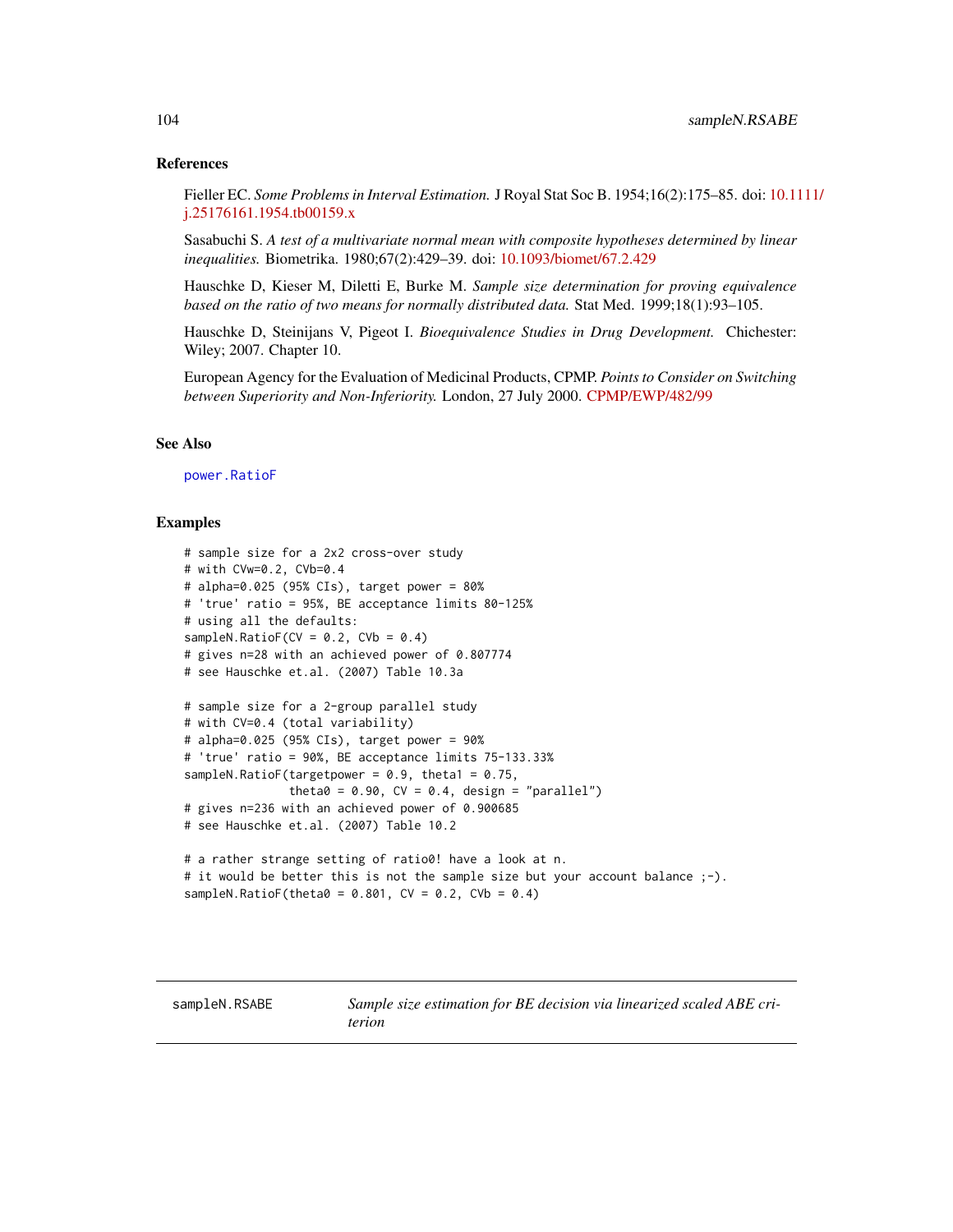## sampleN.RSABE 105

# Description

This function performs the sample size estimation for the BE decision via linearized scaled ABE criterion based on simulations.

## Usage

```
sampleN.RSABE(alpha = 0.05, targetpower = 0.8, theta0, theta1, theta2, CV,
            design = c("2x3x3", "2x2x4", "2x2x3"), regulator = c("FDA", "EMA"),
              nsims = 1e+05, nstart, imax=100, print = TRUE,
              details = TRUE, setseed=TRUE)
```

| alpha       | Type I error probability. Per convention mostly set to 0.05.                                                                                                                                                                                                                                                                                  |
|-------------|-----------------------------------------------------------------------------------------------------------------------------------------------------------------------------------------------------------------------------------------------------------------------------------------------------------------------------------------------|
| targetpower | Power to achieve at least. Must be $>0$ and $<1$ .<br>Typical values are 0.8 or 0.9.                                                                                                                                                                                                                                                          |
| theta0      | 'True' or assumed T/R ratio.<br>Defaults to 0.90 according to the two Lászlós if not given explicitly.                                                                                                                                                                                                                                        |
| theta1      | Conventional lower ABE limit to be applied in the mixed procedure if CVsWR <=<br>CVswitch.<br>Also Lower limit for the point estimate constraint.<br>Defaults to 0.8 if not given explicitly.                                                                                                                                                 |
| theta2      | Conventional upper ABE limit to be applied in the mixed procedure if CVsWR <=<br>CVswitch. Also upper limit for the point estimate constraint.<br>Defaults to 1.25 if not given explicitly.                                                                                                                                                   |
| <b>CV</b>   | Intra-subject coefficient(s) of variation as ratio (not percent).                                                                                                                                                                                                                                                                             |
|             | • If given as a scalar (length(CV)==1) the same CV of Test and Reference is<br>assumed (homoscedasticity, CVwT==CVwR).<br>• If given as a vector (length $(CV) == 2$ ), <i>i.e.</i> , assuming heteroscedasticity, the<br>CV of the Test must be given in CV[1] and the one of the Reference in the<br>$CV[2]$ .                              |
| design      | Design of the study to be planned.<br>"2x3x3" is the partial replicate design.<br>"2x2x4" is a full replicate design with 2 sequences and 4 periods.<br>"2x2x3" is a full replicate design with 2 sequences and 3 periods.<br>Defaults to design="2x3x3". Details are given the section about Designs.                                        |
| regulator   | Regulatory body settings for the scaled ABE criterion.<br>Defaults to design="FDA".<br>Also the scaled ABE criterion is usually calculated with the FDA constant<br>r_const=log(1.25)/0.25 you can override this behavior to use the EMA set-<br>ting $r_{\text{const}}$ =0.76 to avoid the discontinuity at $CV=30\%$ and be more stringent. |
| nsims       | Number of simulations to be performed to obtain the (empirical) power.                                                                                                                                                                                                                                                                        |
| nstart      | Set this to a start for the sample size search if a previous run failed.<br>After reworking the start n in version 1.1-05 rarely needed.                                                                                                                                                                                                      |
| imax        | Maximum number of steps in sample size search. Defaults to 100.                                                                                                                                                                                                                                                                               |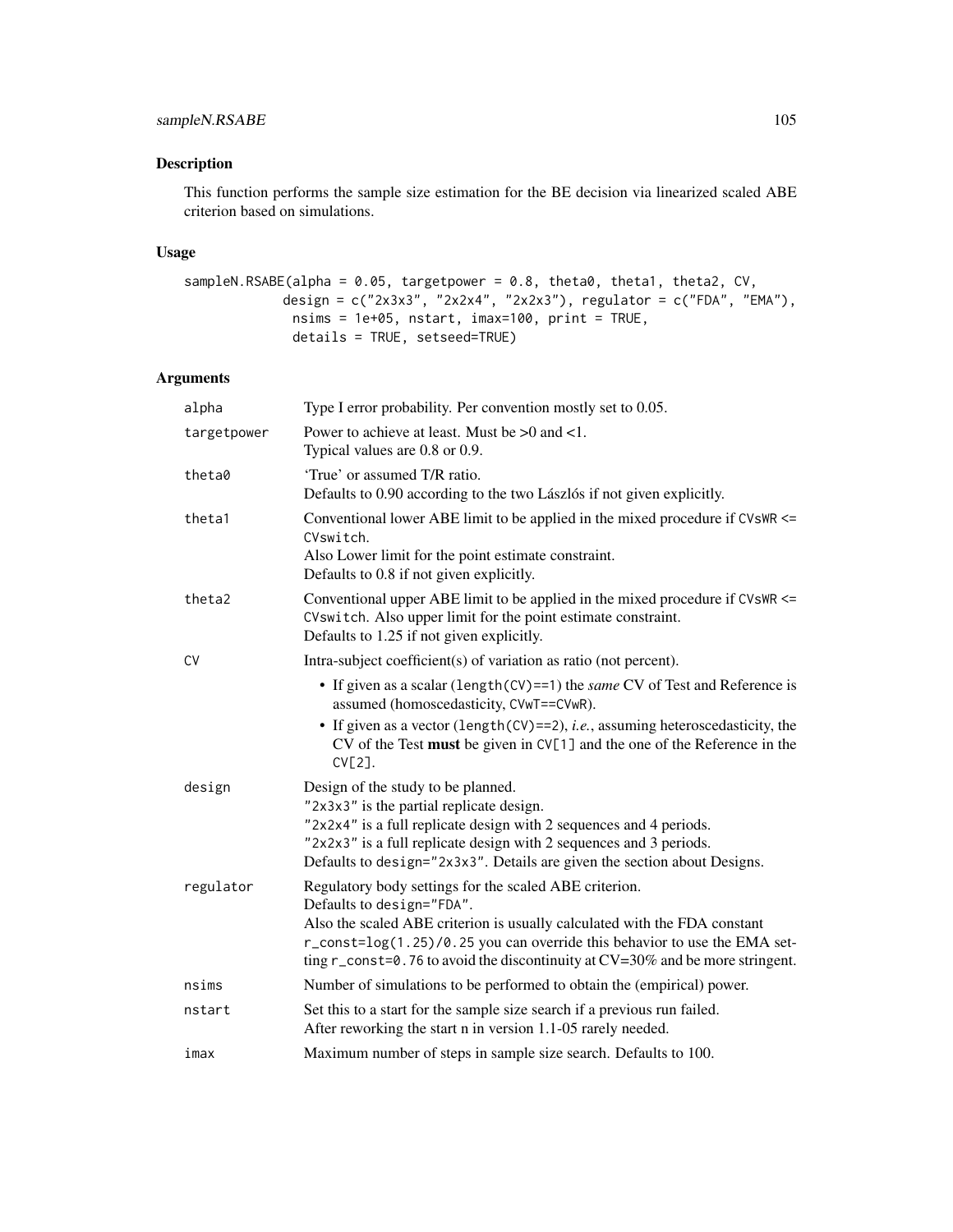| print   | If TRUE (default) the function prints its results. If FALSE only the result data frame<br>will be returned.                                                                                                  |
|---------|--------------------------------------------------------------------------------------------------------------------------------------------------------------------------------------------------------------|
| details | If set to TRUE, the default, the steps during sample size search are shown.                                                                                                                                  |
| setseed | Simulations are dependent on the starting point of the (pseudo) random number<br>generator. To avoid differences in power for different runs a set. seed (123456)<br>is issued if setseed=TRUE, the default. |

The linearized scaled ABE criterion is calculated according to the SAS code given in the FDA progesterone guidance.

The simulations are done via the distributional properties of the statistical quantities necessary for deciding BE based on scaled ABE.

For more details see a document Implementation\_scaledABE\_simsVx.yy.pdf in the /doc sub-directory of the package.

If a CVcap is defined for the regulator, the BE decision is based on the inclusion of the CI in the capped widened acceptance limits in case of  $CVwR > CVcap$ . This resembles method 'Howe-EMA' in Muñoz *et al.* and is the standard behavior now if regulator="EMA" is choosen.

The estimated sample size gives always the *total* number of subjects (not subject/sequence – like in some other software packages).

#### Value

Returns a data.frame with the input and sample size results. The Sample size column contains the total sample size. The nlast column contains the last n value. May be useful for restarting.

#### Designs

Although some designs are more 'popular' than others, sample size estimations are valid for *all* of the following designs:

| "2x2x4" | <b>TRTR   RTRT</b> |
|---------|--------------------|
|         | TRRT   RTTR        |
|         | TTRR   RRTT        |
| "2x2x3" | TRT   RTR          |
|         | <b>TRRIRTT</b>     |
| "2x3x3" | TRR   RTR   RRT    |

## Warning

The sample size estimation for theta $0 > 1.2$  and  $< 0.85$  may be very time consuming and will eventually also fail since the start values chosen are not really reasonable in that ranges. This is especially true in the range about  $CV = 0.3$  and regulatory constant according to FDA.

If you really need sample sizes in that range be prepared to restart the sample size estimation via the argument nstart.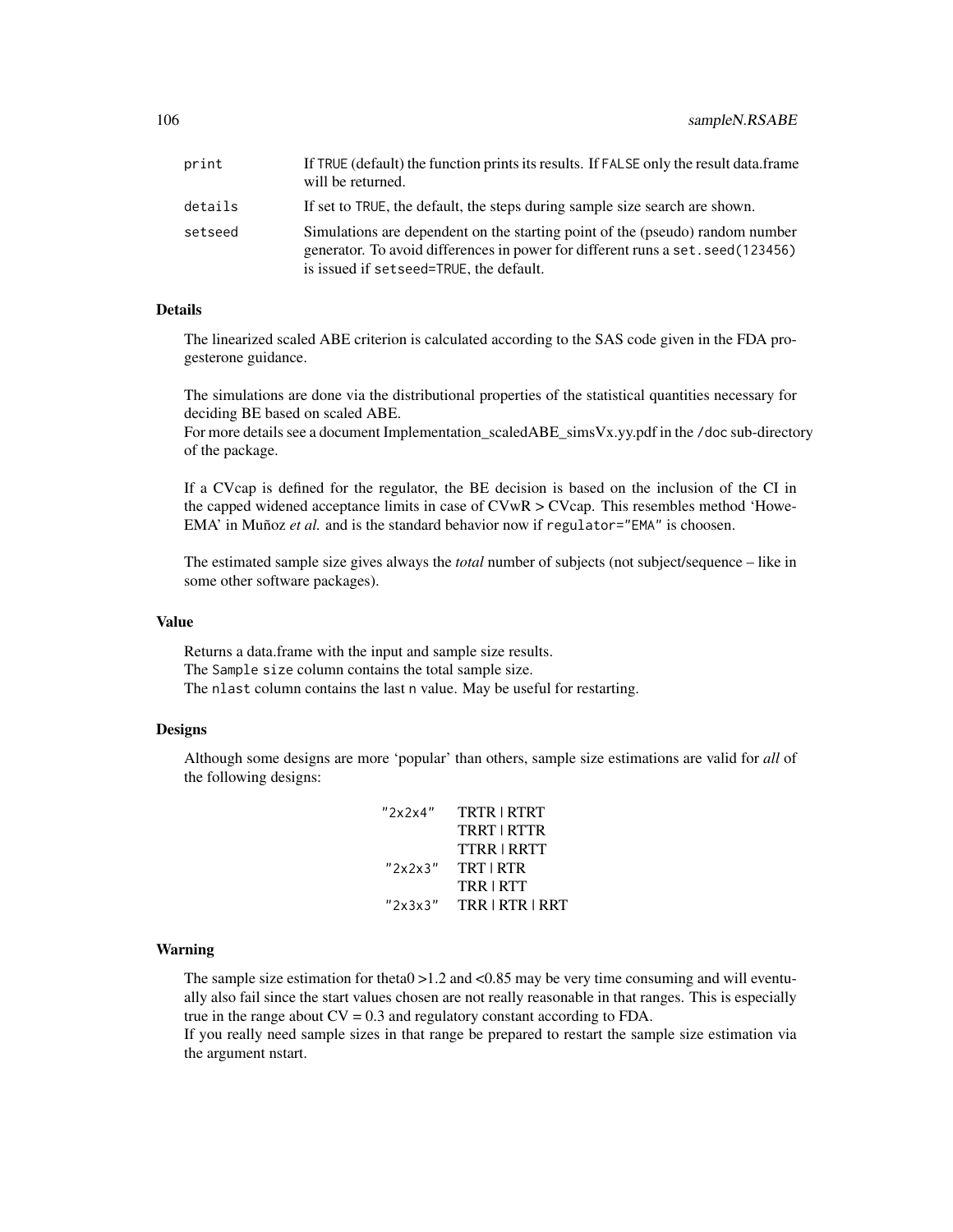Since the dependence of power from n is very flat in the mentioned region you may also consider to adapt the number of simulations not to tap in the simulation error trap.

#### Note

The sample size estimation is done only for balanced designs since the break down of the total subject number in case of unbalanced sequence groups is not unique. Moreover the formulas used are only for balanced designs.

The minimum sample size is n=6, even if the power is higher than the intended targetpower.

## Author(s)

D. Labes

#### References

Food and Drug Administration, Office of Generic Drugs (OGD). *Draft Guidance on Progesterone.* Recommended Apr 2010. Revised Feb 2011. [download](https://www.accessdata.fda.gov/drugsatfda_docs/psg/Progesterone_caps_19781_RC02-11.pdf)

Tóthfalusi, L, Endrényi, L. *Sample Sizes for Designing Bioequivalence Studies for Highly Variable Drugs.* J Pharm Pharmaceut Sci. 2011;15(1):73–84. [open access](https://ejournals.library.ualberta.ca/index.php/JPPS/article/download/11612/9489)

Tóthfalusi L, Endrényi L, García Arieta A. *Evaluation of Bioequivalence for Highly Variable Drugs with Scaled Average Bioequivalence.* Clin Pharmacokin. 2009;48(11):725–43. doi: [10.2165/](https://doi.org/10.2165/11318040-000000000-00000) [1131804000000000000000](https://doi.org/10.2165/11318040-000000000-00000)

Muñoz J, Alcaide D, Ocaña J. *Consumer's risk in the EMA and FDA regulatory approaches for bioequivalence in highly variable drugs.* Stat Med. 2015;35(12):1933–43. doi: [10.1002/sim.6834](https://doi.org/10.1002/sim.6834)

## See Also

[power.RSABE](#page-62-0), [power.scABEL](#page-69-0)

#### Examples

```
# using all the defaults:
# design=2x3x3 (partial replicate design), theta0=0.90,
# ABE limits, PE constraint 0.8 - 1.25
# targetpower=80%, alpha=0.05, 1E5 simulations
sampleN.RSABE(CV = 0.3)
# should result in a sample size n=45, power=0.80344
```
sampleN.RSABE2L.sdsims

*Sample size estimation for BE Decision via Reference Scaled ABE*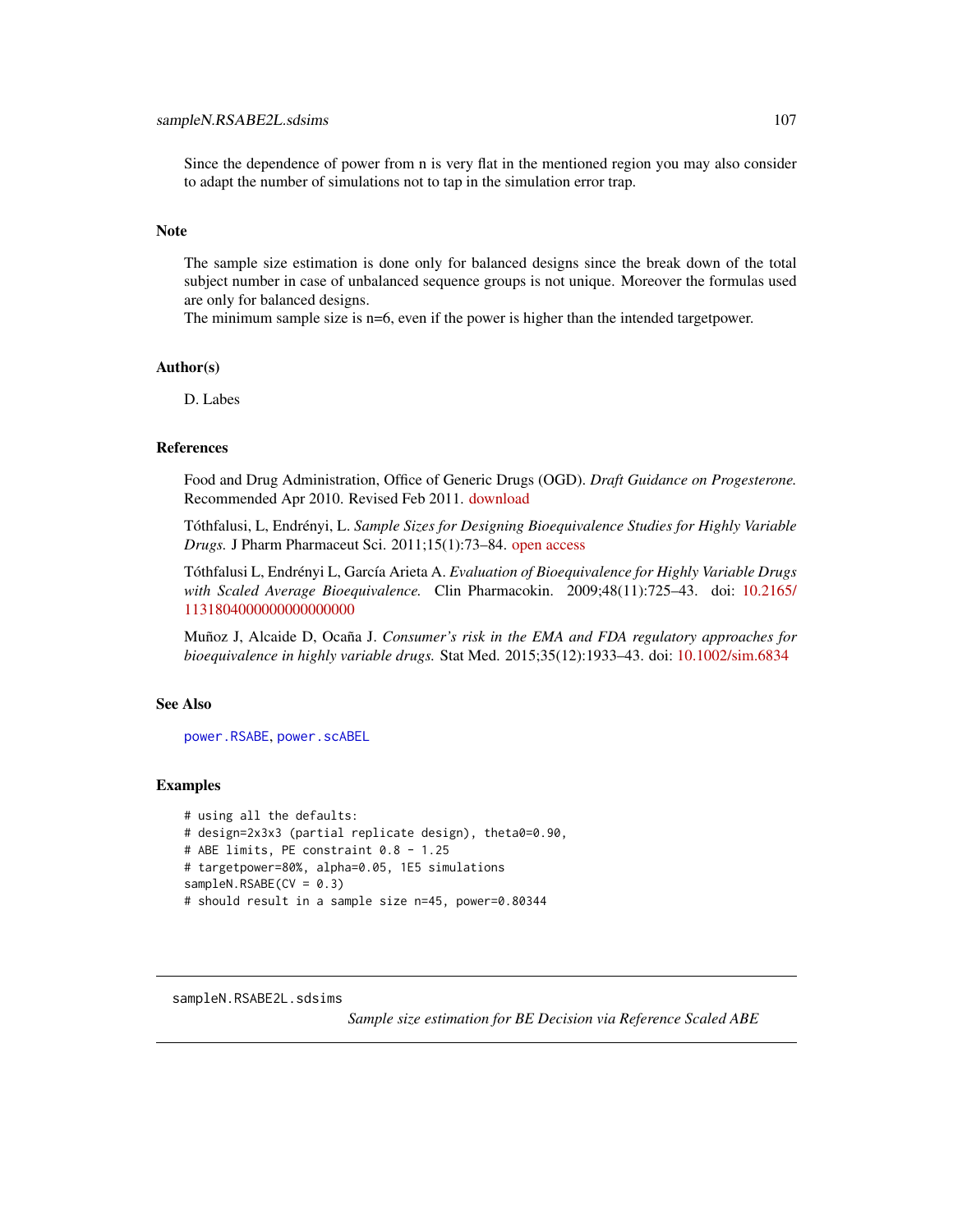## Description

These functions performs the sample size estimation of the BE decision via the reference scaled ABE based on subject data simulations. Implemented are the methods ABEL, Hyslop and 'exact' (see the References in [power.RSABE2L.sdsims](#page-66-0)).

The estimation method of the key statistics needed to perform the RSABE decision is the usual ANOVA.

This function has an alias sampleN.RSABE2L.sds().

## Usage

```
sampleN.RSABE2L.sdsims(alpha = 0.05, targetpower = 0.8, theta0,
                       theta1, theta2, CV,
                       design = c("2x3x3", "2x2x4", "2x2x3"),
                       SABE_test = "exact", regulator, nsims=1e5,
                       nstart, imax = 100, print = TRUE,
                       details = TRUE, setseed = TRUE, progress)
```

| alpha       | Type I error probability. Per convention mostly set to 0.05.                                                                                                                                |
|-------------|---------------------------------------------------------------------------------------------------------------------------------------------------------------------------------------------|
| targetpower | Power to achieve at least. Must be $>0$ and $<1$ .<br>Typical values are 0.8 or 0.9.                                                                                                        |
| theta0      | 'True' or assumed T/R ratio.<br>Defaults to 0.90 according to the two Lászlós if not given explicitly.                                                                                      |
| theta1      | Conventional lower ABE limit to be applied in the mixed procedure if CVsWR <=<br>CVswitch.                                                                                                  |
|             | Also Lower limit for the point estimate constraint.<br>Defaults to 0.8 if not given explicitly.                                                                                             |
| theta2      | Conventional upper ABE limit to be applied in the mixed procedure if CVsWR <=<br>CVswitch. Also upper limit for the point estimate constraint.<br>Defaults to 1.25 if not given explicitly. |
| <b>CV</b>   | Intra-subject coefficient(s) of variation as ratio (not percent).                                                                                                                           |
|             | • If given as a scalar (length $(CV) == 1$ ) the <i>same</i> CV of Test and Reference is<br>assumed (homoscedasticity, CVwT==CVwR).                                                         |
|             | • If given as a vector (length $(CV) == 2$ ), <i>i.e.</i> , assuming heteroscedasticity, the<br>CV of the Test must be given in $CV[1]$ and the one of the Reference in the<br>$CV[2]$ .    |
| design      | Design of the study to be planned.                                                                                                                                                          |
|             | "2x3x3" is the partial replicate design.                                                                                                                                                    |
|             | "2x2x4" is a full replicate design with 2 sequences and 4 periods.<br>"2x2x3" is a full replicate design with 2 sequences and 3 periods.                                                    |
|             | Defaults to design="2x3x3". Details are given the section about Designs.                                                                                                                    |
| SABE_test   | This argument specifies the test method to be used for the reference scaled ABE<br>decision.                                                                                                |
|             | Default is the "exact" 'ncTOST' method of the two Laszlós. Other choices are<br>"ABEL", "Hyslop" and "FDA". See Details.                                                                    |
|             | This argument may be given also in lower case.                                                                                                                                              |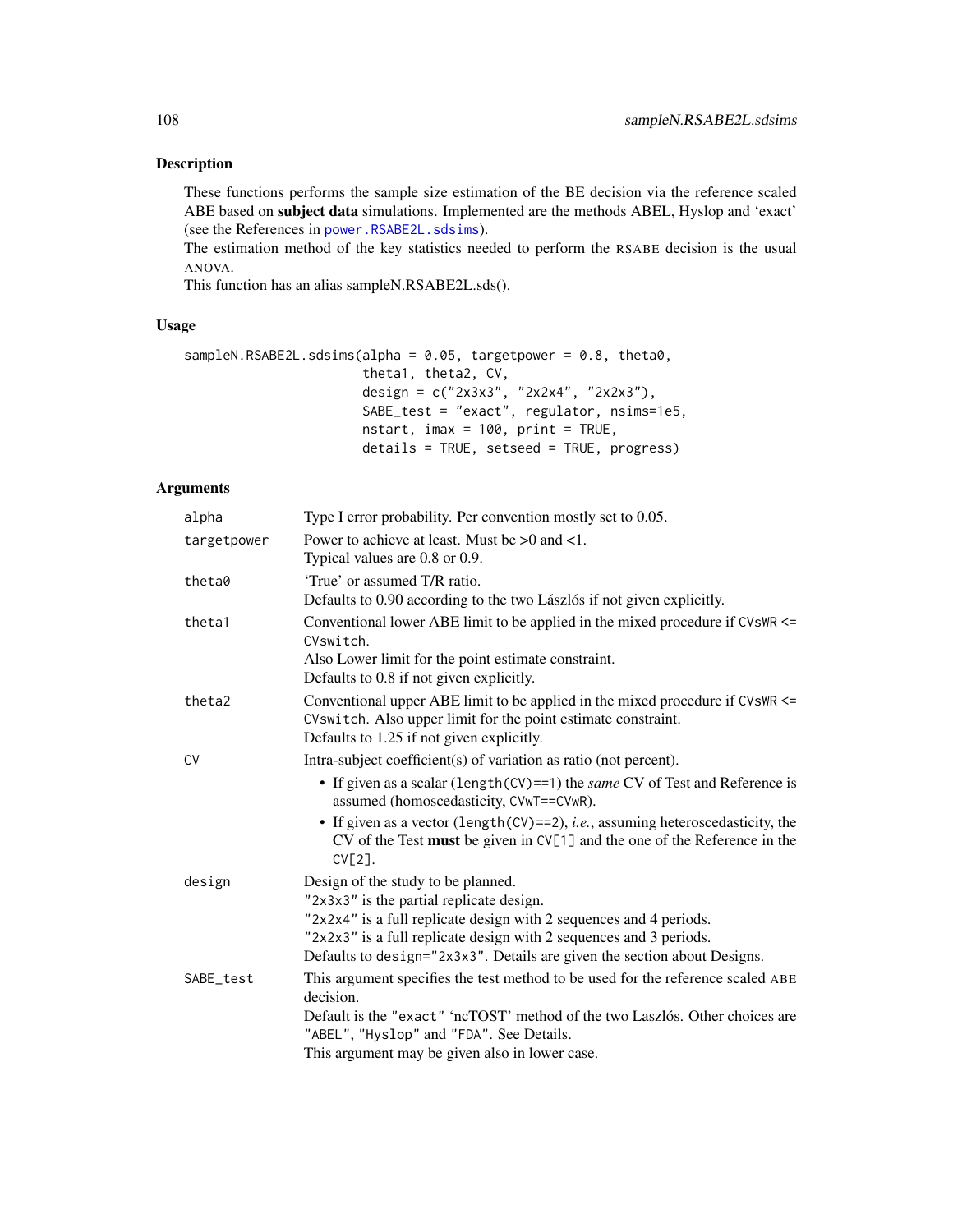<span id="page-108-0"></span>

| regulator | Regulatory settings for the widening of the BE acceptance limits.<br>May be given as character "EMA" or as an object of class 'regSet' (see reg_const).<br>Defaults to regulator="EMA" if missing.<br>This argument may be given also in lower case if given as character.<br>If given as object of class 'regSet' the component est_method can not be "ISC". |
|-----------|---------------------------------------------------------------------------------------------------------------------------------------------------------------------------------------------------------------------------------------------------------------------------------------------------------------------------------------------------------------|
| nsims     | Number of simulations to be performed to obtain the (empirical) power. The<br>default value $100,000 = 1e+5$ is usually sufficient. Consider to rise this value if<br>theta0 $\leq$ =0.85 or $\geq$ =1.25. But see the warning section.                                                                                                                       |
| nstart    | Set this to a start for the sample size search if a previous run failed.<br>After reworking the start n in version 1.1-05 rarely needed.                                                                                                                                                                                                                      |
| imax      | Maximum number of steps in sample size search. Defaults to 100.                                                                                                                                                                                                                                                                                               |
| print     | If TRUE (default) the function prints its results. If FALSE only the result<br>data.frame will be returned.                                                                                                                                                                                                                                                   |
| details   | If set to TRUE (default), the steps during sample size search are shown.                                                                                                                                                                                                                                                                                      |
| setseed   | Simulations are dependent on the starting point of the (pseudo) random number<br>generator. To avoid differences in power for different runs a set. seed(123456)<br>is issued if setseed=TRUE, the default.                                                                                                                                                   |
| progress  | Should a progressbar be shown? Defaults to TRUE if missing and nsims > 5E5.                                                                                                                                                                                                                                                                                   |

The methods rely on the analysis of log-transformed data, *i.e.*, assume a log-normal distribution on the original scale.

The widened BE acceptance limits will be calculated by the formula

 $[L, U] = exp(\pm r \text{\_const} * sWR)$ 

with r\_const the regulatory constant and sWR the standard deviation of the within subjects variability of the Reference.  $r\_const = 0.76$  ( $\sim$ log(1.25)/0.29356) is used in case of regulator="EMA". If the CVwR of the Reference is  $\lt$  CVswitch=0.3 the conventional ABE limits apply (mixed procedure).

In case of regulator="EMA" a cap is placed on the widened limits if CVwr>0.5, *i.e.*, the widened limits are held at value calculated for CVwR=0.5.

The simulations are done by simulating subject data (all effects fixed except the residuals) and evaluating these data via ANOVA of all data to get the point estimate of T vs. R along with its 90% CI and an ANOVA of the data under R(eference) only to get an estimate of s2wR.

The estimated sample size gives always the *total* number of subjects (not subject/sequence – like in some other software packages).

# Value

Returns a data.frame with the input settings and sample size results. The Sample size column contains the total sample size. The nlast column contains the last n value. May be useful for restarting.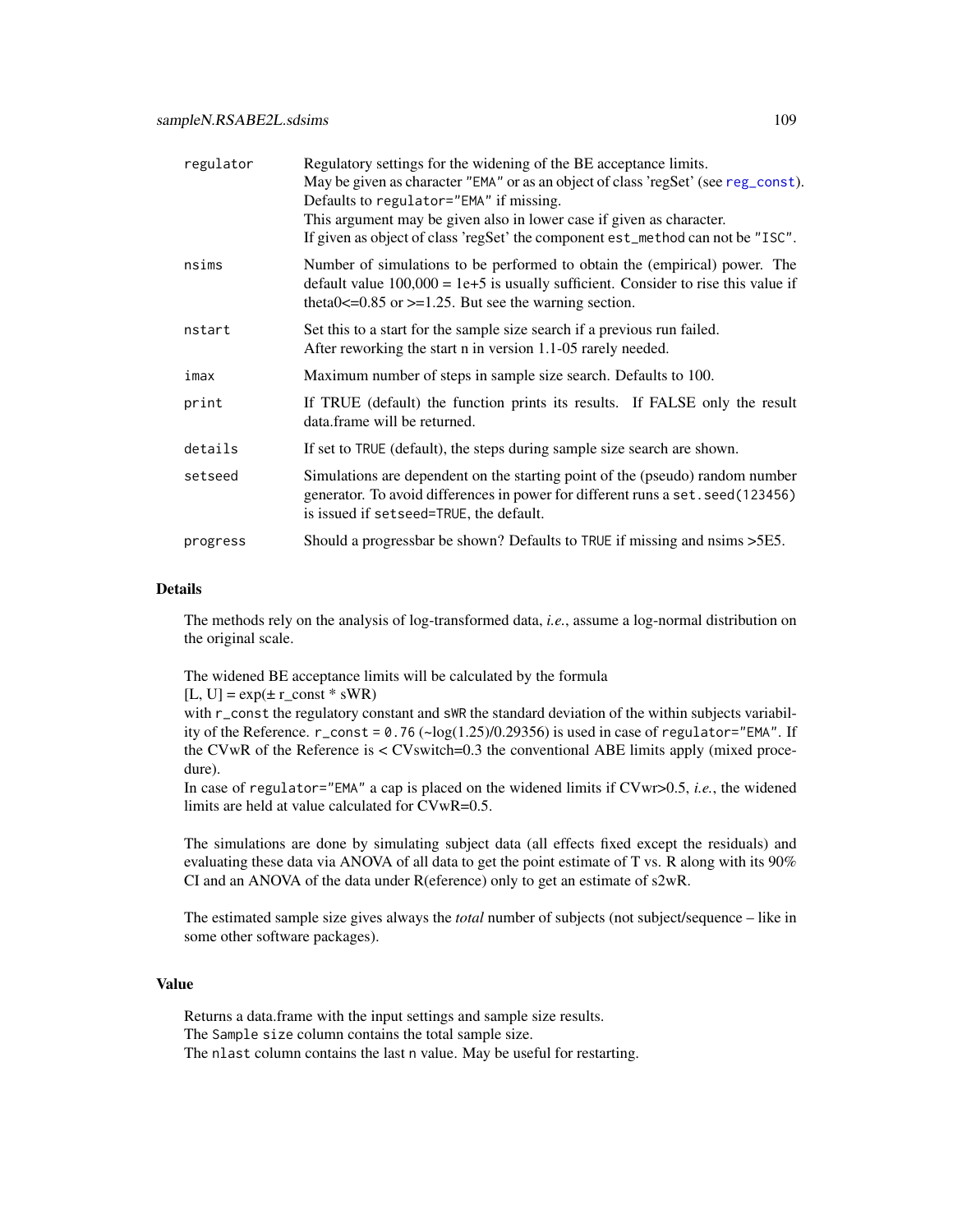#### <span id="page-109-0"></span>Designs

Although some designs are more 'popular' than others, sample size estimations are valid for *all* of the following designs:

| "2x2x4" | TRTR   RTRT     |
|---------|-----------------|
|         | TRRT   RTTR     |
|         | TTRR   RRTT     |
| "2x2x3" | TRT   RTR       |
|         | TRR   RTT       |
| "2x3x3" | TRR   RTR   RRT |

#### Warning

The sample size estimation for very extreme theta0  $\leq 0.83$  or  $\geq 1.21$ ) may be very time consuming and will eventually also fail since the start values chosen are not really reasonable in that ranges. If you really need sample sizes in that range be prepared to restart the sample size estimation via the argument nstart.

Since the dependence of power from n is very flat in the mentioned region you may also consider to adapt the number of simulations not to tap in the simulation error trap.

#### Note

We are doing the sample size estimation only for balanced designs since the break down of the total subject number in case of unbalanced sequence groups is not unique. Moreover the formulas used are only for balanced designs.

The minimum sample size is 6, even if the power is higher than the intended targetpower.

Subject simulations are relatively slow. Thus be patient and go for a cup of coffee if you use this function with high sample sizes!

#### Author(s)

H. Schütz

#### See Also

[power.RSABE2L.sdsims](#page-66-0), [sampleN.scABEL](#page-110-0), [reg\\_const](#page-86-0)

#### Examples

```
# using the defaults:
# partial replicate design, targetpower=80%,
# true assumed ratio = 0.90, 1E+5 simulated studies
# ABE limits, PE constraint 0.8 - 1.25
# EMA regulatory settings
# compare results
CV \le 0.4method <- c("exact", "abel", "hyslop", "fda")
res <- data.frame(SABE_test = c("ncTOST", "ABEL",
```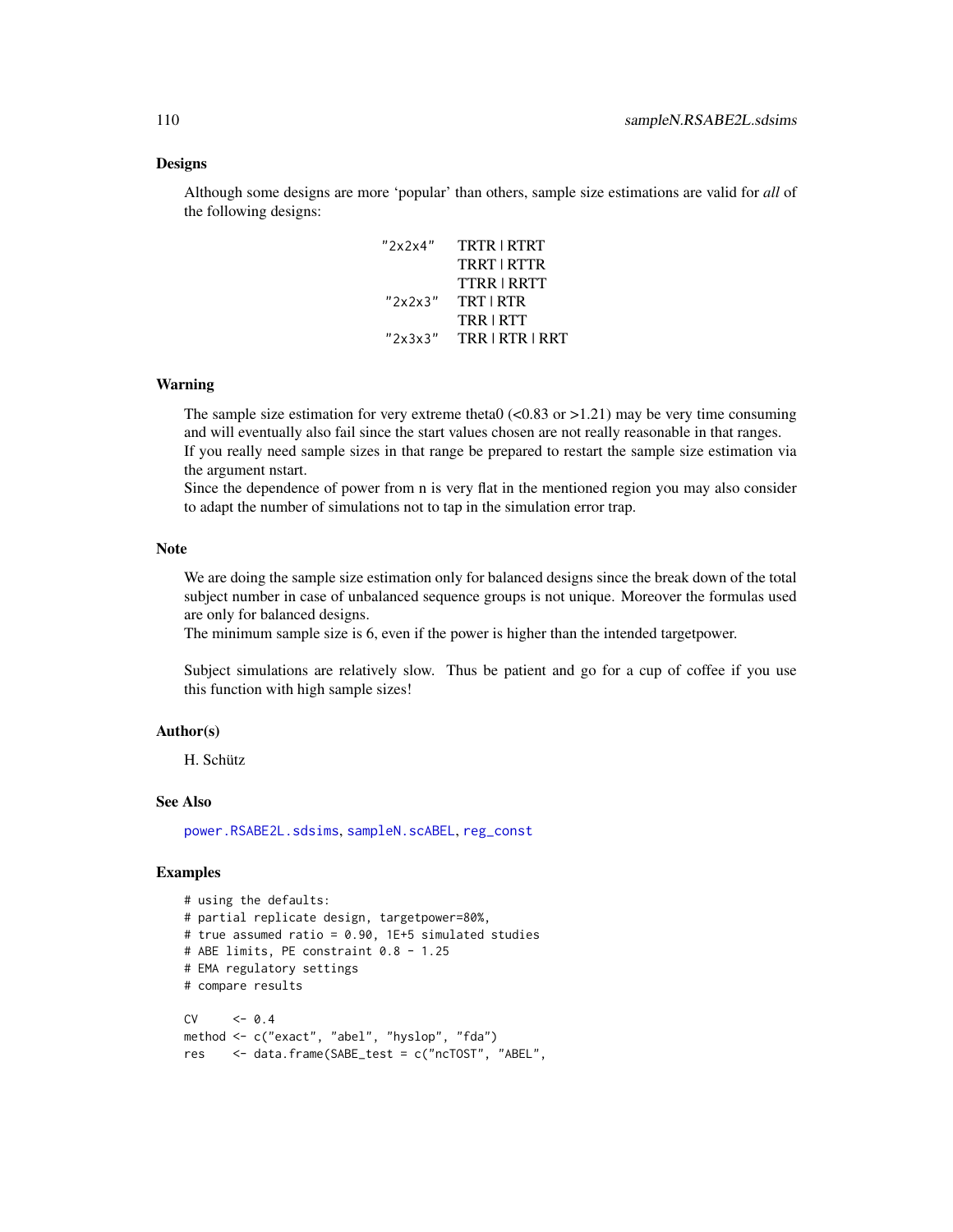```
"Hyslop", "FDA"),
                    n = NA, power = NA)
for (i in 1:nrow(res)) {
  res[i, 2:3] <- sampleN.RSABE2L.sdsims(CV = CV,
                                        SABE_test = method[i],
                                        details = FALSE,
                                        print = FALSE)[8:9]}
print(res, digits = 4, row.names = FALSE)
# should result in a sample size n=48 with all methods,
# power=0.8197 (ncTOST), 0.8411 (ABEL), 0.8089 (Hyslop), 0.8113 (FDA)
```
<span id="page-110-0"></span>

| sampleN.scABEL | Sample size estimation for BE decision via scaled (expanded) BE ac- |
|----------------|---------------------------------------------------------------------|
|                | ceptance limits                                                     |

#### Description

This function performs the sample size estimation via power calculations of the BE decision via scaled (expanded) BE acceptance limits, based on simulations.

# Usage

```
sampleN.scABEL(alpha = 0.05, targetpower = 0.8, theta0, theta1, theta2,
              CV, design = c("2x3x3", "2x2x4", "2x2x3"), regulator,
               nsims = 1e+05, nstart, imax = 100, print = TRUE,
               details = TRUE, setseed = TRUE)
```

| alpha       | Type I error probability. Per convention mostly set to 0.05.                                                                                                                                   |  |
|-------------|------------------------------------------------------------------------------------------------------------------------------------------------------------------------------------------------|--|
| targetpower | Power to achieve at least. Must be $>0$ and $<1$ .<br>Typical values are 0.8 or 0.9.                                                                                                           |  |
| theta0      | 'True' or assumed T/R ratio.<br>Defaults to 0.90 according to the two Lászlós if not given explicitly.                                                                                         |  |
| theta1      | Conventional lower ABE limit to be applied in the mixed procedure if CVsWR <=<br>CVswitch.<br>Also Lower limit for the point estimate constraint.<br>Defaults to 0.8 if not given explicitly.  |  |
| theta2      | Conventional upper ABE limit to be applied in the mixed procedure if $CVSWR \le$<br>CVswitch. Also upper limit for the point estimate constraint.<br>Defaults to 1.25 if not given explicitly. |  |
| CV          | Intra-subject coefficient(s) of variation as ratio (not percent).                                                                                                                              |  |
|             | • If given as a scalar (length(CV) == 1) the <i>same</i> CV of Test and Reference<br>is assumed (homoscedasticity, $CV_{\text{wT}} = CV_{\text{wR}}$ ).                                        |  |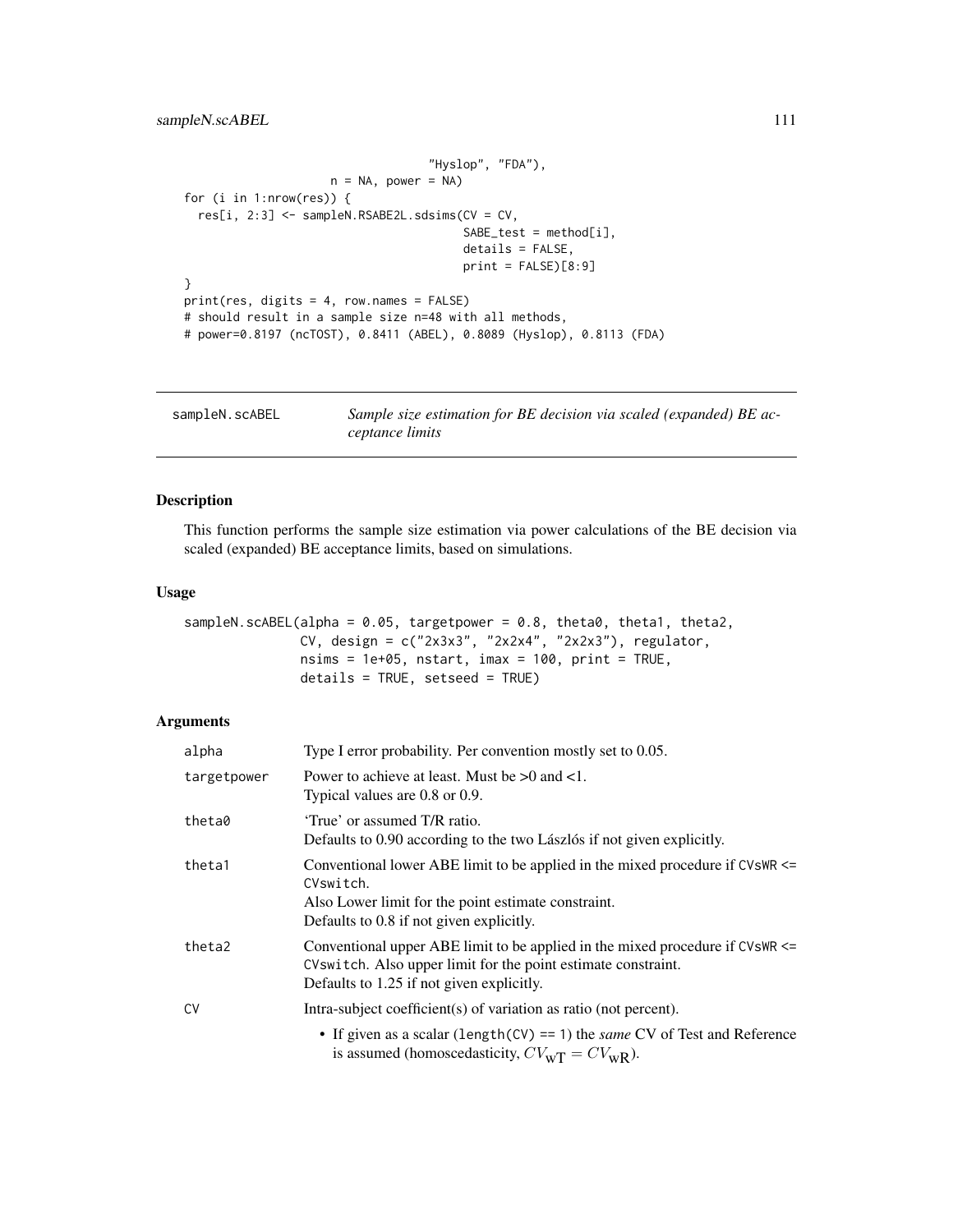<span id="page-111-0"></span>

|           | • If given as a vector (length(CV) == 2), <i>i.e.</i> , assuming heteroscedasticity,<br>the $CV$ of the Test must be given in $CV[1]$ and the one of the Reference in<br>the $CV[2]$ .                                                                                                                             |
|-----------|--------------------------------------------------------------------------------------------------------------------------------------------------------------------------------------------------------------------------------------------------------------------------------------------------------------------|
| design    | Design of the study to be planned.<br>"2x3x3" is the partial replicate design.<br>"2x2x4" is a full replicate design with 2 sequences and 4 periods.<br>"2x2x3" is a full replicate design with 2 sequences and 3 periods.<br>Defaults to design="2x3x3". Details are given the section about Designs.             |
| regulator | Regulatory settings for the widening of the BE acceptance limits.<br>May be given as character from the choices "EMA", "HC", "GCC", "FDA" or as an<br>object of class 'regSet' (see reg_const).<br>Defaults to regulator="EMA" if missing.<br>This argument may be given also in lower case if given as character. |
| nsims     | Number of simulations to be performed to obtain the (empirical) power. The<br>default value $100,000 = 1e+5$ is usually sufficient. Consider to rise this value if<br>theta $\theta \leq 0.85$ or $\geq 1.20$ . But see the warning section.                                                                       |
| nstart    | Set this to a start for the sample size search if a previous run failed.<br>After reworking the start n in version 1.1-05 rarely needed.                                                                                                                                                                           |
| imax      | Maximum number of steps in sample size search. Defaults to 100.                                                                                                                                                                                                                                                    |
| print     | If TRUE (default) the function prints its results. If FALSE only the result<br>data frame will be returned.                                                                                                                                                                                                        |
| details   | If set to TRUE (default), the steps during sample size search are shown.                                                                                                                                                                                                                                           |
| setseed   | Simulations are dependent on the starting point of the (pseudo) random number<br>generator. To avoid differences in power for different runs a set. seed(123456)<br>is issued if setseed = TRUE, the default.                                                                                                      |

The simulations are done via the distributional properties of the statistical quantities necessary for deciding BE based on ABEL ('Average Bioequivalence with Expanded Limits'). For more details see a description in the /doc sub-directory of the package.

Function sampleN.scABEL() is based on power calculations via simulations using the distributional characteristics of the 'key' statistics obtained from the EMA recommended evaluation via ANOVA if regulator="EMA" or if the regulator component est\_method is set to "ANOVA" if regulator is an object of class 'regSet'.

Otherwise, the simulations are based on the distributional characteristis of the 'key' statistics obtained from evaluation via intra-subject contrasts (ISC), as recommended by the FDA.

The estimated sample size gives always the *total* number of subjects (not subject/sequence – like in some other software packages).

Function sampleN.scABEL2() is solely based on power calculations via simulation using the distributional characteristics of the 'key' statistics obtained from evaluation via intra-subject contrasts (ISC). This function is deprecated.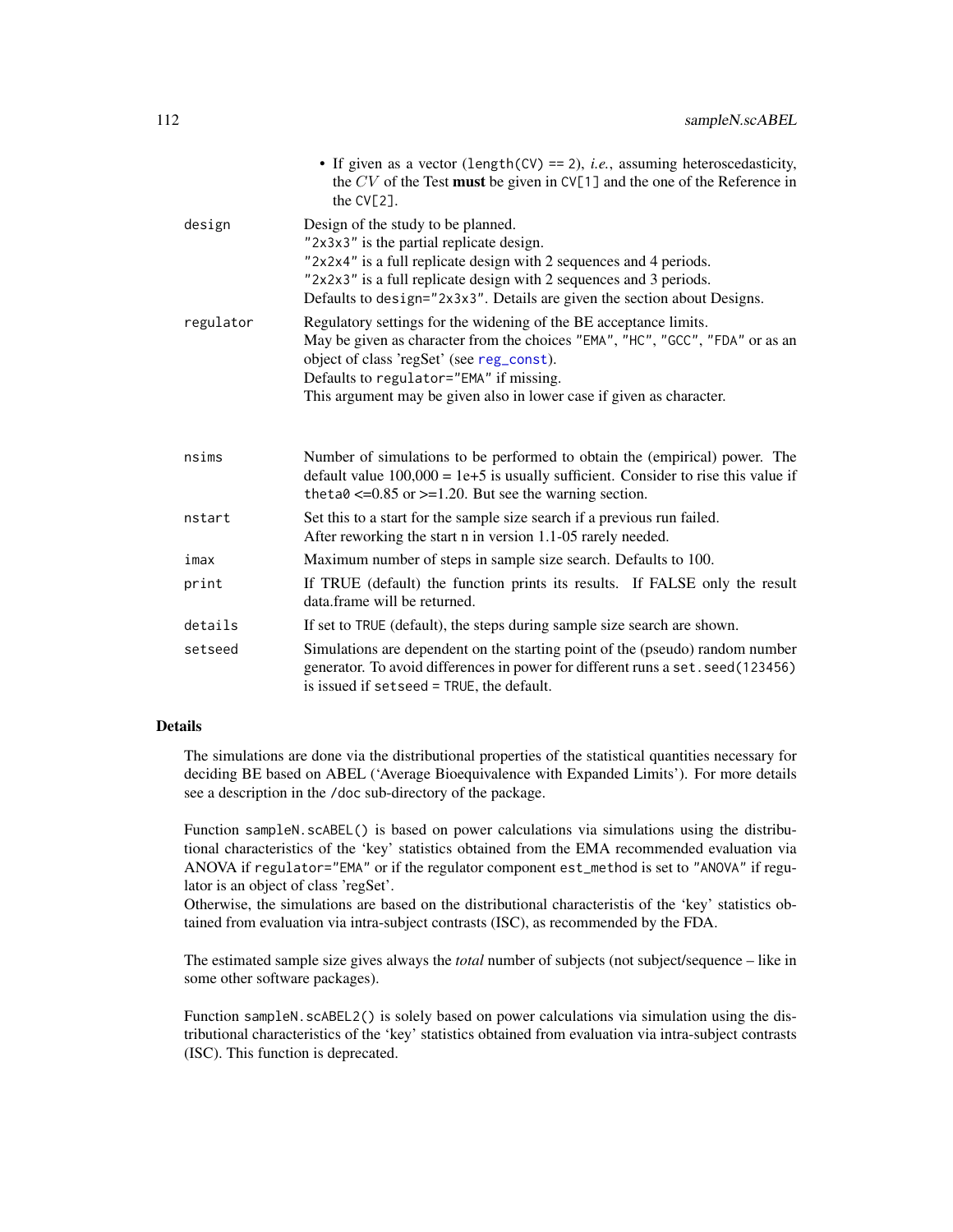#### <span id="page-112-0"></span>Value

Returns a data.frame with the input settings and sample size results. The Sample size column contains the total sample size. The nlast column contains the last n value. May be useful for restarting.

#### Designs

Although some designs are more 'popular' than others, sample size estimations are valid for *all* of the following designs:

| "2x2x4" | TRTR   RTRT     |
|---------|-----------------|
|         | TRRT   RTTR     |
|         | TTRR   RRTT     |
| "2x2x3" | TRT   RTR       |
|         | TRR   RTT       |
| "2x3x3" | TRR   RTR   RRT |

#### Warning

The sample size estimation for extreme theta $\theta$  (<0.83 or >1.21) may be very time consuming and will eventually also fail since the start values chosen are not really reasonable in that ranges. This is especially true in the range around  $CV = 0.3$  and regulatory constant according to FDA. If you really need sample sizes in that range be prepared to restart the sample size estimation via the argument nstart.

Since the dependence of power from n is very flat in the mentioned region you may also consider to adapt the number of simulations not to get caught in the simulation error trap.

If results of power. scABEL are expected to be inaccurate (partial replicate design with unbalanced sequences and/or heteroscedasticity in the case of  $CV_{\text{wT}} > CV_{\text{wR}}$ , subject data via sampleN. scABEL. sdsims should be simulated instead. Very time consuming (easily 100times slower)! Subject data simulations are only supported for regulator="EMA" and regulator="GCC".

#### Note

We are doing the sample size estimation only for balanced designs since the break down of the total subject number in case of unbalanced sequence groups is not unique. Moreover the formulas used are only for balanced designs.

In case of regulator="FDA" the sample size is only approximate since the BE decision method is not exactly what is expected by the FDA. But the two Lászlós state that the scABEL method should be 'operationally' equivalent to the FDA method. Thus the sample size should be comparable.

Consider in case of regulator="FDA" to use the function sampleN.RSABE() instead.

In case of regulator="HC" the underlying power is only approximative since the Health Canada recommends evaluation by a mixed model approach. But this could only implemented via subject data simulations which are very time consuming.

The minimum sample size is 6, even if the power is higher than the intended targetpower.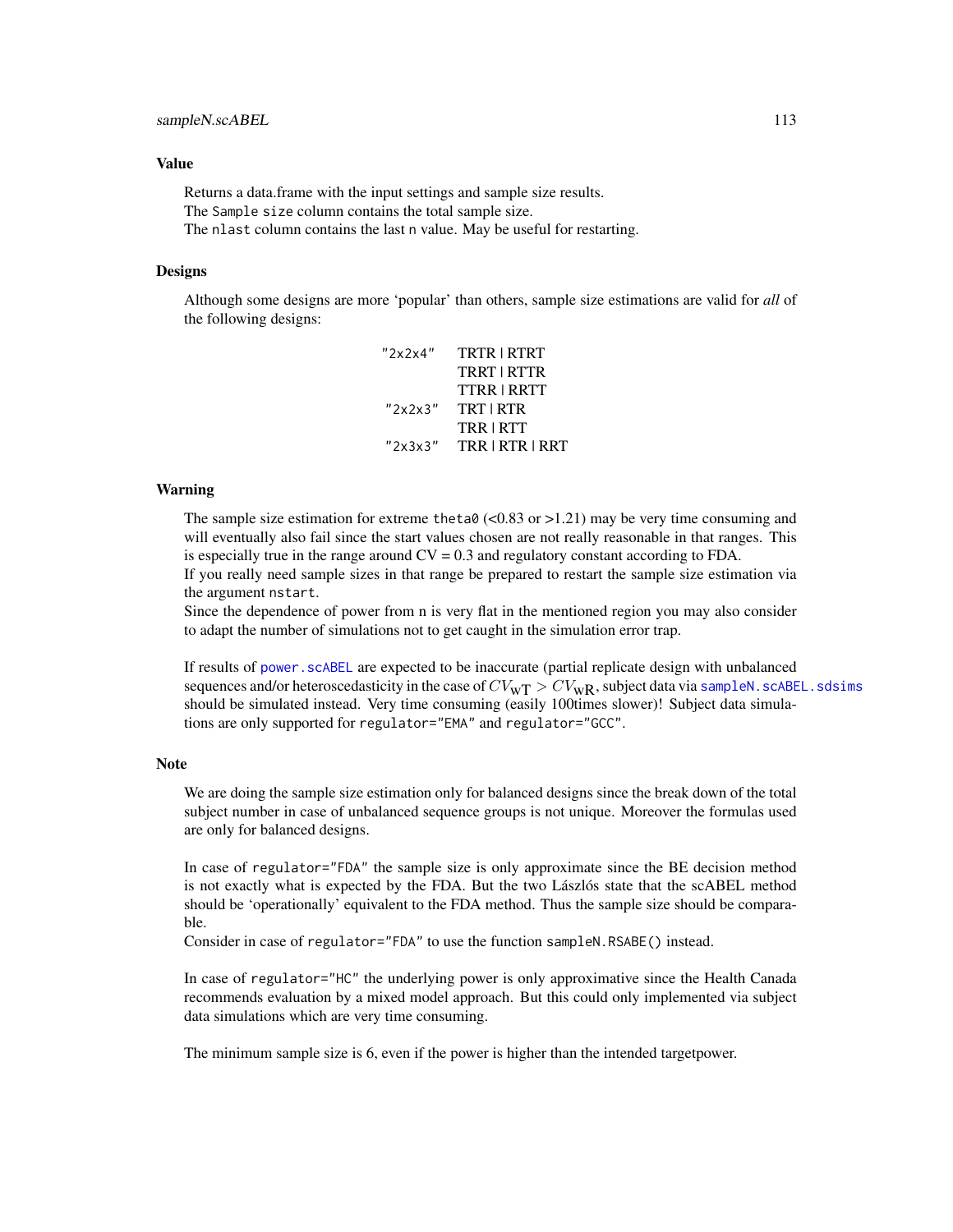#### <span id="page-113-1"></span>Author(s)

D. Labes

#### References

Tóthfalusi L, Endrényi L. *Sample Sizes for Designing Bioequivalence Studies for Highly Variable Drugs.* J Pharm Pharmaceut Sci. 2011;15(1):73–84. [open access](http://ejournals.library.ualberta.ca/index.php/JPPS/article/download/11612/9489)

#### See Also

[power.scABEL](#page-69-0), [sampleN.scABEL.sdsims](#page-117-0), [sampleN.RSABE](#page-103-0), [reg\\_const](#page-86-0)

#### Examples

```
# using all the defaults:
# partial replicate design, targetpower=80%,
# true assumed ratio = 0.90, 1E+5 simulated studies
# ABE limits, PE constraint 0.8 - 1.25
# EMA regulatory settings
sampleN.scABEL(CV = 0.3)
# should result in a sample size n=54, power=0.8159
# Now with former (inofficial) ANVISA settings, CVswitch=40%
# (since 2016 ANVISA uses the same settings as EMA)
reg \leq reg_const("USER", r_const = 0.76, CVswitch = 0.4, CVcap = 0.5)
reg$name <- "Old ANVISA"
sampleN.scABEL(CV = 0.3, regulator = reg)
# should result in a sample size n=60, power=0.8101
# For the full replicate design, target power = 90%
# true assumed ratio = 0.9, FDA regulatory settings
# sims based on evalaution via ISC
sampleN.scABEL(CV = 0.4, targetpower = 0.9, design = "2x2x4",
               regulator = "FDA")
# should result in a sample size n=32, power=0.9125
# Fixed wider limits (0.7500 - 1.3333) for the GCC
sampleN.scABEL(CV = 0.4, targetpower = 0.9, design = "2x2x4",
               regulator = "GCC")
# should result in a sample size n=40, power=0.9039
```
<span id="page-113-0"></span>sampleN.scABEL.ad *Sample size estimation for ABEL and iteratively adjusted alpha*

#### **Description**

This function performs a sample size estimation for the BE decision via Average Bioequivalenc with Expanding Limits (ABEL) based on simulations. Simultaneously alpha is iteratively adjusted in order to maintain the consumer risk at the nominal level.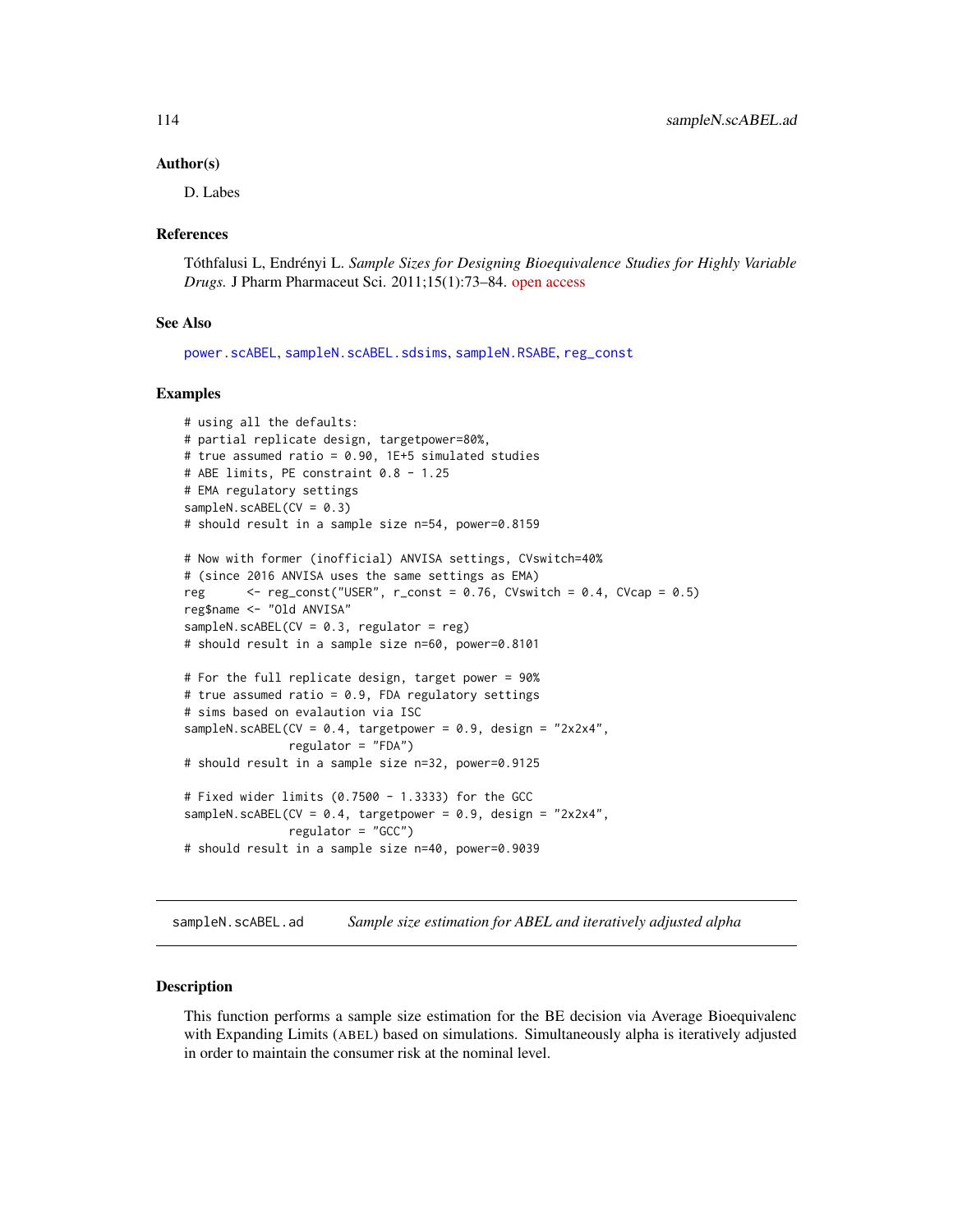# Usage

```
sampleN.scABEL.ad(alpha = 0.05, targetpower = 0.8, theta0, theta1, theta2,
                  CV, design = c("2x3x3", "2x2x4", "2x2x3"), regulator,
                  nstart = NA, nsims = 1e+06, imax = 100, tol,
                  print = TRUE, details = FALSE, alpha.pre = 0.05,
                  setseed = TRUE, sdsims = FALSE, progress)
```

| Type I error (TIE) probability (nominal level of the test). Per convention com-<br>monly set to 0.05.                                                                                                                                                                                                                                                |
|------------------------------------------------------------------------------------------------------------------------------------------------------------------------------------------------------------------------------------------------------------------------------------------------------------------------------------------------------|
| Power to achieve at least. Must be $>0$ and <1. Typical values are 0.80 to 0.90<br>(i.e., 80% to 90%). Defaults to 0.80 if not given explicitly.                                                                                                                                                                                                     |
| 'True' or assumed T/R ratio. Defaults to 0.90 according to the two Lászlós if<br>not given explicitly.                                                                                                                                                                                                                                               |
| Conventional lower ABE limit to be applied in the mixed procedure if $CVM =$<br>CVswitch. Also lower limit for the point estimate constraint. Defaults to 0.80 if<br>not given explicitly.                                                                                                                                                           |
| Conventional upper ABE limit to be applied in the mixed procedure if $CVM =$<br>CVswitch. Also upper limit for the point estimate constraint. Defaults to 1.25 if<br>not given explicitly.                                                                                                                                                           |
| Intra-subject coefficient(s) of variation as ratio (not percent).                                                                                                                                                                                                                                                                                    |
| • If given as a scalar (length(CV) == 1) the same $CV$ of Test and Reference<br>is assumed (homoscedasticity: $CV_{\text{wT}} = CV_{\text{wR}}$ ).                                                                                                                                                                                                   |
| • If given as a vector (length(CV) == $2$ ) – assuming heteroscedasticity –<br>the CV of Test must be given in the <i>first</i> element and the one of Reference<br>in the second.                                                                                                                                                                   |
| Design of the study to be planned.<br>"2x3x3" is the partial replicate design.<br>"2x2x4" is a full replicate design with 2 sequences and 4 periods.<br>"2x2x3" is a full replicate design with 2 sequences and 3 periods.<br>Defaults to "2x3x3". Details are given the section about Designs.                                                      |
| Regulatory settings for the widening of the BE acceptance limits. Choose from<br>"EMA" (default), "HC", or "GCC". This argument may be given also in lower case.                                                                                                                                                                                     |
| Best "guess" sample size. If not given (default), simulations start with the sam-<br>ple size estimated for alpha (or alpha.pre, if given), theta0, and targetpower.<br>Can also be set to start the sample size search if a previous run failed.<br>According to regulatory requirements must be $\ge$ =12 for the EMA and $\ge$ =24 for<br>ANVISA. |
| Number of simulations to be performed to estimate the (empirical) TIE and in<br>each iteration of adjusting alpha. The default value $1,000,000 = 1E+6$ should<br>not be lowered.                                                                                                                                                                    |
| Maximum number of steps in sample size search. Defaults to 100.                                                                                                                                                                                                                                                                                      |
| Desired accuracy (convergence tolerance). Defaults to 1E-6.                                                                                                                                                                                                                                                                                          |
|                                                                                                                                                                                                                                                                                                                                                      |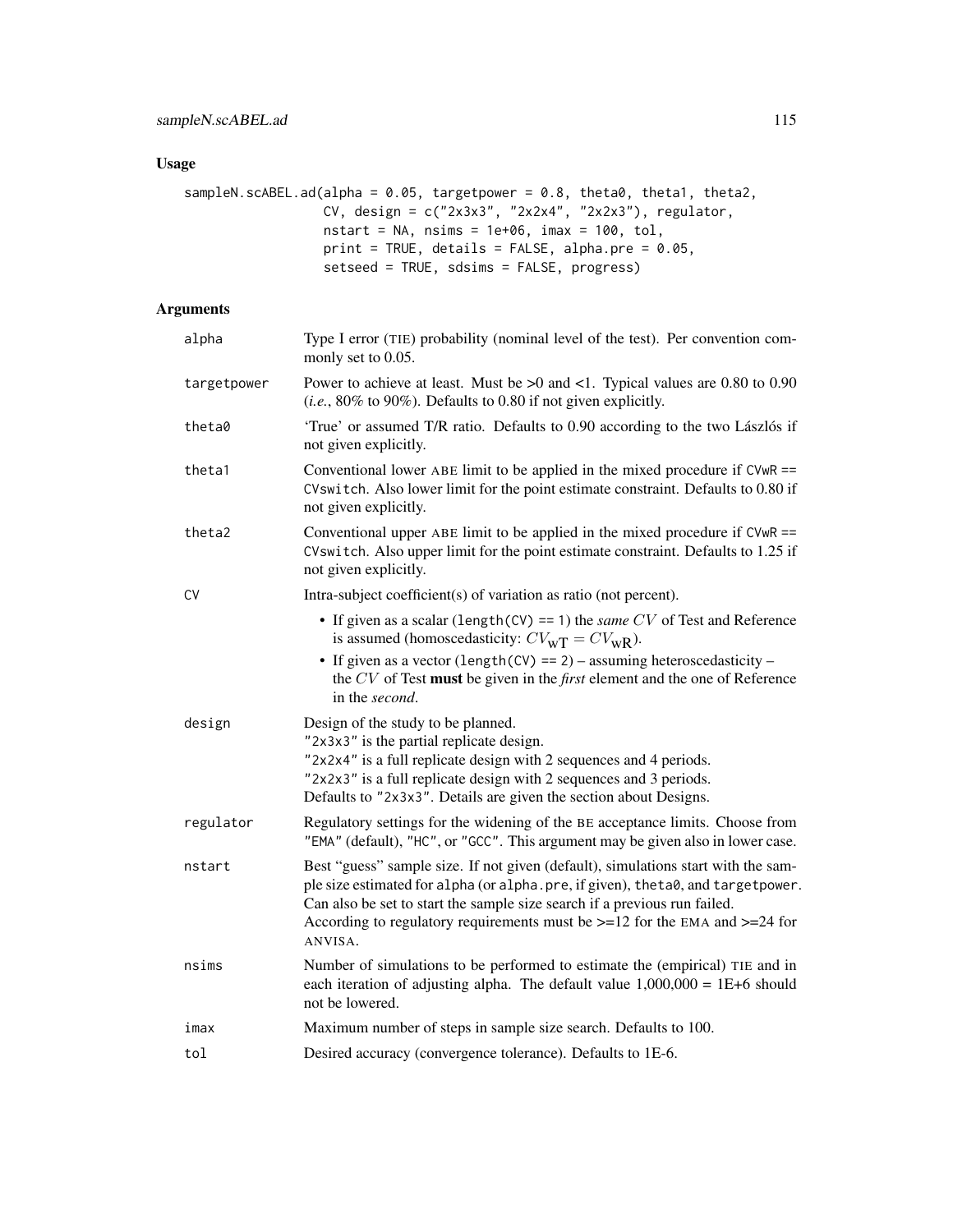<span id="page-115-0"></span>

| print     | If TRUE (default), the function sends its results to the console.                                                                                                                                                                                                                                                                                                                                                                                                                                                                                  |
|-----------|----------------------------------------------------------------------------------------------------------------------------------------------------------------------------------------------------------------------------------------------------------------------------------------------------------------------------------------------------------------------------------------------------------------------------------------------------------------------------------------------------------------------------------------------------|
| details   | If TRUE (default), the steps during sample size search are shown. Additionally<br>information about the impact on power by adjusting alpha and change of study<br>costs due to the increased sample size is given.                                                                                                                                                                                                                                                                                                                                 |
| alpha.pre | Pre-specified alpha (optional). Must be <= alpha. ABEL will be performed at<br>level alpha.pre and the TIE assessed at level alpha.<br>Less powerful than adjusting alpha but an alternative in the critical region of<br>maximum inflation of the TIE. In certain scenarios Bonferroni's 0.025 is not<br>sufficient to preserve the Type I Error.<br>Not recommended if $CV_{\text{wR}} \geq 0.45$ due to poor power characteristics.                                                                                                             |
| setseed   | Simulations are dependent on the starting point of the (pseudo) random number<br>generator. To avoid differences in power for different runs set. seed(123456)<br>is issued if setseed = TRUE (default).                                                                                                                                                                                                                                                                                                                                           |
| sdsims    | If FALSE (default) power is estimated by the respective 'key' statistics. Recom-<br>mended for speed reasons.<br>Set to TRUE if results of power. scABEL are expected to be inaccurate (par-<br>tial replicate design with unbalanced sequences and/or heteroscedasticity where<br>$CV_{\text{WT}}$ > $CV_{\text{WR}}$ ) and subject data via power. scABEL. sds ims should be simu-<br>lated instead. Very time consuming (easily 100times slower)! Subject data sim-<br>ulations are only supported for regulator = "EMA" and regulator = "GCC". |
| progress  | Set to TRUE if a progress bar should be displayed. Defaults to FALSE.<br>Ignored if sdsims = FALSE.                                                                                                                                                                                                                                                                                                                                                                                                                                                |

The simulations are done via the distributional properties of the statistical quantities necessary for assessing BE based on ABEL. Simulations of the TIE are performed at the upper (expanded) limit *U* of the acceptance range. Due to the symmetry around 1 results are valid for the lower (expanded) limit *L* as well.

```
U at the EMA's and Health Canada's CVcap, the GCC's for any CV_{\text{WR}} > 0.30:
```

```
scABEL(CV = 0.5, reg = "EMA") [['upper"]][1] 1.43191
scABEL(CV = 0.57382, reg = "HC")[["upper"]]
[1] 1.5
scABEL(CV = 0.31, reg = "GCC") [['upper"]][1] 1.333333
```
Simulated studies are evaluated by ANOVA (Method A) as recommended in the EMA's Q&Adocument and by intra-subject contrasts if regulator="HC". Health Canada requires a mixed effects model which cannot be implemented in R. However, intra-subjects contrasts are a sufficiently close approximation.

If an inflation of the TIE is expected (*i.e.*, >alpha), alpha is iteratively adjusted until at least the target power is reached and the consumer risk is maintained  $(\leq=alpha)$ . For details about the algorithm see the respective section of [scABEL.ad](#page-126-0).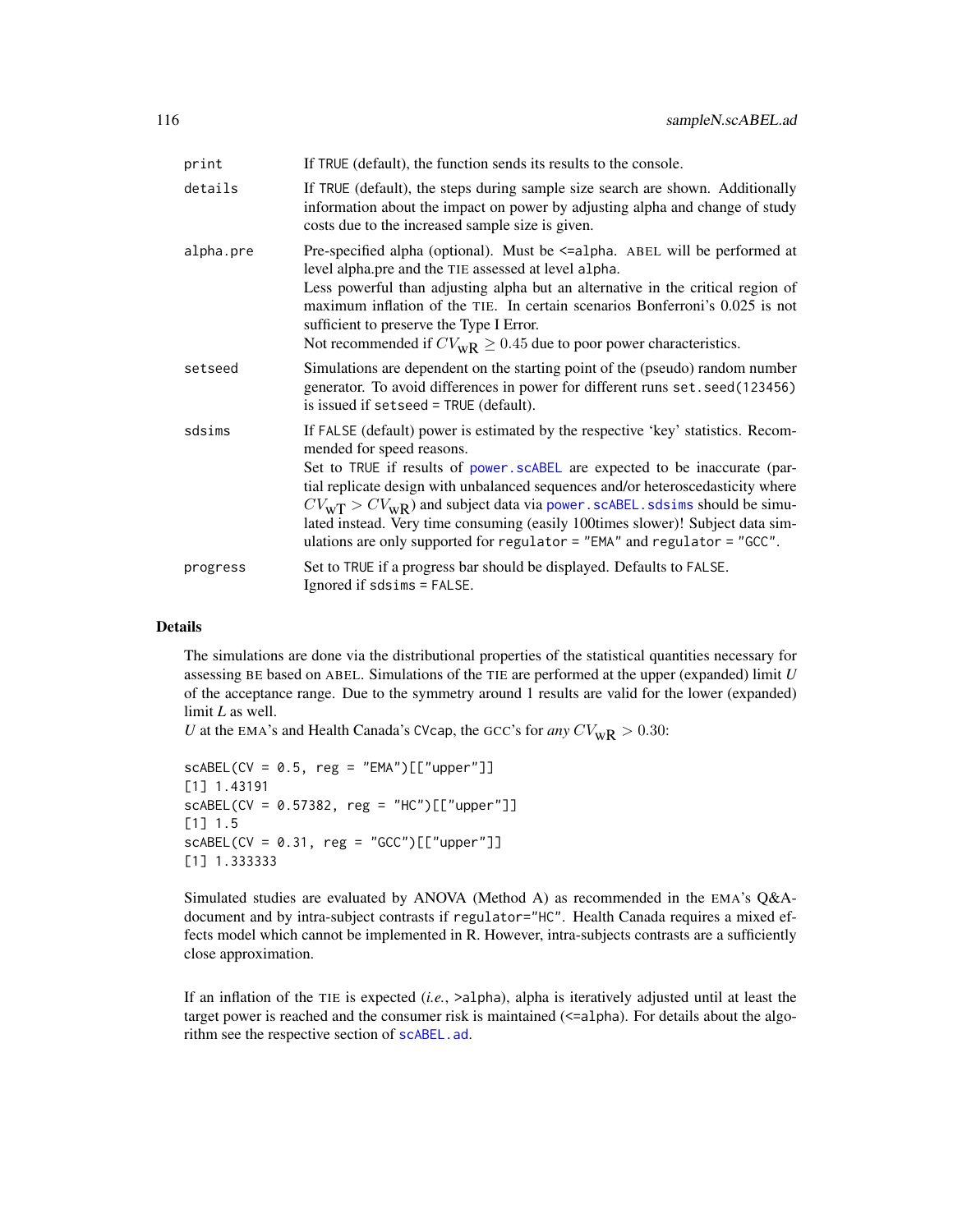#### <span id="page-116-0"></span>sampleN.scABEL.ad 117

The estimated sample size gives always the *total* number of subjects (not subject/sequence – like in some other software packages).

#### Value

Returns a data.frame with the input and results for adjusted alpha, type I error, sample size, and achieved power.

The Sample size column contains the total sample size. If no adjustment is necessary, NA will be returned in the alpha.adj column and other results are identical to the ones obtained by [sampleN.scABEL](#page-110-0).

#### Designs

Although some designs are more 'popular' than others, sample size estimations are valid for *all* of the following designs:

| "2x2x4" | TRTR   RTRT     |
|---------|-----------------|
|         | TRRT   RTTR     |
|         | TTRR   RRTT     |
| "2x2x3" | TRT I RTR       |
|         | <b>TRRIRTT</b>  |
| "2x3x3" | TRR   RTR   RRT |

#### Warning

The sample size estimation for extreme theta $\theta$  (<0.83 or >1.21) may be time consuming and will eventually also fail since the start values chosen are not really reasonable in that ranges.

If you really need sample sizes in that range be prepared to restart the sample size estimation with nstart above the last one before failure.

Since the dependence of power from n is very flat in the mentioned region you may also consider to adapt the number of simulations not to tap in the simulation error trap.

See also the Warning section of the function [power.scABEL](#page-69-0) concerning the power value agreement to those obtained from simulations via subject data.

For the GCC and  $CV_{\text{WR}} \leq 0.30$ 

#### **Note**

We are doing the sample size estimation only for balanced designs since the break down of the total subject number in case of unbalanced sequences is not unique. Moreover the formulas used are only for balanced designs.

#### Author(s)

H. Schütz

#### References

Tóthfalusi L, Endrényi L. *Sample Sizes for Designing Bioequivalence Studies for Highly Variable Drugs.* J Pharm Pharmaceut Sci. 2011;15(1):73–84. [open access](http://ejournals.library.ualberta.ca/index.php/JPPS/article/download/11612/9489)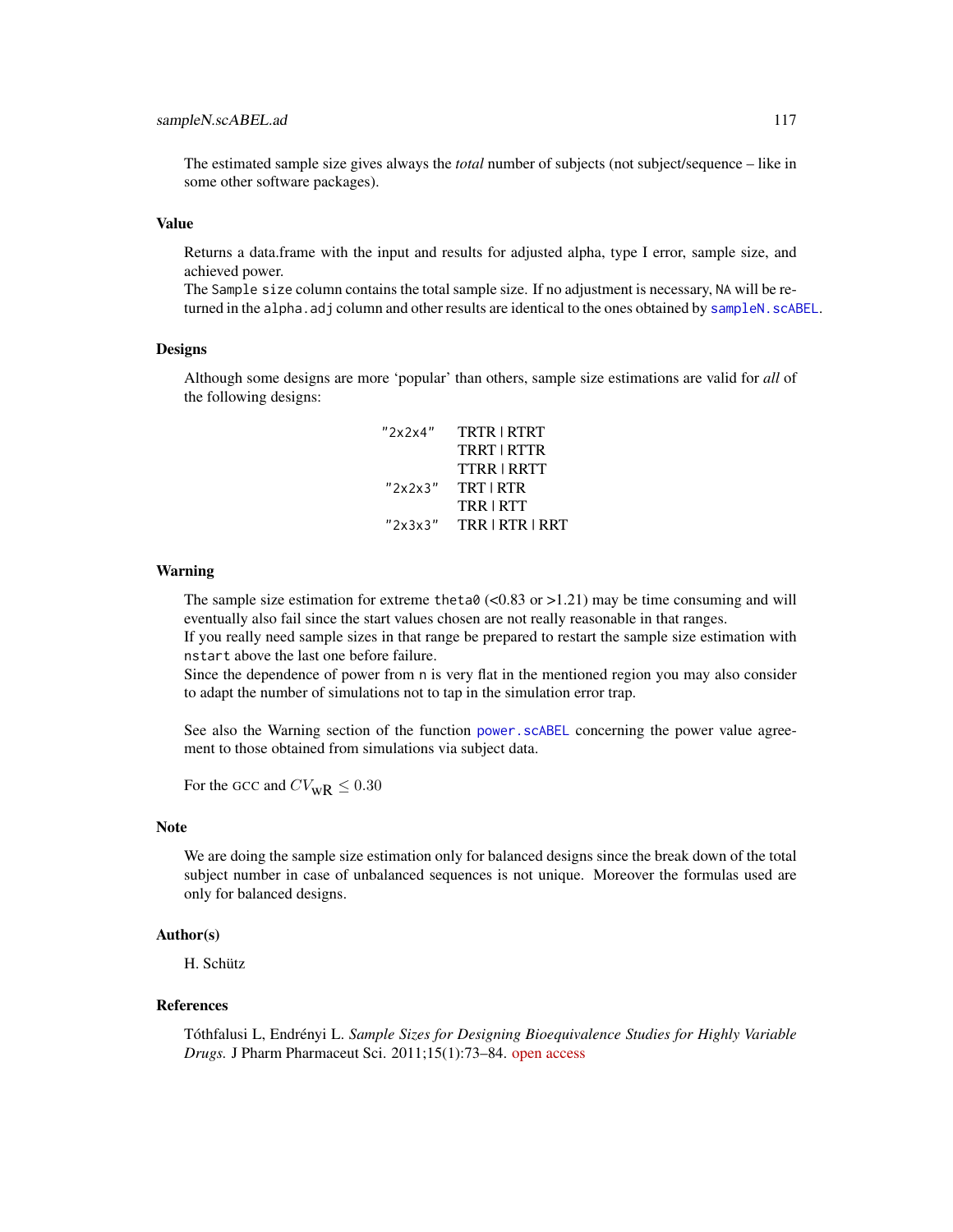<span id="page-117-1"></span>Wonnemann M, Frömke C, Koch A. *Inflation of the Type I Error: Investigations on Regulatory Recommendations for Bioequivalence of Highly Variable Drugs.* Pharm Res. 2015;32(1):135–43. doi: [10.1007/s110950141450z](https://doi.org/10.1007/s11095-014-1450-z)

Muñoz J, Alcaide D, Ocaña J. *Consumer's risk in the EMA and FDA regulatory approaches for bioequivalence in highly variable drugs.* Stat Med. 2015;35(12):1933–43. doi: [10.1002/sim.6834](https://doi.org/10.1002/sim.6834)

Labes D, Schütz H. *Inflation of Type I Error in the Evaluation of Scaled Average Bioequivalence, and a Method for its Control.* Pharm Res. 2016;33(11):2805–14. doi: [10.1007/s1109501620061](https://doi.org/10.1007/s11095-016-2006-1)

#### See Also

[scABEL.ad](#page-126-0), [sampleN.scABEL](#page-110-0), [power.scABEL](#page-69-0), [scABEL](#page-124-0)

#### Examples

```
# --- Not run due to timing policy of CRAN for examples
# each may run some ten seconds or more
# using all the defaults:
# TRR|RTR|RRT, target power 80%, assumed ratio 0.90, 1E+6 simulated studies,
# EMA regulatory settings (ABE limits, PE constraint 0.8 - 1.25)
sampleN.scABEL.ad(CV = 0.3)
# should result in n 60, power 0.8022.
# Note: Without adjustment by sampleN.scABEL(): n 54, power 0.8159
# Easier to show the details:
sampleN.scABEL.ad(CV = 0.3, details = TRUE)
#
# TRTR|RTRT, target power 90%, pre-specified alpha 0.025
sampleN.scABEL.ad(CV = 0.3, targetpower = 0.9, design = "2x2x4", alpha.pre = 0.025)
# should result in n 60, power 0.9021; pre-specified alpha justified.
```
<span id="page-117-0"></span>sampleN.scABEL.sdsims *Sample size estimation for BE decision via scaled (expanded) BE acceptance limits*

#### **Description**

These functions performs the sample size estimation via power calculations of the BE decision via scaled (expanded) BE acceptance limits, based on subject data simulations. This function has an alias sampleN.scABEL.sds().

#### Usage

```
sampleN.scABEL.sdsims(alpha = 0.05, targetpower = 0.8, theta0, theta1,
                     theta2, CV, design = c("2x3x3", "2x2x4", "2x2x3"),
                      regulator, nsims = 1e5, nstart, imax = 100,
                     print = TRUE, details = TRUE,
                     setseed = TRUE, progress)
```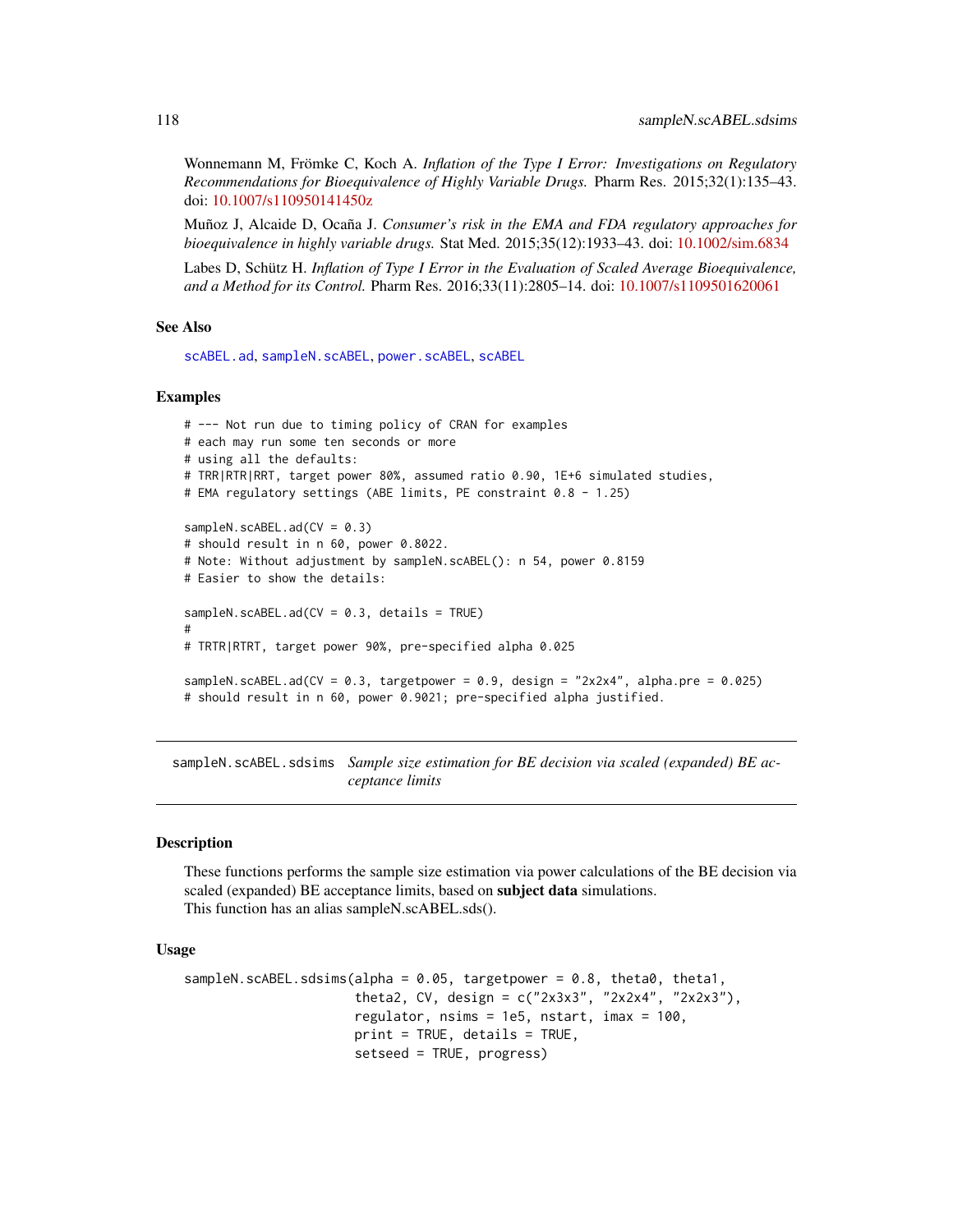<span id="page-118-0"></span>

| alpha       | Type I error probability. Per convention mostly set to 0.05.                                                                                                                                                                                                                                                                                                      |
|-------------|-------------------------------------------------------------------------------------------------------------------------------------------------------------------------------------------------------------------------------------------------------------------------------------------------------------------------------------------------------------------|
| targetpower | Power to achieve at least. Must be $>0$ and $<1$ .<br>Typical values are 0.8 or 0.9.                                                                                                                                                                                                                                                                              |
| theta0      | 'True' or assumed T/R ratio.<br>Defaults to 0.90 according to the two Lászlós if not given explicitly.                                                                                                                                                                                                                                                            |
| theta1      | Conventional lower ABE limit to be applied in the mixed procedure if $CVSWR \le$<br>CVswitch.<br>Also Lower limit for the point estimate constraint.<br>Defaults to 0.8 if not given explicitly.                                                                                                                                                                  |
| theta2      | Conventional upper ABE limit to be applied in the mixed procedure if $CVSWR \le$<br>CVswitch. Also upper limit for the point estimate constraint.<br>Defaults to 1.25 if not given explicitly.                                                                                                                                                                    |
| CV          | Intra-subject coefficient(s) of variation as ratio (not percent).                                                                                                                                                                                                                                                                                                 |
|             | • If given as a scalar (length(CV) == 1) the same $CV$ of Test and Reference<br>is assumed (homoscedasticity, $CV_{\text{wT}} = CV_{\text{wR}}$ ).                                                                                                                                                                                                                |
|             | • If given as a vector (length(CV) == 2), <i>i.e.</i> , assuming heteroscedasticity,<br>the $CV$ of the Test must be given in $CV[1]$ and the one of the Reference in<br>the $CV[2]$ .                                                                                                                                                                            |
| design      | Design of the study to be planned.<br>"2x3x3" is the partial replicate design.<br>"2x2x4" is a full replicate design with 2 sequences and 4 periods.<br>"2x2x3" is a full replicate design with 2 sequences and 3 periods.<br>Defaults to "2x3x3". Details are given the section about Designs.                                                                   |
| regulator   | Regulatory settings for the widening of the BE acceptance limits.<br>May be given as "EMA", "GCC", or as an object of class 'regSet' (see reg_const).<br>Defaults to regulator = "EMA" if missing.<br>This argument may be given also in lower case if given as character.<br>If given as object of class 'regSet' the component est_method must not be<br>"ISC". |
| nsims       | Number of simulations to be performed to obtain the (empirical) power. The<br>default value $100,000 = 1e+5$ is usually sufficient. Consider to rise this value if<br>theta $\theta \le 0.85$ or $>= 1.20$ . But see the warning section.                                                                                                                         |
| nstart      | Set this to a start for the sample size search if a previous run failed.<br>After reworking the start n in version 1.1-05 rarely needed.                                                                                                                                                                                                                          |
| imax        | Maximum number of steps in sample size search. Defaults to 100.                                                                                                                                                                                                                                                                                                   |
| print       | If TRUE (default) the function prints its results. If FALSE only the result<br>data.frame will be returned.                                                                                                                                                                                                                                                       |
| details     | If set to TRUE (default), the steps during sample size search are shown.                                                                                                                                                                                                                                                                                          |
| setseed     | Simulations are dependent on the starting point of the (pseudo) random number<br>generator. To avoid differences in power for different runs a set. seed(123456)<br>is issued if setseed = TRUE, the default.                                                                                                                                                     |
| progress    | Should a progressbar be shown? Defaults to TRUE if missing and nsims >5E5.                                                                                                                                                                                                                                                                                        |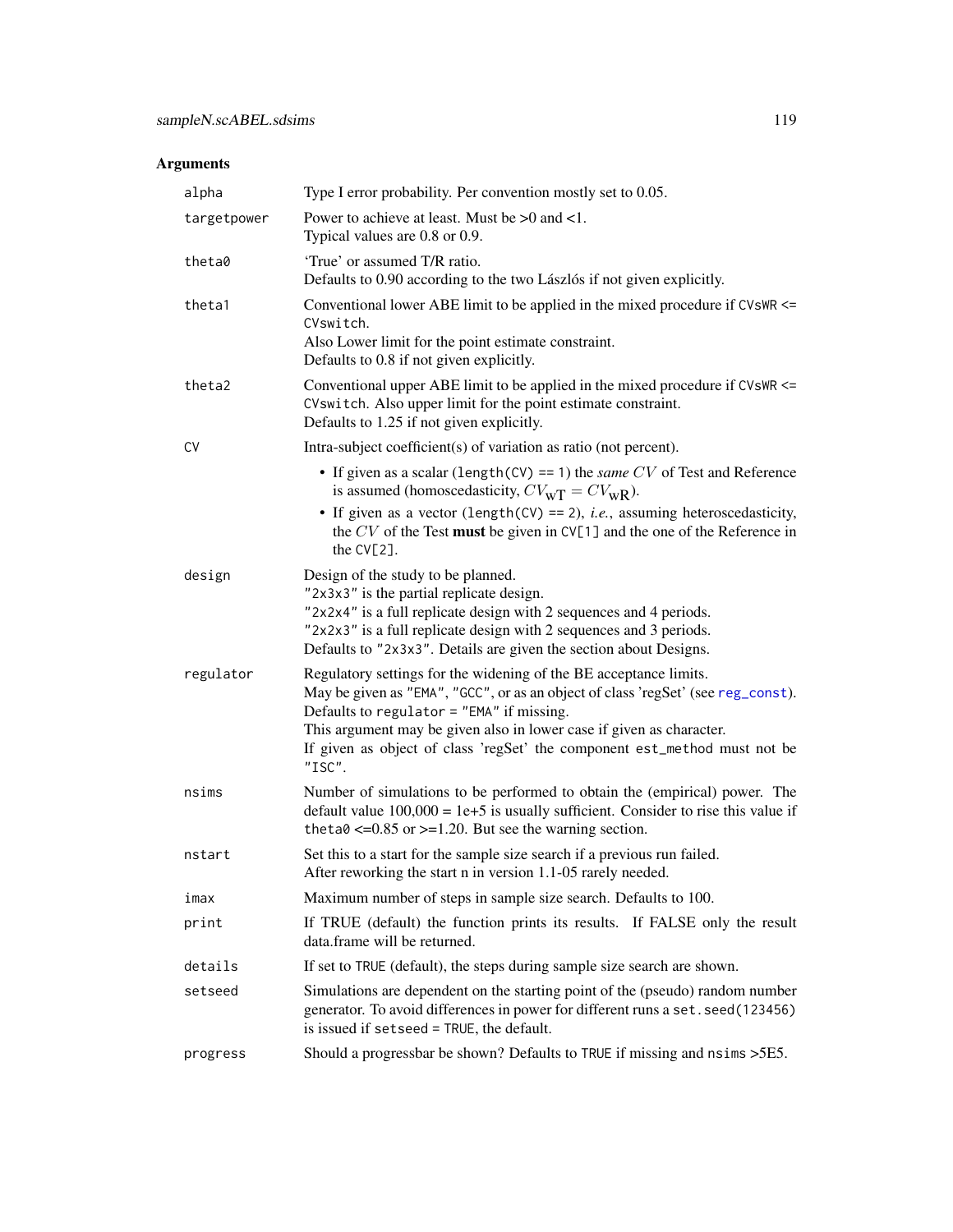The methods rely on the analysis of log-transformed data, *i.e.*, assume a log-normal distribution on the original scale.

The expanded BE acceptance limits will be calculated by the formula  $[L, U] = exp(\pm r \text{ const} * sWR)$ with r\_const the regulatory constant and sWR the standard deviation of the within subjects variability of the Reference.  $r_{\text{const}} = 0.76$  ( $\sim$ log(1.25)/0.29356) is used in case of regulator = "EMA". If the CVwR is < CVswitch=0.3 the conventional ABE limits apply (mixed procedure).

In case of regulator="EMA" a cap is placed on the widened limits if  $CV_{\text{WR}} > 0.50$ , *i.e.*, the widened limits are held at value calculated for  $CV_{\text{WR}} = 0.50$ .

In case of regulator="GCC" *fixed* wider limits of  $0.7500 - 1.3333$  for  $CV_{\text{wR}} > 0.30$  are applied and the conventional limits otherwise.

The simulations are done by simulating subject data (all effects fixed except the residuals) and evaluating these data via ANOVA of all data to get the point estimate of T vs. R along with its 90% CI and an ANOVA of the data under R(eference) only to get an estimate of  $s_{\text{wR}}^2$ .

The estimated sample size gives always the *total* number of subjects (not subject/sequence – like in some other software packages).

#### Value

Returns a data.frame with the input settings and sample size results. The Sample size column contains the total sample size. The nlast column contains the last n value. May be useful for restarting.

#### Designs

Although some designs are more 'popular' than others, sample size estimations are valid for *all* of the following designs:

| "2x2x4" | <b>TRTR   RTRT</b> |
|---------|--------------------|
|         | TRRT   RTTR        |
|         | TTRR   RRTT        |
| "2x2x3" | TRT   RTR          |
|         | TRR   RTT          |
| "2x3x3" | TRR   RTR   RRT    |

#### Warning

The sample size estimation for very extreme theta0 (<0.83 or >1.21) may be very time consuming and will eventually also fail since the start values chosen are not really reasonable in that ranges. If you really need sample sizes in that range be prepared to restart the sample size estimation via the argument nstart.

Since the dependence of power from n is very flat in the mentioned region you may also consider to adapt the number of simulations not to get caught in the simulation error trap.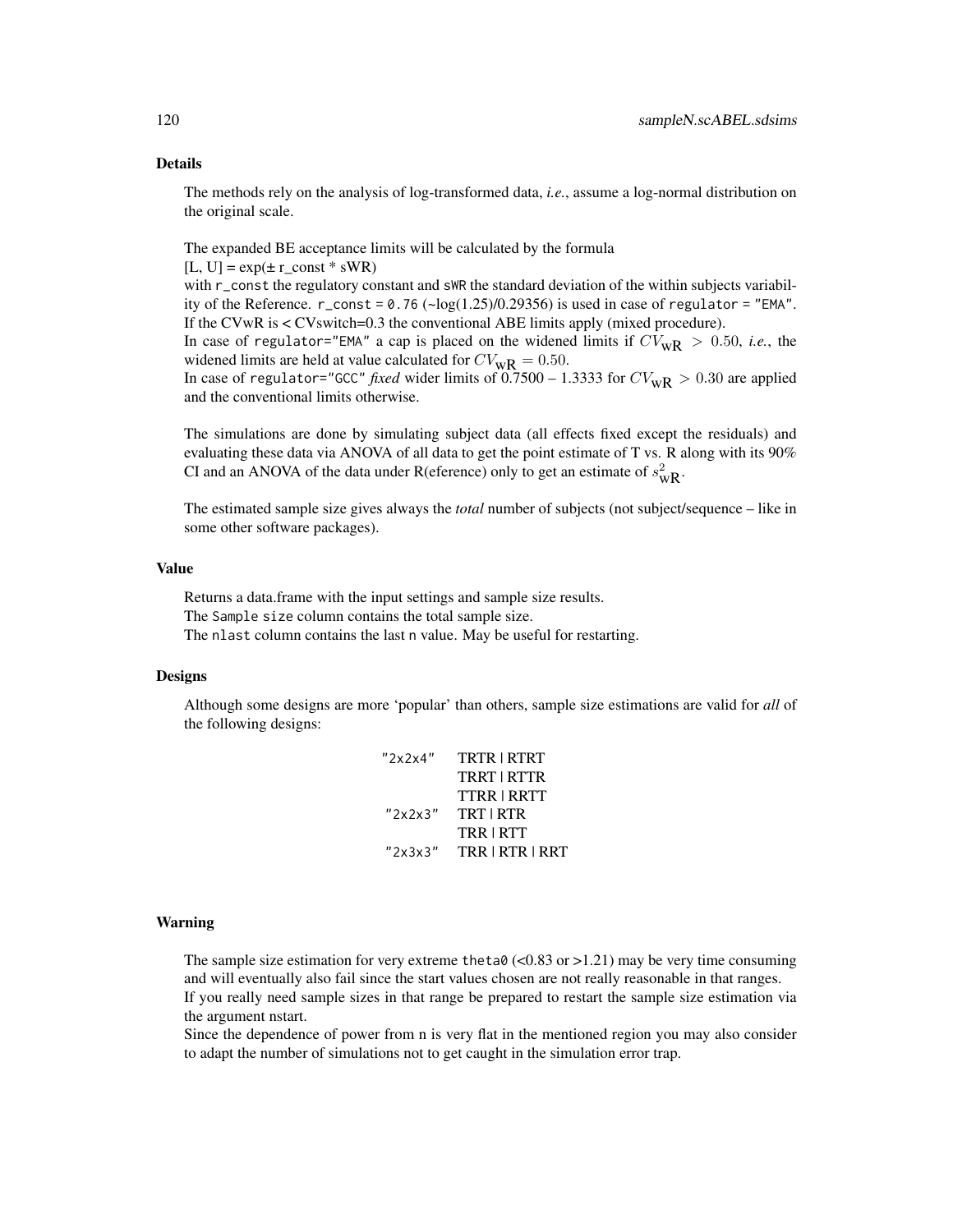#### <span id="page-120-0"></span>**Note**

We are doing the sample size estimation only for balanced designs since the break down of the total subject number in case of unbalanced sequence groups is not unique. Moreover the formulas used are only for balanced designs.

The minimum sample size is 6, even if the power is higher than the intended targetpower.

Subject simulations are easily more than 100times slower than simulations based on the 'key' statistics. We recommend this function only for the partial replicate design (TRR|RTR|RRT) assuming heteroscedasticity in the case of  $CV_{\text{wT}} > CV_{\text{wR}}$ .

Thus be patient and go for a cup of coffee if you use this function with high sample sizes!

#### Author(s)

H. Schütz

#### References

Tóthfalusi L, Endrényi L. *Sample Sizes for Designing Bioequivalence Studies for Highly Variable Drugs.* J Pharm Pharmaceut Sci. 2011;15(1):73–84. [open access](http://ejournals.library.ualberta.ca/index.php/JPPS/article/download/11612/9489)

#### See Also

[power.scABEL.sdsims](#page-73-0), [sampleN.scABEL](#page-110-0), [reg\\_const](#page-86-0)

#### Examples

```
# using the defaults:
# partial replicate design, targetpower=80%,
# true assumed ratio = 0.90, 1E+5 simulated studies
# ABE limits, PE constraint 0.8 - 1.25
# EMA regulatory settings
# Heteroscedasticity (CVwT 0.4, CVwR 0.3)
# compare results and run times
CV \leftarrow c(0.4, 0.3)expl <- data.frame(method = c("subject simulations", "\'key\' statistics"),
                          n = NA, power = NA, seconds = NA)
start <- proc.time()[[3]]
expl[1, 2:3] <- sampleN.scABEL.sdsims(CV = CV, print = FALSE,
                                     details = FALSE)[8:9]
exp1[1, 4] <- proc.time()[[3]] - start
start <- proc.time()[[3]]
expl[2, 2:3] <- sampleN.scABEL(CV = CV, print = FALSE,
                              details = FALSE)[8:9]exp1[2, 4] <- proc.time()[[3]] - start
print(expl, row.names = FALSE)
# should result in a sample size n=69, power=0.80198 for
# the subject simulations and n=66, power=0.80775 for the
# 'key' statistics
```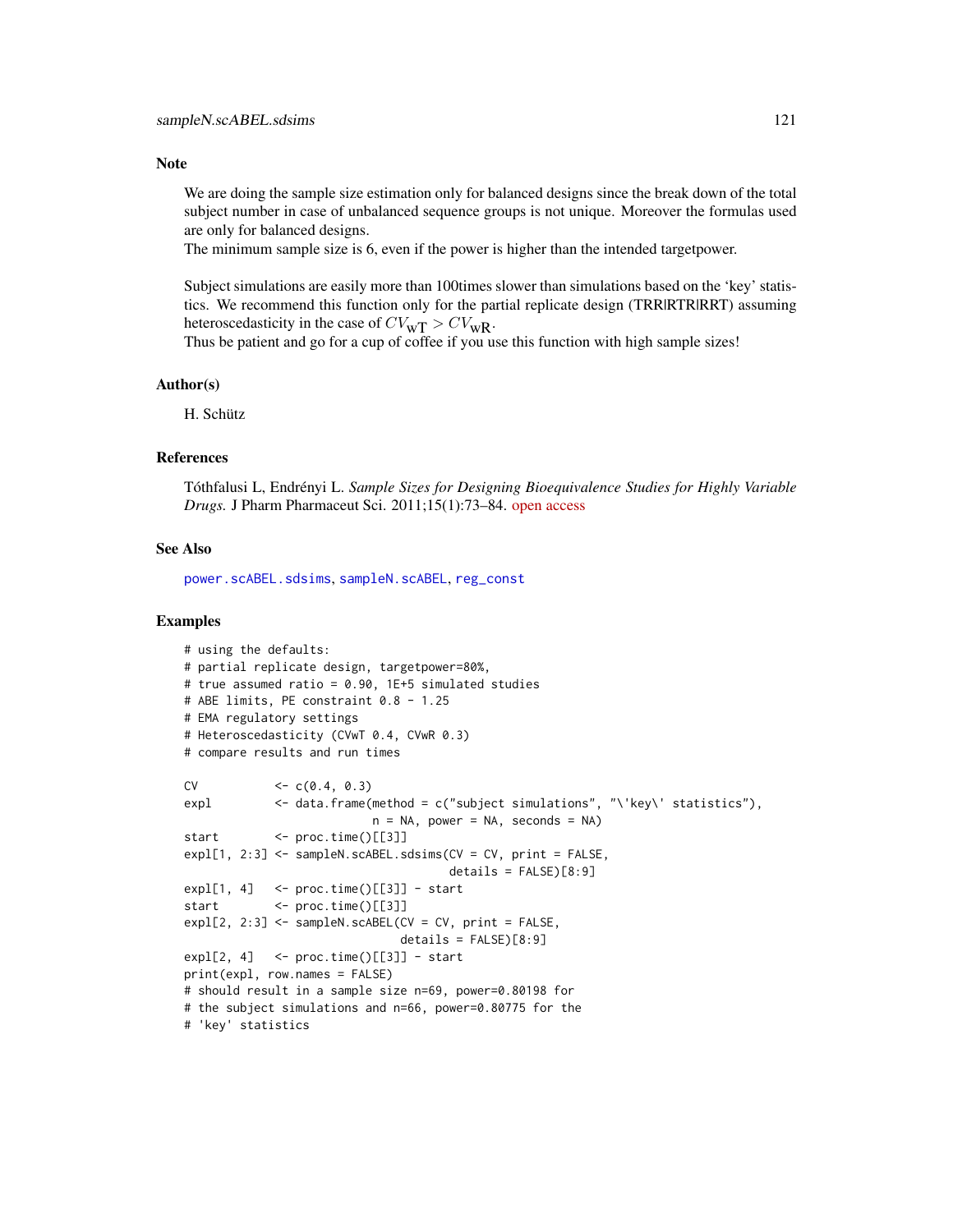<span id="page-121-0"></span>

# Description

Estimates the necessary sample size to obtain at least a target (desired) power.

# Usage

```
sampleN.TOST(alpha = 0.05, targetpower = 0.8, logscale = TRUE,
            theta0, theta1, theta2, CV, design = "2x2",
            method = "exact", robust = FALSE, print = TRUE,
            details = FALSE, imax=100)
```

| alpha       | Significance level (one-sided). Commonly set to 0.05.                                                                                                                                                                                                                                                                                                                                                                                                                                                                                                                 |
|-------------|-----------------------------------------------------------------------------------------------------------------------------------------------------------------------------------------------------------------------------------------------------------------------------------------------------------------------------------------------------------------------------------------------------------------------------------------------------------------------------------------------------------------------------------------------------------------------|
| targetpower | Power to achieve at least. Must be $>0$ and $<1$ .<br>Typical values are 0.8 or 0.9.                                                                                                                                                                                                                                                                                                                                                                                                                                                                                  |
| logscale    | Should the data used on log-transformed (TRUE) or on original scale (FALSE)?<br>Defaults to TRUE.                                                                                                                                                                                                                                                                                                                                                                                                                                                                     |
| theta0      | 'True' or assumed T/R ratio or difference.<br>In case of $logscale = TRUE$ it must be given as ratio T/R.<br>If logscale = FALSE, the difference in means. In this case, the difference may<br>be expressed in two ways: relative to the same (underlying) reference mean, i.e.,<br>as $(T-R)/R = T/R - 1$ ; or as difference in means T-R. Note that in the former case<br>the units of CV, the ta1 and the ta2 need also be given relative to the reference<br>mean (specified as ratio).<br>Defaults to 0.95 if $logscale = TRUE$ or to 0.05 if $logscale = FALSE$ |
| theta1      | Lower (bio-)equivalence limit.<br>In case of logscale = TRUE it is given as ratio.<br>If logscale = FALSE, the limit may be expressed in two ways: difference of<br>means relative to the same (underlying) reference mean or in units of the differ-<br>ence of means. Note that in the former case the units of CV, the tall and the tall<br>need also be given relative to the reference mean (specified as ratio).<br>Defaults to $0.8$ if logscale = TRUE or to $-0.2$ if logscale = FALSE.                                                                      |
| theta2      | Upper (bio-)equivalence limit.<br>In case of $logscale = TRUE$ it is given as ratio. If $logscale = FALSE$ , the limit<br>may be expressed in two ways: difference of means relative to the same (under-<br>lying) reference mean or in units of the difference of means. Note that in the<br>former case the units of CV, the ta0 and the ta1 need also be given relative to<br>the reference mean (specified as ratio).<br>If not given, theta2 will be calculated as 1/theta1 if logscale = TRUE or as<br>-theta1 if logscale = FALSE.                             |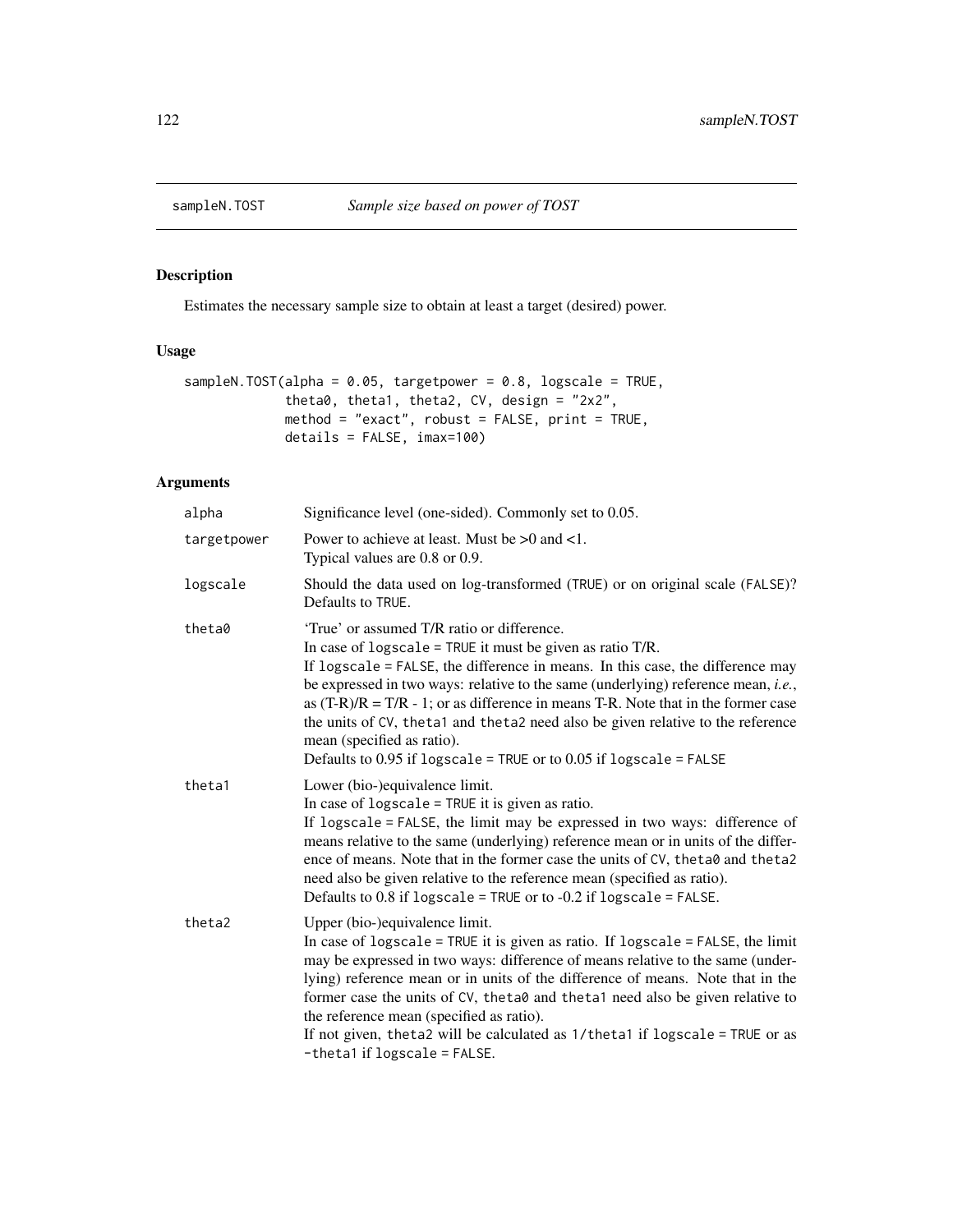| <b>CV</b> | In case of logscale=TRUE the (geometric) coefficient of variation given as ratio.<br>If logscale=FALSE the argument refers to (residual) standard deviation of the<br>response. In this case, standard deviation may be expressed two ways: relative<br>to a reference mean (specified as ratio sigma/muR), <i>i.e.</i> , again as a coefficient<br>of variation; or untransformed, i.e., as standard deviation of the response. Note<br>that in the former case the units of theta0, theta1 and theta2 need also be<br>given relative to the reference mean (specified as ratio).                                                                                                                                                                                                                                    |
|-----------|-----------------------------------------------------------------------------------------------------------------------------------------------------------------------------------------------------------------------------------------------------------------------------------------------------------------------------------------------------------------------------------------------------------------------------------------------------------------------------------------------------------------------------------------------------------------------------------------------------------------------------------------------------------------------------------------------------------------------------------------------------------------------------------------------------------------------|
|           | In case of cross-over studies this is the within-subject CV, in case of a parallel-<br>group design the CV of the total variability.                                                                                                                                                                                                                                                                                                                                                                                                                                                                                                                                                                                                                                                                                  |
| design    | Character string describing the study design.<br>See known.designs() for designs covered in this package.                                                                                                                                                                                                                                                                                                                                                                                                                                                                                                                                                                                                                                                                                                             |
| method    | Method for calculation of the power.<br>Defaults to "exact" in which case the calculation is done based on formulas<br>with Owen's Q. The calculation via Owen's Q can also be choosen with method<br>$=$ "oweng".<br>Another exact method via direct use of the bivariate non-central <i>t</i> -distribution<br>may be chosen with method $=$ "mvt". This may have somewhat lower precision<br>compared to Owen's Q and has a much longer run-time.<br>Approximate calculations can be choosen via method = "noncentral" or method = "nct"<br>for the approximation using the non-central <i>t</i> -distribution. With method = "cen-<br>tral" or method = "shifted" the relatively crude approximation via the 'shifted'<br>central <i>t</i> -distribution is chosen.<br>The strings for method may be abbreviated. |
| robust    | Defaults to FALSE. With that value the usual degrees of freedom will be used.<br>Set to TRUE will use the degrees of freedom according to the 'robust' evaluation<br>(aka Senn's basic estimator). These df are calculated as n-seq.<br>See known.designs()\$df2 for designs covered in this package.<br>Has only effect for higher-order crossover designs.                                                                                                                                                                                                                                                                                                                                                                                                                                                          |
| print     | If TRUE (default) the function prints its results. If FALSE only the data frame with<br>the results will be returned.                                                                                                                                                                                                                                                                                                                                                                                                                                                                                                                                                                                                                                                                                                 |
| details   | If TRUE the design characteristics and the steps during sample size calculations<br>will be shown. Defaults to FALSE.                                                                                                                                                                                                                                                                                                                                                                                                                                                                                                                                                                                                                                                                                                 |
| imax      | Maximum number of steps in sample size search.<br>Defaults to 100. Adaption only in rare cases needed.                                                                                                                                                                                                                                                                                                                                                                                                                                                                                                                                                                                                                                                                                                                |

The sample size is estimated via iterative evaluation of power of the TOST procedure. Start value for the sample size search is taken from a large sample approximation according to Zhang, modified.

The sample size is bound to 4 as minimum.

The estimated sample size gives always the *total* number of subjects (not subject/sequence in crossovers or subjects/group in parallel designs – like in some other software packages).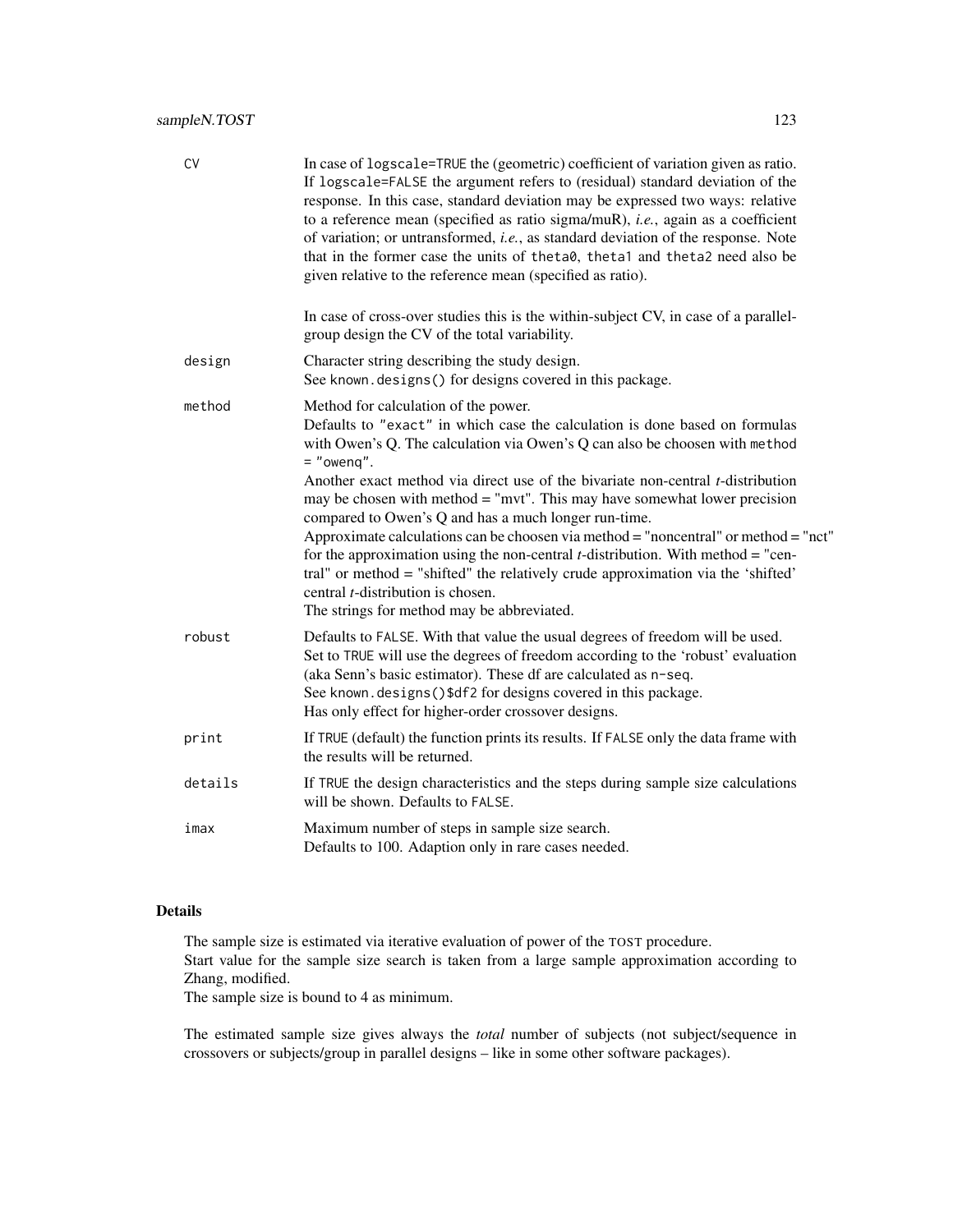<span id="page-123-0"></span>Value

A data frame with the input and results will be returned. The Sample size column contains the total sample size.

#### Warning

The function does not vectorize properly. If you need sample sizes with varying CVs, use f.i. for-loops or the apply-family.

#### Note

Of course it is highly recommended to use the default method  $=$  "exact". :-) There is no reason besides testing and for comparative purposes to use an approximation if the exact method is available at no extra costs.

# Author(s)

D. Labes

#### References

Phillips KF. *Power of the Two One-Sided Tests Procedure in Bioequivalence.* J Pharmacokin Biopharm. 1990;18:137–44. doi: [10.1007/BF01063556](https://doi.org/10.1007/BF01063556)

Diletti D, Hauschke D, Steinijans VW. *Sample Size Determination for Bioequivalence Assessment by Means of Confidence Intervals.* Int J Clin Pharmacol Ther Toxicol. 1991;29(1):1–8.

Diletti D, Hauschke D, Steinijans VW. *Sample size determination: Extended tables for the multiplicative model and bioequivalence ranges of 0.9 to 1.11 and 0.7 to 1.43.* Int J Clin Pharmacol Ther Toxicol. 1992;30(Suppl 1):S59–62.

Zhang P. *A Simple Formula for Sample Size Calculation in Equivalence Studies.* J Biopharm Stat. 2003;13(3):529–38. doi: [10.1081/BIP120022772](https://doi.org/10.1081/BIP-120022772)

# See Also

[power.TOST](#page-76-0)[,known.designs](#page-36-0)

#### Examples

```
# Exact calculation for a classical 2x2 cross-over (TR/RT),
# BE limits 80 ... 125%, assumed true BE ratio 0.95, intra-subject CV=30%,
# using all the default values
# should give n=40 power=0.815845
sampleN.TOST(CV = 0.3)
# Exact calculation for a parallel group design
# evaluation on the original (untransformed) scale
# BE limits 80 ... 120% = -20% ... +20% of reference,
```

```
# assumed true BE ratio 0.95% = -5% to reference mean,
```

```
# total CV=20%
```

```
# should give n=48 (total) power=0.815435
```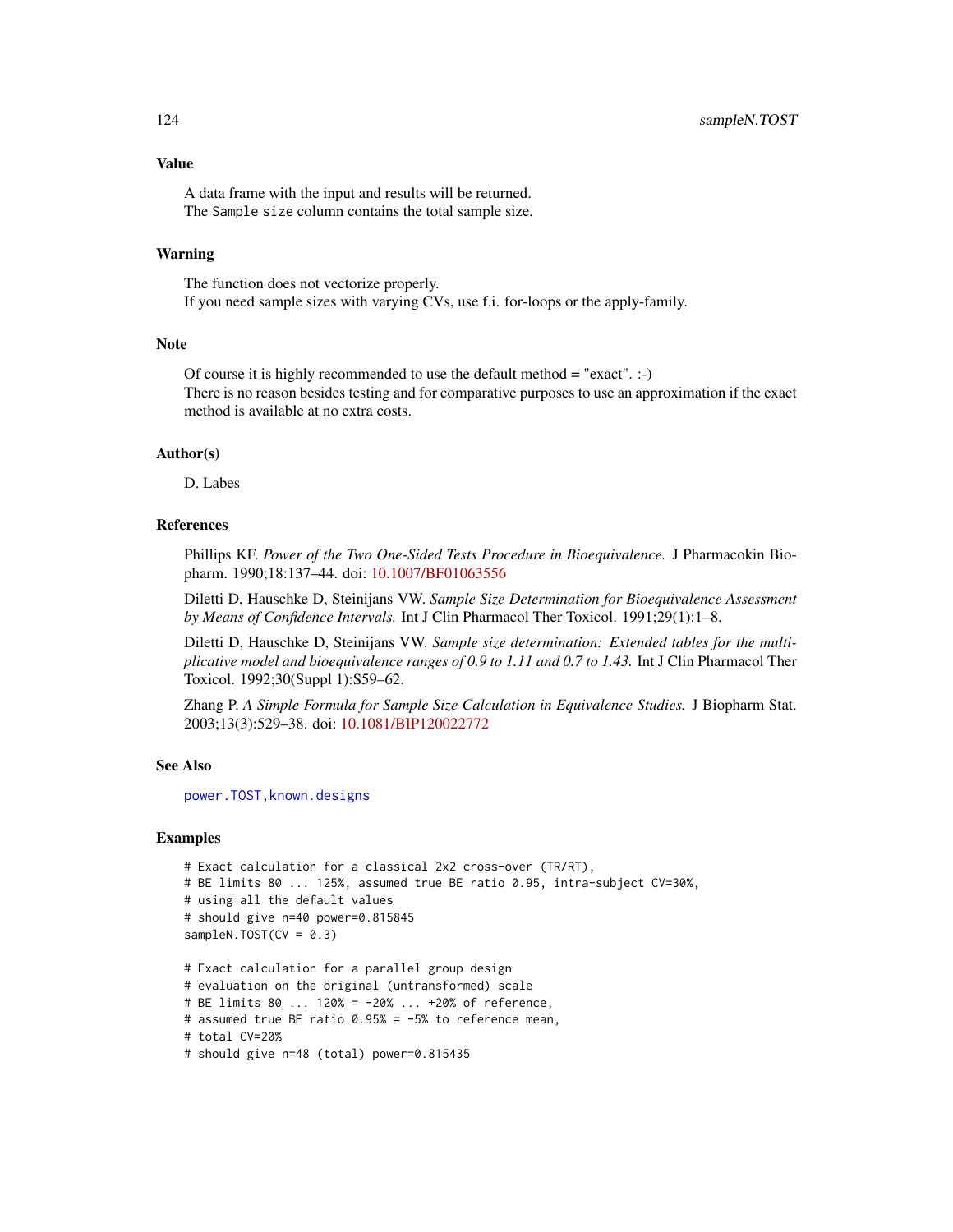#### <span id="page-124-1"></span>scABEL 125

```
sampleN.TOST(logscale = FALSE, theta1 = -0.2, theta0 = -0.05,
             CV = 0.2, design = "parallel")
# A rather strange setting of theta0! Have a look at n.
# It would be better this is not the sample size but the running total
# of my bank account. But the first million is the hardest. ;-)
sampleN.TOST(CV = 0.2, theta0 = 0.8005)
```
<span id="page-124-0"></span>scABEL *Scaled (widened) BE Acceptance Limits*

#### Description

The (widened) scaled BE acceptance limits are calculated according to the regulatory settings of EMA, HC, FDA or via user defined regulatory settings.

#### Usage

scABEL(CV, regulator)

#### Arguments

| CV        | Coefficient of variation (of the Reference) as ratio.                                                                                                                                                                                              |
|-----------|----------------------------------------------------------------------------------------------------------------------------------------------------------------------------------------------------------------------------------------------------|
| regulator | Regulatory body settings for the widening of the BE acceptance limits.<br>May be given as character from the choices "EMA", "HC" (Health Canada),<br>"GCC" (Gulf Cooperation Council), "FDA" or as an object of class 'regSet' (see<br>reg_const). |
|           | Defaults to regulator="EMA" if missing.                                                                                                                                                                                                            |
|           | The former regulator="ANVISA" is no longer allowed. The ANVISA recom-                                                                                                                                                                              |
|           | mends since 2016 the EMA's regulatory settings.                                                                                                                                                                                                    |
|           | The former regulator="USER" is no longer accepted but can be handled now                                                                                                                                                                           |
|           | via function reg_const() to define an object with class 'regSet'.                                                                                                                                                                                  |

#### Details

The widened BE acceptance limits are calculated by the formula

 $[L, U] = exp(-1 + r \text{const} * sWR)$ 

with r\_const the regulatory constant and sWR the standard deviation of the within subjects variability of the Reference.

- regulator="EMA" or regulator="HC"  $r_{\text{const}} = 0.76 \left( \sim \log(1.25)/\sqrt{\sqrt{10g(0.30^2+1)}} \right)$
- regulator="GCC"  $r_{\text{1}}$  const = 0.97997...  $(= \log(1/0.75)/\sqrt{10g(0.30^2+1)})$
- regulator="FDA"  $r_{\text{const}} = 0.89257... (= log(1.25)/0.25)$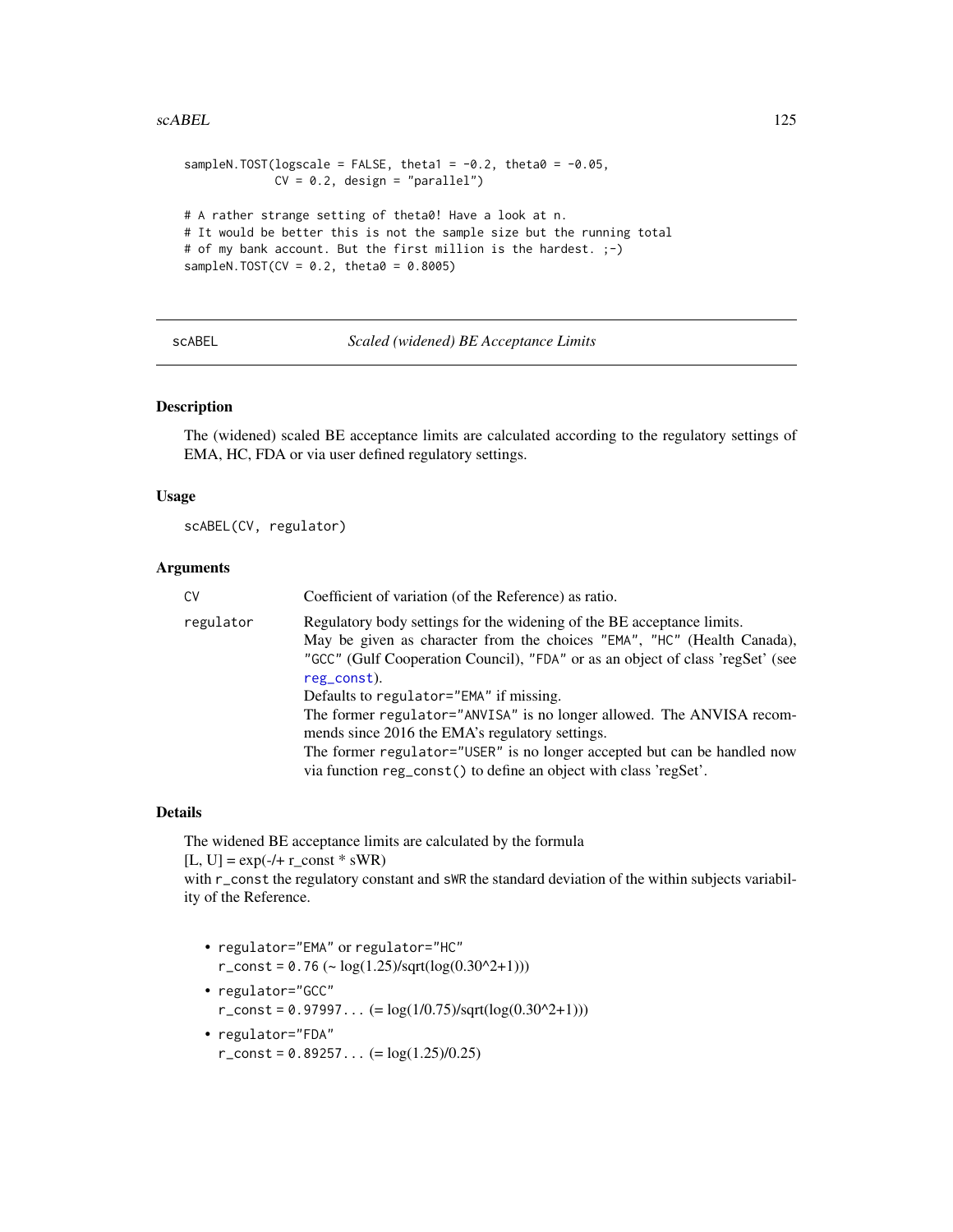<span id="page-125-0"></span>If the CVwR of the Reference is  $\langle$  CVswitch=0.3 the conventional ABE limits apply (mixed procedure).

In case of regulator="EMA" a cap is placed on the widened limits if CVwR>0.5, *i.e.*, the widened limits are held at the value calculated for CVwR=0.5.

In case of regulator="HC" the capping is done such that the acceptance limits are  $0.6666...1.5$  at maximum, *i.e.*, CVcap=0.57382. Literally it is given by Health Canada rounded to three significant digits as 57.4%.

#### Value

Returns a vector of lenghth 2 if one CV is given or a matrix if CV is given as vector with named components lower and upper of the scaled acceptance limits.

### **Note**

The scaled acceptance limits (coined *'implied limits'* by Davit *et al.*) are not directly used in the BE evaluation for HVDP(s) recommended by the FDA. They are included here for comparative purposes. Moreover, there are controversies where to locate the *'implied limits'* and whether the so-called 'desired consumer-risk model' should be used.

### Author(s)

D. Labes

#### References

Davit BM, Chen ML, Conner DP, Haidar SH, Kim S, Lee CH, Lionberger RA, Makhlouf FT, Nwakama PE, Patel DT, Schuirmann DJ, Yu LX. *Implementation of a Reference-Scaled Average Bioequivalence Approach for Highly Variable Generic Drug Products by the US Food and Drug Administration.* AAPS J. 2012;14(4):915–24. doi: [10.1208/s122480129406x](https://doi.org/10.1208/s12248-012-9406-x)

Health Canada, Therapeutic Products Directorate. *Guidance Document. Comparative Bioavailability Standards: Formulations Used for Systemic Effects.* 2018/06/08. [ISBN: 978-0-660-25514-9](https://www.canada.ca/content/dam/hc-sc/migration/hc-sc/dhp-mps/alt_formats/pdf/prodpharma/applic-demande/guide-ld/bio/comparative-bioavailability-standards-formulations-used-systemic-effects.pdf)

#### See Also

[power.scABEL](#page-69-0)[,sampleN.scABEL,](#page-110-0)[reg\\_const](#page-86-0)

#### Examples

```
scABEL(CV = 0.3, regularor = "EMA")# should give the conventional (unscaled) BE limits:
# lower upper
# 0.80 1.25
scABEL(CV = 0.5, regularor = "EMA")# should give the (maximum) expanded limits:
# lower upper
# 0.6983678 1.4319102
```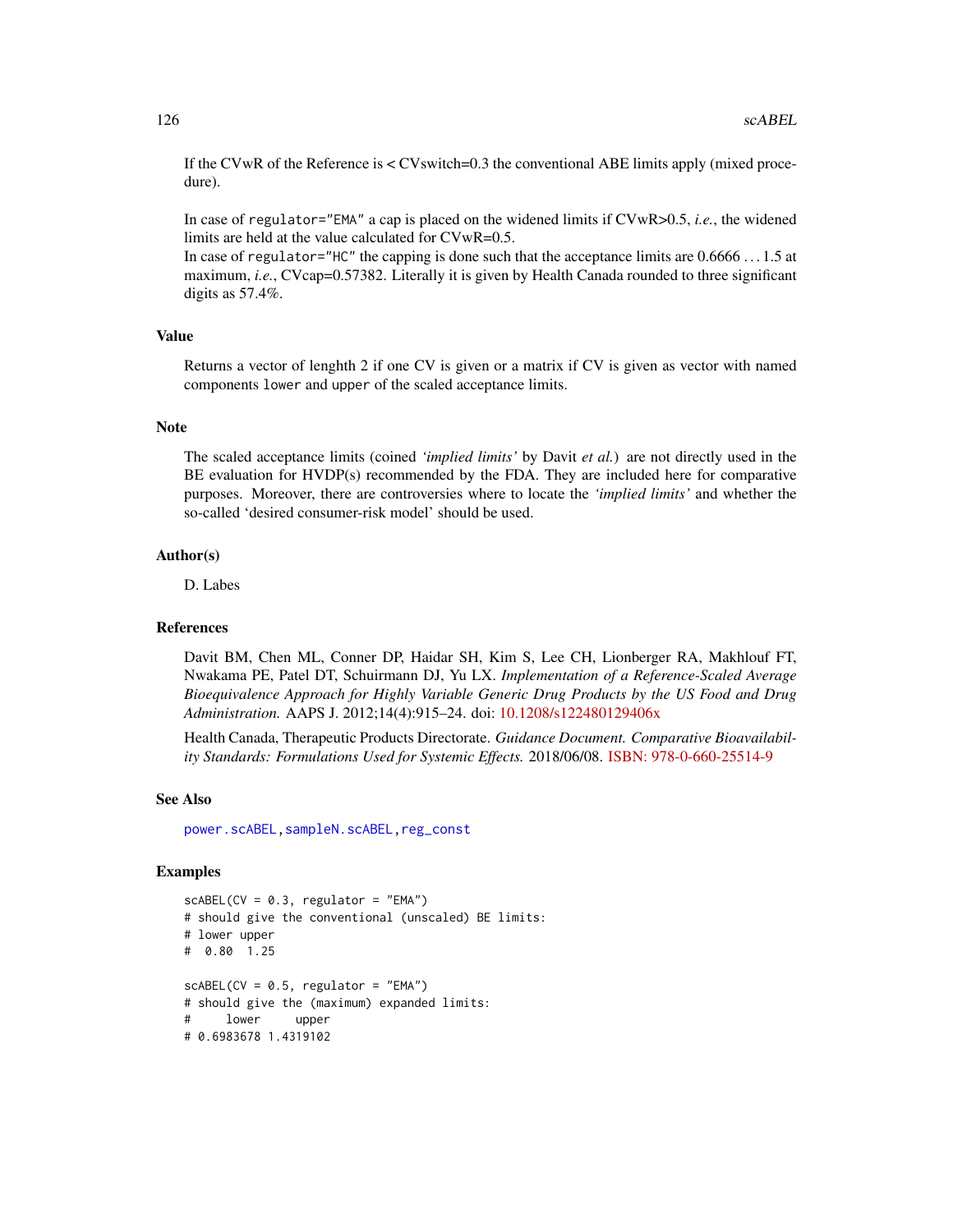```
# define old ANVISA settings via reg_const()
rc <- reg_const("USER", r_const = 0.76,
                    CVswitch = 0.4, CVcap = 0.5)
rc$name <- "ANVISAold"
scABEL(CV = 0.4, regularor = rc)# should give the conventional (not expanded) limits:
# lower upper
# 0.80 1.25
scABEL(CV = 0.55, regularator = "HC")# should give the widened limits:
# lower upper
# 0.6765789 1.4780241
scABEL(CV = 0.55, regularor = "GCC")# should give the widened limits:
# lower upper
# 0.750000 1.333333
scABEL(CV = 0.55, regularor = "FDA")# should give the 'implied' limits:
# lower upper
# 0.6320032 1.5822705
```
<span id="page-126-0"></span>

scABEL.ad *Iteratively adjusted alpha for ABEL*

#### Description

This function iteratively adjusts alpha for the BE decision via Average Bioequivalence with Expanding Limits (ABEL) based on simulations in order to maintain the consumer risk at the nominal level.

#### Usage

```
scABEL.ad(alpha = 0.05, theta0, theta1, theta2, CV,
          design = c("2x3x3", "2x2x4", "2x2x3"), regulator,
          n, alpha.pre = 0.05, imax = 100, tol, print = TRUE,
          details = FALSE, setseed = TRUE, nsims = 1e+06,
          sdsims = FALSE, progress)
```

| alpha  | Type I Error (TIE) probability (nominal level of the test). Per convention com-<br>monly set to $0.05$ . |
|--------|----------------------------------------------------------------------------------------------------------|
| theta0 | 'True' or assumed T/R ratio. Defaults to 0.90 according to the two Laszlos if<br>not given explicitly.   |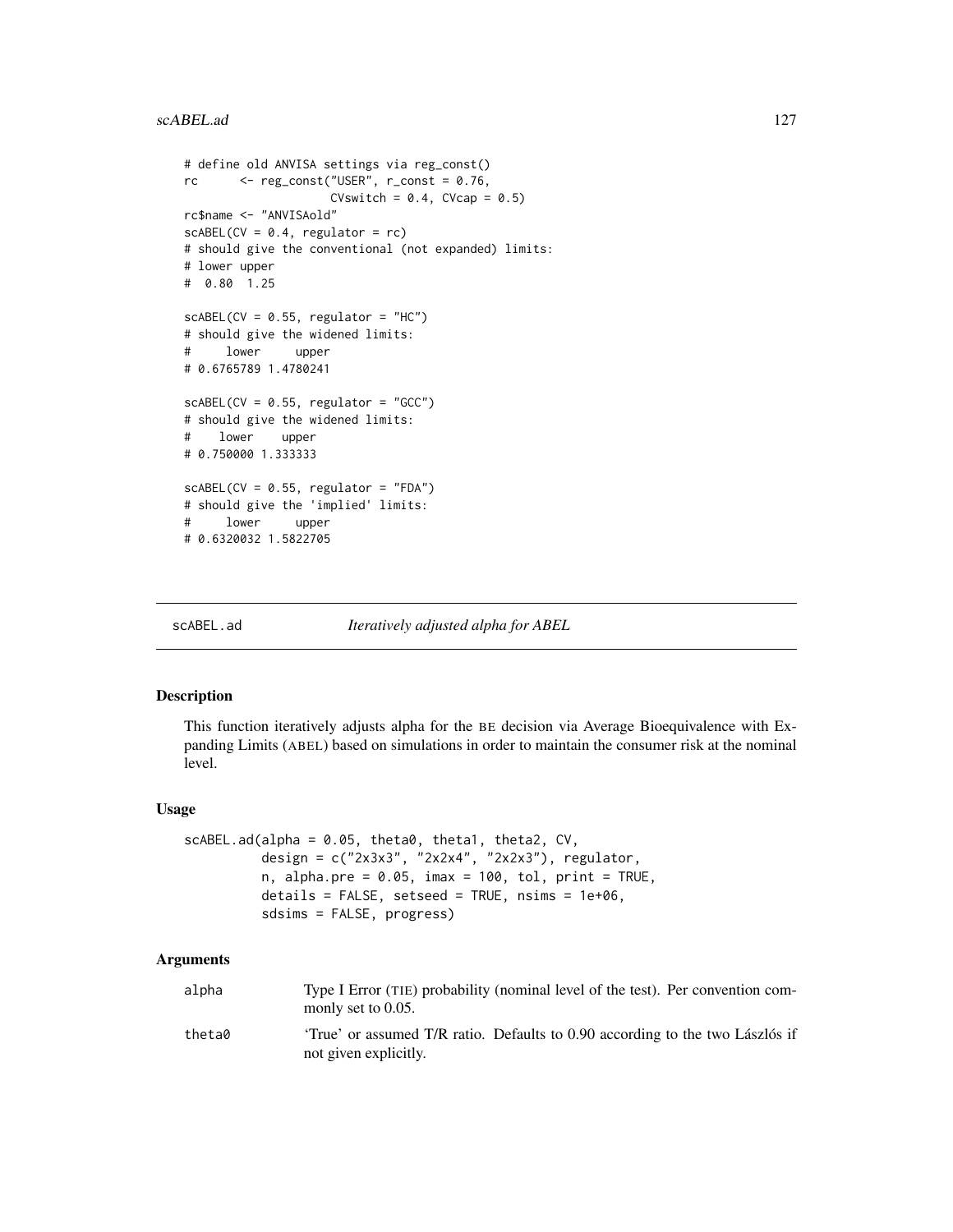| theta1    | Conventional lower ABE limit to be applied in the mixed procedure if CVwR ==<br>CVswitch. Also lower limit for the point estimate constraint. Defaults to 0.80 if<br>not given explicitly.                                                                                                                                                                                                                                                                                                                                                                                                                                                                                                 |
|-----------|--------------------------------------------------------------------------------------------------------------------------------------------------------------------------------------------------------------------------------------------------------------------------------------------------------------------------------------------------------------------------------------------------------------------------------------------------------------------------------------------------------------------------------------------------------------------------------------------------------------------------------------------------------------------------------------------|
| theta2    | Conventional upper ABE limit to be applied in the mixed procedure if $CVM =$<br>CVswitch. Also upper limit for the point estimate constraint. Defaults to 1.25 if<br>not given explicitly.                                                                                                                                                                                                                                                                                                                                                                                                                                                                                                 |
| <b>CV</b> | Intra-subject coefficient(s) of variation as ratio (not percent).                                                                                                                                                                                                                                                                                                                                                                                                                                                                                                                                                                                                                          |
|           | • If given as a scalar (length $(CV) == 1$ ) the <i>same</i> CV of Test and Reference<br>is assumed (homoscedasticity, CVwT==CVwR).                                                                                                                                                                                                                                                                                                                                                                                                                                                                                                                                                        |
|           | • If given as a vector (length(CV) == 2), <i>i.e.</i> , assuming heteroscedasticity,<br>the CV of the Test must be given in CV[1] and the one of the Reference in<br>the CV[2].                                                                                                                                                                                                                                                                                                                                                                                                                                                                                                            |
| design    | Design of the study.<br>"2x3x3" is the partial replicate design.<br>"2x2x4" is a full replicate design with 2 sequences and 4 periods.<br>"2x2x3" is a full replicate design with 2 sequences and 3 periods.<br>Defaults to "2x3x3". Details are given the section about Designs.                                                                                                                                                                                                                                                                                                                                                                                                          |
| regulator | Regulatory settings for the expanding of the BE acceptance limits. Choose from<br>"EMA" (default), "HC", "GCC", or "FDA". This argument may also be given in<br>lower case.                                                                                                                                                                                                                                                                                                                                                                                                                                                                                                                |
| n         | Total sample size of the study or a vector of sample size / sequences. If n leads<br>to an unbalanced design $(i.e.,$ is not a multiple of two in the full replicate designs<br>or not a multiple of three in the partial replicate), the code tries to keep subjects<br>/ sequence as balanced as possible.<br>In evaluating a particular <i>unbalanced</i> study <b>always</b> give n as a vector.<br>Only if design = $"2x2x3"$ (TRTIRTR) the <i>order</i> of sample sizes is important.<br>n[1] is for sequence TRT and n[2] for sequence RTR.<br>If n is missing, a sample size is estimated with target power 0.80 and pre-<br>specified alpha if defined. Otherwise, alpha is used. |
| alpha.pre | Pre-specified alpha (optional). Must be <= alpha. ABEL will be performed at<br>level alpha.pre and the TIE assessed at level alpha.<br>Less powerful than adjusting alpha but an alternative in the critical region of<br>maximum inflation of the TIE. In certain scenarios Bonferroni's 0.025 is not<br>sufficient to preserve the Type I Error $(e.g., the third example).$<br>Not recommended if CVwR $> = 0.45$ due to poor power characteristics.                                                                                                                                                                                                                                    |
| imax      | Maximum number of steps in sample size search. Defaults to 100.                                                                                                                                                                                                                                                                                                                                                                                                                                                                                                                                                                                                                            |
| tol       | Desired accuracy (convergence tolerance). Defaults to 1E-6.                                                                                                                                                                                                                                                                                                                                                                                                                                                                                                                                                                                                                                |
| print     | If TRUE (default), the function sends its results to the console.                                                                                                                                                                                                                                                                                                                                                                                                                                                                                                                                                                                                                          |
| details   | If TRUE, the <i>relative</i> change of the consumer risk in percent is shown. Addi-<br>tionally information about the impact on power (for specified the ta0 and target<br>power 0.80), runtime, and number of simulations (iterations) are given. Defaults<br>to FALSE.                                                                                                                                                                                                                                                                                                                                                                                                                   |
| setseed   | Simulations are dependent on the starting point of the (pseudo) random number<br>generator. To avoid differences in power for different runs set. seed(123456)<br>is issued if setseed=TRUE (default).                                                                                                                                                                                                                                                                                                                                                                                                                                                                                     |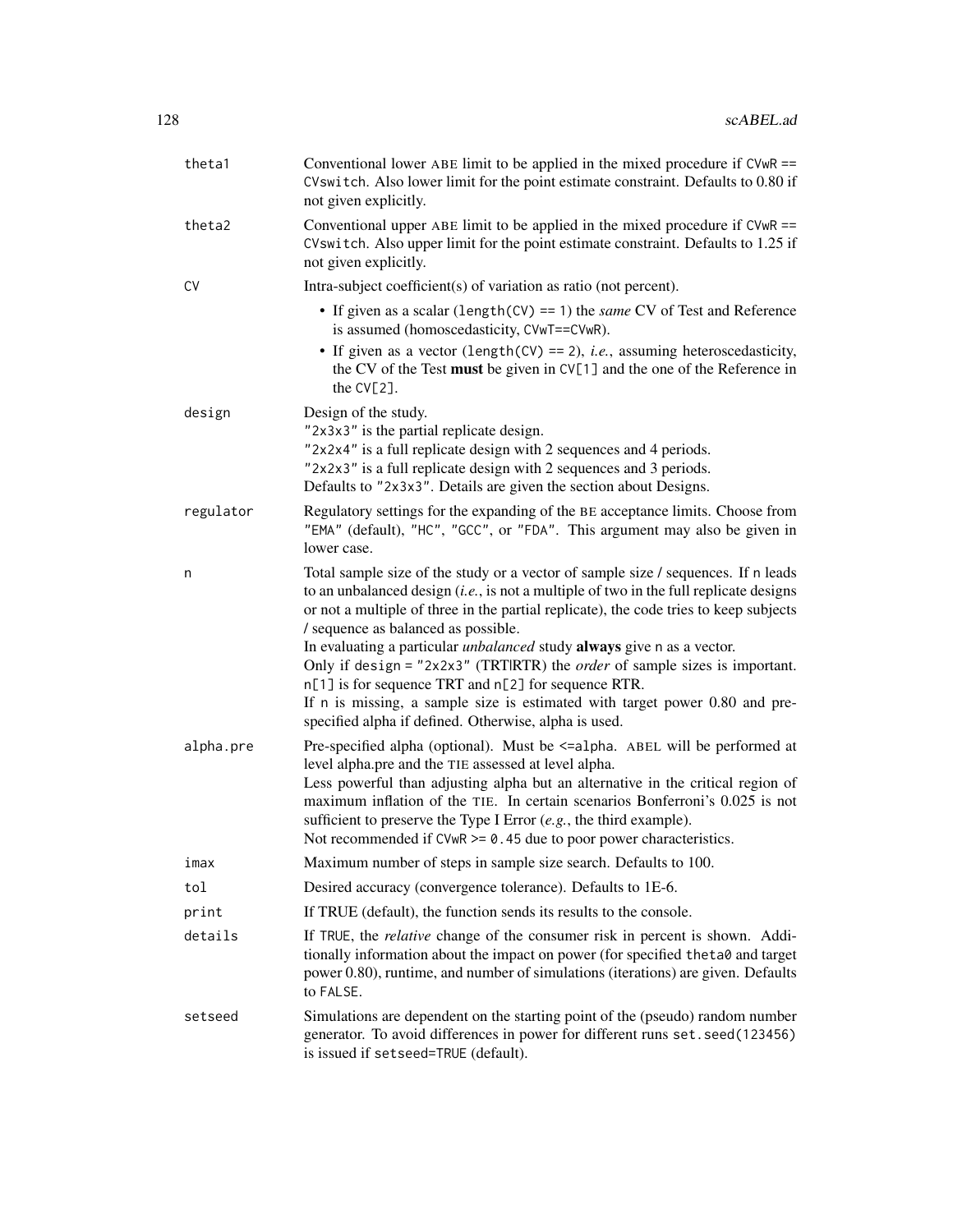<span id="page-128-0"></span>

| nsims    | Number of simulations to be performed to estimate the (empirical) TIE error and<br>in each iteration of adjusting alpha. The default value $1,000,000 = 1E+6$ should<br>not be lowered.                                                                                                                                                                                                                                                                                                                                      |
|----------|------------------------------------------------------------------------------------------------------------------------------------------------------------------------------------------------------------------------------------------------------------------------------------------------------------------------------------------------------------------------------------------------------------------------------------------------------------------------------------------------------------------------------|
| sdsims   | If FALSE (default) power is estimated by the respective 'key' statistics. Recom-<br>mended for speed reasons.<br>Set to TRUE if results of power, scABEL are expected to be inaccurate (par-<br>tial replicate design with unbalanced sequences and/or heteroscedasticity where<br>$CVwT > CVwR$ ) and subject data via power. scABEL. sds ims should be simu-<br>lated instead. Very time consuming (easily 100times slower)! Subject data sim-<br>ulations are only supported for regulator = "EMA" and regulator = "GCC". |
| progress | Set to TRUE if a progress bar should be displayed. Ignored if sdsims = FALSE.                                                                                                                                                                                                                                                                                                                                                                                                                                                |

The simulations are done via the distributional properties of the statistical quantities necessary for assessing BE based on ABEL. Simulations for the TIE are performed at the upper (expanded) limit *U* of the acceptance range. Due to the symmetry around 1 results are valid for the lower (expanded) limit *L* as well.

*U* at the EMA's and Health Canada's CVcap, the GCC's for *any* CVwR > 0.3:

```
scABEL(CV = 0.5, reg = "EMA") [['upper"]][1] 1.43191
scABEL(CV = 0.57382, reg = "HC")[["upper"]]
[1] 1.5
scABEL(CV = 0.5, reg = "GCC") [['upper"]][1] 1.333333
```
Simulated studies are evaluated by ANOVA (Method A) as recommended in the EMA' Q&Adocument and by intra-subject contrasts if regulator = "HC". Health Canada requires a mixedeffects model which cannot be implemented in R. However, intra-subjects contrasts are a sufficiently close approximation.

The Type I Error in ABEL depends only on CVwR and – to a minor degree – the sample size. Algorithm:

- 1. The TIE is assessed based on alpha (or alpha.pre) and compared to the nominal level of the test alpha.
- 2. If no inflation of the TIE is found, the algorithm stops.
- 3. Otherwise, alpha is iteratively adjusted (*i.e.*, alpha.adj <alpha) until no more relevant inflation of the TIE is detected  $(i.e., abs(TIE - alpha) \leq tol)$ .

#### Value

Sends results to the console if argument print=TRUE (default).

Returns a list with the input, adjusted alpha, and Type I Error (for nominal and adjusted alpha) if argument print=FALSE.

If no adjustment is necessary, NAs will be returned for the respective variables (alpha.adj, TIE.adj, rel.change, pwr.adj, rel.loss).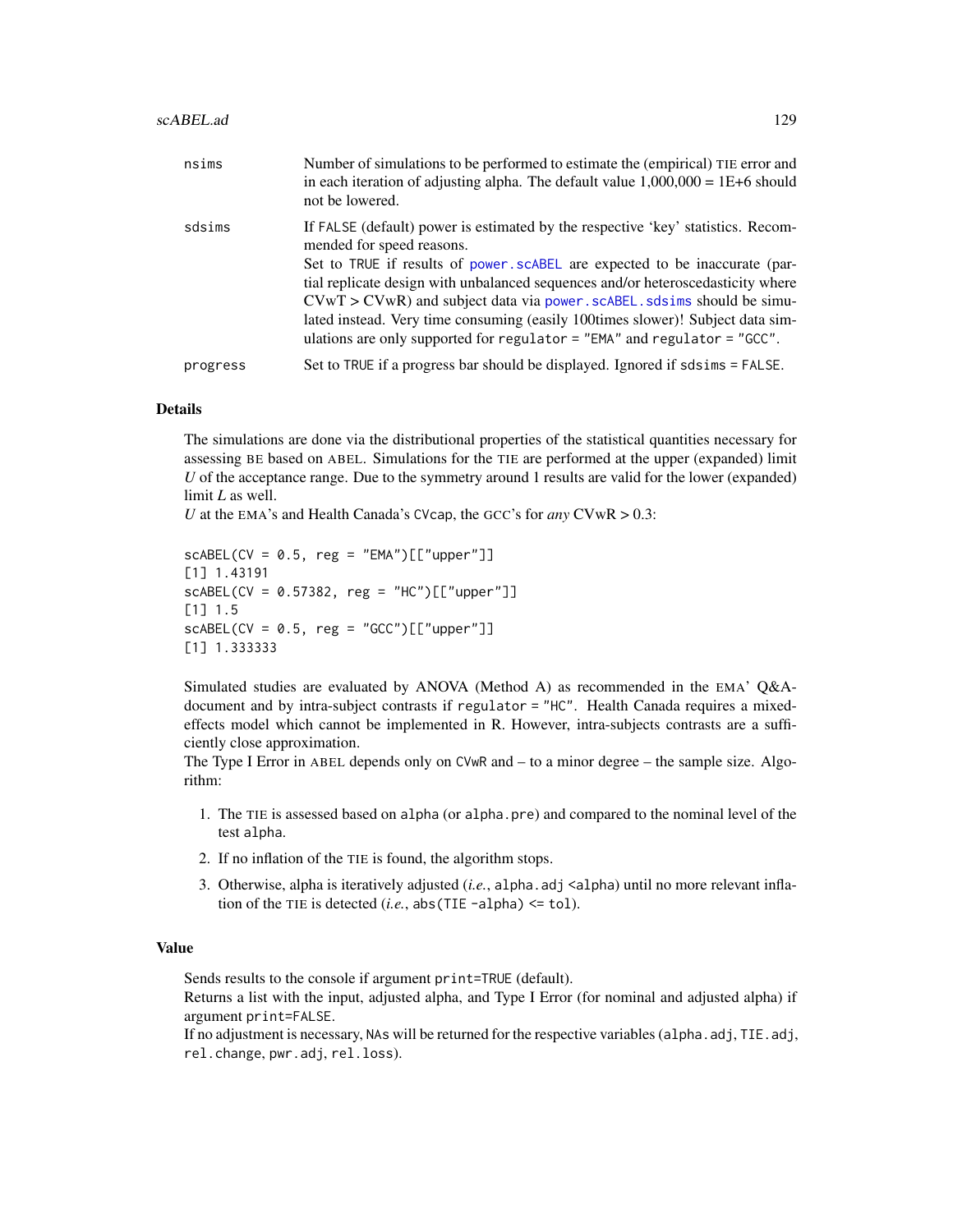#### **Designs**

Although some designs are more 'popular' than others, power calculations are valid for *all* of the following designs:

| "2x2x4" | TRTR   RTRT     |
|---------|-----------------|
|         | TRRT   RTTR     |
|         | TTRR   RRTT     |
| "2x2x3" | TRT   RTR       |
|         | TRR   RTT       |
| "2x3x3" | TRR   RTR   RRT |

#### Warning

See the Warning section of the function [power.scABEL](#page-69-0) concerning the power value agreement to the one obtained by simulations via subject data.

#### Note

Specifying the ta $\theta$  is not necessary.

If theta0 *is not* given, achievable power for the common target of 0.80 (both for alpha and adjusted alpha) will be estimated. If the tall *is* specified, its value will be used; again for target power 0.80. If you are interested in other levels of power, use [sampleN.scABEL.ad](#page-113-0).

The EMA's method is currently recommended in other jurisdictions as well (*e.g.*, by the WHO; in ASEAN States, Australia, Brazil, Egypt, the Eurasian Economic Union, New Zealand, and the East African Community).

If CVwR > 30%, *fixed* wider limits of 0.7500–1.3333 are recommended by the Gulf Cooperation Council (Bahrain, Kuwait, Oman, Qatar, Saudi Arabia, United Arab Emirates).

#### Author(s)

H. Schütz

#### References

Wonnemann M, Frömke C, Koch A. *Inflation of the Type I Error: Investigations on Regulatory Recommendations for Bioequivalence of Highly Variable Drugs.* Pharm Res. 2015;32(1):135–43. doi: [10.1007/s110950141450z](https://doi.org/10.1007/s11095-014-1450-z)

Muñoz J, Alcaide D, Ocaña J. *Consumer's risk in the EMA and FDA regulatory approaches for bioequivalence in highly variable drugs.* Stat Med. 2015;35(12):1933–43. doi: [10.1002/sim.6834](https://doi.org/10.1002/sim.6834)

Labes D, Schütz H. *Inflation of Type I Error in the Evaluation of Scaled Average Bioequivalence, and a Method for its Control.* Pharm Res. 2016;33(11):2805–14. doi: [10.1007/s1109501620061](https://doi.org/10.1007/s11095-016-2006-1)

Tóthfalusi L, Endrényi L. *Algorithms for Evaluating Reference Scaled Average Bioequivalence: Power, Bias, and Consumer Risk.* Stat Med. 2017;36(27):4378–90. doi: [10.1002/sim.7440](https://doi.org/10.1002/sim.7440)

Molins E, Cobo E, Ocaña J. *Two-Stage Designs Versus European Scaled Average Designs in Bioequivalence Studies for Highly Variable Drugs: Which to Choose?* Stat Med. 2017;36(30):4777–88. doi: [10.1002/sim.7452](https://doi.org/10.1002/sim.7452)

<span id="page-129-0"></span>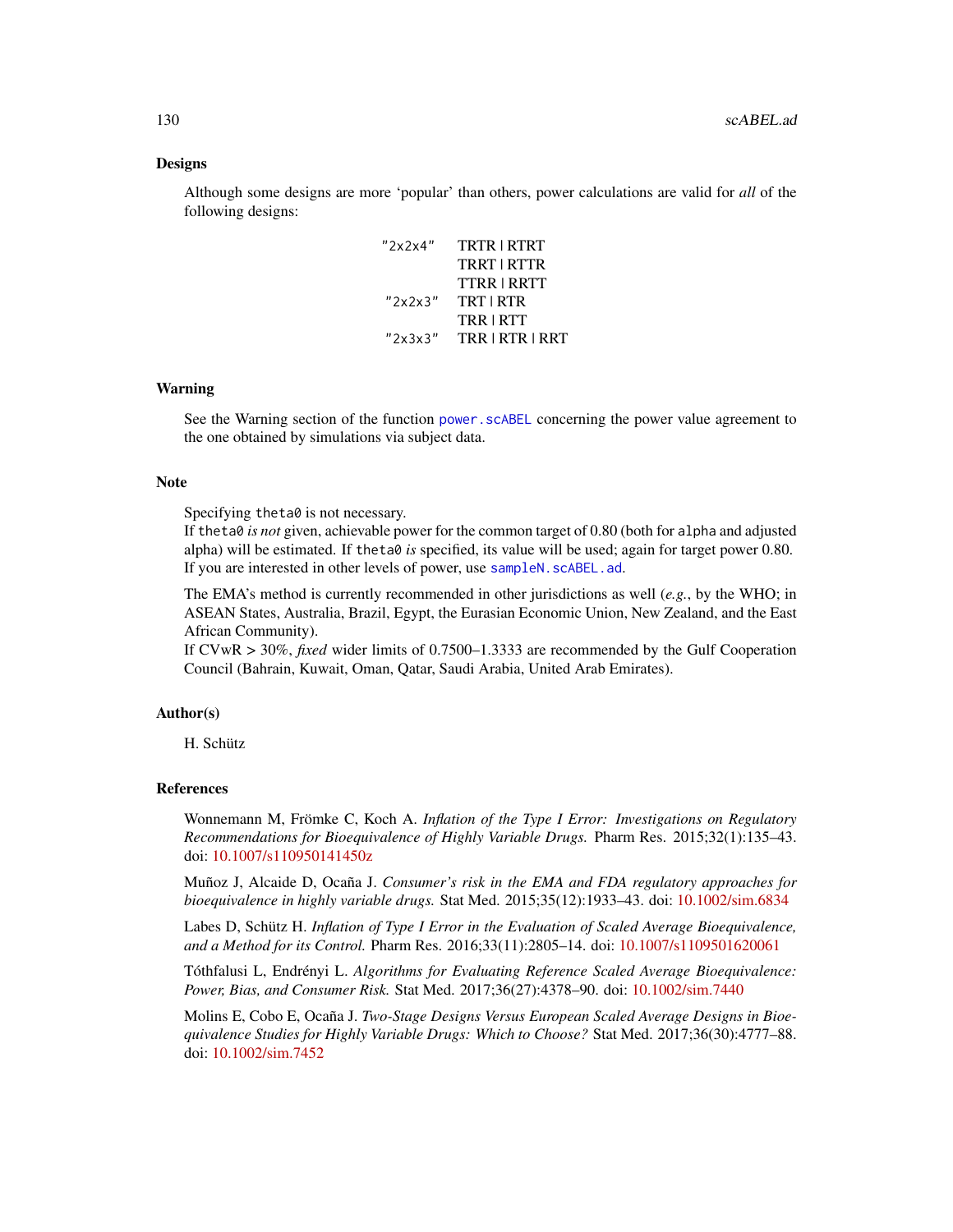<span id="page-130-0"></span>European Medicines Agency, Committee for Medicinal Products for Human Use. *Guideline on the Investigation of Bioequivalence.* London, 20 January 2010. [CPMP/EWP/QWP/1401/98 Rev. 1/](https://www.ema.europa.eu/en/documents/scientific-guideline/guideline-investigation-bioequivalence-rev1_en.pdf) [Corr \\*\\*](https://www.ema.europa.eu/en/documents/scientific-guideline/guideline-investigation-bioequivalence-rev1_en.pdf)

European Medicines Agency, Committee for Medicinal Products for Human Use. *Questions & Answers: positions on specific questions addressed to the Pharmacokinetics Working Party (PKWP).* London, 19 November 2015. [EMA/618604/2008 Rev. 13](https://www.ema.europa.eu/en/documents/scientific-guideline/questions-answers-positions-specific-questions-addressed-pharmacokinetics-working-party_en.pdf)

Health Canada, Therapeutic Products Directorate. *Comparative Bioavailability Standards: Formulations Used for Systemic Effects, 2.1.1.8 Highly variable drug products* Ottawa, 08 June 2018. [online](https://www.canada.ca/en/health-canada/services/drugs-health-products/drug-products/applications-submissions/guidance-documents/bioavailability-bioequivalence/comparative-bioavailability-standards-formulations-used-systemic-effects.html#a2.1.1.8)

Executive Board of the Health Ministers' Council for GCC States. *The GCC Guidelines for Bioequivalence.* May 2021. [Version 3.0](https://www.sfda.gov.sa/sites/default/files/2021-10/GCC_Guidelines_Bioequivalence.pdf)

#### See Also

[sampleN.scABEL.ad](#page-113-0), [power.scABEL](#page-69-0), [power.scABEL.sdsims](#page-73-0), [scABEL](#page-124-0)

#### Examples

```
# Using all defaults:
# TRR|RTR|RRT, target power 80% for assumed ratio 0.90 (estimated sample size 54),
# EMA regulatory settings (ABE limits and PE constraint 0.80 - 1.25),
# 1E+6 simulated studies.
# Not run: due to timing policy of CRAN for examples
scABEL.add(CV = 0.3)# Should result in adjusted alpha 0.03389 (TIE 0.5000, TIE for nominal alpha 0.07189).
#
# As above but subject data simulations.
scABEL.add(CV = 0.3, sdsims = TRUE)# Should result in adjusted alpha 0.03336 (TIE 0.5000, TIE for nominal alpha 0.07237).
#
# TRT|RTR, heteroscedasticity, sample size 48 (unbalanced), subject data simulations.
scABEL.ad(CV = c(0.25, 0.3), design = "2x2x3", n = c(23, 25), sdsims = TRUE)
# Should result in adjusted alpha 0.02465 (TIE 0.5000, TIE for nominal alpha 0.09050).
#
# TRTR|RTRT, CV 0.35, sample size 33 (unbalanced).
scABEL.ad(CV = 0.35, design = "2x2x4", n = c(16, 17))
# Should result in adjusted alpha 0.03632 (TIE 0.5000, TIE for nominal alpha 0.06544).
```
type1error.2TOST *Type I error rate for two simultaneous TOST procedures*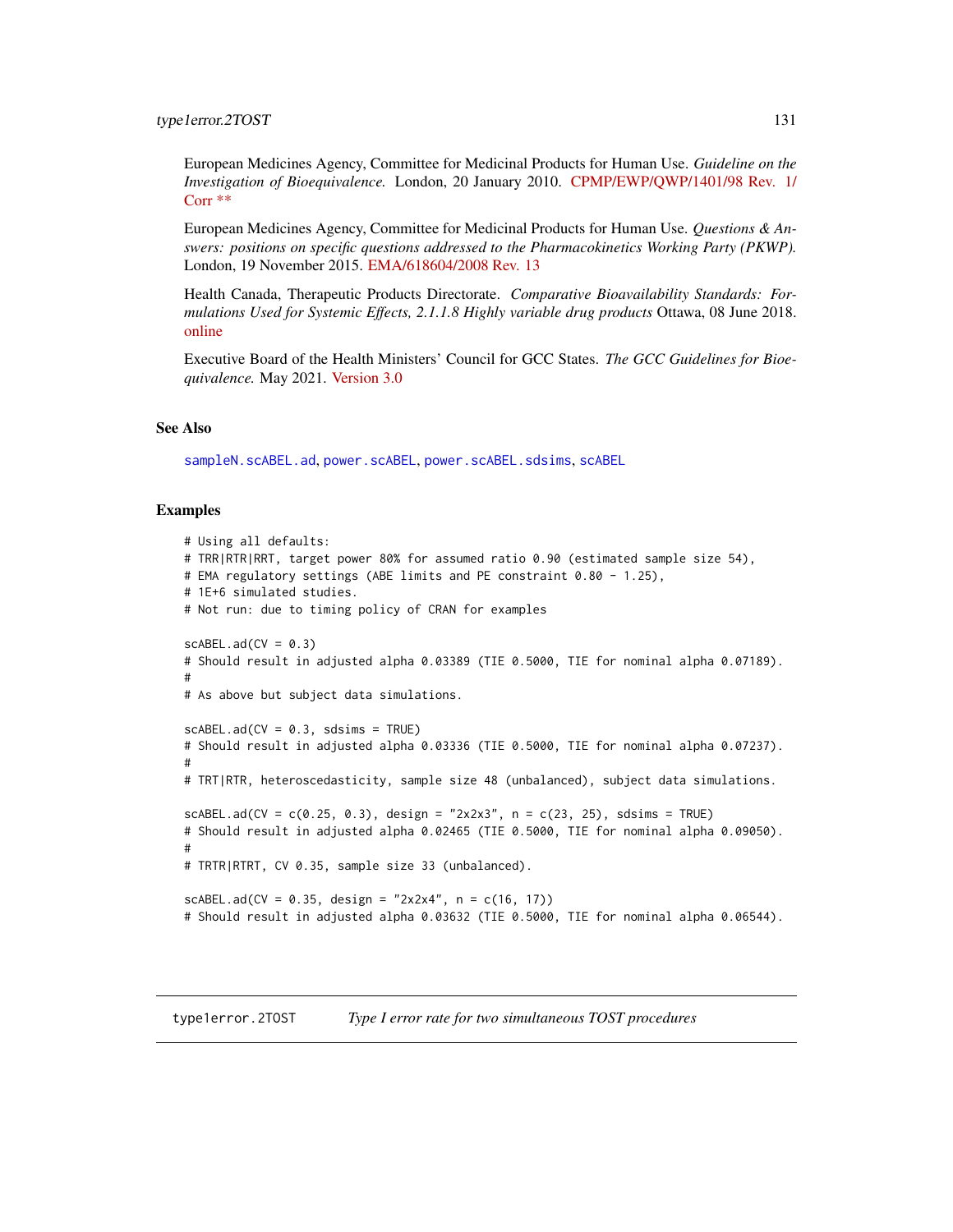# Description

Was designed to calculate the type I error rate of two simultaneous TOST procedures (where the two parameters of the two TOSTs are correlated with some correlation) for various study designs used in BE studies.

Is defunct now since it suffers from insufficient precision to obtain the type 1 error (TIE) via simulations.

Due to the intersection-union principle the TIE is always upper bounded to alpha by theory.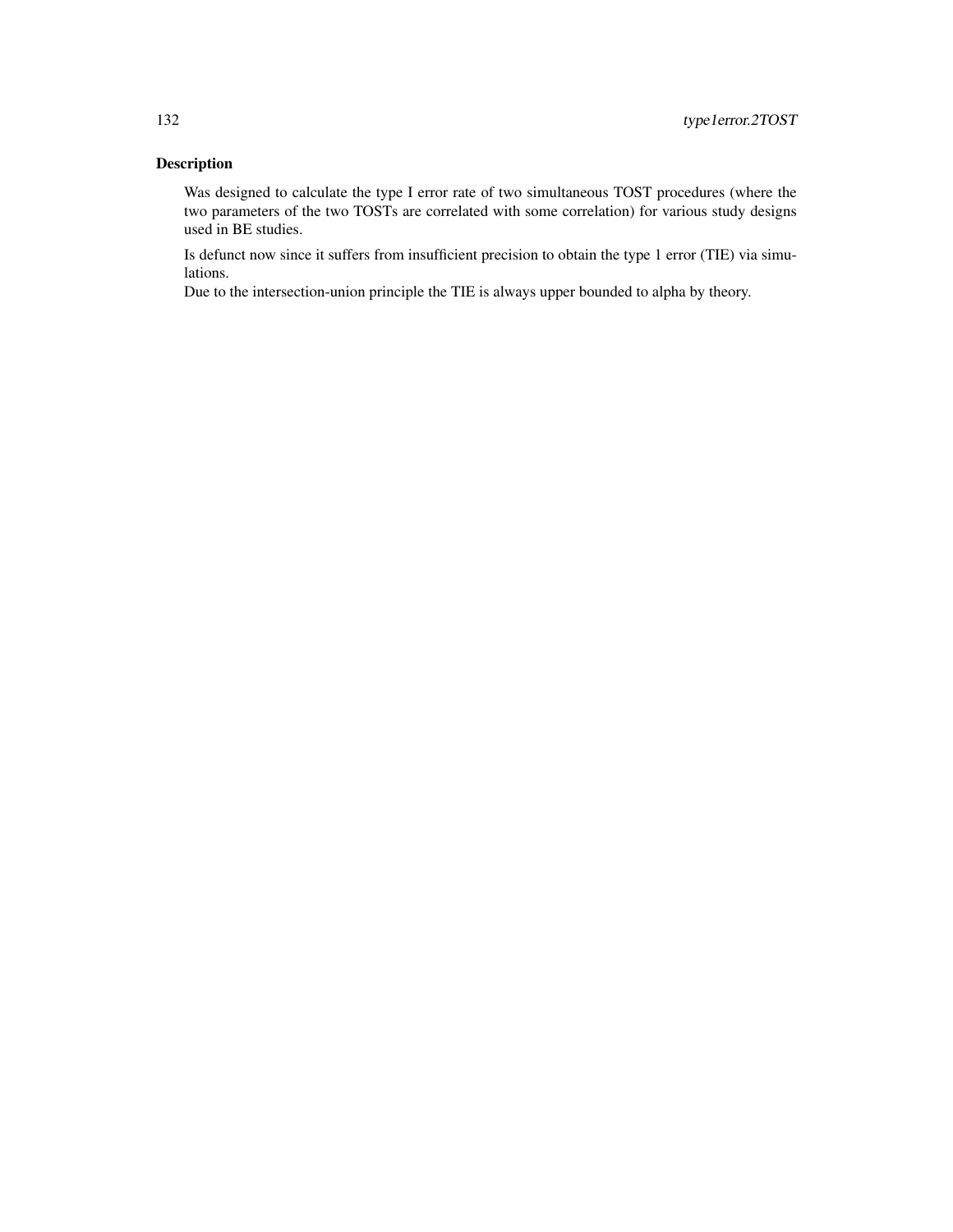# **Index**

```
bib.CL, 3, 54, 92, 94
CI.BE, 4, 6, 87
CI.RatioF, 5
CI2CV (CVfromCI), 14
ct5.1 (ct5.1+ct5.2+ct5.3+ct5.4.1), 7
ct5.1+ct5.2+ct5.3+ct5.4.1, 7
ct5.2 (ct5.1+ct5.2+ct5.3+ct5.4.1), 7
ct5.3 (ct5.1+ct5.2+ct5.3+ct5.4.1), 7
ct5.4.1 (ct5.1+ct5.2+ct5.3+ct5.4.1), 7
ct9.6.2 (ct9.6.2+ct9.6.6), 8
ct9.6.2+ct9.6.6, 8
ct9.6.4 (ct9.6.4+ct9.6.8), 9
ct9.6.4+ct9.6.8, 9
ct9.6.6 (ct9.6.2+ct9.6.6), 8
ct9.6.8 (ct9.6.4+ct9.6.8), 9
ctCW.III
         (ctSJ.VIII.10+ctSJ.VIII.20+ctCW.III),
mse2CV (CV2se+se2CV+CV2mse+mse2CV), 12
        11
ctSJ.VIII.10
         (ctSJ.VIII.10+ctSJ.VIII.20+ctCW.III),
OwensQOwen, 39, 40, 41, 42
         11
ctSJ.VIII.10+ctSJ.VIII.20+ctCW.III, 11
ctSJ.VIII.20
         (ctSJ.VIII.10+ctSJ.VIII.20+ctCW.III),
pa.NTID, 45
         11
CV2mse (CV2se+se2CV+CV2mse+mse2CV), 12
CV2se (CV2se+se2CV+CV2mse+mse2CV), 12
CV2se+se2CV+CV2mse+mse2CV, 12
CVCL, 13
CVfromCI, 14, 18
CVp2CV, 16
CVpooled, 17
CVwRfromU, 19
data2x2 (ct5.1+ct5.2+ct5.3+ct5.4.1), 7
data2x2x3 (ct9.6.2+ct9.6.6), 8
data2x4x4 (ct9.6.4+ct9.6.8), 9
data_parallel
         (ctSJ.VIII.10+ctSJ.VIII.20+ctCW.III),
power.RSABE, 49, 63, 70, 73, 107
                                                           11
                                                  defunct, 20
                                                  deprecated, 21
                                                  emmeans, 23, 28
                                                  exppower.noninf, 21, 32
                                                  exppower.TOST, 25, 36
                                                  expsampleN.noninf, 25, 29
                                                  expsampleN.TOST, 28, 33
                                                  hcubature, 28
                                                  integrate, 39
                                                  known.designs, 18, 26, 29, 32–34, 36, 37, 44,
                                                           49, 52, 57, 59, 79, 91, 98, 99, 124
                                                  OwensQ, 38, 41, 42
                                                  OwensT, 40, 41, 41
                                                  pa.ABE, 42, 46, 47, 49
                                                  pa.NTIDFDA, 21, 44, 49
                                                  pa.NTIDFDA (pa.NTID), 45
                                                  pa.scABE, 44, 47, 47
                                                  plot.pwrA, 47, 49
                                                  plot.pwrA (pa.ABE), 42
                                                  pmvt, 62, 78, 103
                                                  power.2TOST, 50, 91
                                                  power.dp, 52, 94
                                                  power.HVNTID, 54, 61, 96, 102
                                                  power.noninf, 25, 56, 99
                                                  power.NTID, 21, 47, 59, 102
                                                  power.NTIDFDA, 56, 96
                                                  power.NTIDFDA (power.NTID), 59
                                                  power.RatioF, 6, 61, 104
```